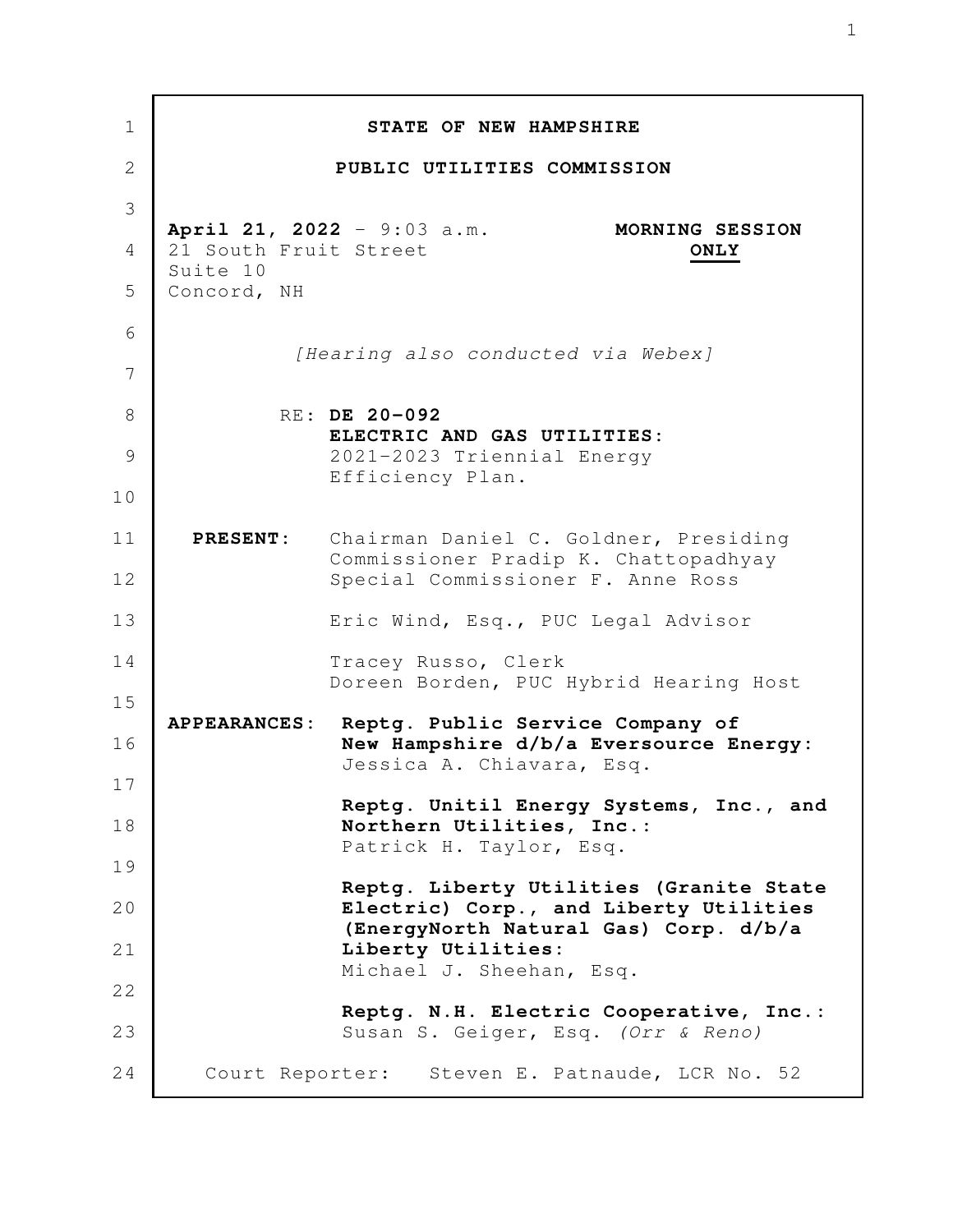| $\mathbf 1$  |                                                                             |
|--------------|-----------------------------------------------------------------------------|
| $\mathbf{2}$ | APPEARANCES: (C o n t i n u e d)                                            |
| 3            | Reptg. Clean Energy New Hampshire:<br>Christopher Skoglund                  |
| 4            | Reptg. Conservation Law Foundation:                                         |
| 5            | Nicholas A. Krakoff, Esq.                                                   |
| 6            | Reptg. LISTEN Community Services:<br>Raymond Burke, Esq. (N.H. Legal Asst.) |
| 7            | Reptg. Southern New Hampshire Services:                                     |
| 8            | Ryan Clouthier                                                              |
| 9            | Reptg. Dept. of Environmental Services:<br>Rebecca Ohler                    |
| 10           | Reptg. Residential Ratepayers:                                              |
| 11           | Donald M. Kreis, Esq., Consumer Adv.<br>Julianne M. Desmet, Esq.            |
| 12           | Office of Consumer Advocate                                                 |
| 13           | Reptg. New Hampshire Dept. of Energy:<br>Paul B. Dexter, Esq.               |
| 14           | Elizabeth Nixon<br>Jay Dudley                                               |
| 15           | Stephen Eckberg<br>Scott Balise                                             |
| 16           | (Regulatory Support Division)                                               |
| $17$         |                                                                             |
| 18           |                                                                             |
| 19           |                                                                             |
| 20           |                                                                             |
| 21           |                                                                             |
| 22           |                                                                             |
| 23           |                                                                             |
| 24           |                                                                             |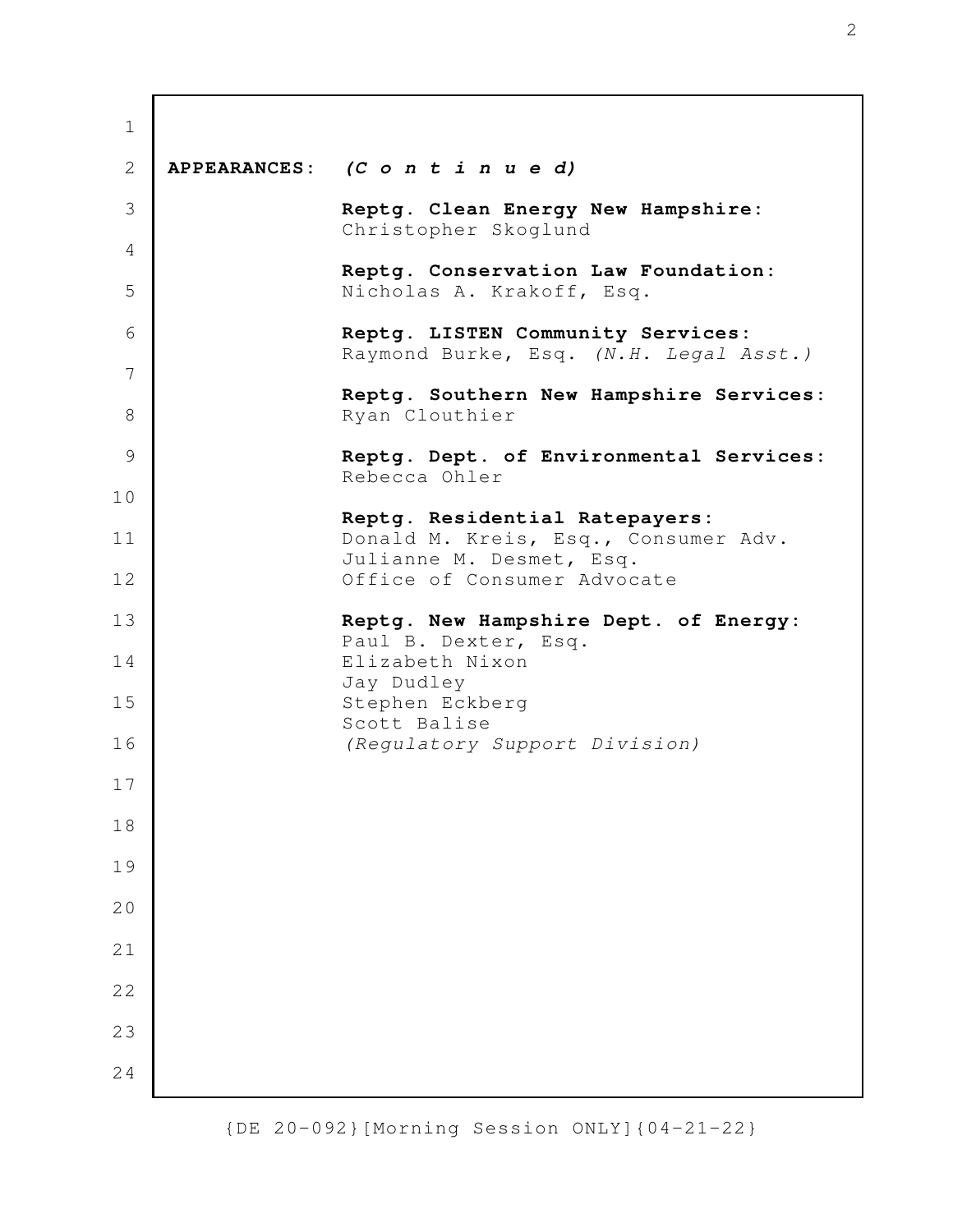**I N D E X PAGE NO. DISCUSSION RE: PREFILED EXHIBITS** 9 **UTILITIES WITNESS PANEL: KATHERINE PETERS MARC LEMENÁGER JOHN JAMES BUTLER MARISA PARUTA ERIC STANLEY HEATHER TEBBETTS MARY DOWNES ELENA DEMERIS CAROL WOODS** Direct examination by Ms. Chiavara 12, 27 Direct examination by Mr. Sheehan 18 Direct examination by Mr. Taylor 20 Direct examination by Ms. Geiger 25 Cross-examination by Mr. Dexter 32 **PUC COMMISSIONERS' QUESTIONS BY TOPIC: INTERROGATORIES RE: TESTING (GST & TRC) BY:** Special Cmsr. Ross 43 Cmsr. Chattopadhyay 48 Chairman Goldner 54 **INTERROGATORIES RE: DISCOUNT RATES BY:** Cmsr. Chattopadhyay 71 Chairman Goldner 74 1 2 3 4 5 6 7 8 9 10 11 12 13 14 15 16 17 18 19 20 21 22 23 24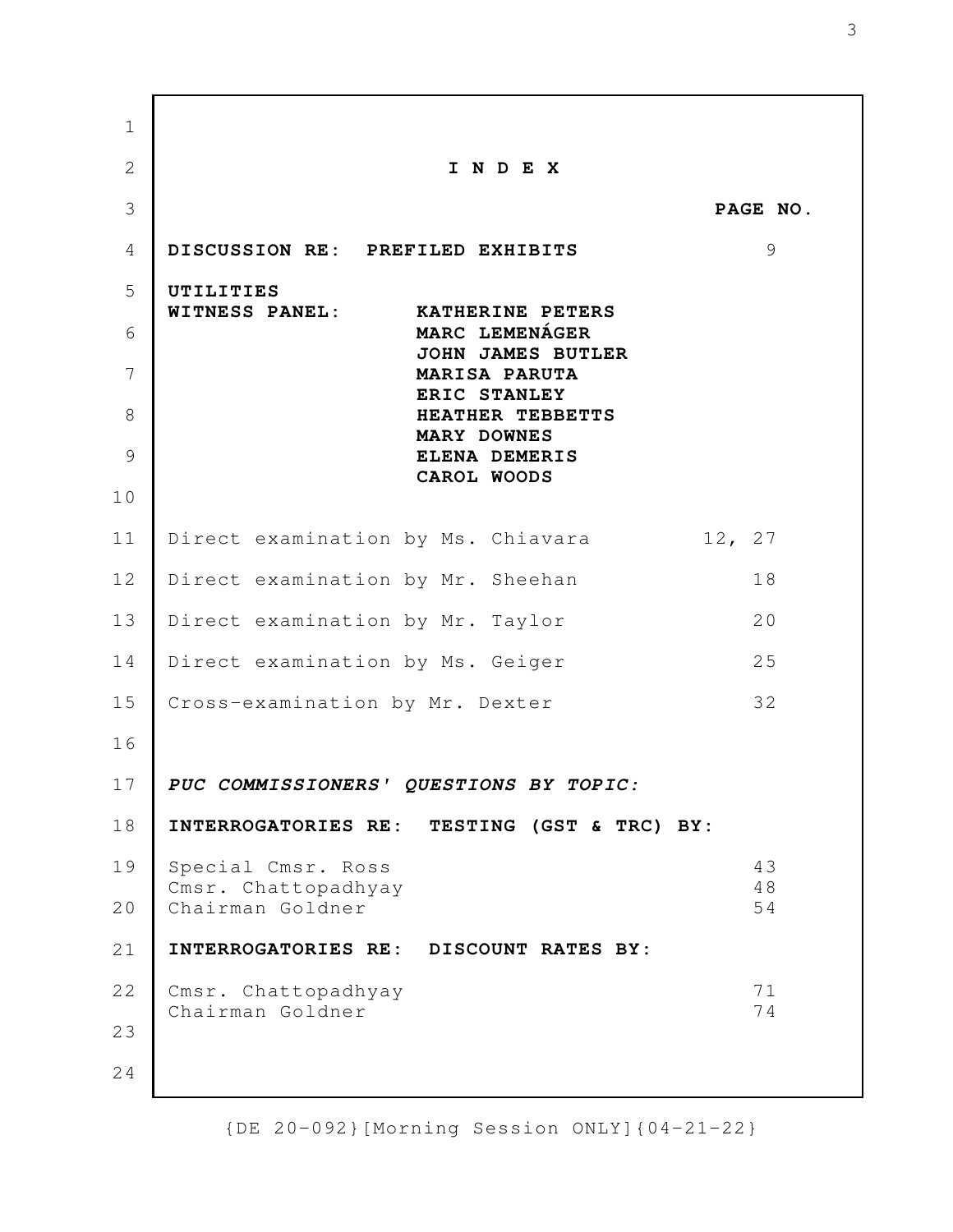**I N D E X (continued) PAGE NO. INTERROGATORIES RE: NONPARTICIPANTS BY:** Special Cmsr. Ross 77 **INTERROGATORIES RE: PERFORMANCE INCENTIVES BY:** Special Cmsr. Ross 80 Cmsr. Chattopadhyay 86 Chairman Goldner 94 **INTERROGATORIES RE: NEW HAMPSHIRE ECONOMY BY:** Cmsr. Chattopadhyay 104 Chairman Goldner 110 **INTERROGATORIES RE: NO DIRECT COST FOR SERVICES & EQUIPMENT BY:** Chairman Goldner 115 Special Cmsr. Ross 119 **INTERROGATORIES RE: MARKET BARRIERS BY:** Special Cmsr. Ross 120 Cmsr. Chattopadhyay 128 Chairman Goldner 131 **INTERROGATORIES RE: SUPPLEMENTAL FUNDING BY:** Cmsr. Chattopadhyay 145 1 2 3 4 5 6 7 8 9 10 11 12 13 14 15 16 17 18 19 20 21 22 23 24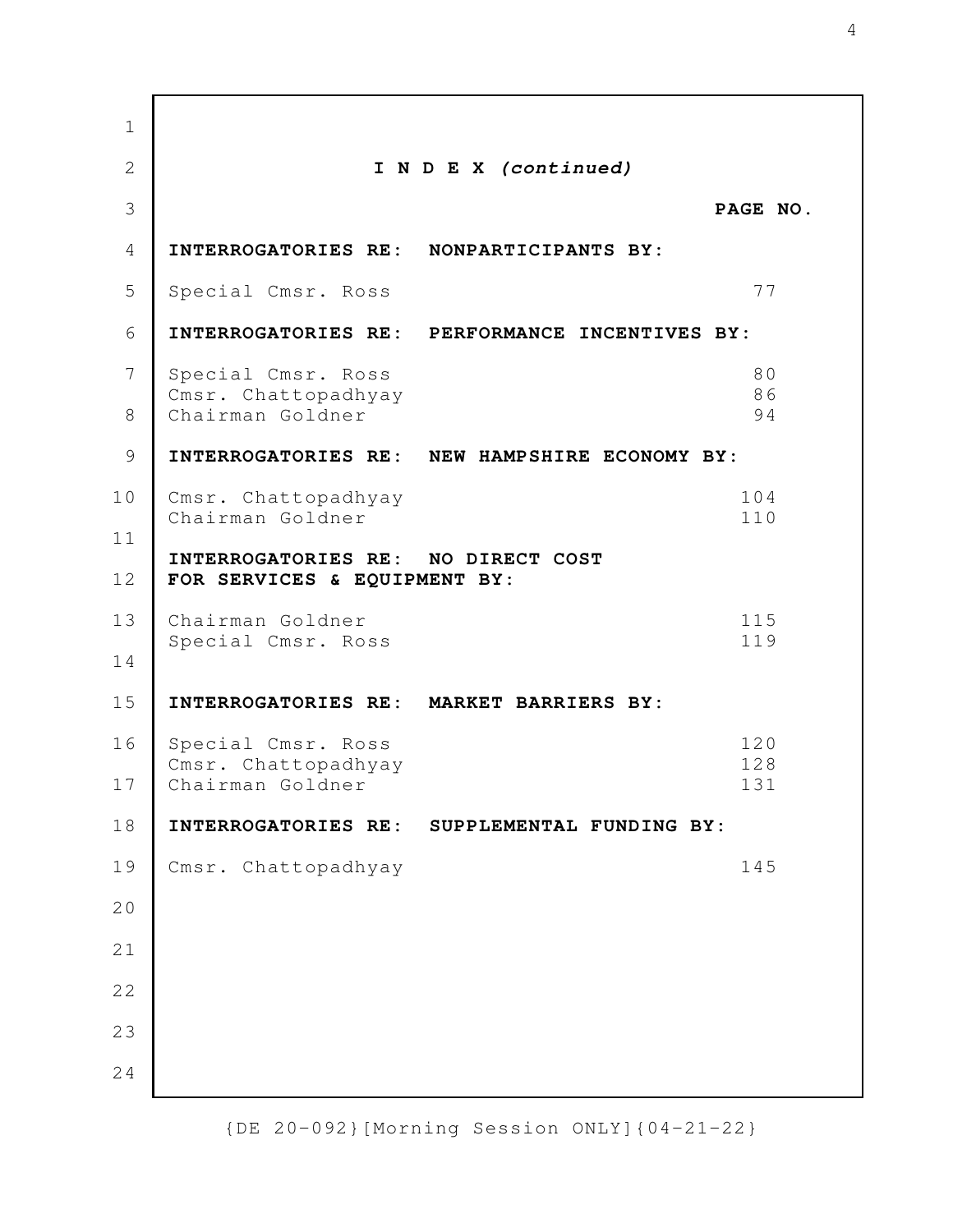**E X H I B I T S EXHIBIT NO. D E S C R I P T I O N PAGE NO.** 47 NH Utilities 2022-2023 New *premarked* Hampshire Statewide Energy Efficiency Plan & attachments 48 Joint testimony of the New *premarked* Hampshire Utilities by Katherine Peters, Marc Leménager, John James Butler, Eric Stanley, Mary Downes, & Carol Woods 49 Testimony of the Department *premarked* of Energy by Elizabeth Nixon, Stephen Eckberg, Jay Dudley, & Scott Balise 50 Testimony of the Office of *premarked* the Consumer Advocate by Courtney Lane & Danielle Goldberg 51 Testimony of Clean Energy *premarked* New Hampshire by Christopher Skoglund 52 Unitil corrected pages to *premarked* Plan Attachments H1 and J1 53 **RESERVED FOR RECORD REQUEST** *(To be* (Revised Attachment F3 to *filed by the March 1, 2022 Plan 04-25-22)* labeled the "2022-2023 System Benefits *Charge (SBC)*  Calculation") 54 **RESERVED FOR RECORD REQUEST** *(Reserved (OCA cost benefit analysis in the previously completed 01-19-2*2) *Afternoon Session)* 1 2 3 4 5 6 7 8 9 10 11 12 13 14 15 16 17 18 19 20 21 22 23 24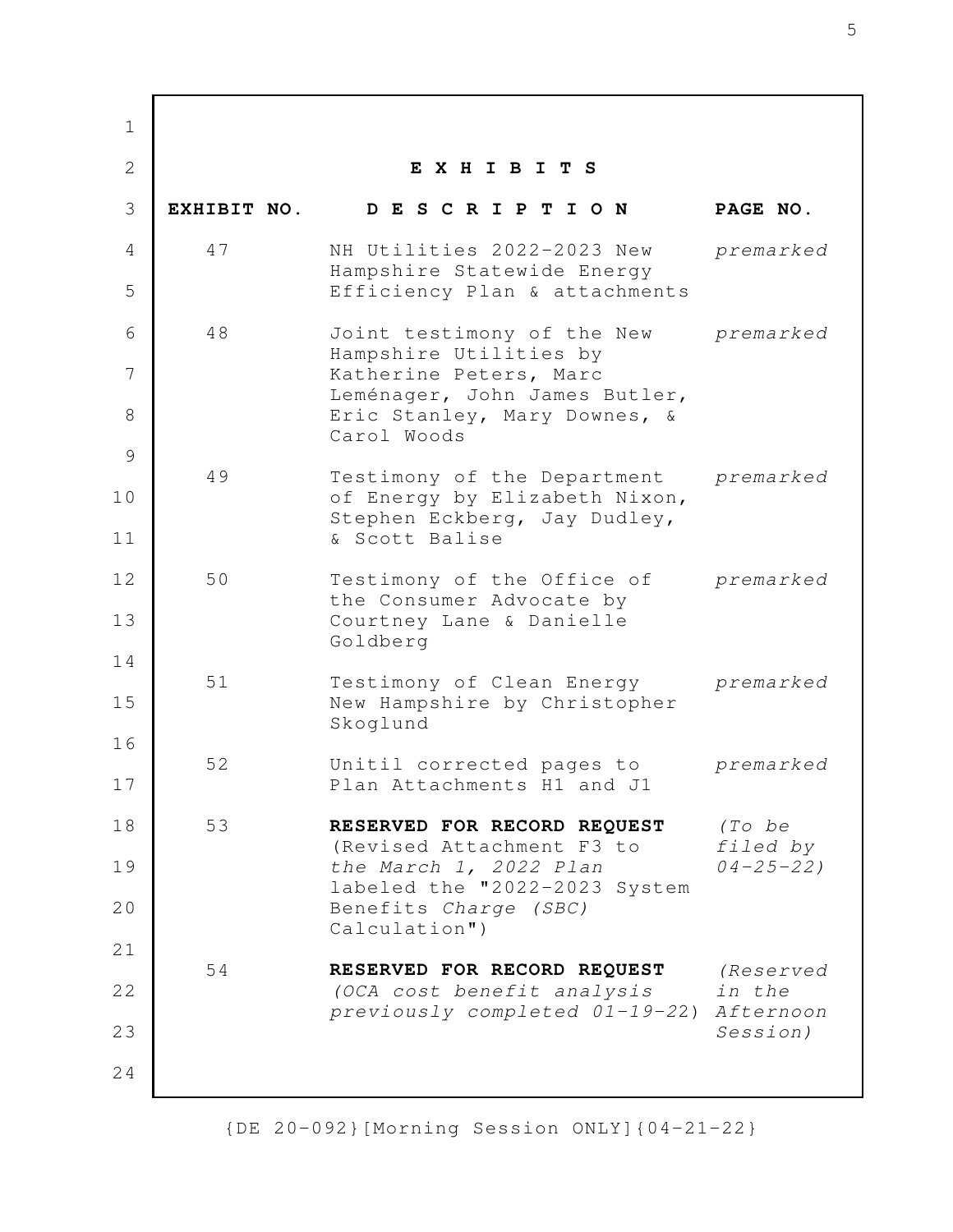| $\mathbf 1$    | PROCEEDING                                       |
|----------------|--------------------------------------------------|
| $\mathbf{2}$   | CHAIRMAN GOLDNER: Good morning,                  |
| 3              | everyone. I'm Chairman Goldner. I'm joined by    |
| $\overline{4}$ | Special Commissioner Ross and Commissioner       |
| 5              | Chattopadhyay.                                   |
| 6              | We're here this morning in Docket DE             |
| 7              | 20-092 for a hearing regarding the New Hampshire |
| 8              | Electric and Gas Utilities Triennial Energy      |
| $\mathcal{G}$  | Efficiency Plan covering 2022 and 2023. This     |
| 10             | Plan filing, and the Commission's evaluation of  |
| 11             | it, are largely responsive to directives --      |
| 12             | pardon me -- contained in HB 549 and the changes |
| 13             | made to it in RSA 374-F:3, VI-a.                 |
| 14             | Let's take appearances, beginning with           |
| 15             | the Joint Utilities.                             |
| 16             | MS. CHIAVARA: Good morning,                      |
| 17             | Commission. Jessica Chiavara, here for Public    |
| 18             | Service Company of New Hampshire, doing business |
| 19             | as Eversource Energy.                            |
| 20             | CHAIRMAN GOLDNER: Okay. Unitil?                  |
| 21             | MR. TAYLOR: Good morning,                        |
| 22             | Commissioners. Patrick Taylor, on behalf of      |
| 23             | Northern Utilities, Inc., and Unitil Energy      |
| 24             | Systems, Inc.                                    |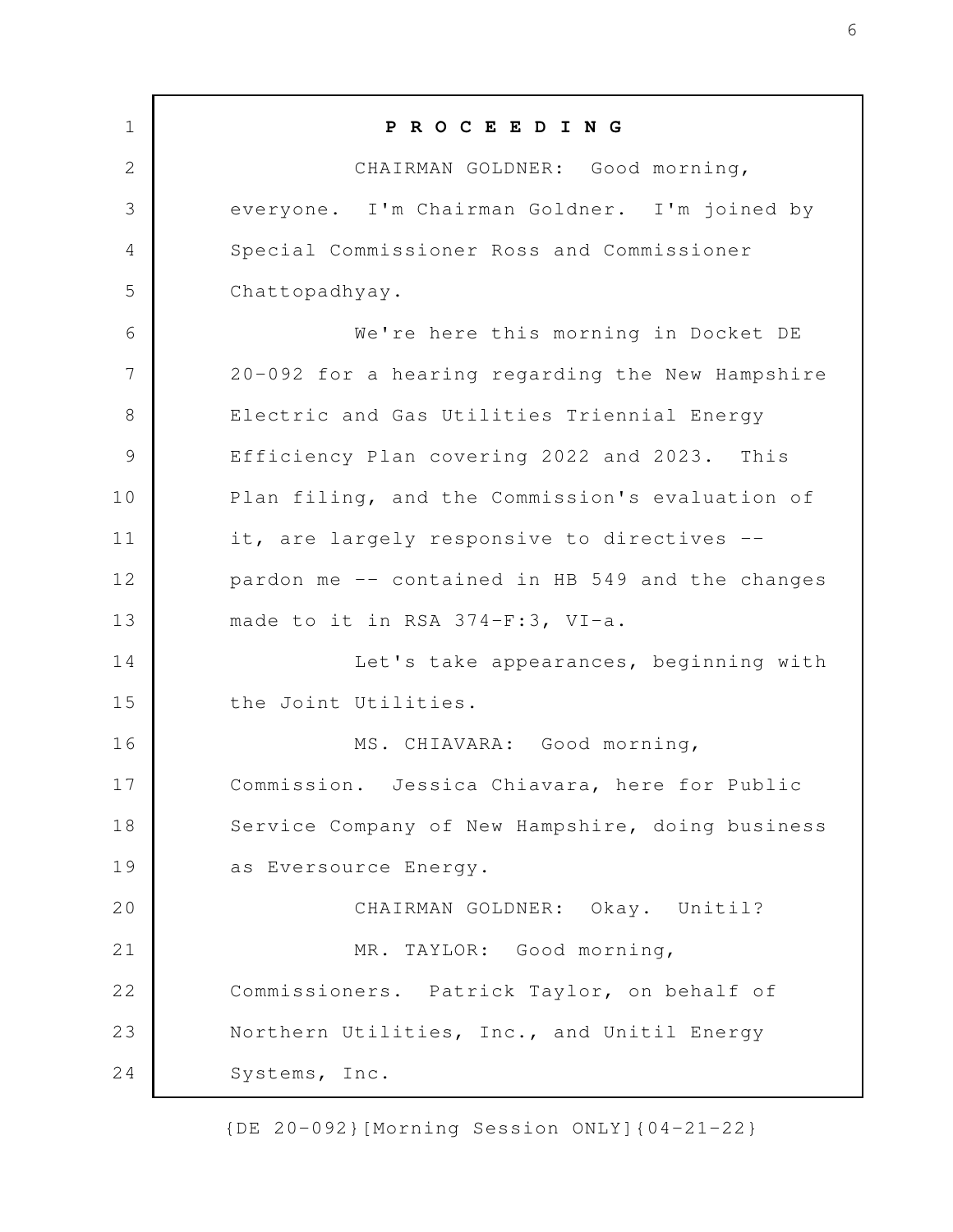CHAIRMAN GOLDNER: Liberty? MR. SHEEHAN: Good morning, Commissioners. Mike Sheehan, for Liberty Utilities Granite State Electric) Corp. and Liberty Utilities (EnergyNorth Natural Gas) Corp. CHAIRMAN GOLDNER: Thank you. NHEC? MS. GEIGER: Good morning, Commissioners. I'm Susan Geiger, with the law firm of Orr & Reno, representing New Hampshire Electric Cooperative. CHAIRMAN GOLDNER: Next, we can go to Clean Energy New Hampshire? MR. SKOGLUND: Chris Skoglund, Director of Energy Transition, Clean Energy New Hampshire. CHAIRMAN GOLDNER: The Conservation Law Foundation? MR. KRAKOFF: Good morning, Commissioners. Nick Krakoff, from the Conservation Law Foundation. CHAIRMAN GOLDNER: Thank you. LISTEN Community Services? MR. BURKE: Good morning, Commissioners. I'm Raymond Burke, from New Hampshire Legal Assistance, here on behalf of 1 2 3 4 5 6 7 8 9 10 11 12 13 14 15 16 17 18 19 20 21 22 23 24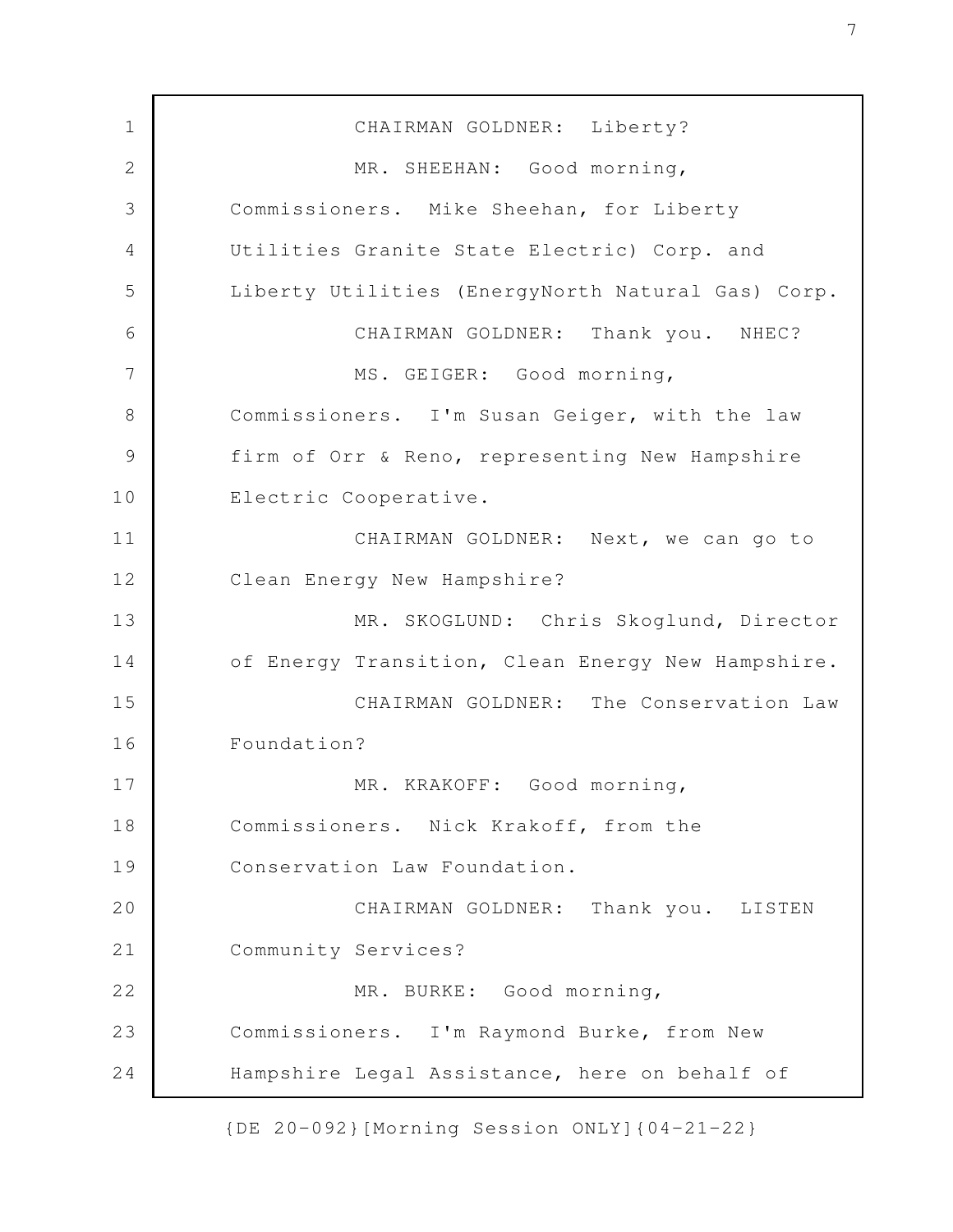LISTEN Community Services. CHAIRMAN GOLDNER: Thank you. Southern New Hampshire Services? MR. CLOUTHIER: Good morning, Commissioners. This is Ryan Clouthier. I'm with Southern New Hampshire Services. CHAIRMAN GOLDNER: Acadia Center? *[No verbal response.]* CHAIRMAN GOLDNER: Okay. The New Hampshire Department of Environmental Services? MS. OHLER: Good morning, Commissioners. Rebecca Ohler, here on behalf of the Department. CHAIRMAN GOLDNER: Office of Consumer Advocate? MR. KREIS: Good morning, Mr. Chairman, Commissioners. I'm Donald Kreis, the Consumer Advocate. With me today is our Staff Attorney, Julianne Desmet. And, of course, we represent the interests of residential customers. CHAIRMAN GOLDNER: Thank you. And the New Hampshire Department of Energy? MR. DEXTER: Good morning, Commissioners. Paul Dexter, representing the 1 2 3 4 5 6 7 8 9 10 11 12 13 14 15 16 17 18 19 20 21 22 23 24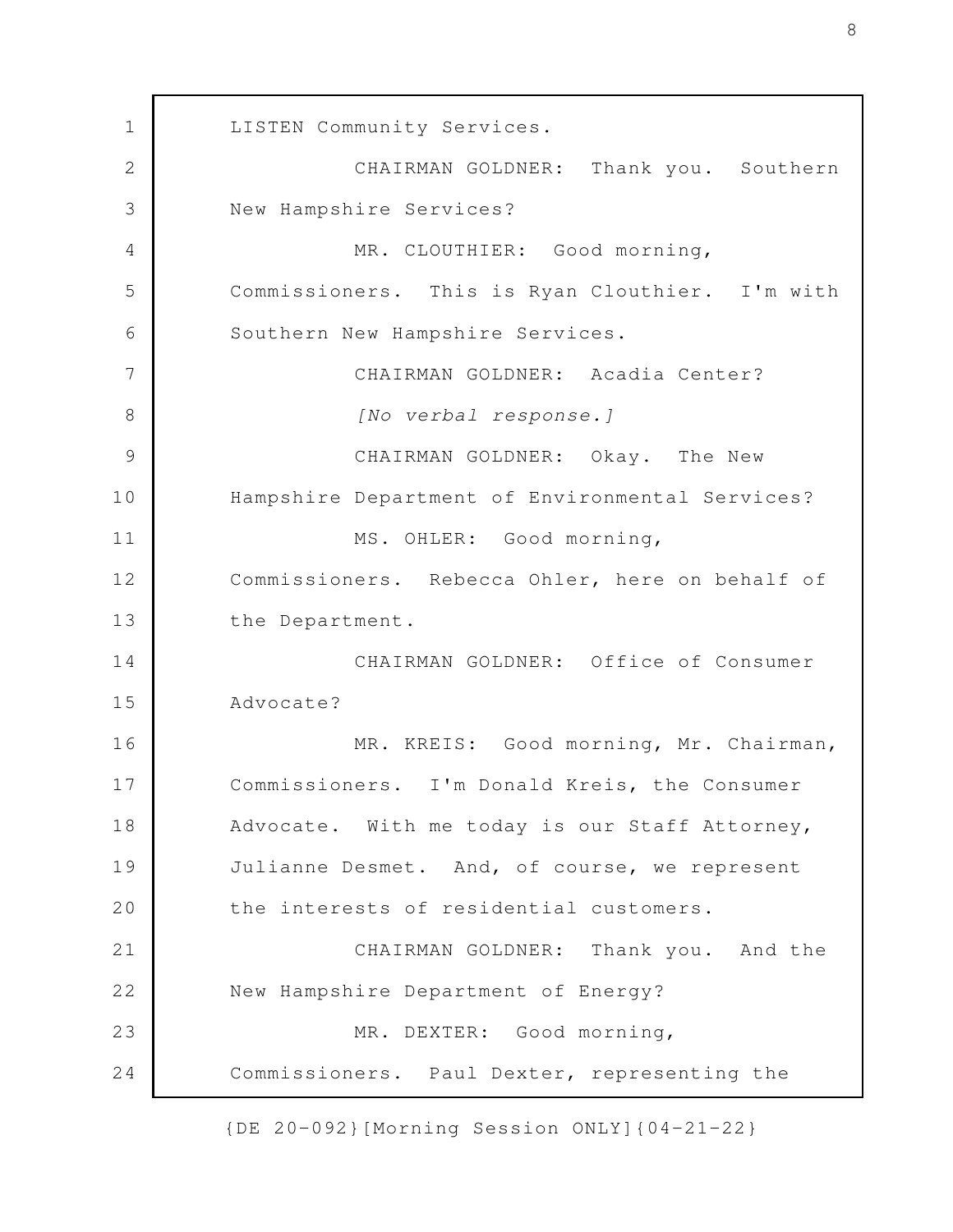Department of Energy. I'm joined today by four members of the Regulatory Support Division, Liz Nixon, Jay Dudley, Steve Eckberg, and Scott Balise. CHAIRMAN GOLDNER: Thank you. Are there any members of the public that would like to comment today? *[No verbal response.]* CHAIRMAN GOLDNER: Okay. Seeing none. Exhibits 47 to 52 have been prefiled and premarked for identification. Exhibit 53 was late-filed last night by Liberty. Mr. Sheehan, can you tell us what the exhibit shows, and why the Company was not able to file in a timely fashion, pursuant to the hearing guidelines? MR. SHEEHAN: The exhibit, as indicated in the cover letter, is a Revised Attachment F3 to the March 1 Plan. And Ms. Tebbetts will explain, frankly, that we've been working through some wiggles in the numbers. And what I filed last night is going to be wiggled further. So, at this point, we will not seek admission of 53. And we'll work with DOE to file 1 2 3 4 5 6 7 8 9 10 11 12 13 14 15 16 17 18 19 20 21 22 23 24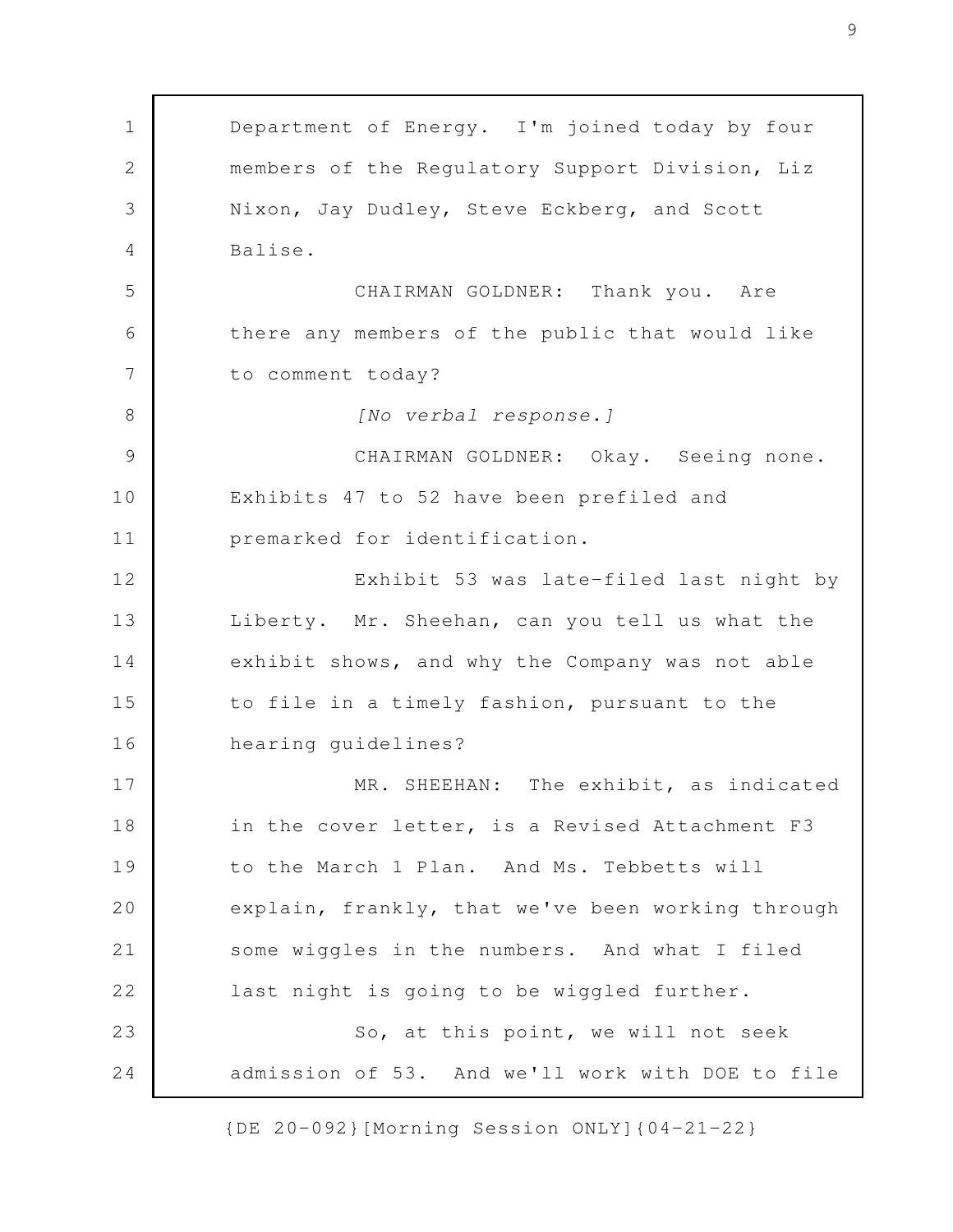a corrected version of it promptly. And I apologize for the late filing. CHAIRMAN GOLDNER: Okay. Thank you. Anything else we need to cover regarding exhibits? *[No verbal response.]* CHAIRMAN GOLDNER: Okay. Seeing none. So, just as a preliminary matter, the Commissioners have reviewed the Plan and prefiled testimony, and have no need of the witnesses summarizing their testimony. We have a number of clarifying questions about the Plan and testimony. But our preliminary assessment is that the Plan is largely consistent with HB 549 and other authorities. This preliminary assessment is, of course, subject to the opportunity of all parties to cross-examine the witnesses and point out to us anything we may be missing in our preliminary assessment. After we've heard from everyone, we will consider whether we need to see any particular modifications to the Plan before we are able to finally approve it. Given the tight timeline and filings 1 2 3 4 5 6 7 8 9 10 11 12 13 14 15 16 17 18 19 20 21 22 23 24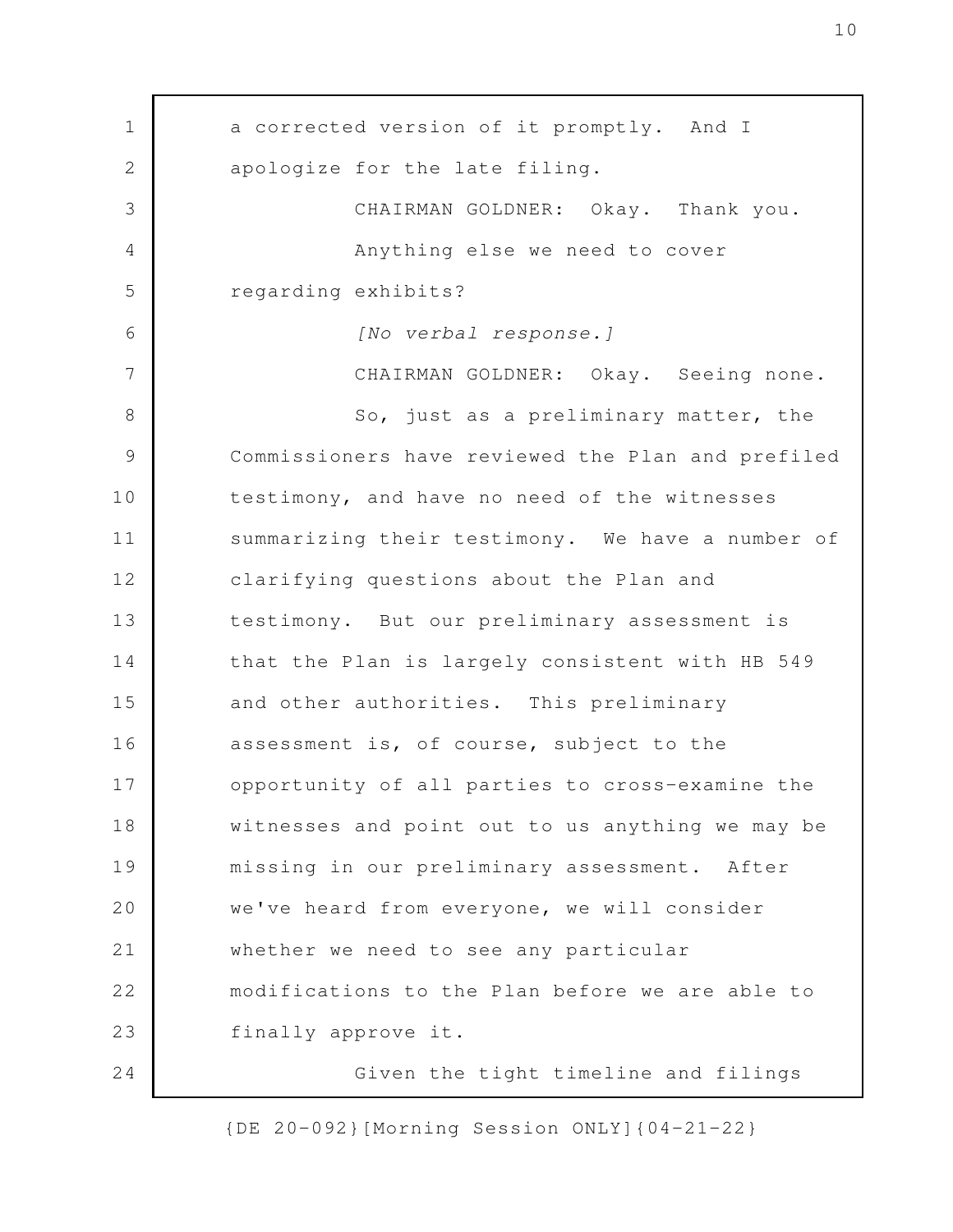| $\mathbf 1$   | received Tuesday afternoon, the Commission        |
|---------------|---------------------------------------------------|
| 2             | questions, if any, are directed collectively at   |
| 3             | the Joint Utilities and separately to Energy,     |
| 4             | OCA, and CENH. For efficiency, we would ask that  |
| 5             | we have two panels accordingly, pardon me, Panel  |
| 6             | 1 being the Joint Utilities and Panel 2 being     |
| 7             | Energy, OCA, and CENH. We have the witness box    |
| 8             | available for the primary witnesses, and a table  |
| $\mathcal{G}$ | reserved up front, to my right, for the rest of   |
| 10            | the witnesses.                                    |
| 11            | Any concerns with that approach?                  |
| 12            | [No verbal response.]                             |
| 13            | CHAIRMAN GOLDNER: Okay. All right.                |
| 14            | Thank you.                                        |
| 15            | Any other preliminary matters to                  |
| 16            | discuss before we have the witness panel sworn    |
| 17            | in?                                               |
| 18            | [No verbal response.]                             |
| 19            | CHAIRMAN GOLDNER: No? Okay. Let's                 |
| 20            | proceed with the witnesses. Mr. Patnaude, would   |
| 21            | you please swear in the first panel of witnesses. |
| 22            | (Whereupon Katherine Peters,                      |
| 23            | Marc Leménager, John James Butler,                |
| 24            | Marisa Paruta, Eric Stanley,                      |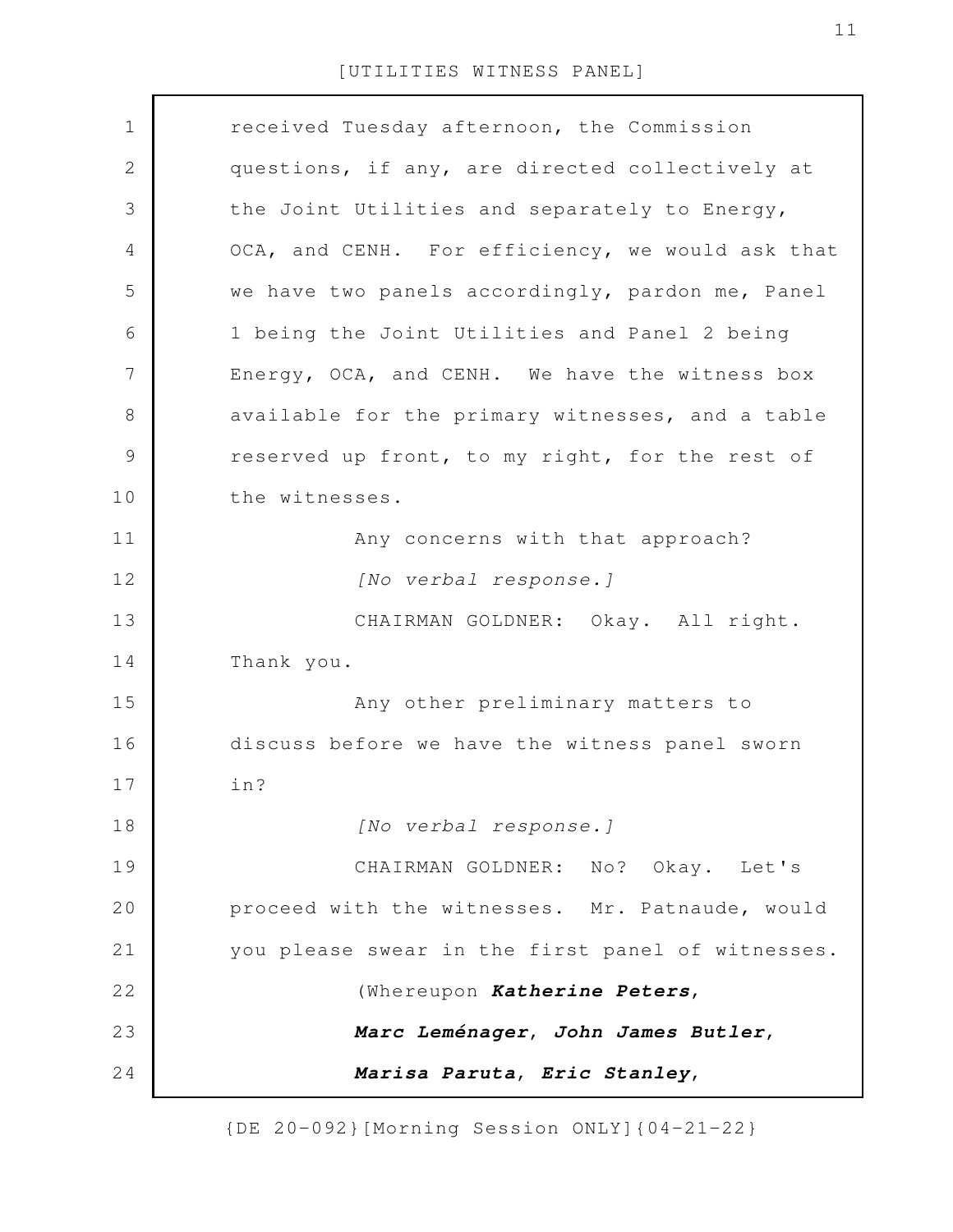| $\mathbf 1$    | Heather Tebbetts, Mary Downes,                      |
|----------------|-----------------------------------------------------|
| $\overline{2}$ | Elena Demeris, and Carol Woods were                 |
| 3              | duly sworn by the Court Reporter.)                  |
| 4              | CHAIRMAN GOLDNER: Thank you. So,                    |
| 5              | we'll move to the qualification of witnesses and    |
| 6              | adoption of the prefiled testimony.                 |
| 7              | Ms. Chiavara, would you like to lead                |
| 8              | the charge?                                         |
| $\mathcal{G}$  | MS. CHIAVARA: Absolutely.                           |
| 10             | KATHERINE PETERS, SWORN                             |
| 11             | MARC LEMÉNAGER, SWORN                               |
| 12             | JOHN JAMES BUTLER, SWORN                            |
| 13             | MARISA PARUTA, SWORN                                |
| 14             | ERIC STANLEY, SWORN                                 |
| 15             | HEATHER TEBBETTS, SWORN                             |
| 16             | MARY DOWNES, SWORN                                  |
| 17             | ELENA DEMERIS, SWORN                                |
| 18             | CAROL WOODS, SWORN                                  |
| 19             | DIRECT EXAMINATION                                  |
| 20             | BY MS. CHIAVARA:                                    |
| 21             | Beginning with Ms. Peters. Ms. Peters, can you<br>Q |
| 22             | please state your name, your title, and the         |
| 23             | company you work for?                               |
| 24             | (Peters) Good morning. My name is Katherine<br>A    |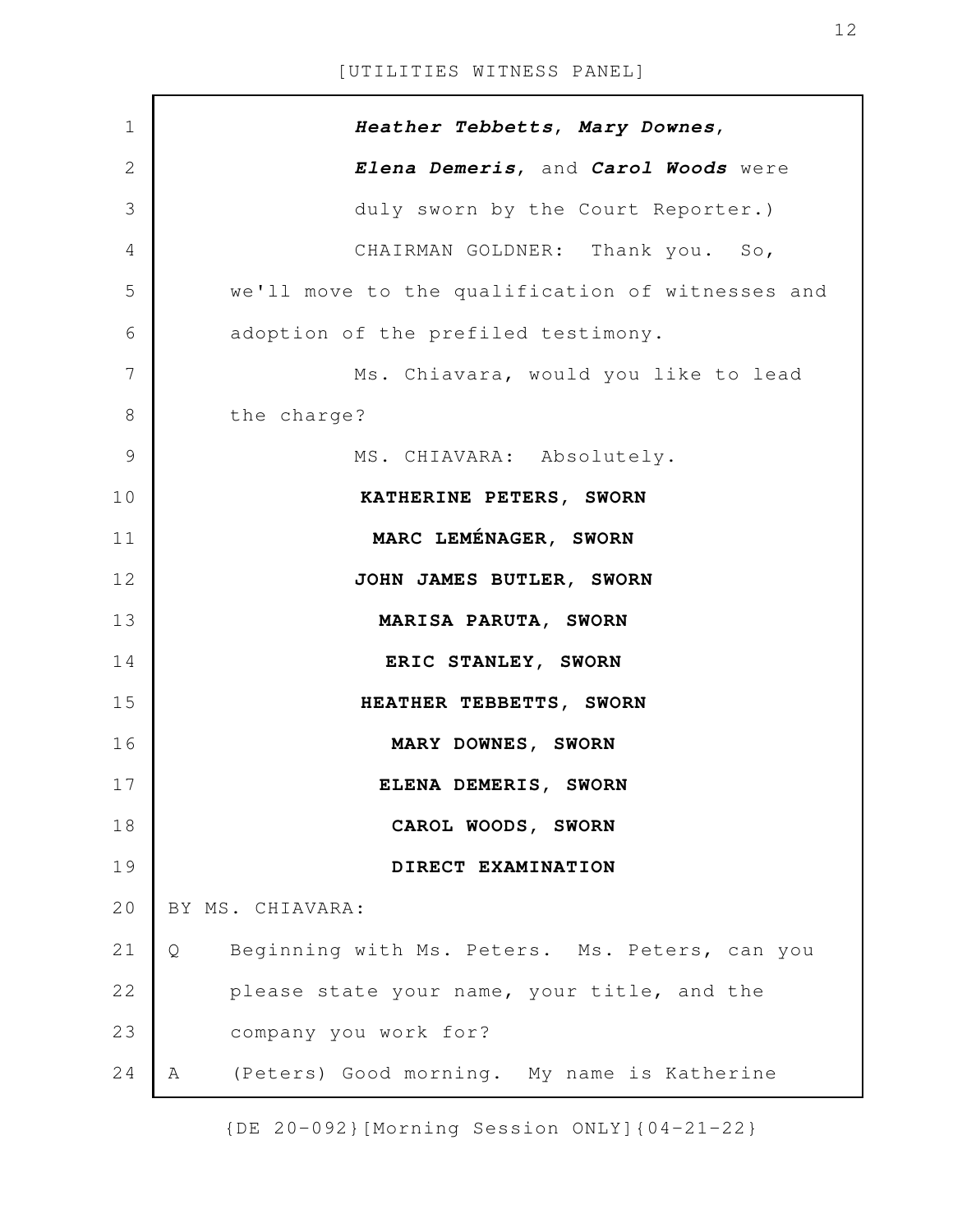| $\mathbf 1$    |   | Peters. I'm the Director of Residential Programs  |
|----------------|---|---------------------------------------------------|
| $\sqrt{2}$     |   | at Eversource Energy. My business address is 73   |
| 3              |   | West Brook Street, in Manchester, New Hampshire.  |
| $\overline{4}$ | Q | And what are the responsibilities of your role at |
| 5              |   | Eversource?                                       |
| 6              | Α | (Peters) In my role, I oversee the implementation |
| $\overline{7}$ |   | of our residential programs in Massachusetts and  |
| $\,8\,$        |   | New Hampshire, and assist with policy and         |
| $\mathcal{G}$  |   | planning for the Energy Efficiency Programs.      |
| 10             | Q | And have you ever testified before this           |
| 11             |   | Commission?                                       |
| 12             | Α | (Peters) Yes, I have.                             |
| 13             | Q | Thank you. Did you file testimony and             |
| 14             |   | corresponding attachments as part of the filing   |
| 15             |   | on April 19th, 2022, marked as "Exhibit 48"?      |
| 16             | Α | (Peters) Yes, I did.                              |
| 17             | Q | Were the testimony and supporting materials       |
| 18             |   | prepared by you or at your direction?             |
| 19             | A | (Peters) Yes.                                     |
| 20             | Q | Do you have any changes or updates to make at     |
| 21             |   | this time?                                        |
| 22             | A | (Peters) No.                                      |
| 23             | Q | And do you adopt your testimony today as it was   |
| 24             |   | written and filed?                                |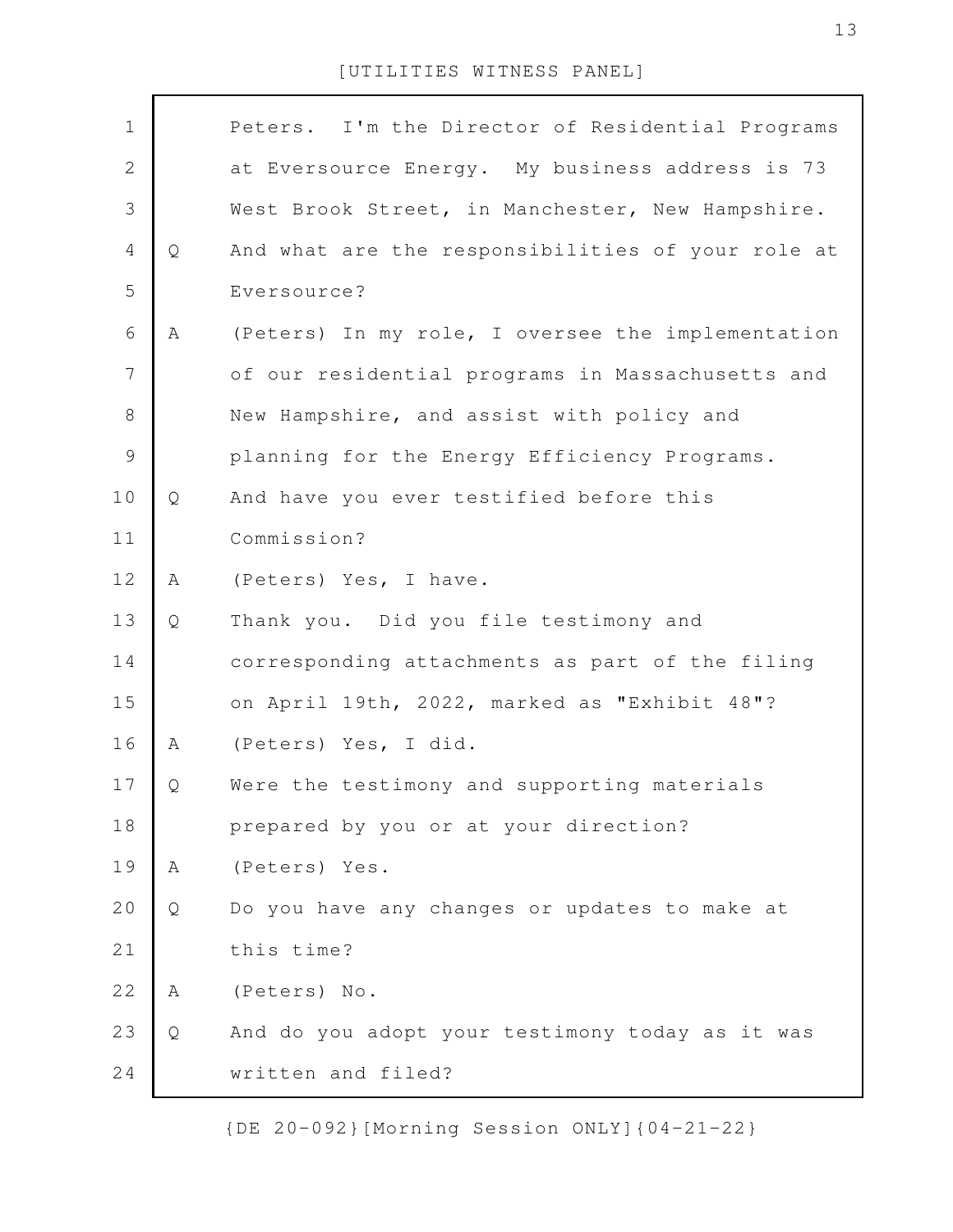| $\mathbf 1$    | Α | (Peters) Yes, I do.                               |
|----------------|---|---------------------------------------------------|
| $\overline{2}$ | Q | Thank you very much. Turning to Marc Leménager.   |
| 3              |   | Mr. Leménager, can you please state your name,    |
| $\overline{4}$ |   | your title, and the company that you work for?    |
| 5              | Α | (Leménager) My name is Marc Leménager. I'm a      |
| 6              |   | Senior Analyst with the Regulatory, Planning, and |
| 7              |   | Evaluation Team at Eversource Energy. And my      |
| 8              |   | business address is 73 West Brook Street,         |
| $\mathcal{G}$  |   | Manchester, New Hampshire.                        |
| 10             | Q | And what are the responsibilities of your role at |
| 11             |   | Eversource?                                       |
| 12             | A | (Leménager) My primary responsibilities include   |
| 13             |   | participating in and monitoring regulatory        |
| 14             |   | proceedings and stakeholder engagement related to |
| 15             |   | the Energy Efficiencies Programs, as well as      |
| 16             |   | planning, coordination, and outreach.             |
| 17             | Q | Have you ever testified before this Commission?   |
| 18             | Α | (Leménager) Yes.                                  |
| 19             | Q | Thank you. Did you file testimony and             |
| 20             |   | corresponding attachments as part of the filing   |
| 21             |   | on April 19th, 2022, marked as "Exhibit 48"?      |
| 22             | Α | (Leménager) Yes.                                  |
| 23             | Q | And were the testimony and supporting materials   |
| 24             |   | prepared by you or at your direction?             |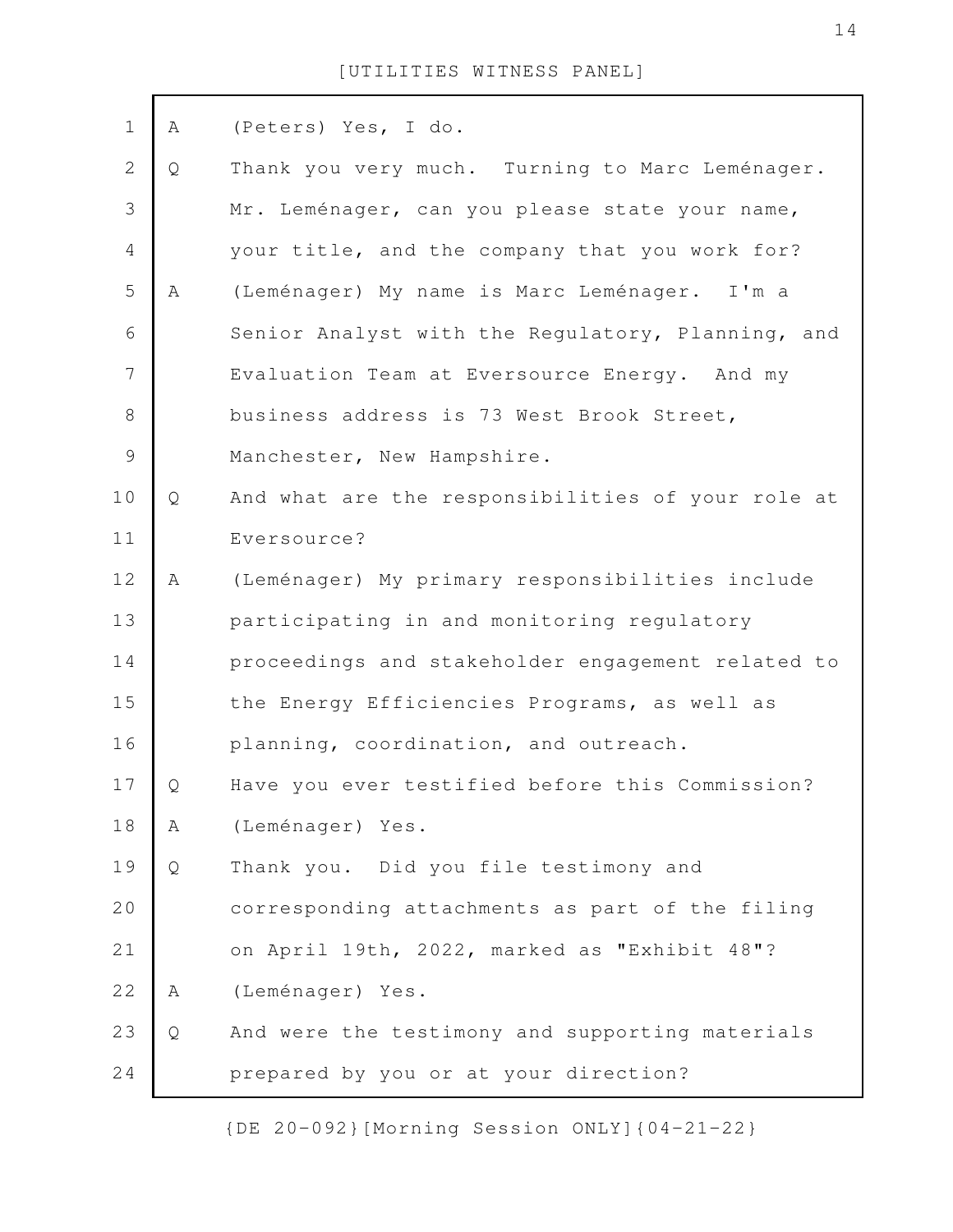| $\mathbf 1$    | Α | (Leménager) Yes.                                  |
|----------------|---|---------------------------------------------------|
| $\mathbf{2}$   | Q | Do you have any changes or updates to make at     |
| 3              |   | this time?                                        |
| 4              | Α | (Leménager) No.                                   |
| 5              | Q | And, so, do you adopt your testimony today as it  |
| 6              |   | was written and filed?                            |
| $\overline{7}$ | A | (Leménager) Yes.                                  |
| $\,8\,$        | Q | Thank you very much. John James Butler, Mr.       |
| $\mathcal{G}$  |   | Butler, will you please state your name, your     |
| 10             |   | title, and the company that you work for?         |
| 11             | Α | (Butler) My name is James Butler. I am Senior     |
| 12             |   | Analyst for Regulatory Planning and Evaluation    |
| 13             |   | with Eversource. My business address is 73 West   |
| 14             |   | Brook Street, Manchester, New Hampshire office.   |
| 15             | Q | And what are the responsibilities of your role    |
| 16             |   | with Eversource?                                  |
| 17             | А | (Butler) My current responsibilities include      |
| 18             |   | maintenance of the Company and statewide          |
| 19             |   | benefit-cost models, regulatory, forward capacity |
| 20             |   | market, and internal KPI reporting, and program   |
| 21             |   | and measure planning and coordination.            |
| 22             | Q | And have you ever testified before this           |
| 23             |   | Commission?                                       |
| 24             | A | (Butler) No.                                      |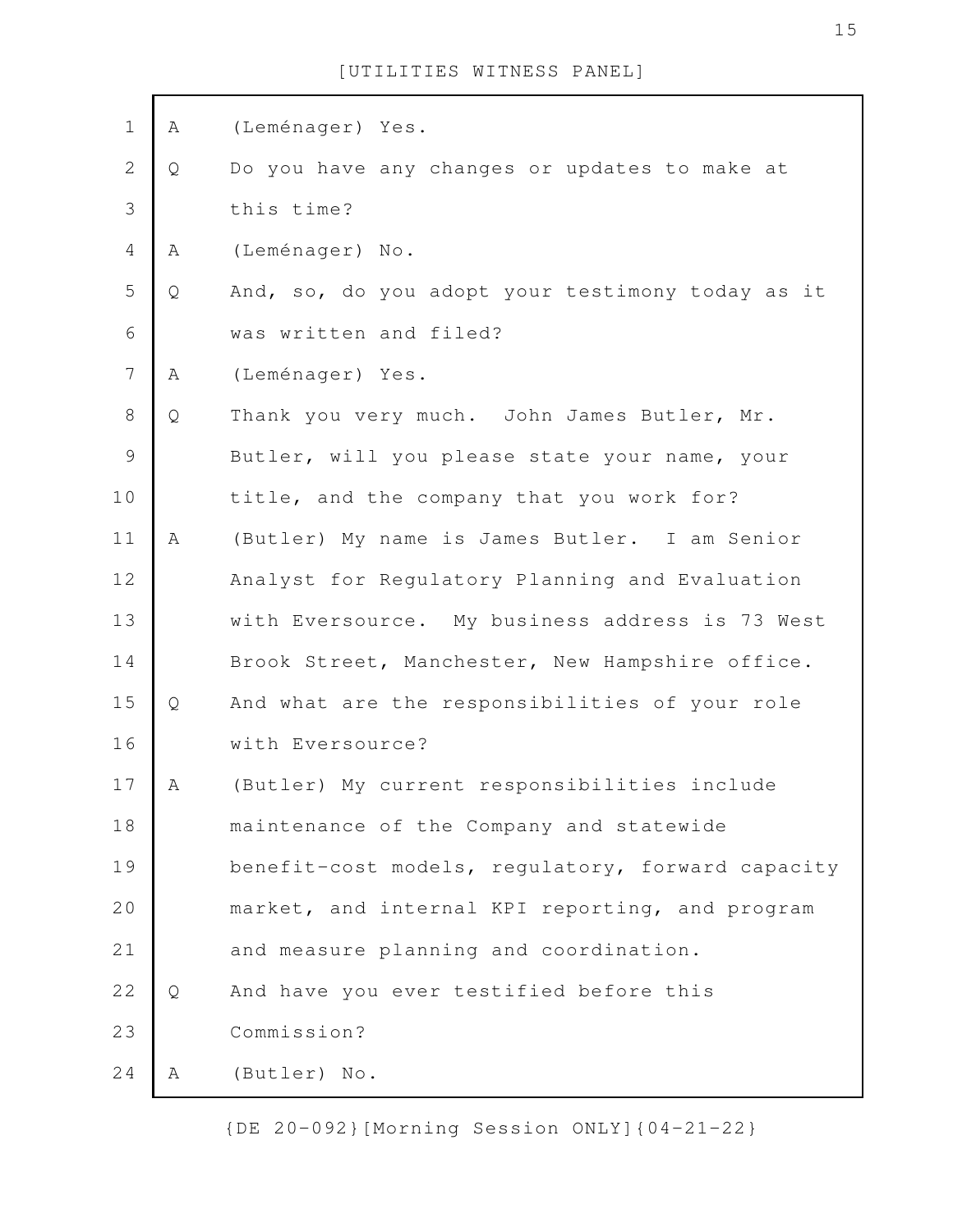| $\mathbf 1$    | Q | Did you file testimony and corresponding         |
|----------------|---|--------------------------------------------------|
| $\mathbf 2$    |   | attachments as part of the filing on April 19th, |
| 3              |   | 2022, marked as "Exhibit 48"?                    |
| 4              | Α | (Butler) Yes.                                    |
| 5              | Q | Were the testimony and supporting materials      |
| 6              |   | prepared by you or at your direction?            |
| $\overline{7}$ | Α | (Butler) Yes.                                    |
| $8\,$          | Q | Do you have any changes or updates to make at    |
| $\mathcal{G}$  |   | this time?                                       |
| 10             | Α | (Butler) No.                                     |
| 11             | Q | So, do you adopt your testimony today as it was  |
| 12             |   | written and filed?                               |
| 13             | A | (Butler) Yes.                                    |
| 14             | Q | Thank you very much. And, finally, Marisa        |
| 15             |   | Paruta. Ms. Paruta, will you please state your   |
| 16             |   | name, your title, and the company that you work  |
| 17             |   | for?                                             |
| 18             | Α | (Paruta) Good morning. My name is Marisa Paruta. |
| 19             |   | [Court reporter interruption regarding           |
| 20             |   | the microphone. ]                                |
| 21             |   | BY THE WITNESS:                                  |
| 22             | Α | (Paruta) My name is Marisa Paruta. And I'm the   |
| 23             |   | Director of Revenue Requirements for Connecticut |
| 24             |   | and New Hampshire for Eversource Energy.         |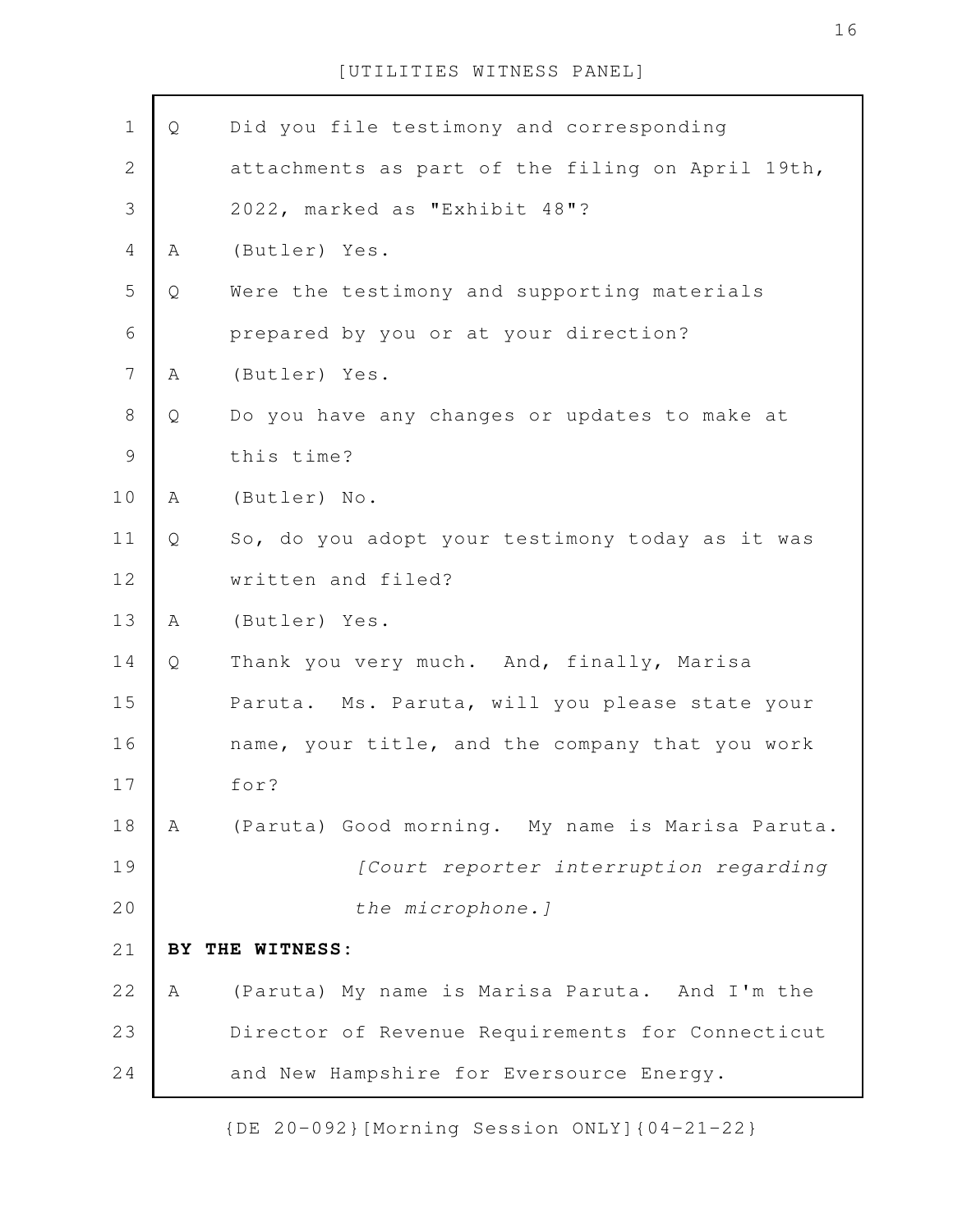| $\mathbf 1$    |   | BY MS. CHIAVARA:                                  |
|----------------|---|---------------------------------------------------|
| $\mathbf{2}$   | Q | And what are the responsibilities of your role at |
| $\mathfrak{Z}$ |   | Eversource?                                       |
| $\overline{4}$ | A | (Paruta) As the Director of Revenue Requirements, |
| 5              |   | I am responsible for the coordination and         |
| 6              |   | implementation of revenue requirement             |
| 7              |   | calculations and regulatory filings for New       |
| $\,8\,$        |   | Hampshire.                                        |
| $\mathcal{G}$  | Q | Have you ever testified before this Commission?   |
| 10             | Α | (Paruta) Yes, I have.                             |
| 11             | Q | And did you file testimony and corresponding      |
| 12             |   | attachments as part of the filing on March 1st,   |
| 13             |   | 2022, marked as "Exhibit 47", and as part of the  |
| 14             |   | filing on April 19th, 2022, marked as "Exhibit    |
| 15             |   | 48"?                                              |
| 16             | Α | (Paruta) Yes, I did.                              |
| 17             | Q | Were the testimony and supporting materials       |
| 18             |   | prepared by you or at your direction?             |
| 19             | A | (Paruta) Yes, they were.                          |
| 20             | Q | Do you have any changes or corrections to make to |
| 21             |   | that testimony at this time?                      |
| 22             | A | (Paruta) No, I do not.                            |
| 23             | Q | So, do you adopt your testimony as it was written |
| 24             |   | and filed?                                        |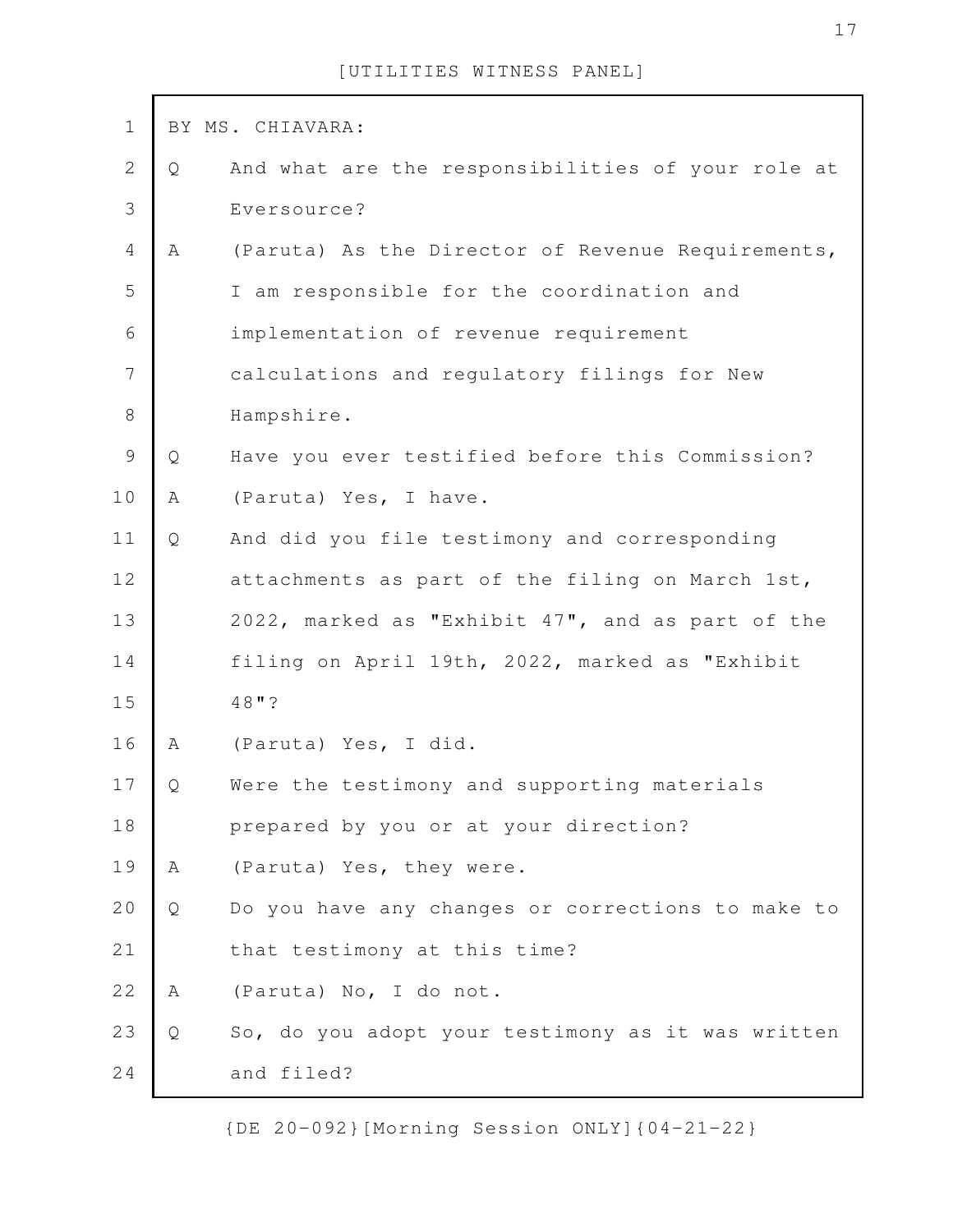| $\mathbf 1$    | A | (Paruta) Yes.                                     |
|----------------|---|---------------------------------------------------|
| $\mathbf{2}$   |   | MS. CHIAVARA: All right. Thank you                |
| 3              |   | very much. That's all for Eversource witnesses.   |
| $\overline{4}$ |   | I will turn it over to counsel for                |
| 5              |   | Liberty.                                          |
| 6              |   | MR. SHEEHAN: Thank you.                           |
| 7              |   | BY MR. SHEEHAN:                                   |
| $\,8\,$        | Q | Mr. Stanley, could you please introduce yourself  |
| $\mathcal{G}$  |   | and describe your title with the Company?         |
| 10             | Α | (Stanley) Yes. My name Eric M. Stanley. I am      |
| 11             |   | the Manager of Energy Efficiency and Customer     |
| 12             |   | Programs for Liberty Utilities Service Corp.,     |
| 13             |   | which provides services to Liberty Utilities      |
| 14             |   | (Granite State Electric) Corp. and Liberty        |
| 15             |   | Utilities (EnergyNorth Natural Gas). In my role,  |
| 16             |   | I'm responsible for all program planning,         |
| 17             |   | implementation, marketing, reporting, and         |
| 18             |   | analytics for the Company.                        |
| 19             | Q | Mr. Stanley, did you participate in the           |
| 20             |   | preparation of the testimony, the joint testimony |
| 21             |   | that's been marked as "Exhibit 48" in this        |
| 22             |   | docket?                                           |
| 23             | Α | (Stanley) Yes.                                    |
| 24             | Q | And do you have any changes to that testimony?    |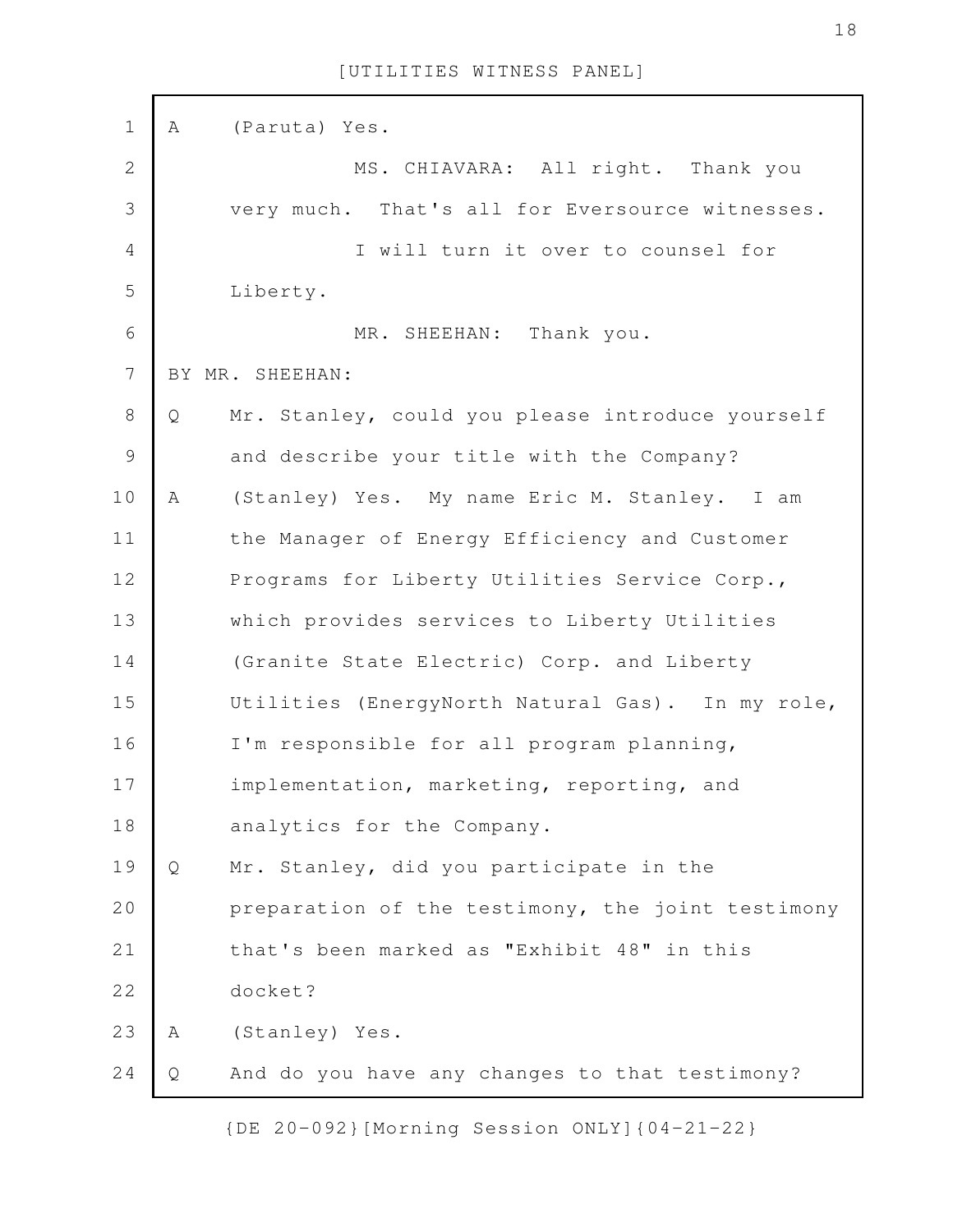| $\mathbf 1$    | Α | (Stanley) No.                                     |
|----------------|---|---------------------------------------------------|
| $\mathbf 2$    | Q | And do you adopt that written testimony as your   |
| 3              |   | sworn testimony here this morning?                |
| $\overline{4}$ | A | (Stanley) I do.                                   |
| 5              | Q | Thank you. Ms. Tebbetts, please introduce         |
| $\sqrt{6}$     |   | yourself and describe your role with Liberty?     |
| $\overline{7}$ | A | (Tebbetts) My name is Heather Tebbetts. And I'm   |
| 8              |   | employed by Liberty Utilities Service             |
| $\mathcal{G}$  |   | Corporation. I'm the Manager of Rates and         |
| 10             |   | Regulatory Affairs. And my responsibilities       |
| 11             |   | include rate-related matters for Granite State    |
| 12             |   | Electric and EnergyNorth Natural Gas.             |
| 13             | Q | Ms. Tebbetts, did you include -- is there a       |
| 14             |   | testimony authored by you that was included in    |
| 15             |   | the March 1 filing that's been marked as "Exhibit |
| 16             |   | 47"?                                              |
| 17             | A | (Tebbetts) Yes.                                   |
| 18             | Q | And your testimony, as part of that package,      |
| 19             |   | appears at Bates 705, is that correct?            |
| 20             | Α | (Tebbetts) Yes.                                   |
| 21             | Q | And your testimony in that package addresses the  |
| 22             |   | proposed rates that are Liberty-specific in that  |
| 23             |   | Plan, is that correct?                            |
| 24             | Α | (Tebbetts) Yes.                                   |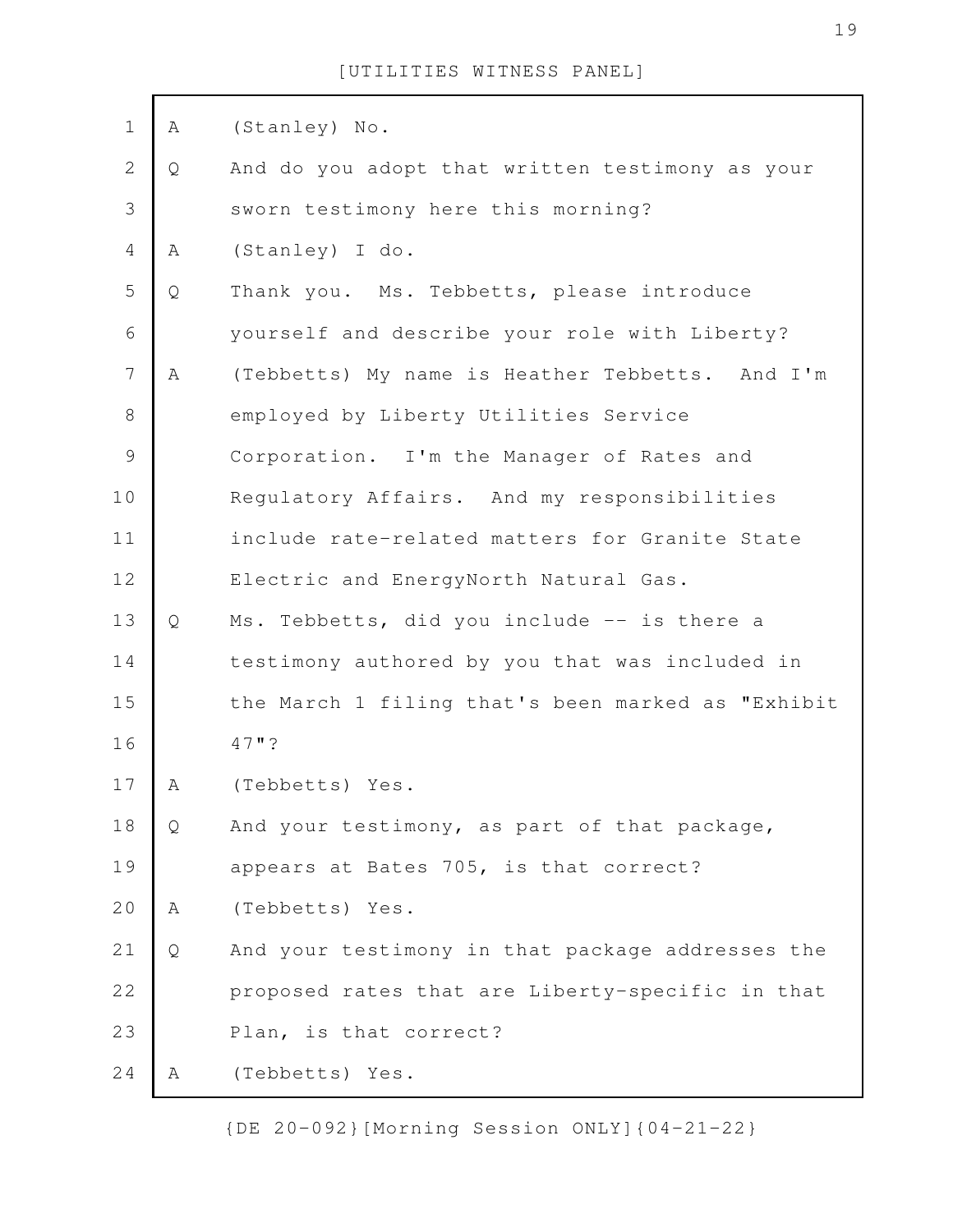| $\mathbf 1$    | Q | Do you have any changes or corrections to that    |
|----------------|---|---------------------------------------------------|
| $\overline{2}$ |   | testimony?                                        |
| $\mathfrak{Z}$ | Α | (Tebbetts) I don't have changes to the testimony. |
| $\overline{4}$ |   | But we had filed Exhibit 53 last night, and we    |
| 5              |   | received some questions from the DOE. And, so,    |
| 6              |   | we're going to be working with the DOE to address |
| 7              |   | those questions in the next day. And, so, I       |
| 8              |   | think it would be appropriate to get a record     |
| $\mathcal{G}$  |   | request on the docketbook so that we can address  |
| 10             |   | those questions.                                  |
| 11             | Q | Other than the questions related to what is       |
| 12             |   | marked -- what is called "Attachment F3", do you  |
| 13             |   | have any other changes to your testimony?         |
| 14             | A | (Tebbetts) I do not.                              |
| 15             | Q | And do you adopt your written testimony as you've |
| 16             |   | described, as you've qualified, I guess, this     |
| 17             |   | morning as your sworn testimony this morning?     |
| 18             | A | (Tebbetts) Yes.                                   |
| 19             |   | MR. SHEEHAN: Thank you.                           |
| 20             |   | MR. TAYLOR: Good morning.                         |
| 21             |   | BY MR. TAYLOR:                                    |
| 22             | Q | Ms. Downes, please state your name, your title,   |
| 23             |   | and the company that you work for, and your       |
| 24             |   | responsibilities and role with that company?      |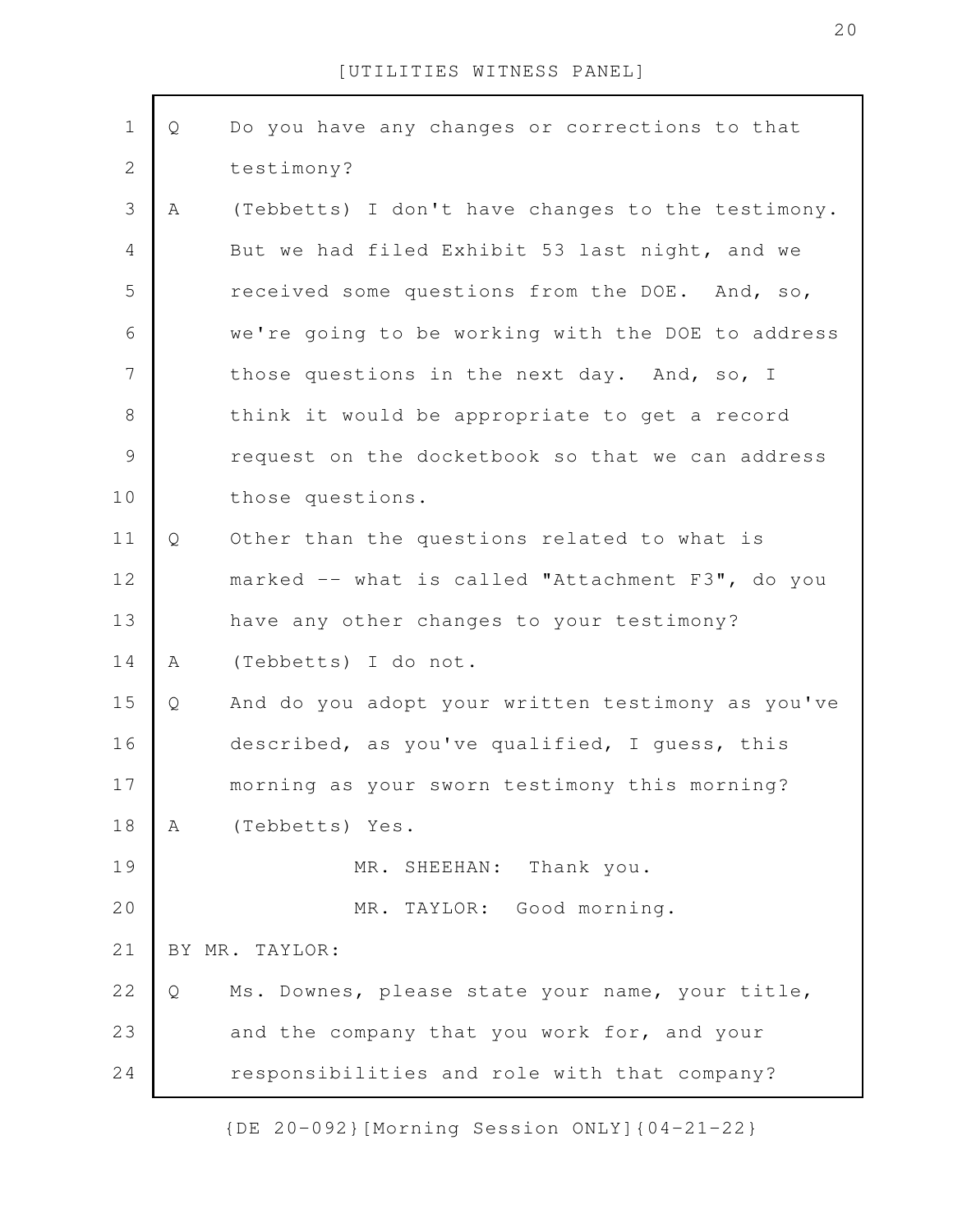| $\mathbf 1$    | Α | (Downes) Good morning. My name is Mary Downes.   |
|----------------|---|--------------------------------------------------|
| $\mathbf 2$    |   | And my business address at Unitil is 325 West    |
| 3              |   | Road, in Portsmouth. I am the Manager of         |
| $\overline{4}$ |   | Strategy and Compliance. And I am responsible    |
| 5              |   | for overseeing the administrative and regulatory |
| 6              |   | requirements associated with Unitil's Energy     |
| 7              |   | Efficiency Programs in both New Hampshire and    |
| $\,8\,$        |   | Massachusetts.                                   |
| $\mathcal{G}$  | Q | And have you testified before this Commission    |
| 10             |   | before?                                          |
| 11             | Α | (Downes) Yes.                                    |
| 12             | Q | Did you file testimony and corresponding         |
| 13             |   | attachments as part of the filing on April 19th, |
| 14             |   | 2022, marked as "Exhibit 48"?                    |
| 15             | Α | (Downes) I did.                                  |
| 16             | Q | And was that testimony and the supporting        |
| $17$           |   | materials prepared by you or at your direction?  |
| 18             | Α | (Downes) Yes, it was.                            |
| 19             | Q | Do you have any changes or updates that you'd    |
| 20             |   | like to make at this time?                       |
| 21             | Α | (Downes) No.                                     |
| 22             | Q | And do you adopt that testimony today as it was  |
| 23             |   | written and filed as your sworn testimony?       |
| 24             | Α | (Downes) Yes.                                    |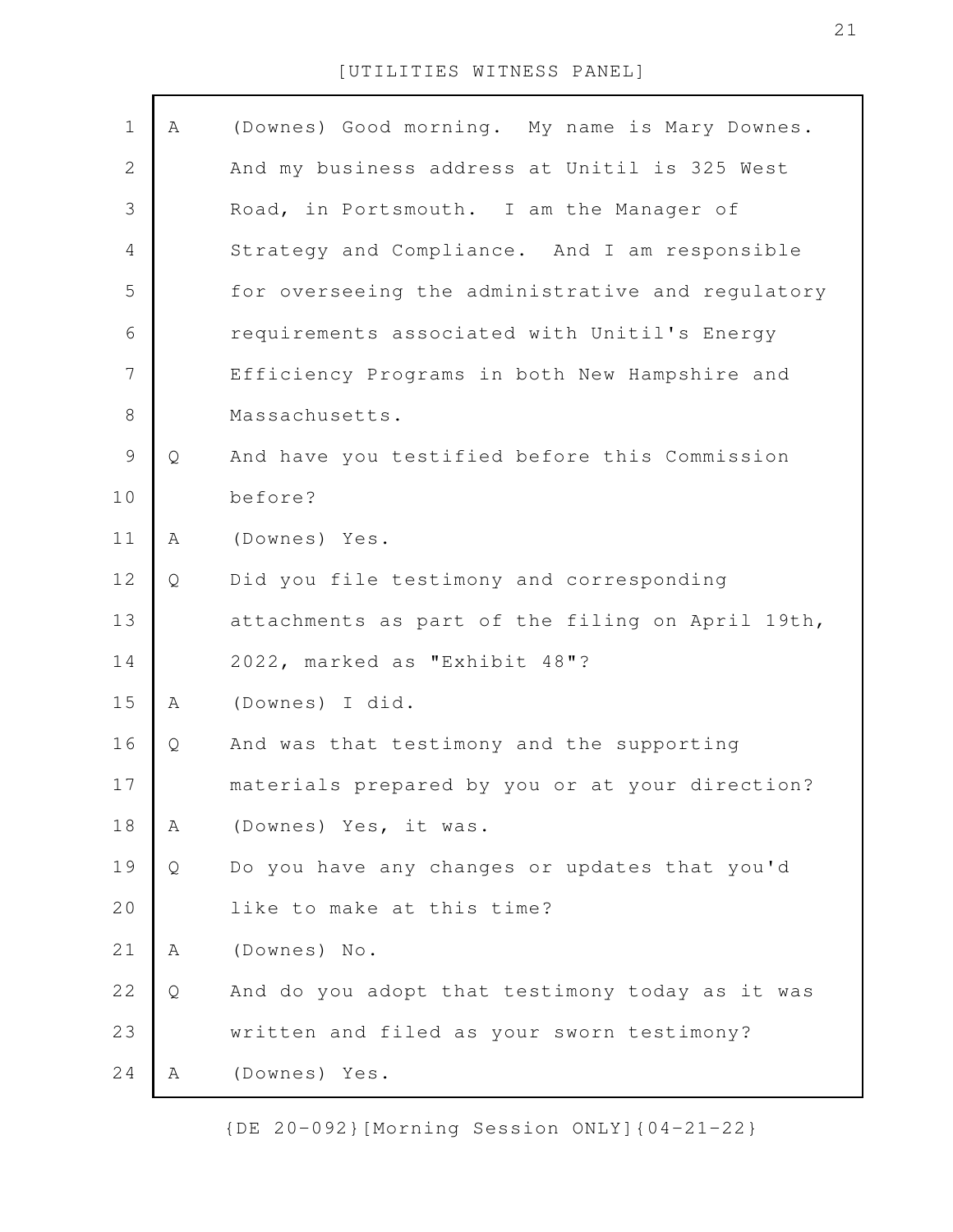| $\mathbf 1$    |   | MR. TAYLOR: I'll next ask some                   |
|----------------|---|--------------------------------------------------|
| $\overline{2}$ |   | questions of Ms. Demeris.                        |
| 3              |   | BY MR. TAYLOR:                                   |
| 4              | Q | Ms. Demeris, please state your name, your title, |
| 5              |   | the company that you work for, and your role and |
| 6              |   | responsibilities for the company?                |
| $\overline{7}$ | A | (Demeris) My name is Elena Demeris. I'm a Senior |
| $8\,$          |   | Regulatory Analyst for Unitil Service Corp. And, |
| $\mathcal{G}$  |   | in this capacity, I prepare regulatory filings,  |
| 10             |   | do pricing research, regulatory analysis, tariff |
| 11             |   | administration, revenue requirements, and other  |
| 12             |   | analytical services.                             |
| 13             | Q | And have you ever testified before this          |
| 14             |   | Commission?                                      |
| 15             | A | (Demeris) Yes.                                   |
| 16             | Q | Did you file testimony and corresponding         |
| 17             |   | attachments as part of the filing on April 19th, |
| 18             |   | 2022, marked as "Exhibit 48"?                    |
| 19             | Α | (Demeris) Yes.                                   |
| 20             | Q | And was that testimony and the supporting        |
| 21             |   | materials prepared by you or at your direction?  |
| 22             | A | (Demeris) No.                                    |
| 23             | Q | No. Did you -- I'm sorry. Did you contribute to  |
| 24             |   | the testimony that was prepared and submitted on |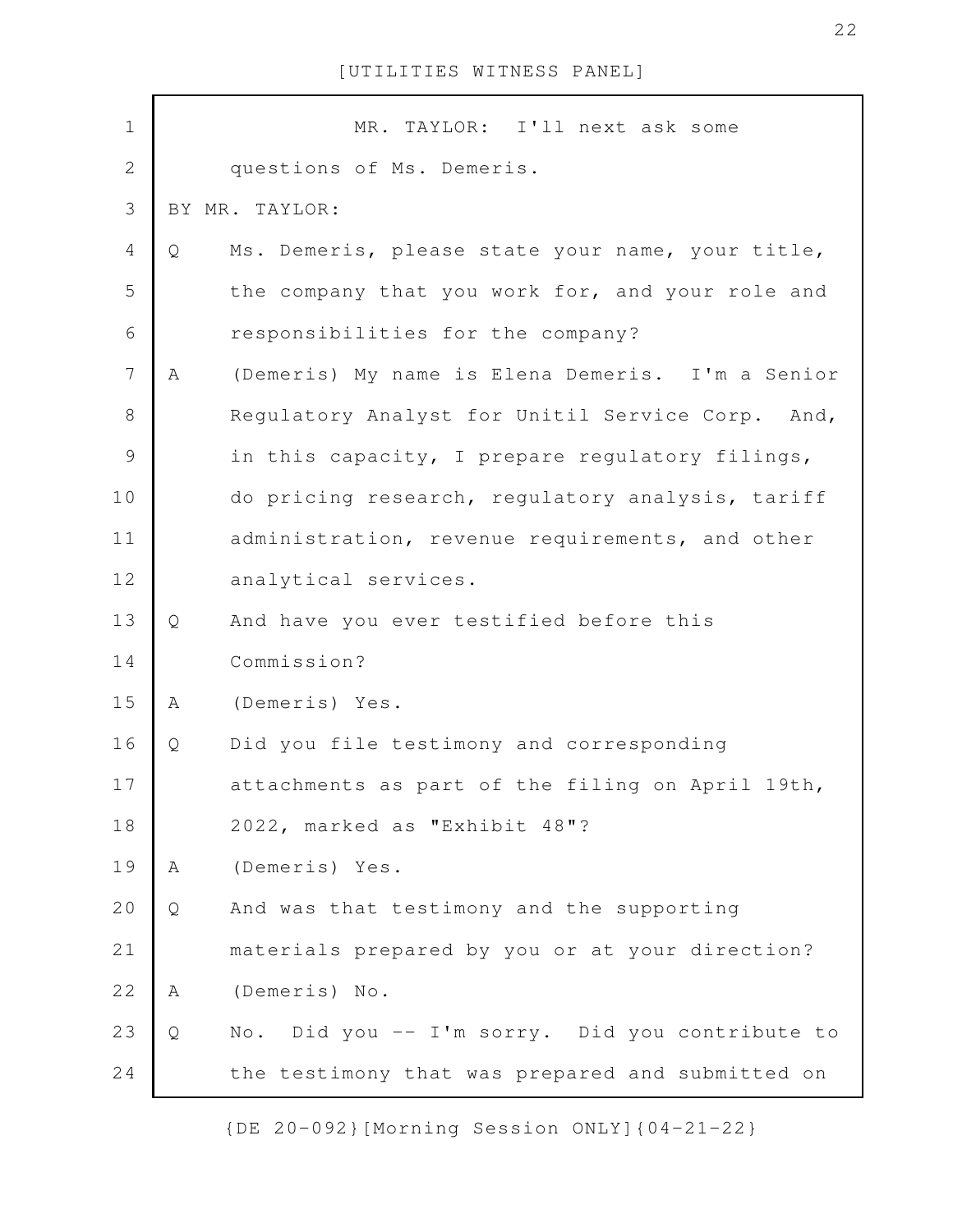| $\mathbf 1$    |   | April 19th, 2022, marked as "Exhibit 48"?         |
|----------------|---|---------------------------------------------------|
| $\mathbf{2}$   | Α | (Demeris) Yes.                                    |
| 3              | Q | And do you have any changes or updates to make at |
| 4              |   | this time to that testimony?                      |
| 5              | Α | (Demeris) No.                                     |
| 6              | Q | And do you adopt that testimony today as it was   |
| $\overline{7}$ |   | written and filed as your sworn testimony?        |
| $8\,$          | A | (Demeris) Yes, I do.                              |
| $\mathcal{G}$  | Q | Now, I'll also ask you to reference Exhibit 47,   |
| 10             |   | which is the New Hampshire Three-Year Plan and    |
| 11             |   | its corresponding attachments. Those were filed   |
| 12             |   | on March 1st, 2022. At Pages 620 -- or, Bates     |
| 13             |   | Pages 620 to 629, there's testimony submitted by  |
| 14             |   | Christopher Goulding. Do you have that testimony  |
| 15             |   | before you?                                       |
| 16             | Α | (Demeris) Could you repeat the exhibit number?    |
| 17             | Q | The exhibit is Exhibit 47. It is the Three-Year   |
| 18             |   | Plan that was submitted by the Joint Utilities on |
| 19             |   | March 1st, 2022, as well as its corresponding     |
| 20             |   | attachments. And, within the attachments to the   |
| 21             |   | Three-Year Plan, at Bates numbers 620 to 629,     |
| 22             |   | there's prefiled Testimony of Christopher         |
| 23             |   | Goulding. And I'll give you a minute to find it.  |
| 24             |   | (Short pause.)                                    |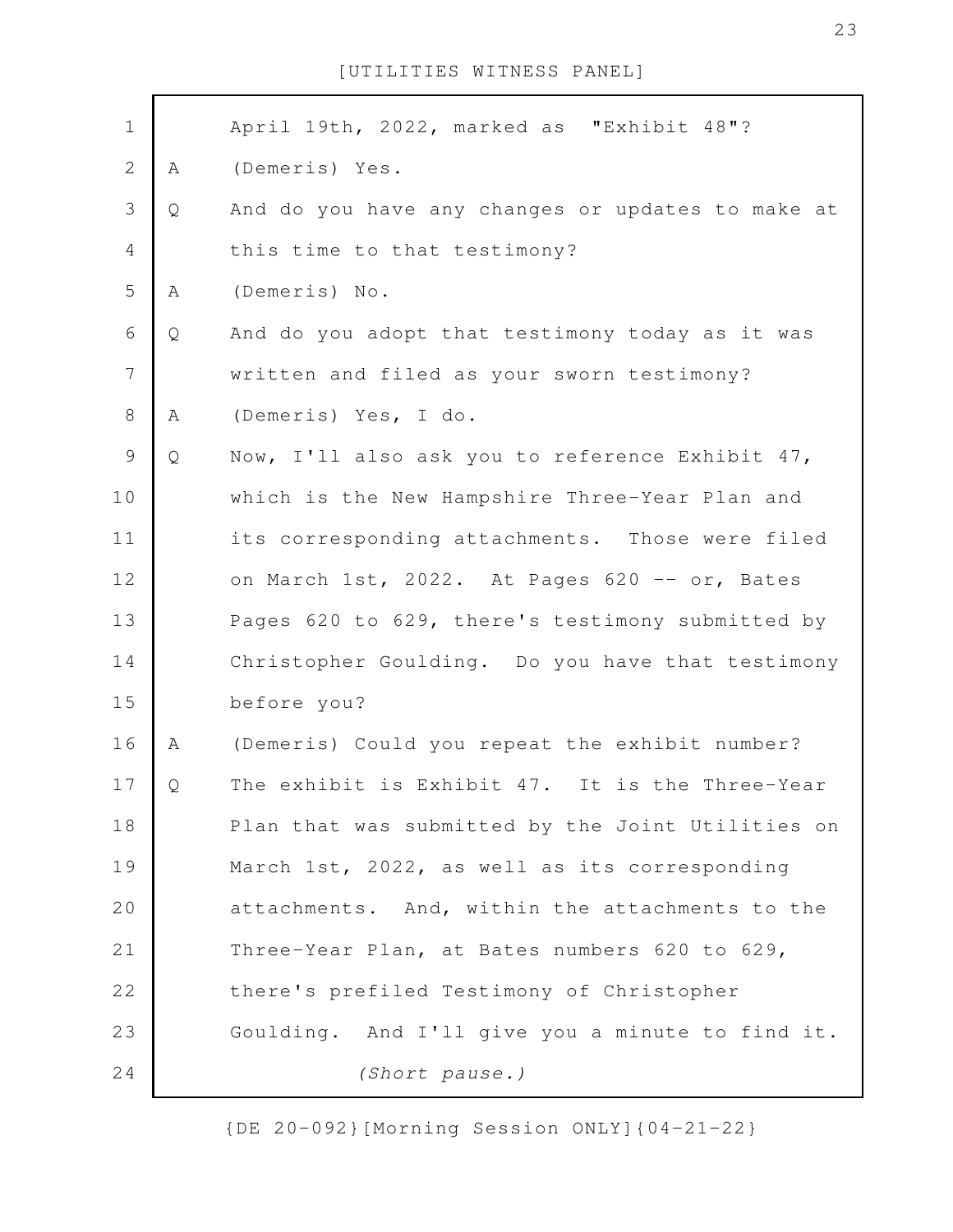| $\mathbf 1$      |   | BY MR. TAYLOR:                                    |
|------------------|---|---------------------------------------------------|
| $\mathbf{2}$     | Q | And I'll just note, Ms. Demeris, that, if you're  |
| $\mathfrak{Z}$   |   | having difficulty finding the actual Exhibit 47   |
| $\overline{4}$   |   | as it was filed, you can simply reference the     |
| 5                |   | Plan that was filed on March 1st, as the Bates    |
| 6                |   | numbering is the same.                            |
| $\boldsymbol{7}$ | Α | (Demeris) I'm gaining on it. I'm almost there.    |
| $8\,$            | Q | Well, Ms. Demeris, let me ask you this, because I |
| $\mathcal{G}$    |   | don't want to make you hunt for it while we do    |
| 10               |   | this. Are you aware --                            |
| 11               | Α | (Demeris) Oh, excuse me, Pat. So, Bates 620 is    |
| 12               |   | the calculations of $-$ yes. That's, in my copy,  |
| 13               |   | that's the bill impacts for the System Benefits   |
| 14               |   | Charge for the New Hampshire Co-op.               |
| 15               | Q | Okay. Then, I'm sorry if I sent you to the wrong  |
| 16               |   | place.                                            |
| 17               |   | With respect to the prefiled Testimony            |
| 18               |   | of Christopher Goulding that was included in the  |
| 19               |   | attachments to the Three-Year Plan filed on March |
| 20               |   | 1, 2022, have you read and are you familiar with  |
| 21               |   | Mr. Goulding's testimony?                         |
| 22               | Α | (Demeris) Yes.                                    |
| 23               | Q | And, with the understanding that Mr. Goulding     |
| 24               |   | could not be present today, do you adopt in its   |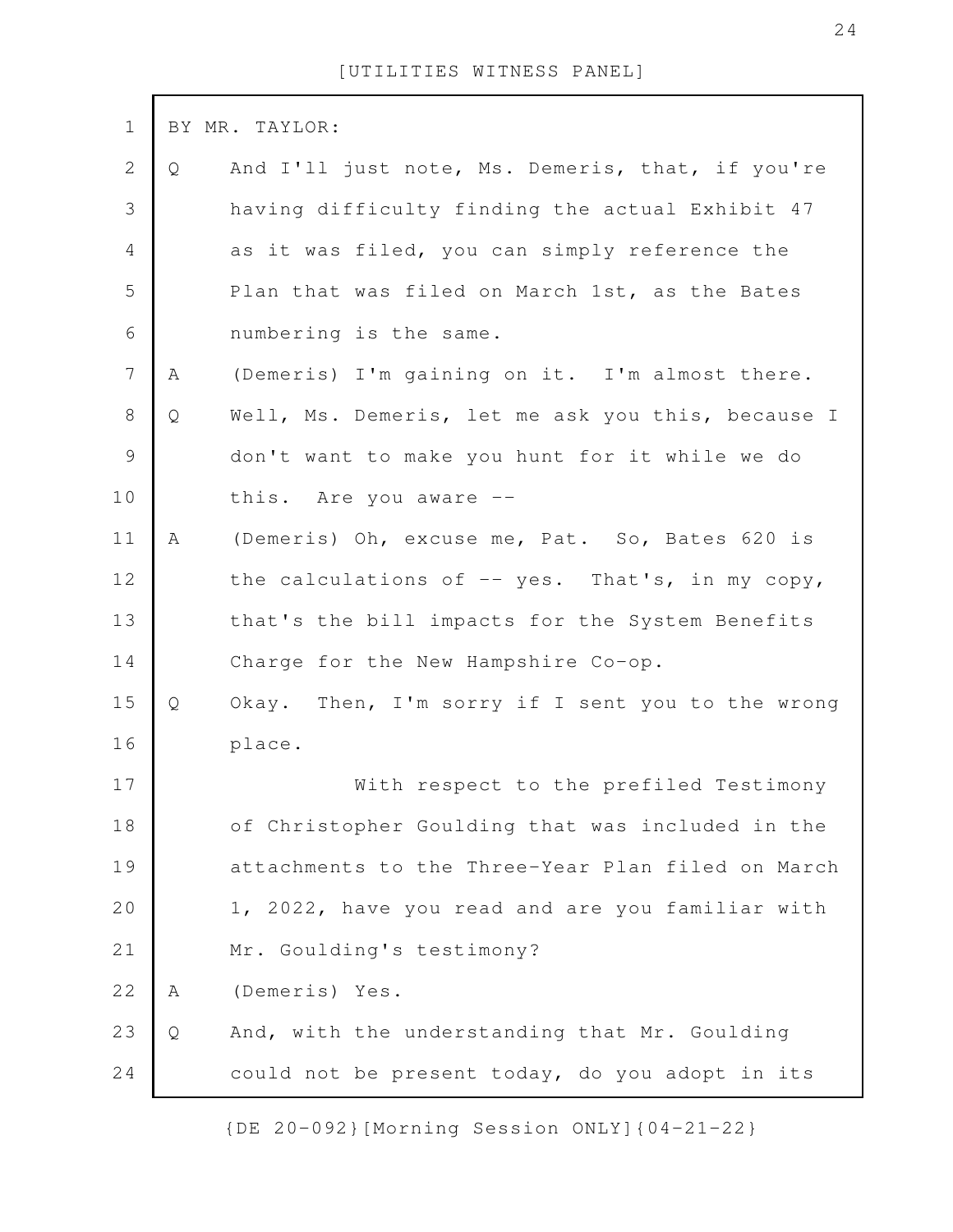entirety Mr. Goulding's testimony as your own sworn testimony today? A (Demeris) Yes, I do. MR. TAYLOR: Thank you. BY MS. GEIGER: Q Ms. Woods, please state your name, your job title, and your employer? A (Woods) My name is Carol Woods. My employer is New Hampshire Electric Cooperative, which is located at 579 Tenney Mountain Highway, in Plymouth, New Hampshire. My title is Energy Solutions Executive. And I am responsible for the planning, implementation, and regulatory support for the Company's Energy Efficiency Programs. Q Ms. Woods, have you ever testified before this Commission? A (Woods) Yes. Q And did you file testimony and corresponding attachments as part of the filing on March 1st, 2022, marked as "Exhibit 47", and as part of the filing on April 19th, 2022, marked as "Exhibit 48"? A (Woods) Yes. 1 2 3 4 5 6 7 8 9 10 11 12 13 14 15 16 17 18 19 20 21 22 23 24

[UTILITIES WITNESS PANEL]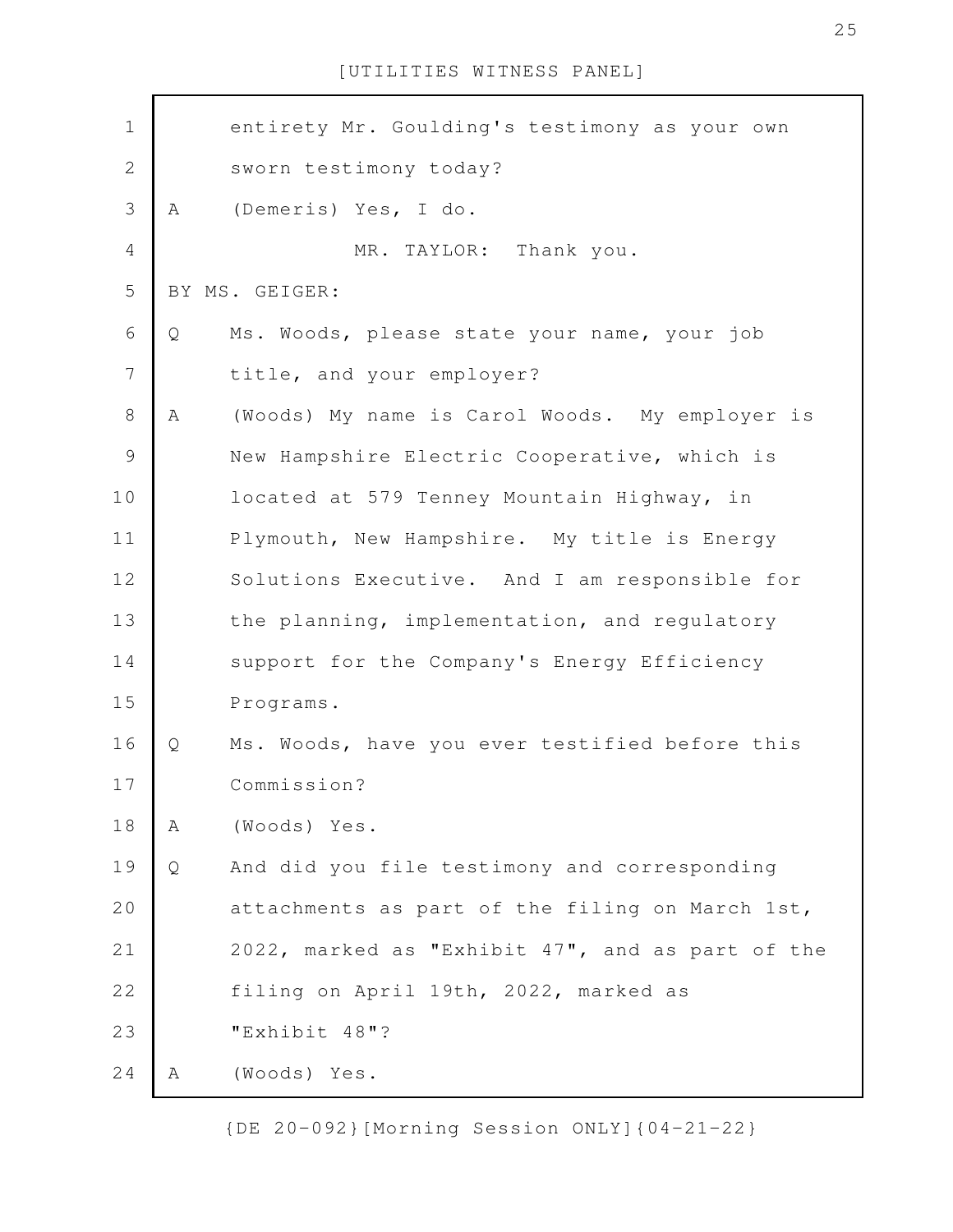| $\mathbf 1$    | Q | Were the testimony and supporting materials     |
|----------------|---|-------------------------------------------------|
| $\mathbf{2}$   |   | prepared by you or at your direction?           |
| 3              | Α | (Woods) Yes.                                    |
| $\overline{4}$ | Q | Do you have any changes or updates to make at   |
| 5              |   | this time?                                      |
| 6              | Α | (Woods) I do not.                               |
| $\overline{7}$ | Q | And do you adopt your testimony today as it was |
| $\,8\,$        |   | written and filed?                              |
| $\mathcal{G}$  | Α | (Woods) Yes.                                    |
| 10             |   | Thank you.<br>MS. GEIGER:                       |
| 11             |   | CHAIRMAN GOLDNER:<br>Thank you. So,             |
| 12             |   | we'll start with questions. Do any of the       |
| 13             |   | parties have any questions for the -- any       |
| 14             |   | cross-examination for the witnesses?            |
| 15             |   | MS. CHIAVARA: Excuse me, Chair                  |
| 16             |   | Goldner. I have just one item. There are a      |
| 17             |   | couple of clarifying matters that the utility   |
| 18             |   | witnesses would like to address. They will be   |
| 19             |   | very brief.                                     |
| 20             |   | CHAIRMAN GOLDNER: Of course.                    |
| 21             |   | MS. CHIAVARA: If that's all right?              |
| 22             |   | Okay.                                           |
| 23             |   | CHAIRMAN GOLDNER: Yes.                          |
| 24             |   | BY MS. CHIAVARA:                                |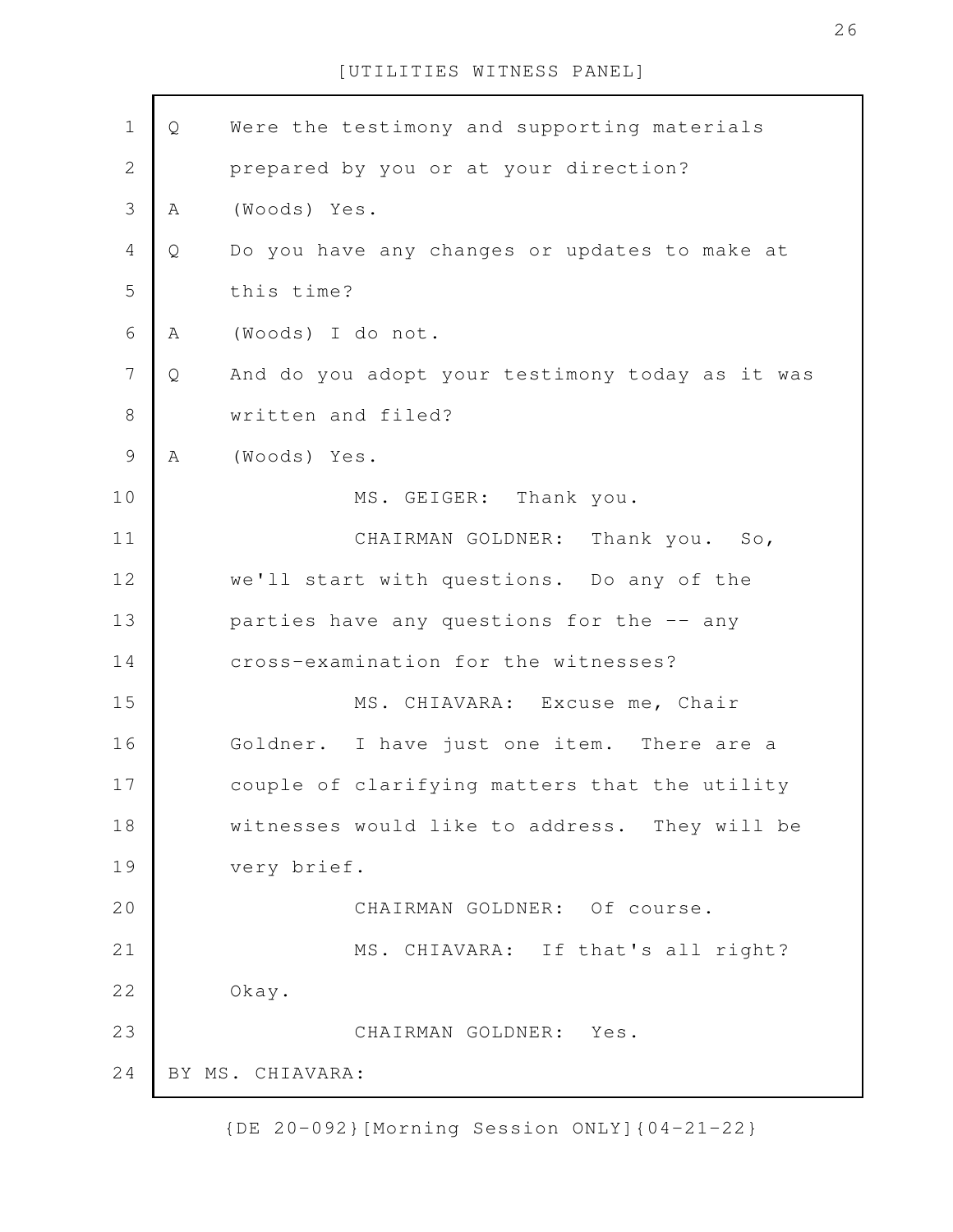| $\mathbf 1$    | Q | I will turn this over to Ms. Downes and Ms.       |
|----------------|---|---------------------------------------------------|
| $\mathbf{2}$   |   | Peters to address those items at this time,       |
| $\mathfrak{Z}$ |   | beginning with Ms. Downes.                        |
| $\overline{4}$ | Α | (Downes) Thank you. Yes. Thank you. We do want    |
| 5              |   | to address a couple of statements in OCA's        |
| 6              |   | prefiled testimony.                               |
| $\overline{7}$ |   | First, in that testimony, which is                |
| $8\,$          |   | Exhibit 50, at Bates 025, Lines 1 and 2, it       |
| $\mathcal{G}$  |   | states that the utilities do not apply            |
| 10             |   | free-ridership to downstream measures. This       |
| 11             |   | statement is not accurate. In fact, in response   |
| 12             |   | to discussion with stakeholders, the EM&V Working |
| 13             |   | Group, the 2022 to 2023 Plan, which is Exhibit    |
| 14             |   | 47, at Bates Page 084, as well as the TRM, which  |
| 15             |   | is Attachment 1 to that exhibit -- I'm sorry,     |
| 16             |   | that's Exhibit 47 as well, Attachment A,          |
| 17             |   | Bates 453, we do account for free-ridership for   |
| 18             |   | both midstream and downstream commercial and      |
| 19             |   | industrial lighting measures.                     |
| 20             |   | Also, the Utilities want to respond to            |
| 21             |   | OCA's recommendations regarding increased         |
| 22             |   | financing opportunities for customers. This is    |
| 23             |   | discussed in the OCA's prefiled testimony,        |
| 24             |   | beginning at Bates Page 026. While the Utilities  |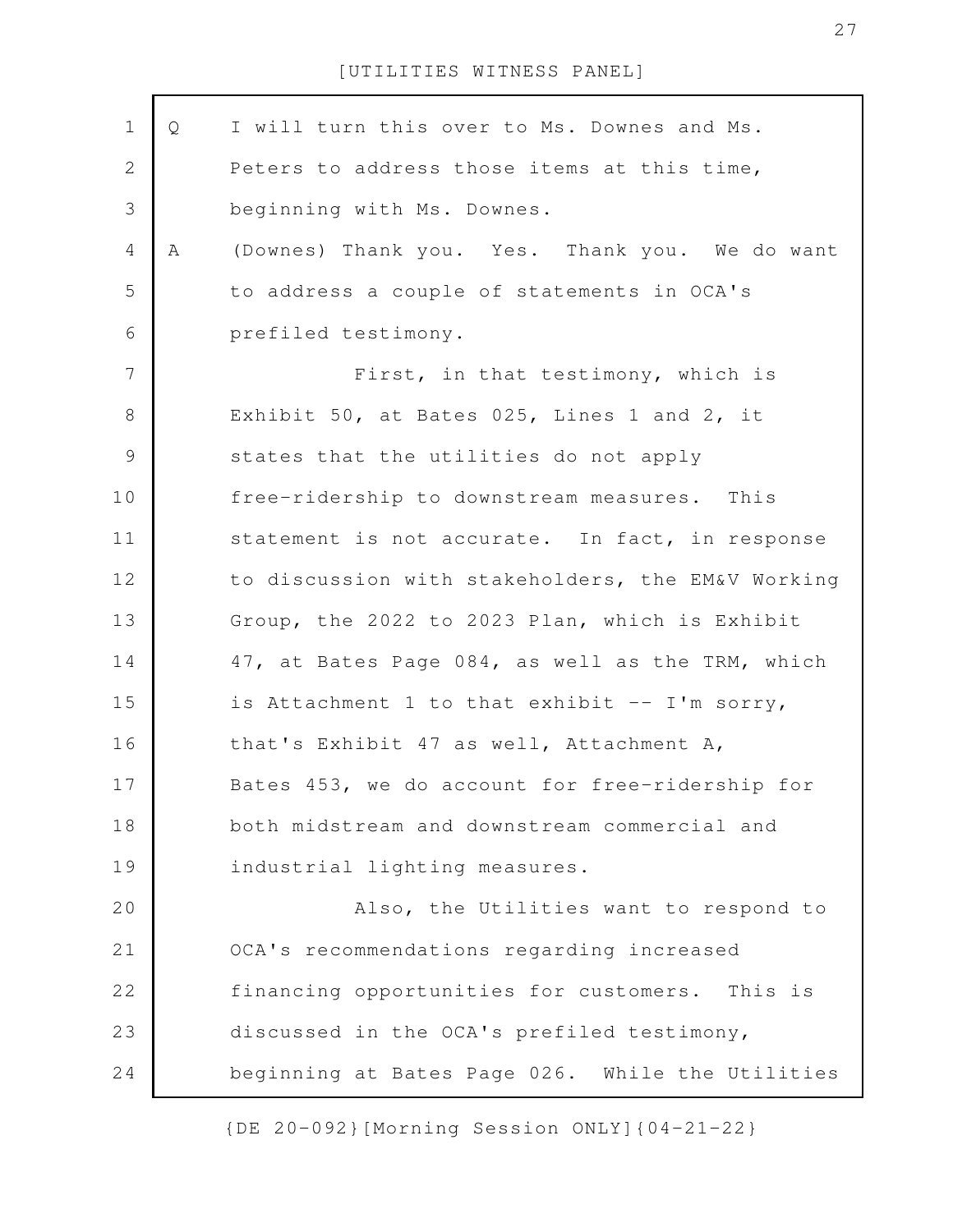| $\mathbf 1$   |   | are not currently proposing to dedicate any new   |
|---------------|---|---------------------------------------------------|
| $\mathbf{2}$  |   | funding to the existing on-bill financing         |
| 3             |   | revolving loan funds, all of the gas and electric |
| 4             |   | utilities offer zero percent on-bill financing to |
| 5             |   | our residential, commercial, and municipal        |
| 6             |   | customers, to help them finance their portion of  |
| 7             |   | project costs.                                    |
| $8\,$         |   | The OBF mechanism for C&I customers is            |
| $\mathcal{G}$ |   | described on Bates Page 030 of the Plan. And,     |
| 10            |   | for residential customers, the OBF Program is     |
| 11            |   | described on Bates Page 051.                      |
| 12            |   | The permitted loan amounts are also               |
| 13            |   | included in each of the Utilities' tariffs, and   |
| 14            |   | activity regulated to the Utilities' on-bill      |
| 15            |   | financing programs is included in the Utilities'  |
| 16            |   | quarterly reports, which are filed with the       |
| 17            |   | Commission.                                       |
| 18            | Q | And Ms. Peters.                                   |
| 19            | Α | (Peters) Thank you. We would also like to         |
| 20            |   | clarify the Utilities' interpretation of House    |
| 21            |   | Bill 549's requirement that each electric         |
| 22            |   | utility's planned electric system savings must be |
| 23            |   | at least 65 percent of its overall planned energy |
| 24            |   | savings.                                          |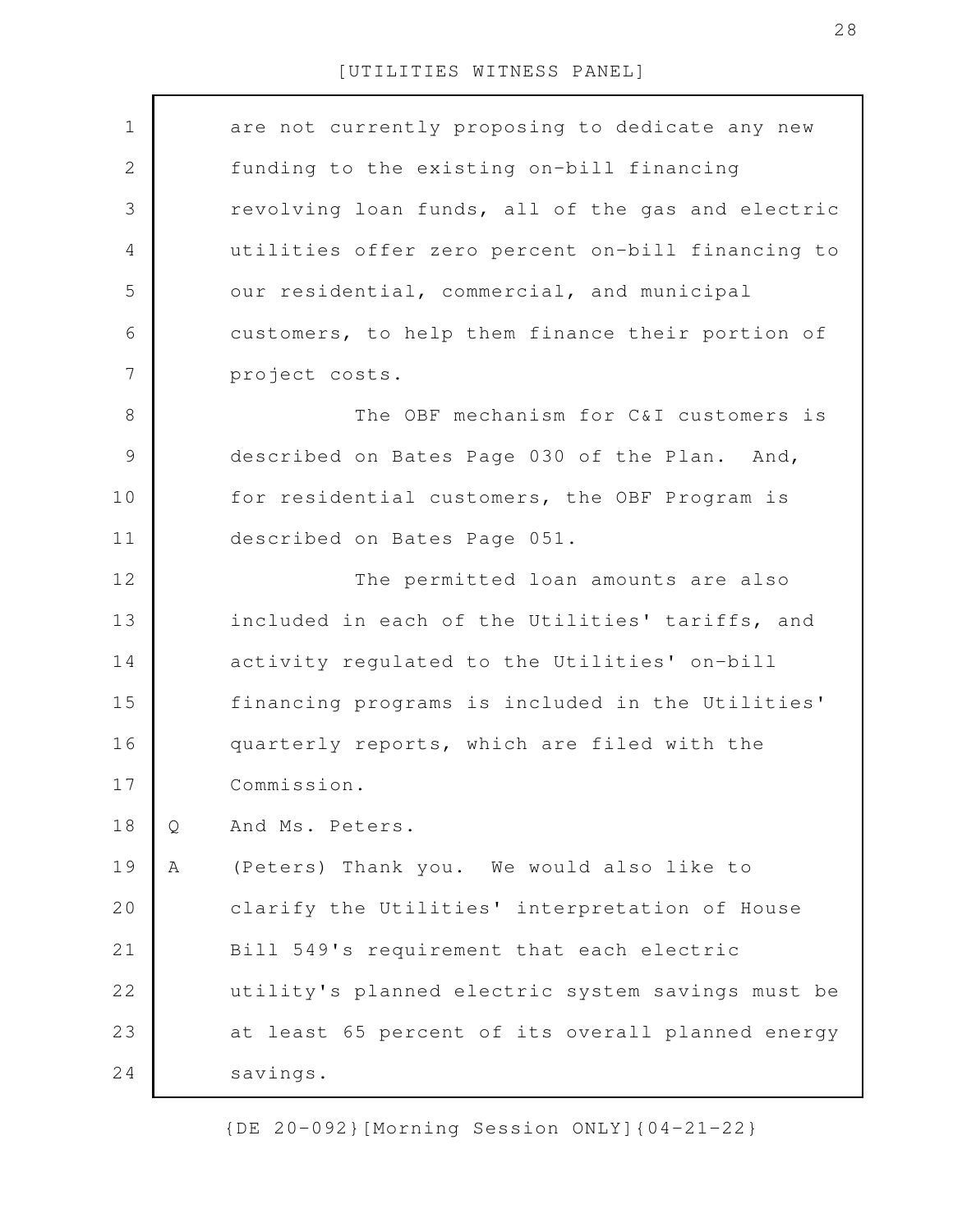| $\mathbf 1$   | The OCA's testimony, at Bates Page 015,           |
|---------------|---------------------------------------------------|
| 2             | states that the Utilities interpret House Bill    |
| 3             | 549 to mean that the 65 percent electric savings  |
| 4             | apply to "lifetime electric savings", rather than |
| 5             | "annual savings". That statement is not           |
| 6             | accurate. The text of the legislation does not    |
| 7             | specify "lifetime" or "annual savings".           |
| 8             | All of the Utilities have submitted               |
| $\mathcal{G}$ | plans where at least 65 percent of the annual     |
| 10            | energy savings come from electricity. We feel     |
| 11            | this approach best captures the balance of        |
| 12            | program offerings that meet the needs of our      |
| 13            | customers and also meet the needs of the electric |
| 14            | system. They align with the program structures    |
| 15            | that we have offered in prior years as the        |
| 16            | Legislature had intended.                         |
| 17            | Since the Utilities began offering                |
| 18            | fuel-neutral savings, we have worked to achieve   |
| 19            | that right balance in offerings that ensures the  |
| 20            | portfolio is focused on delivering significant    |
| 21            | electric savings to benefit the system and all    |
| 22            | customers, and to also be able to deliver the     |
| 23            | fuel savings opportunities that are so important  |
| 24            | and critical to our low income residential and    |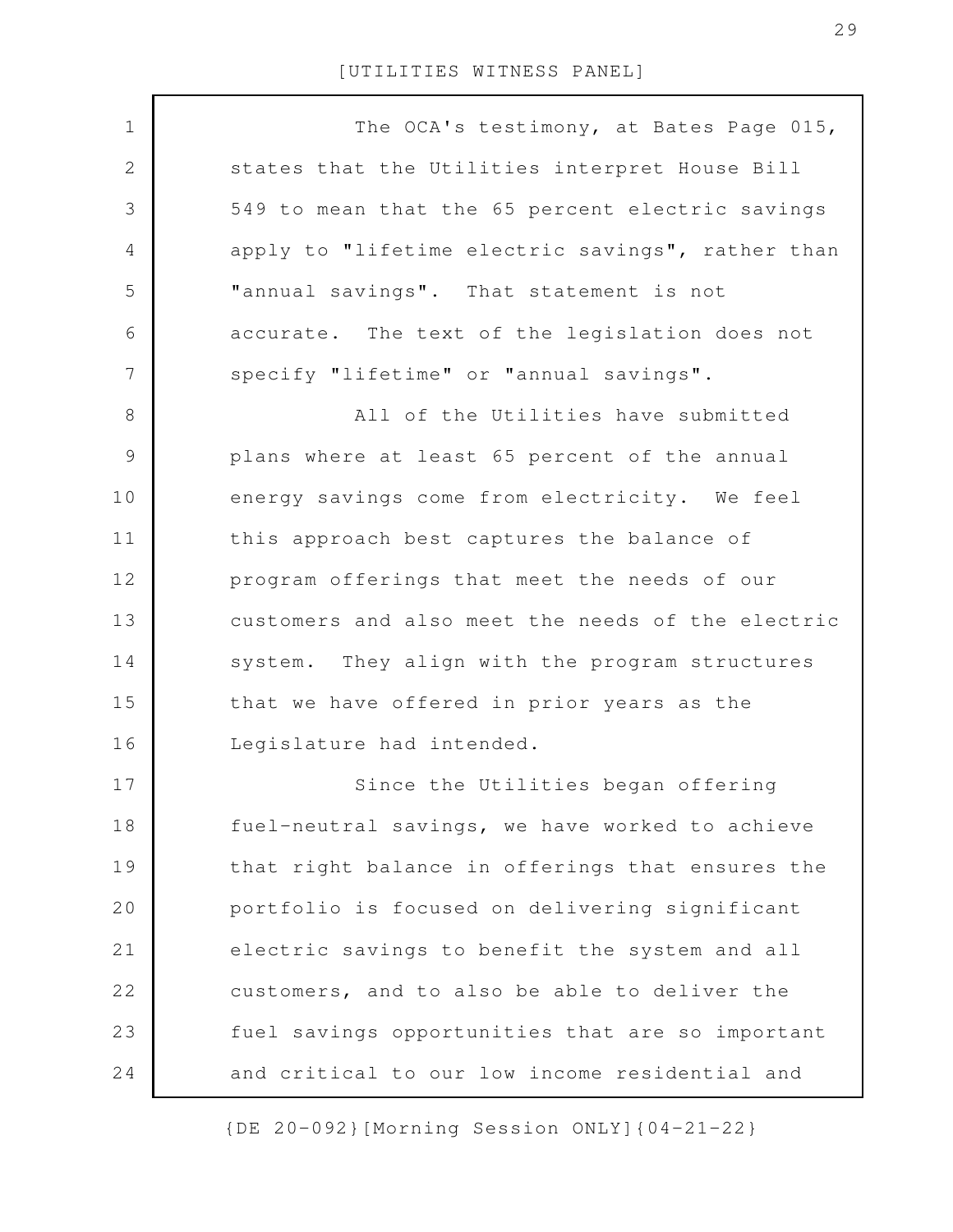municipal customers. That balance has been an effort of the Utilities, of stakeholders, and of the Commission, as we administer the programs over the years. The programs that are -- the program measures that are associated with those fuel savings, those measures typically have very long lifetimes. They are measures such as insulation or air-sealing that, once you install them in a home, they last for 20 or 30 years, and deliver savings over that timeframe. Many of the measures that are associated with electric savings have shorter measure lives, not necessarily because they don't work for a long period of time, but because, as we attribute savings to the program, we apply adjustments, like changing baselines and other market factors, so we lower the lifetime that is attributable to those electric saving measures, in order to ensure that we only attribute savings in the Plan to things that are directly related to the program intervention. So, this dichotomy between the lifetime of fuel-saving measures and the lifetime of many 1 2 3 4 5 6 7 8 9 10 11 12 13 14 15 16 17 18 19 20 21 22 23 24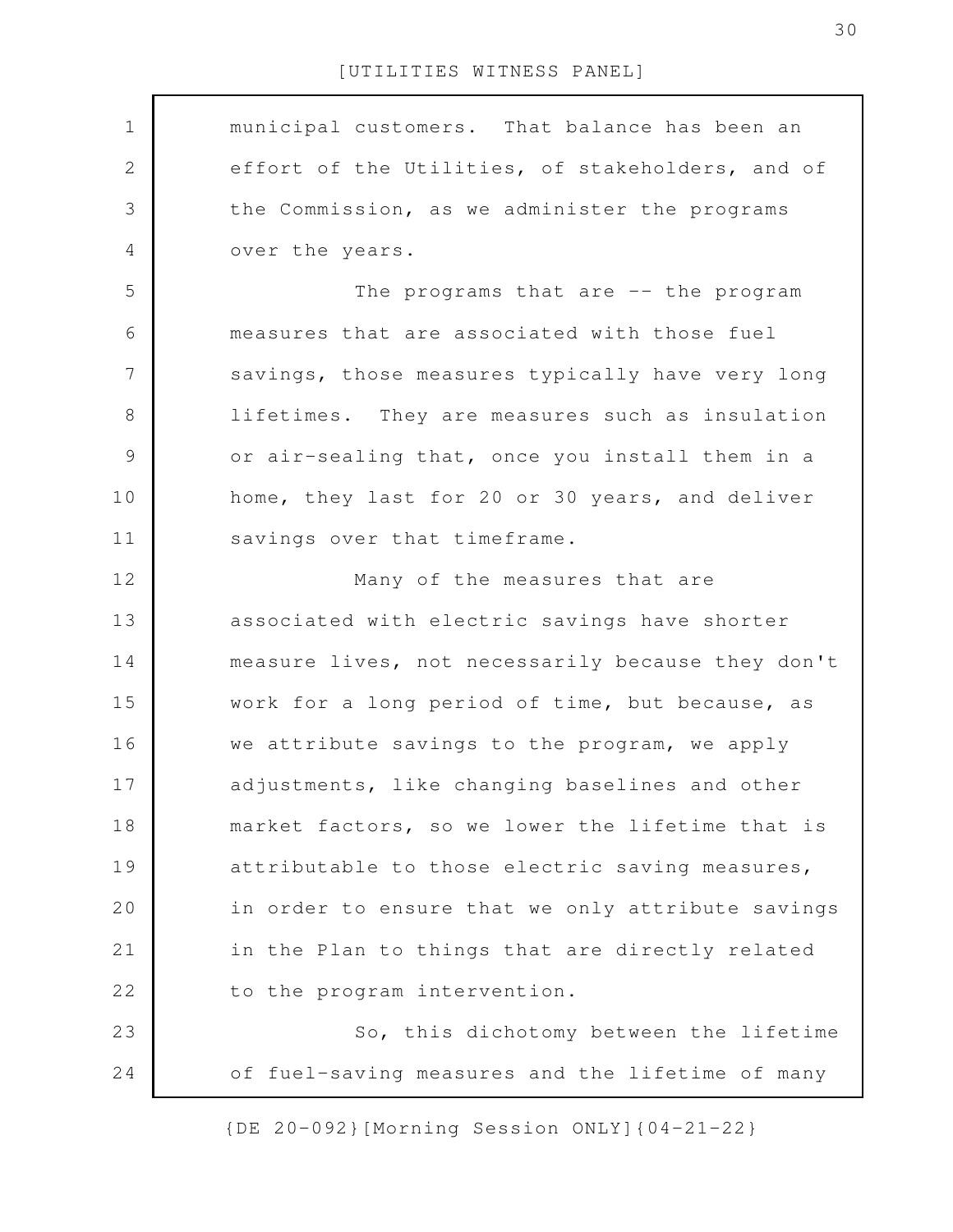| $\mathbf 1$    | electric saving measures makes "lifetime" a       |
|----------------|---------------------------------------------------|
| $\mathbf{2}$   | different lense in which to view the planning of  |
| 3              | the types of measures and programs that we offer. |
| 4              | So, in terms of creating a plan that              |
| 5              | has an appropriate balance of program offerings,  |
| 6              | to meet customer needs, and to meet policy needs, |
| $\overline{7}$ | the annual savings, the savings that we achieve   |
| 8              | on that yearly basis, gives us a better lense on  |
| $\mathcal{G}$  | the measures that we should offer, that should be |
| 10             | included in the Plan, and the impacts that they   |
| 11             | have for the customers each year.                 |
| 12             | One other thing to note in this is that           |
| 13             | each Utility's service territory has different    |
| 14             | customer sector composition. Eversource, for      |
| 15             | example, has a large base of large industrial     |
| 16             | customers in our service territory, whereas the   |
| 17             | New Hampshire Electric Co-op has a much smaller   |
| 18             | base of commercial customers, and a much larger   |
| 19             | percentage of their base coming from residential  |
| 20             | customers that receive those fuel-neutral types   |
| 21             | of programs.                                      |
| 22             | And, so, this variation means that the            |
| 23             | annual savings is a -- is a better lense in which |
| 24             | to look at the program planning, in order to      |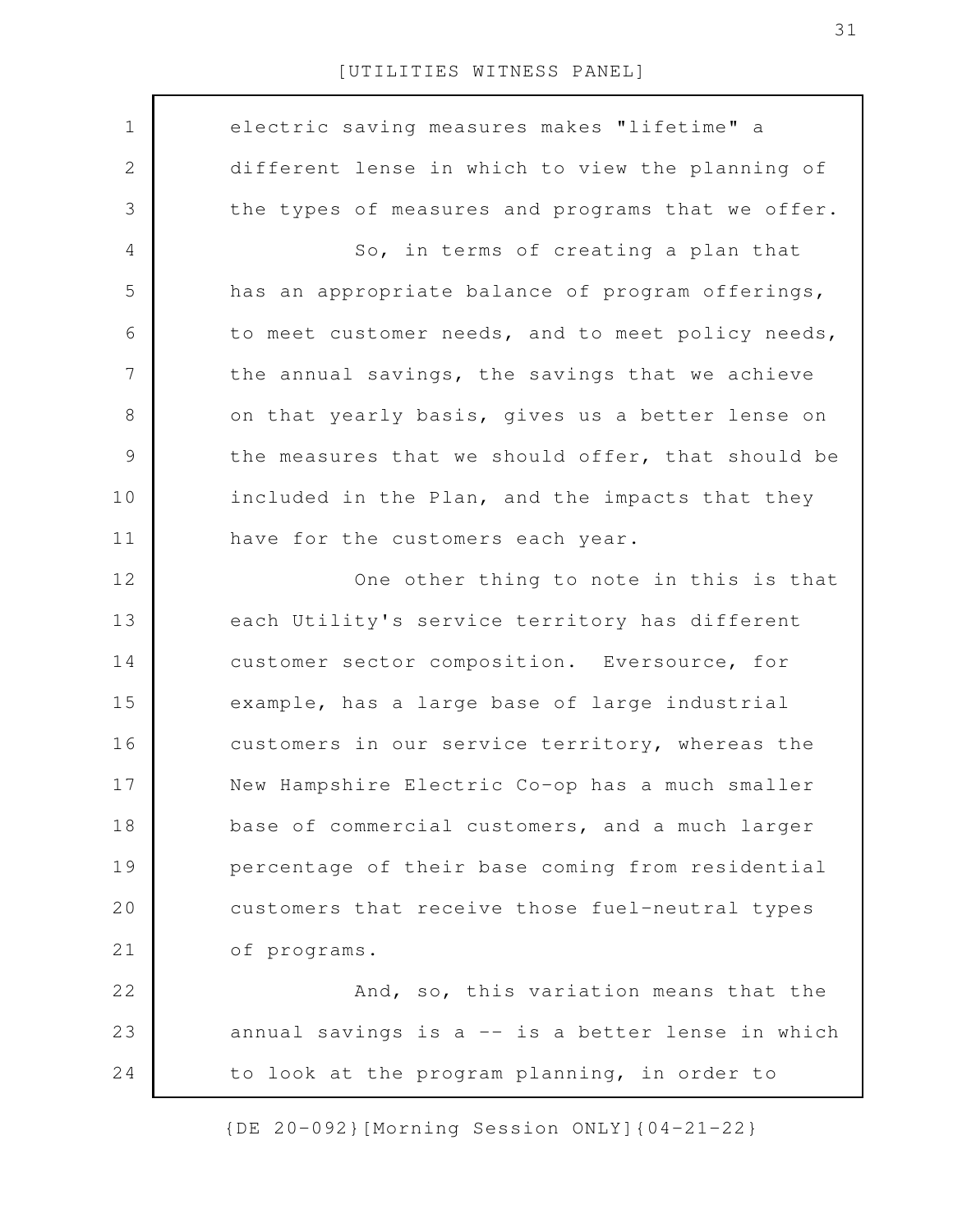| $\mathbf 1$    | assure that all of the Utilities can offer         |
|----------------|----------------------------------------------------|
| $\mathbf 2$    | appropriate programming to all of our customers.   |
| 3              | In conclusion, each Utility has met the            |
| $\overline{4}$ | statutory requirement by submitting a plan that    |
| 5              | includes at least 65 percent of annual savings     |
| 6              | from electricity in our plans.                     |
| $\overline{7}$ | Thank you.                                         |
| 8              | MS. CHIAVARA: Those were the only                  |
| $\mathcal{G}$  | matters we had. Thank you very much.               |
| 10             | CHAIRMAN GOLDNER: Thank you. Any                   |
| 11             | other clarifications from the utilities?           |
| 12             | [No verbal response.]                              |
| 13             | CHAIRMAN GOLDNER: Okay. Thank you.                 |
| 14             | We'll move to cross. Does anyone have any          |
| 15             | questions, any cross-examination for the           |
| 16             | witnesses?                                         |
| 17             | MR. DEXTER: The Department of Energy               |
| 18             | does have a few questions.                         |
| 19             | CHAIRMAN GOLDNER: Thank you, Mr.                   |
| 20             | Dexter. Please proceed.                            |
| 21             | MR. DEXTER: Thank you.                             |
| 22             | CROSS-EXAMINATION                                  |
| 23             | BY MR. DEXTER:                                     |
| 24             | I would like to ask the Utility Panel, if the<br>Q |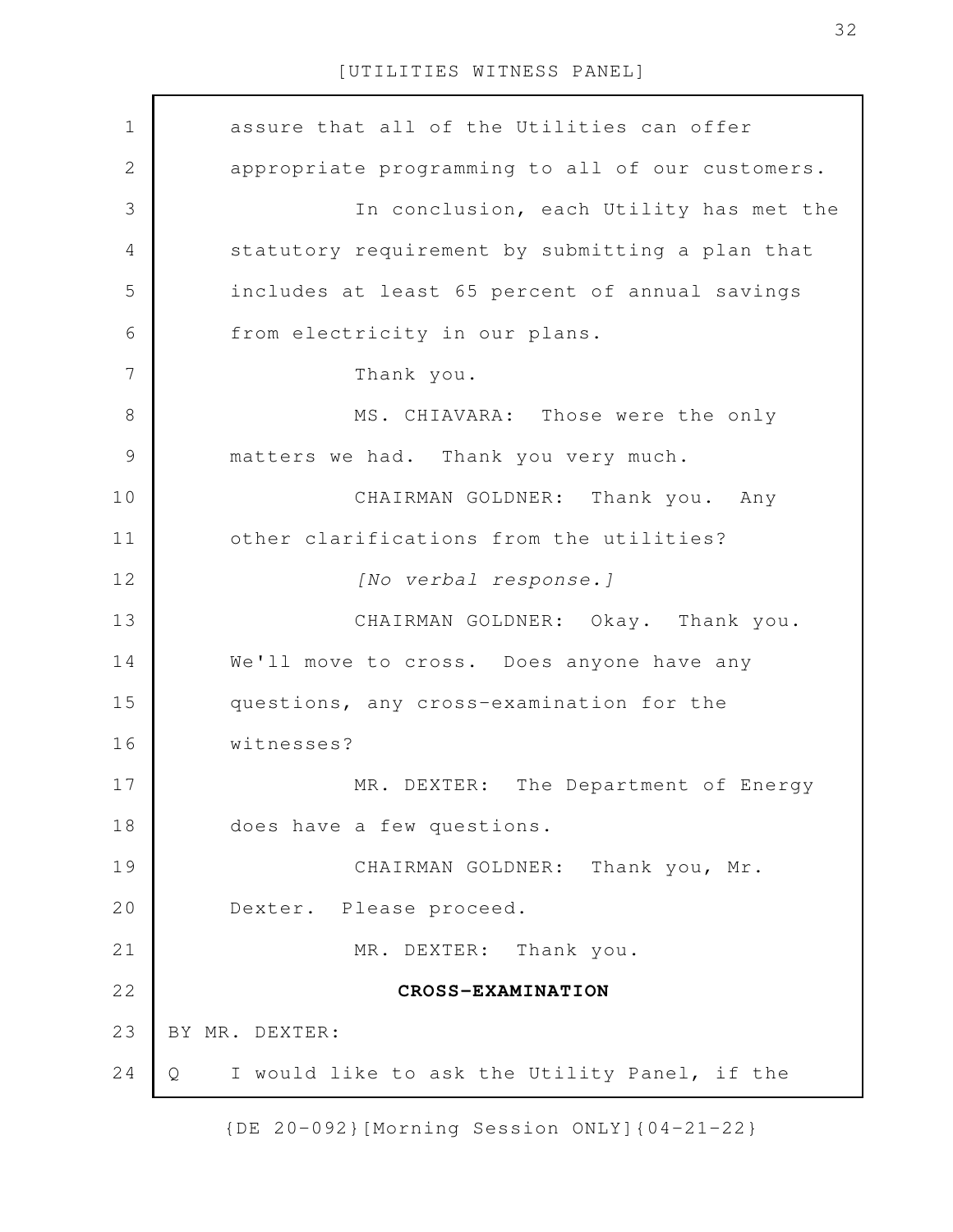Plan that's before the Commission today were approved as filed, would you please outline what additional filings or approvals would be made in 2022 to either the Commission or the Department of Energy? And then, I'd like to ask the same question for 2023, but I'd like to start with 2022. A (Leménager) Certainly. In calendar year 2022, we have a June 1st deadline for our 2021 Annual Performance Incentive filings. There's also the opportunity for the Utilities, or any party, to propose updates for Program Year 2023 on July 1st of this year. And, additionally, in Quarter 4 of this year, the Utilities would update the rates, to reflect the most current inflation adjustment, as well as updated rates for lost revenues, if applicable. And then, we also will have, as ongoing, our quarterly report filings throughout the year. Q And those filings that you just described, are those consistent with filings that have been made 3 4 6 8 9 10 11 12 13 14 15 16 17 18 19 20 21 22 23 24

[UTILITIES WITNESS PANEL]

1

2

5

7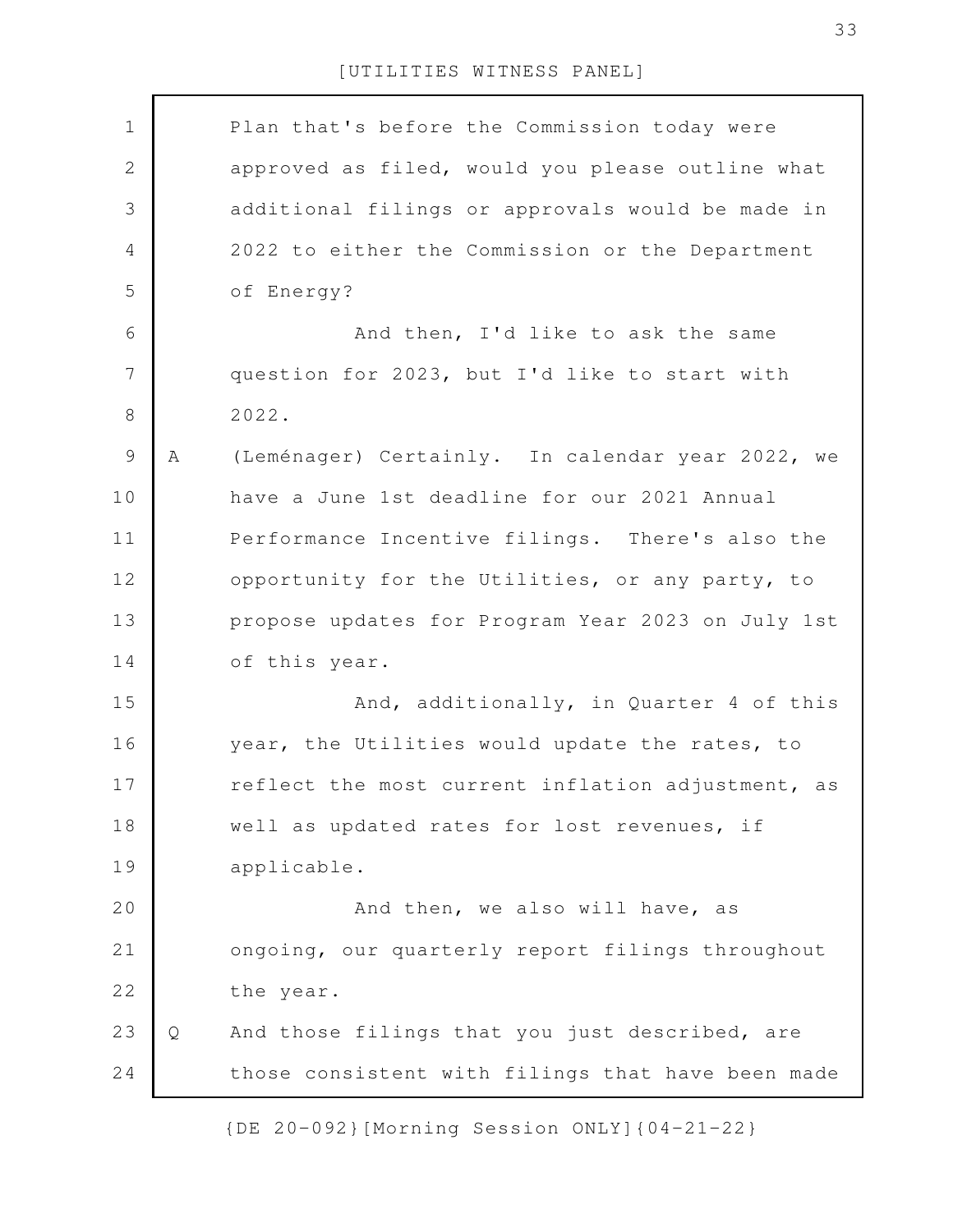| $\mathbf 1$      |   | over the past several years under the EERS        |
|------------------|---|---------------------------------------------------|
| $\mathbf{2}$     |   | framework?                                        |
| 3                | Α | (Leménager) They're similar. The one difference   |
|                  |   |                                                   |
| $\overline{4}$   |   | would be the July 1st deadline for an update      |
| 5                |   | filing. In prior years, it was later in the       |
| 6                |   | calendar year.                                    |
| $\boldsymbol{7}$ | Q | Thank you. And, so, then I would ask the same     |
| $8\,$            |   | question with respect to 2023?                    |
| $\mathcal{G}$    | Α | (Leménager) And 2023 would have similar deadlines |
| 10               |   | and similar updates. The only distinction I       |
| 11               |   | would like to make is the July 1st deadline for a |
| 12               |   | filing would be for the 2024 to 2026 Triennial    |
| 13               |   | Plan.                                             |
| 14               | Q | Thank you. I'd like to ask a couple -- sorry.     |
| 15               |   | Thank you. I'd like to ask a couple of questions  |
| 16               |   | about the Utilities' proposal to include an       |
| 17               |   | incentive related to the -- a performance         |
| 18               |   | incentive related to the Smart Start Program.     |
| 19               |   | And I would first ask the general question, that  |
| 20               |   | isn't it correct that this issue or this          |
| 21               |   | performance incentive for the Smart Start Program |
| 22               |   | applies only to Eversource?                       |
| 23               | A | (Peters) Yes. That's correct.                     |
| 24               | Q | And would you please describe, very briefly, the  |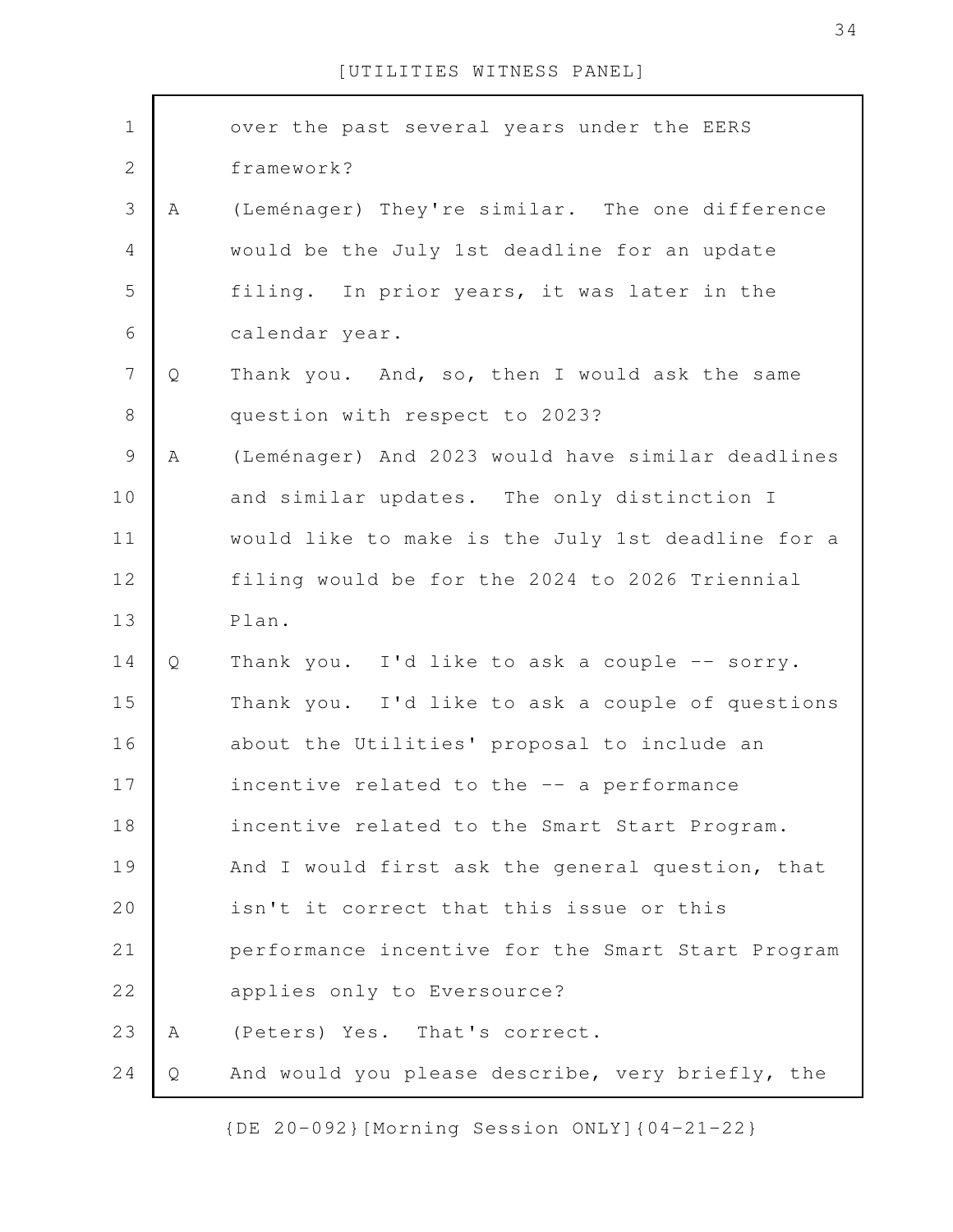| $\mathbf 1$    |   | Smart Start Program, and the performance          |
|----------------|---|---------------------------------------------------|
| $\mathbf{2}$   |   | incentive that goes along with that?              |
| 3              | Α | (Peters) Certainly. Smart Start is a loan         |
| 4              |   | offering that Eversource has for its municipal    |
| 5              |   | customers. This particular type of loan offering  |
| 6              |   | was developed here at the Commission during a     |
| $\overline{7}$ |   | series of dockets in early 2000. And this loan    |
| 8              |   | offering allows Eversource to make on-bill loans  |
| 9              |   | to those municipal customers. The loans are tied  |
| 10             |   | to the meter of the customer location. And the    |
| 11             |   | customer makes repayments that go back into a     |
| 12             |   | revolving fund, which is used, once their         |
| 13             |   | payments come in, to make additional loans to     |
| 14             |   | other municipal customers.                        |
| 15             |   | Part of the original structure of this            |
| 16             |   | loan offering was and is a performance incentive. |
| 17             |   | Eversource is able to earn a 6 percent            |
| 18             |   | performance incentive on the repayments that are  |
| 19             |   | associated with this loan offering, so when       |
| 20             |   | customers make the repayments to the Company.     |
| 21             |   | This was put into place in order to               |
| 22             |   | encourage the Company to utilize this loan        |
| 23             |   | structure, and to ensure that it is administered  |
| 24             |   | and used in a way that has customers repaying     |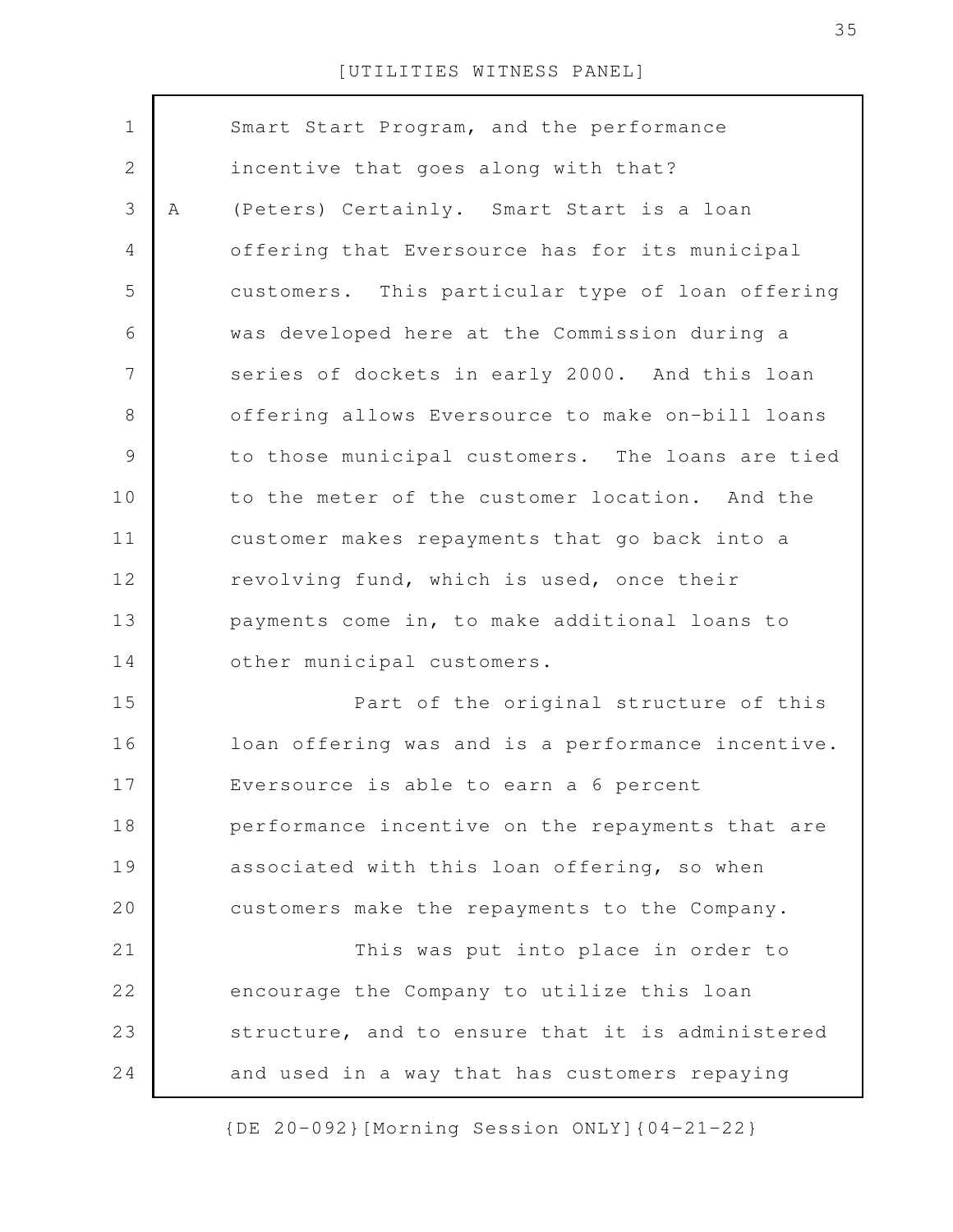| $1\,$          |   | loans so that they can come in and then be used   |
|----------------|---|---------------------------------------------------|
| 2              |   | again for additional customers.                   |
| 3              |   | So, that performance incentive has been           |
| $\overline{4}$ |   | in place since 2001. And we continue to collect   |
| 5              |   | it today.                                         |
| 6              | Q | Would you please indicate the level of the        |
| 7              |   | performance incentive under the Smart Start       |
| 8              |   | Program that Eversource has collected in 2020 and |
| 9              |   | 2021?                                             |
| 10             | A | (Peters) Just a moment. For 2020, the amount was  |
| 11             |   | \$67,802. And, for 2021, the amount was \$48,239. |
| 12             | Q | Thank you. Now, in addition -- well, let me       |
| 13             |   | rephrase that.                                    |
| 14             |   | Is it correct that the -- that the Plan           |
| 15             |   | before the Commission today includes a            |
| 16             |   | comprehensive performance incentive matrix and    |
| 17             |   | calculation that applies to all the Utilities?    |
| 18             | A | (Peters) Yes. The Plan before the Commission      |
| 19             |   | includes a performance incentive structure that   |
| 20             |   | is designed to articulate and encourage the       |
| 21             |   | achievement of the goals of the full Plan itself. |
| 22             |   | Those goals being primarily lifetime and annual   |
| 23             |   | electric savings, lifetime and annual MMBtu       |
| 24             |   | savings for the gas companies, passive demand     |

{DE 20-092}[Morning Session ONLY]{04-21-22}

36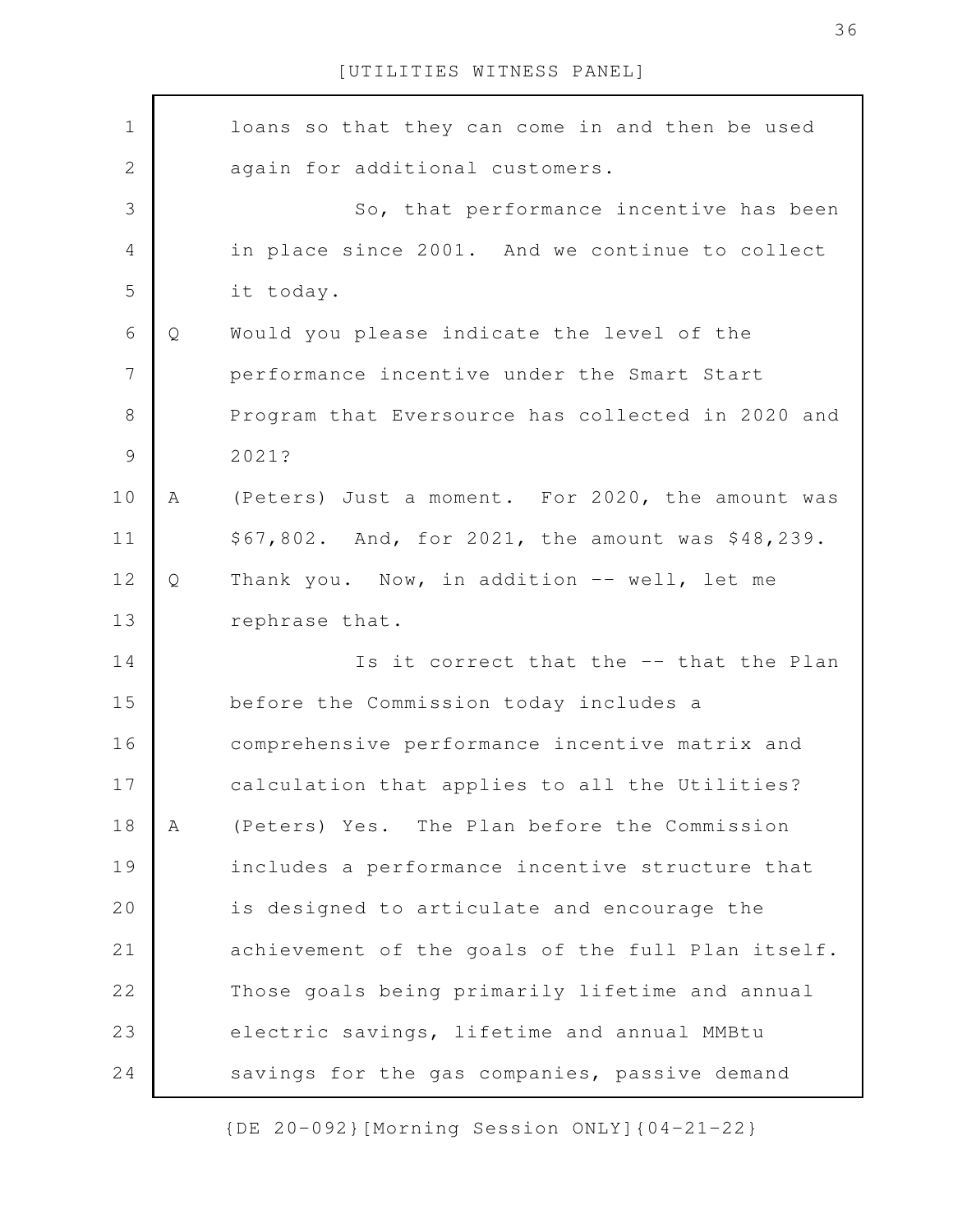| $\mathbf 1$    |              | reduction in both winter and summer, and a value  |
|----------------|--------------|---------------------------------------------------|
| $\mathbf 2$    |              | component encouraging us to achieve those savings |
| 3              |              | in a cost-effective manner.                       |
| $\overline{4}$ | Q            | And, if I were to look for a description of the   |
| 5              |              | calculation of that incentive, is that found at   |
| 6              |              | Exhibit 47, Bates Page 088, --                    |
| $\overline{7}$ | A            | (Peters) Yes.                                     |
| 8              | Q            | -- for the electric companies?                    |
| $\mathcal{G}$  | Α            | (Peters) Yes, it is.                              |
| 10             | Q            | Okay. And do you have that page before you?       |
| 11             | $\mathbb A$  | (Peters) I do.                                    |
| 12             | Q            | Now, I'm going to try to paraphrase the           |
| 13             |              | performance incentive calculation. And it's       |
| 14             |              | difficult, because it's a complex calculation.    |
| 15             |              | But, at its core, isn't it correct that this      |
| 16             |              | performance incentive matrix represents a         |
| 17             |              | calculation whereby the actual spending on energy |
| 18             |              | efficiency is multiplied by a coefficient that    |
| 19             |              | results in a performance -- that results in the   |
| 20             |              | performance incentive collected?                  |
| 21             | $\mathbb{A}$ | (Peters) Yes. The actual spending, so we have     |
| 22             |              | the budgeted plan, and then we have our actual    |
| 23             |              | spending, and, when we develop the performance    |
| 24             |              | incentive calculations in filings after a program |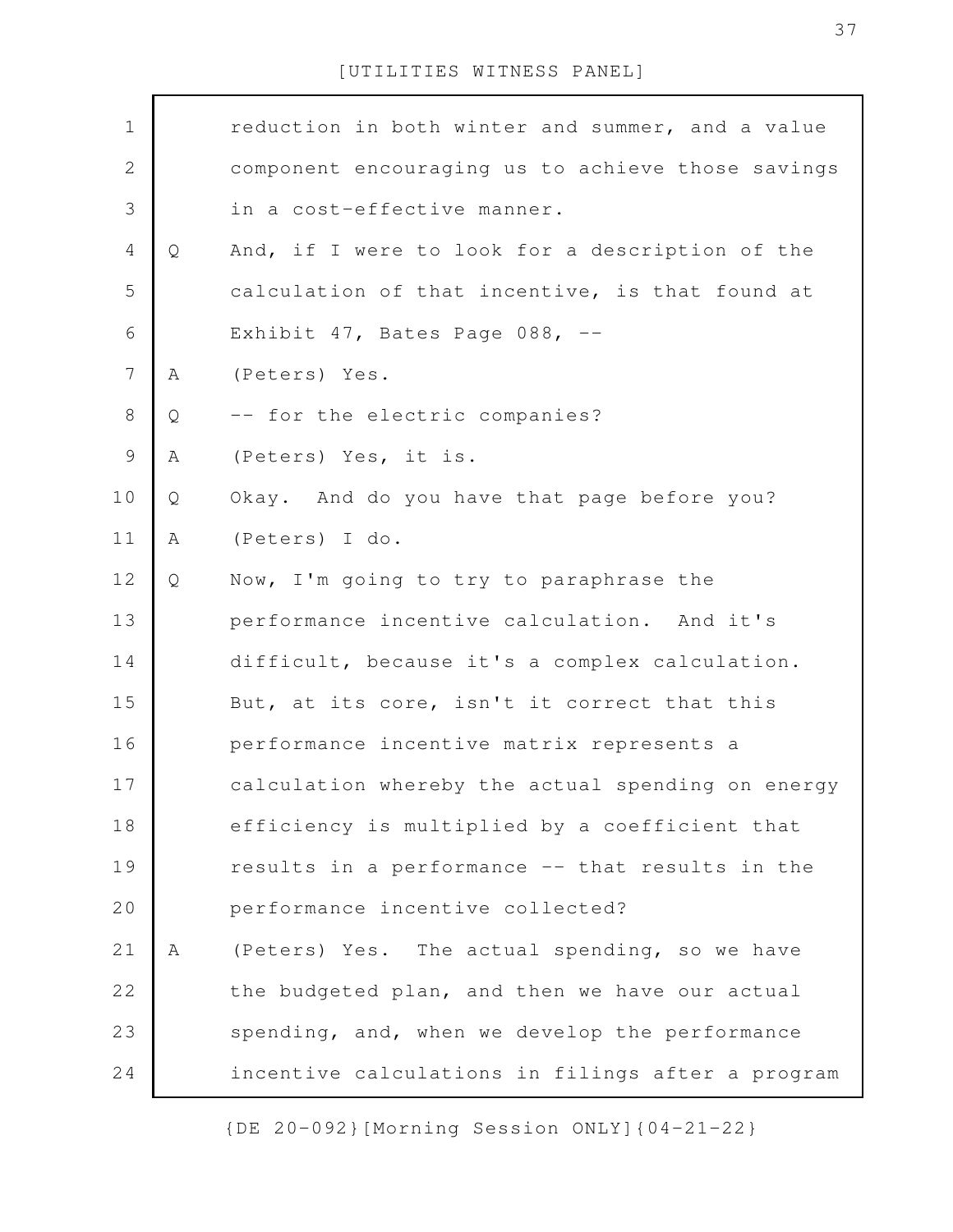year, the actual spending for that program year is multiplied by the coefficients related to each of these items in the performance incentive calculation. The -- Q And -- oh, sorry. A (Peters) Sorry. There's one clarification there, actually. The budgets for the programs include administrative costs for Smart Start for Eversource. And we remove those administrative costs for Smart Start when we calculate the actual savings that are used for the performance incentive calculation. And just one other item of clarification. The loan amounts for Smart Start, so, the pool of revolving loan dollars, the loans that are made and the repayments that come back, none of those dollars are included in the dollars that are part of the overall portfolio performance incentive calculations. Q Now, the coefficient that you mentioned has a range, does it not, and that range is based on performance? Is that a fair assessment? A (Peters) That's correct. The target is five and a half percent. And, if the Utilities achieve 1 2 3 4 5 6 7 8 9 10 11 12 13 14 15 16 17 18 19 20 21 22 23 24

[UTILITIES WITNESS PANEL]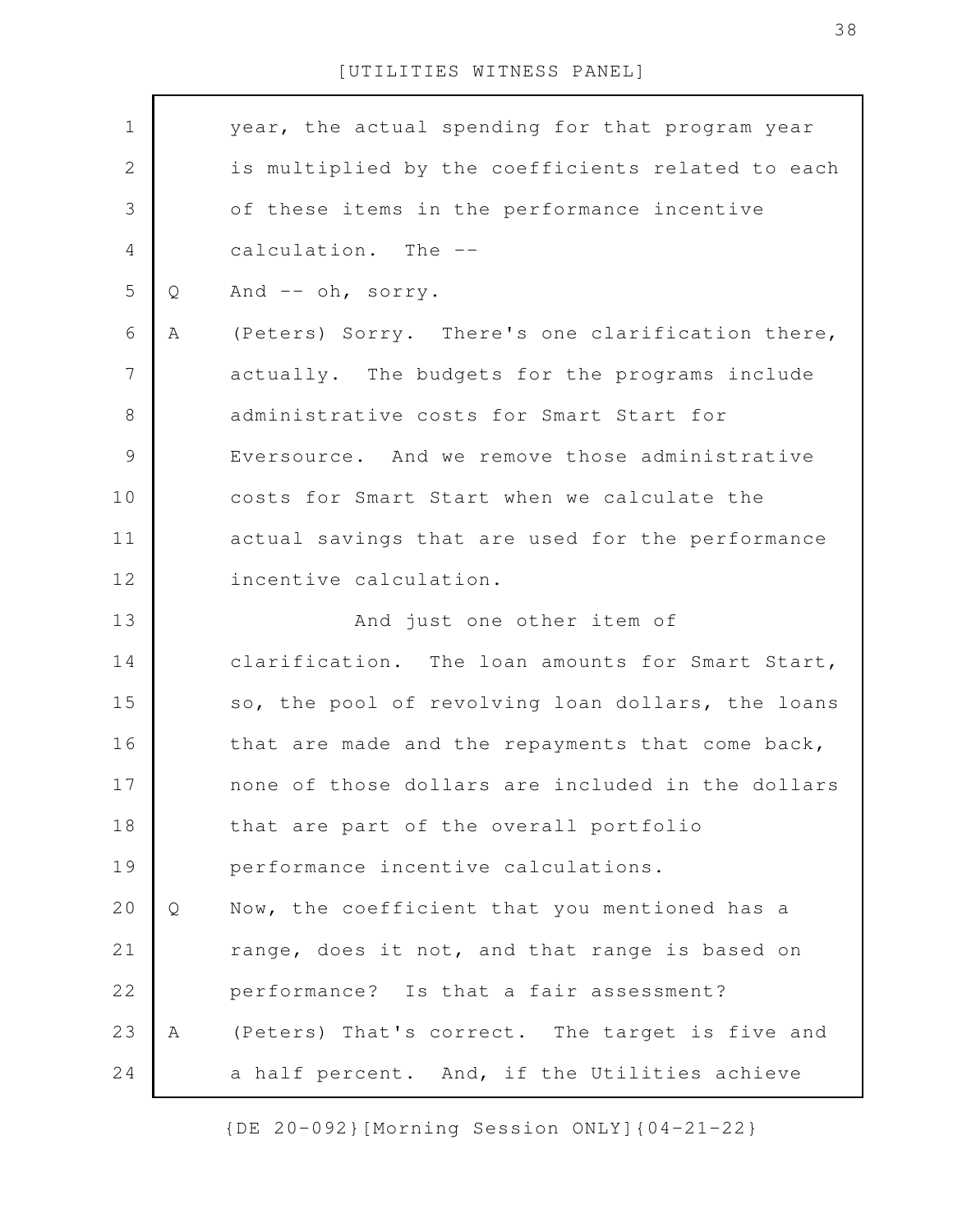| $\mathbf 1$    |   | beyond the goals in the targets, it can go up     |
|----------------|---|---------------------------------------------------|
| $\mathbf{2}$   |   | to -- I believe it is 6.875. And, if we do not    |
| $\mathcal{S}$  |   | achieve 100 percent of the goals, we would earn   |
| 4              |   | less than the target, on a linear basis.          |
| 5              | Q | And there is a threshold for meeting the          |
| 6              |   | performance incentive, where, in actuality, the   |
| $\overline{7}$ |   | performance incentive could be zero, if certain   |
| $\,8\,$        |   | savings thresholds were not met. Is that          |
| $\mathcal{G}$  |   | correct?                                          |
| 10             | A | (Peters) Yes. That's correct.                     |
| 11             | Q | And, once the threshold is met, is the lower end  |
| 12             |   | of the range in the 4.4 percent area? Do I have   |
| 13             |   | that right?                                       |
| 14             | A | (Peters) I believe so, yes.                       |
| 15             | Q | Okay. So, what allows the Utilities to earn the   |
| 16             |   | higher end of the range? In other words, if the   |
| 17             |   | target is 5.5 percent, and that's, again, program |
| 18             |   | spending, minus the Smart Start, times 5.5        |
| 19             |   | percent, what is it that the Utilities do to      |
| 20             |   | achieve the 6.875 percent?                        |
| 21             | Α | (Peters) It would depend on the component. So,    |
| 22             |   | for lifetime or annual savings, it would mean     |
| 23             |   | that we achieved lifetime or annual savings that  |
| 24             |   | were greater than the goal that we had filed in   |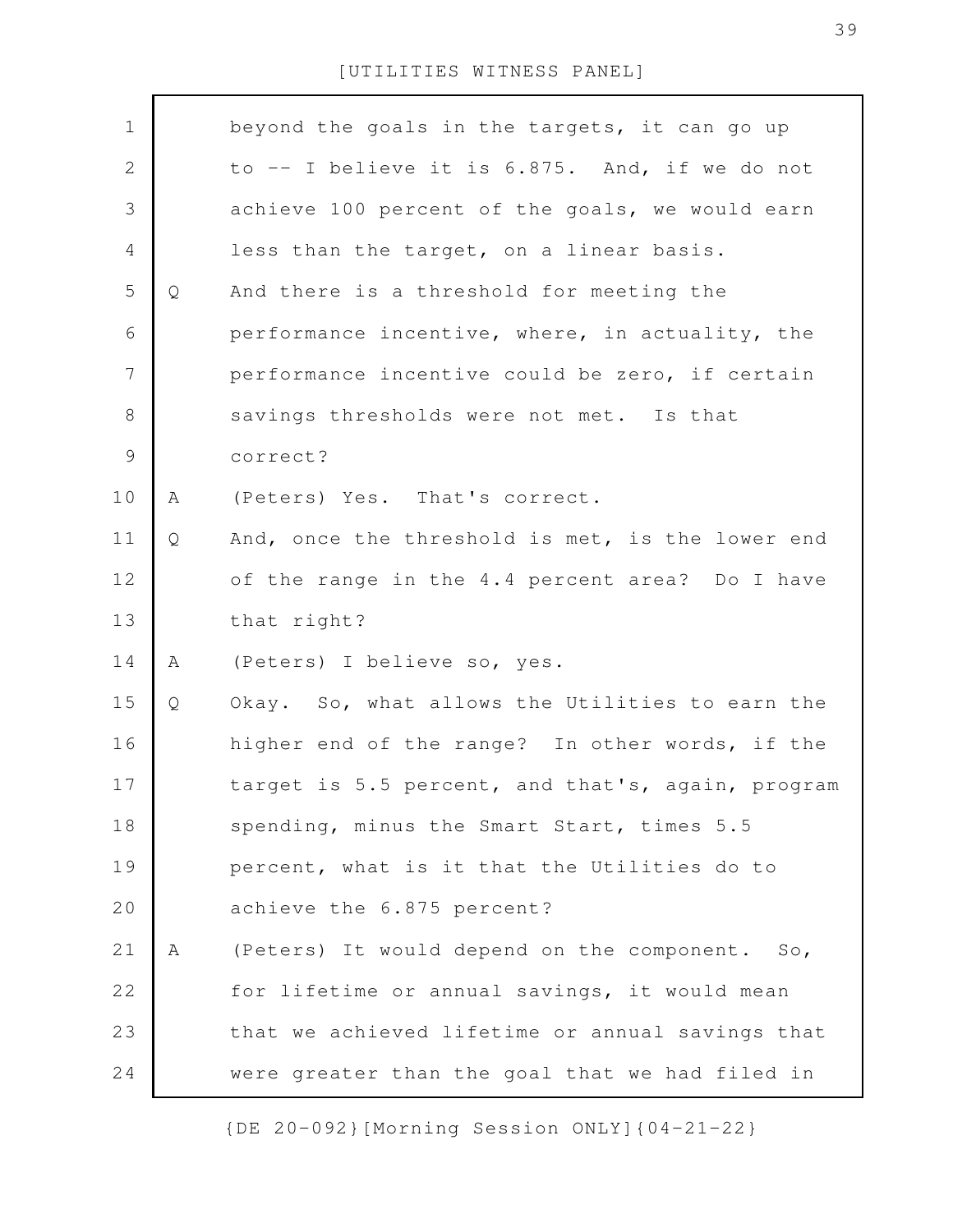| $\mathbf 1$    |   | the Plan. The same would be true for the summer   |
|----------------|---|---------------------------------------------------|
| $\mathbf{2}$   |   | peak demand savings and winter peak demand        |
|                |   |                                                   |
| 3              |   | savings, achieving savings higher than the goal.  |
| $\overline{4}$ |   | For the value component, it would mean            |
| 5              |   | that our actual spend, divided by the Plan net    |
| 6              |   | benefits, meant that we had achieved the savings  |
| $\overline{7}$ |   | at a lower cost than we had planned, that would   |
| $\,8\,$        |   | be overachievement for the value sector.          |
| $\mathcal{G}$  | Q | So, again, at the risk of oversimplification,     |
| 10             |   | more savings, generally speaking, would result in |
| 11             |   | a higher performance incentive under this matrix, |
| 12             |   | correct?                                          |
| 13             | Α | (Peters) That is how the performance incentive    |
| 14             |   | for the Energy Efficiency Program Plan portfolio  |
| 15             |   | is structured, yes.                               |
| 16             | Q | Okay. Now, if a customer -- well, first of all,   |
| 17             |   | I think you've mentioned that municipalities are  |
| 18             |   | the primary recipients of Smart Start loans, is   |
| 19             |   | that correct?                                     |
| 20             | Α | (Peters) Yes. That's correct.                     |
| 21             | Q | And what would the municipalities do with the     |
| 22             |   | Smart Start loan proceeds?                        |
| 23             | Α | (Peters) The municipalities use the Smart Start   |
| 24             |   | loans in order to cover their portion, their      |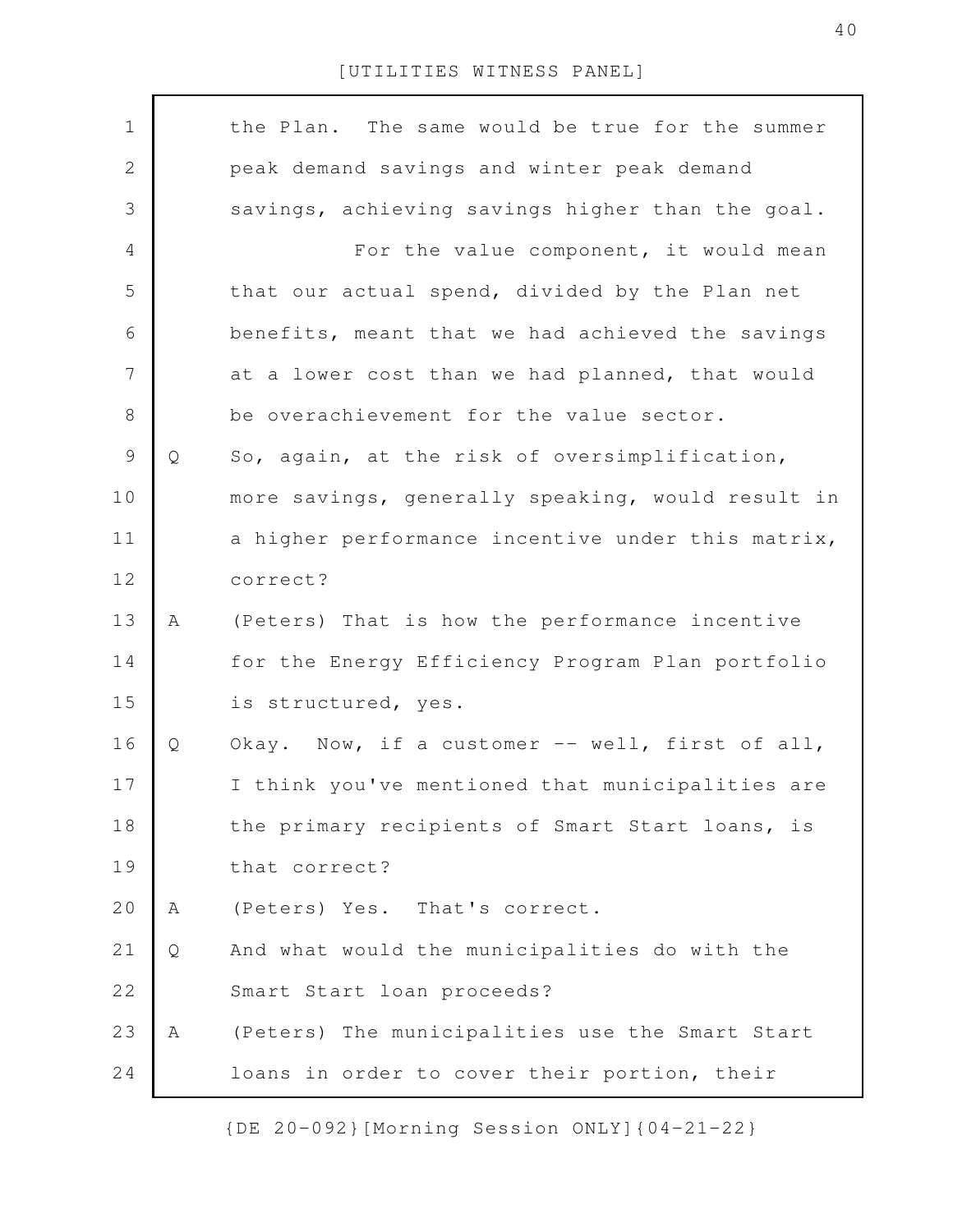| $\mathbf 1$    |   | co-pay, for energy efficiency projects that they  |
|----------------|---|---------------------------------------------------|
| $\mathbf{2}$   |   | undertake.                                        |
| 3              | Q | And are those energy efficiency projects that     |
| $\overline{4}$ |   | they undertake part of the NHSaves Programs?      |
| 5              | Α | (Peters) Yes. Those projects are a part of the    |
| 6              |   | Program. So, the incentive dollars that go        |
| $\overline{7}$ |   | towards those projects would be part of our       |
| $\,8\,$        |   | actual program spend.                             |
| 9              | Q | And would the savings achieved from those energy  |
| 10             |   | savings installations, using the Smart Start loan |
| 11             |   | proceeds, would they affect the savings figures   |
| 12             |   | that are set forth in the matrix on Bates         |
| 13             |   | Page 088?                                         |
| 14             | Α | (Peters) Yes. The savings targets are part of     |
| 15             |   | the performance incentive calculation for those   |
|                |   |                                                   |
| 16             |   | programs, and the savings achieved by the         |
| 17             |   | municipal projects are a part of that             |
| 18             |   | calculation.                                      |
| 19             | Q | $So, --$                                          |
| 20             |   | MR. DEXTER: Well, I think I'll leave              |
| 21             |   | it at that. That's all the questions we had.      |
| 22             |   | CHAIRMAN GOLDNER: Thank you, Mr.                  |
| 23             |   | Dexter. Are there any other cross in the room or  |
| 24             |   | on the phone from the parties?                    |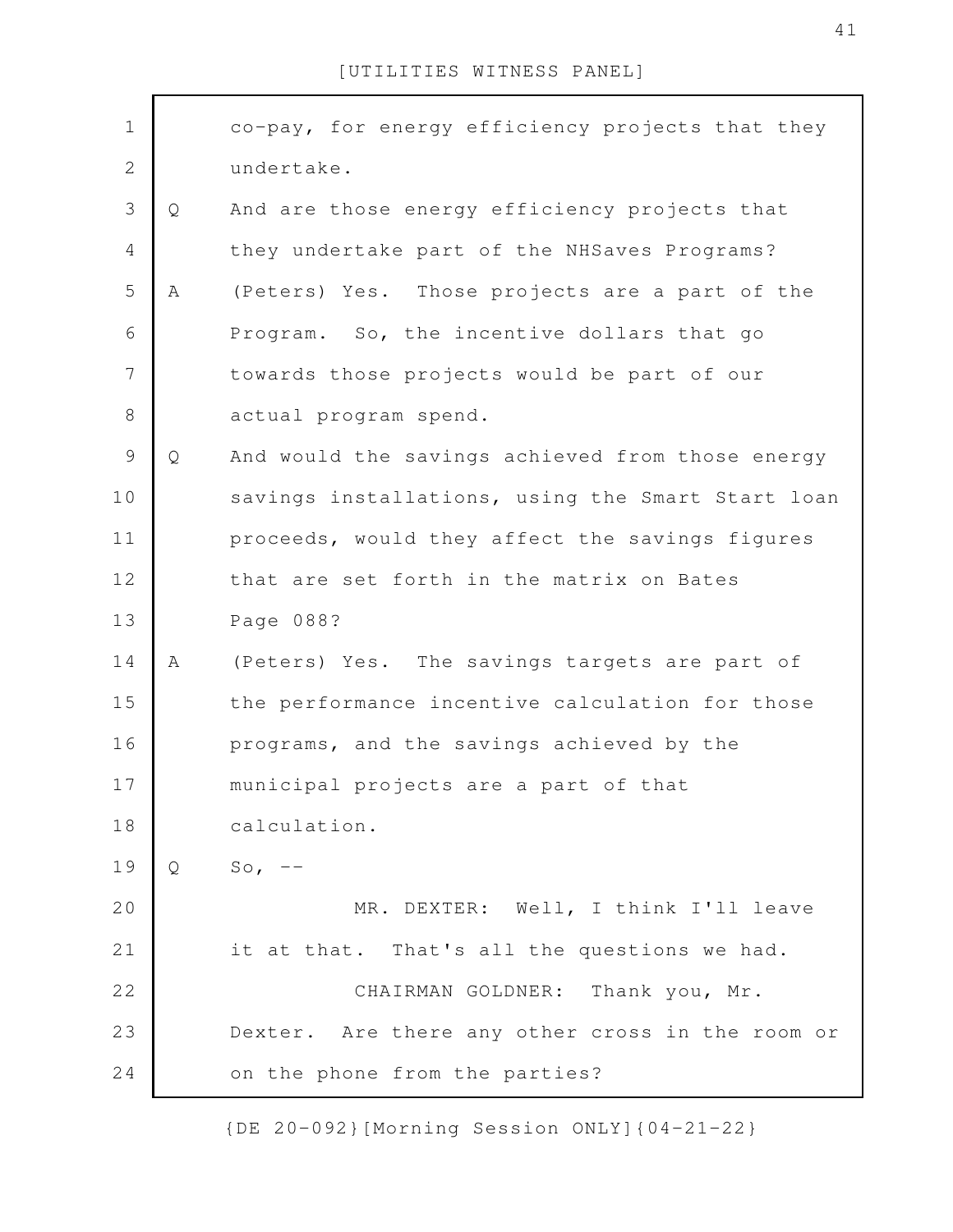| $\mathbf 1$    | [No verbal response.]                             |
|----------------|---------------------------------------------------|
| $\mathbf{2}$   | CHAIRMAN GOLDNER: Okay. Seeing none,              |
| $\mathfrak{Z}$ | we'll move to Commissioner questions. And we've   |
| 4              | organized our questions today by topic. And       |
| 5              | we'll begin with some questions that we have      |
| 6              | relative to the testing, and specifically the GST |
| $\overline{7}$ | and the TRCT testing.                             |
| 8              | So, Commissioner Ross, would you like             |
| $\mathsf 9$    | to begin?                                         |
| 10             | SPECIAL CMSR. ROSS: Good morning. I               |
| 11             | just want to acknowledge that tomorrow is April   |
| 12             | 22nd, commonly referred to as "Earth Day". I can  |
| 13             | claim to have already been an adult when it was   |
| 14             | established. And it is a day to consider our      |
| 15             | Earth and the environment, and what we need to do |
| 16             | to protect it. So, I do think it's very           |
| 17             | appropriate that we're having this hearing so     |
| 18             | close to Earth Day on energy efficiency here in   |
| 19             | New Hampshire.                                    |
| 20             | I do have some questions on the Granite           |
| 21             | State Test, and I believe it's referred to as the |
| 22             | "Total Resource Cost Test". And, so, I'll begin   |
| 23             | with those.                                       |
| 24             | BY SPECIAL CMSR. ROSS:                            |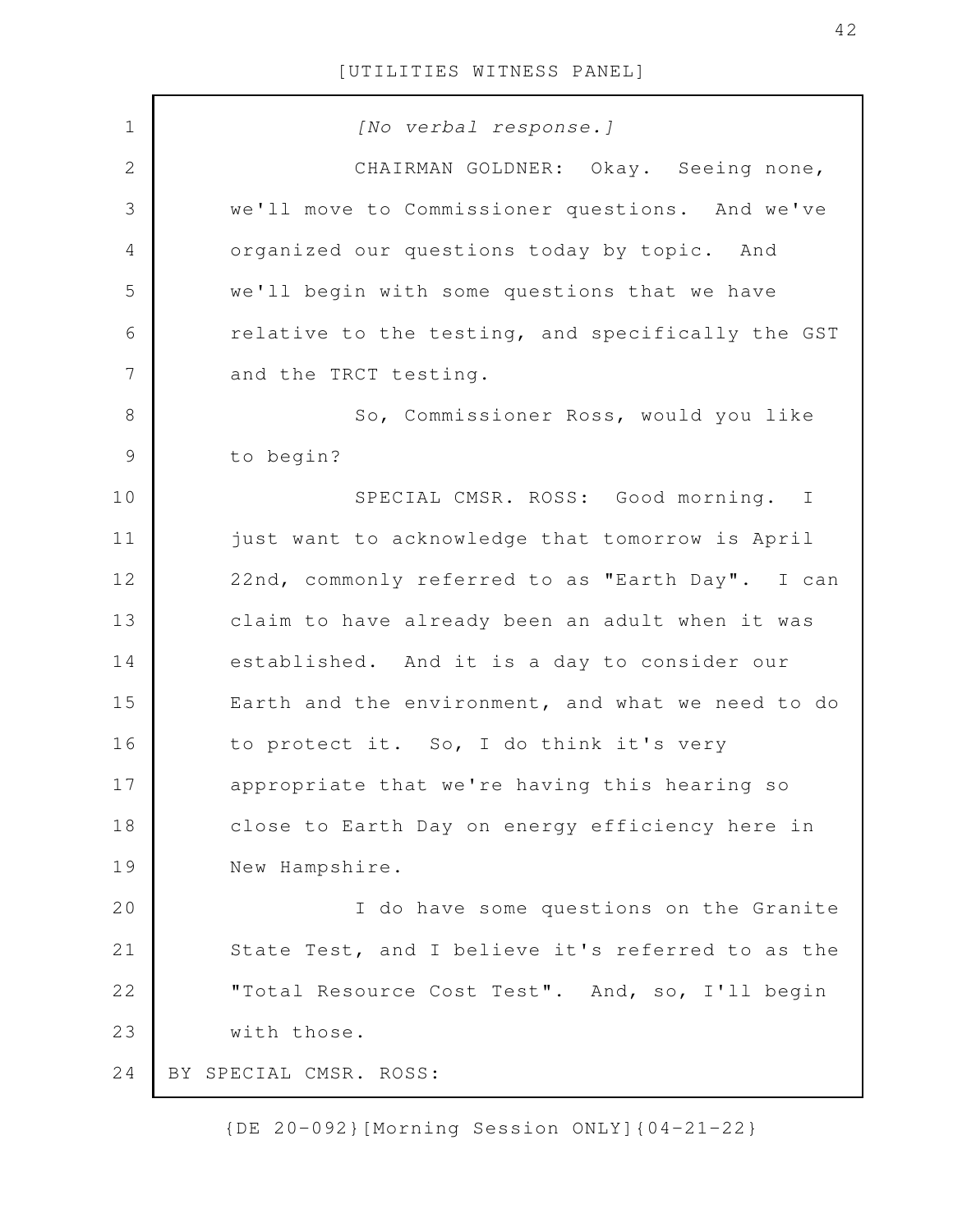| $\mathbf 1$    | Q | Could one of the witnesses, and whoever feels     |
|----------------|---|---------------------------------------------------|
| 2              |   | most ready to answer the question, please just    |
| 3              |   | jump in, please summarize the difference          |
| 4              |   | between -- the differences between the Granite    |
| 5              |   | State Test and the TRC Test, and the benefits and |
| 6              |   | drawbacks of each test?                           |
| $7\phantom{.}$ | Α | (Butler) Thank you. So, the differences between   |
| 8              |   | the Granite State Test, which was adopted as the  |
| 9              |   | primary test, and the Total Resource Cost Test,   |
| 10             |   | which we're using in the Plan as the secondary    |
| 11             |   | test, the Granite State Test uses all utility     |
| 12             |   | system benefits, and as well as the impacts,      |
| 13             |   | nonutility system impacts, like other fuels,      |
| 14             |   | water resources, and --                           |
| 15             |   | [Court reporter interruption.]                    |
| 16             |   | WITNESS BUTLER: I'm sorry.                        |
| 17             |   | CONTINUED BY THE WITNESS:                         |
| 18             | A | (Butler) -- income-eligible participant impacts,  |
| 19             |   | as well as a New Hampshire fossil fuel proxy.     |
| 20             |   | Where that differs from the Total                 |
| 21             |   | Resource Cost Test is the Total Resource Cost     |
| 22             |   | Test also takes into account participant costs,   |
| 23             |   | like customer co-pays, as well as participant     |
| 24             |   | non-energy benefits. And those non-energy         |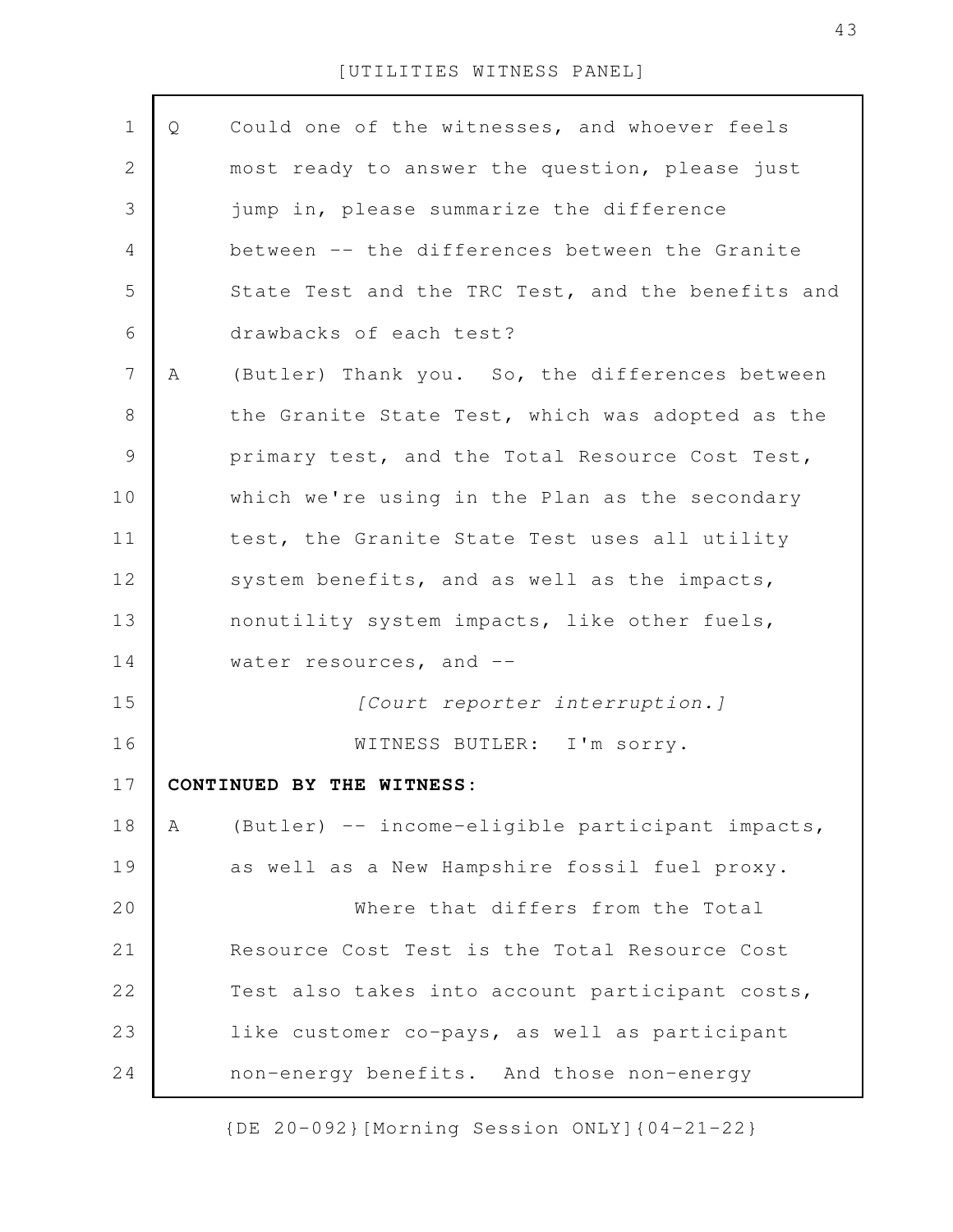benefits are calculated as like non-energy -- NEIs. And those are not included in the Granite State Test. The TRC also does not include a handful of utility system benefits that are in the Granite State Test. Those include market transformation, credit and collection costs, as well as reliability. Now, the Granite State Test does, as adopted, include reliability. But it was not included -- neither test actually includes reliability, and that was made as a decision per certain stakeholders, that they expressed that they didn't want that in the test. BY SPECIAL CMSR. ROSS: Q Thank you. Could someone take two programs, maybe one residential and one C&I program from the proposed current plan, and just walk through how the two tests come out for that program? How they -- what the results of the two tests are? A (Butler) Sure. Q And if there's a place in the filing that those calculations are shown, if you could reference that, too, that would be helpful. A (Butler) So, each utility's cost-effectiveness 1 2 3 4 5 6 7 8 9 10 11 12 13 14 15 16 17 18 19 20 21 22 23 24

[UTILITIES WITNESS PANEL]

{DE 20-092}[Morning Session ONLY]{04-21-22}

44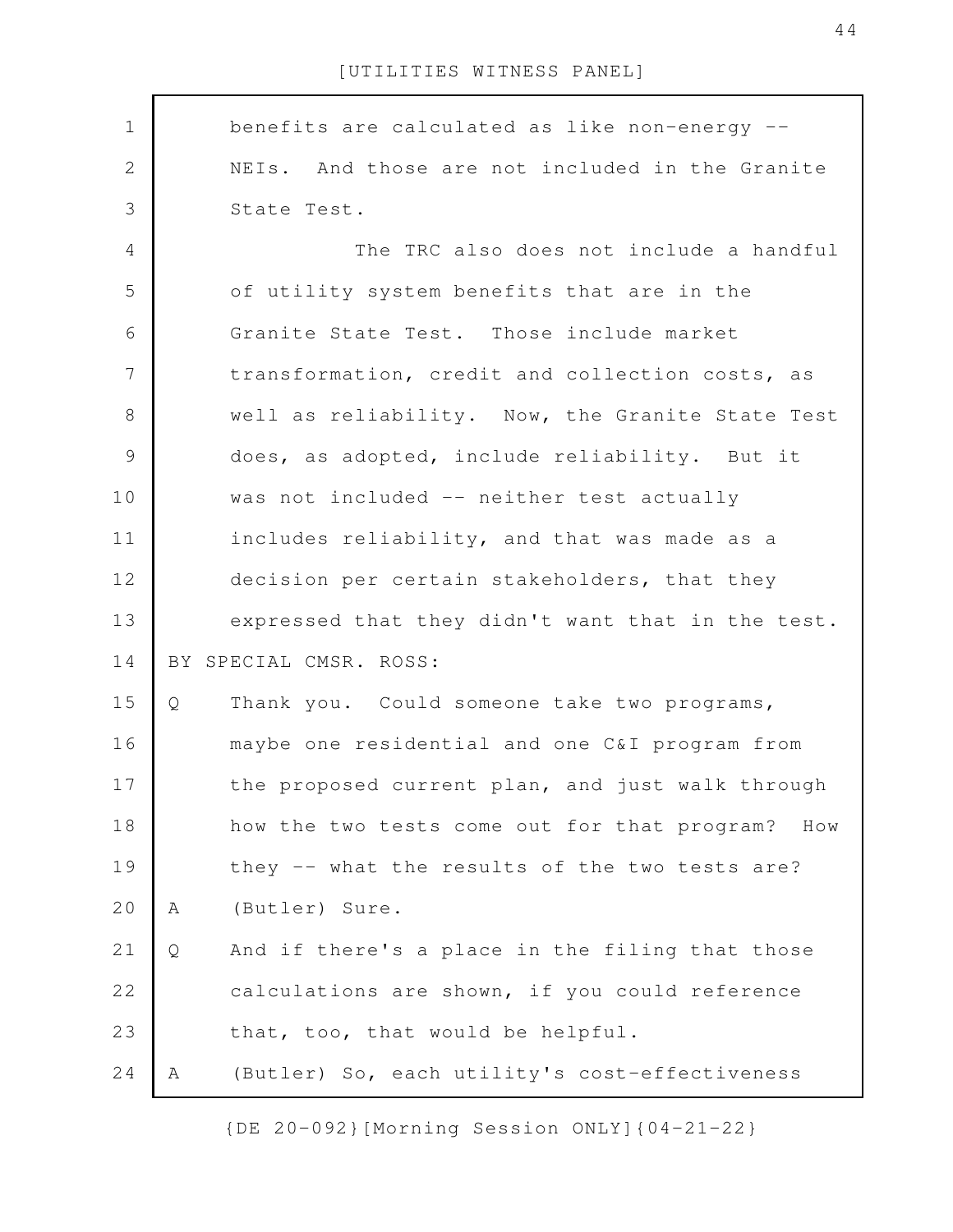| $\mathbf 1$    |   | report shows both the Total Resource Cost Test,   |
|----------------|---|---------------------------------------------------|
| 2              |   | as well as the Granite State Test. That is in     |
| 3              |   | the filing for Eversource, we're going to -- for  |
| 4              |   | Eversource, and for all the utilities, I guess,   |
| 5              |   | we can $--$                                       |
| 6              | Q | You can just indicate in Eversource's, that would |
| $\overline{7}$ |   | be helpful.                                       |
| 8              | Α | (Butler) Sure. So, while we grab that number, or  |
| 9              |   | let me grab where that is, we can basically just  |
| 10             |   | use, you know, for example, the ENERGY STAR Homes |
| 11             |   | Program, the Granite State Test there, on a       |
| 12             |   | statewide basis, would take into account all of   |
| 13             |   | the -- all of those utility system benefits, as   |
| 14             |   | well as nonutility system impacts that we         |
| 15             |   | discussed. But it would not take into account     |
| 16             |   | those participant costs. And those participant    |
| 17             |   | costs would be the customer kind of -- would be   |
| 18             |   | the customer co-pays, that would not be in that   |
| 19             |   | test.                                             |
| 20             |   | So, we have it here for Eversource.               |
| 21             |   | Yes, that's Bates 523. Again, as we discussed,    |
| 22             |   | the Total Resource Cost Test and the Granite      |
| 23             |   | State Test are on the far -- the two far left     |
| 24             |   | columns. They are relatively similar, in terms    |
|                |   |                                                   |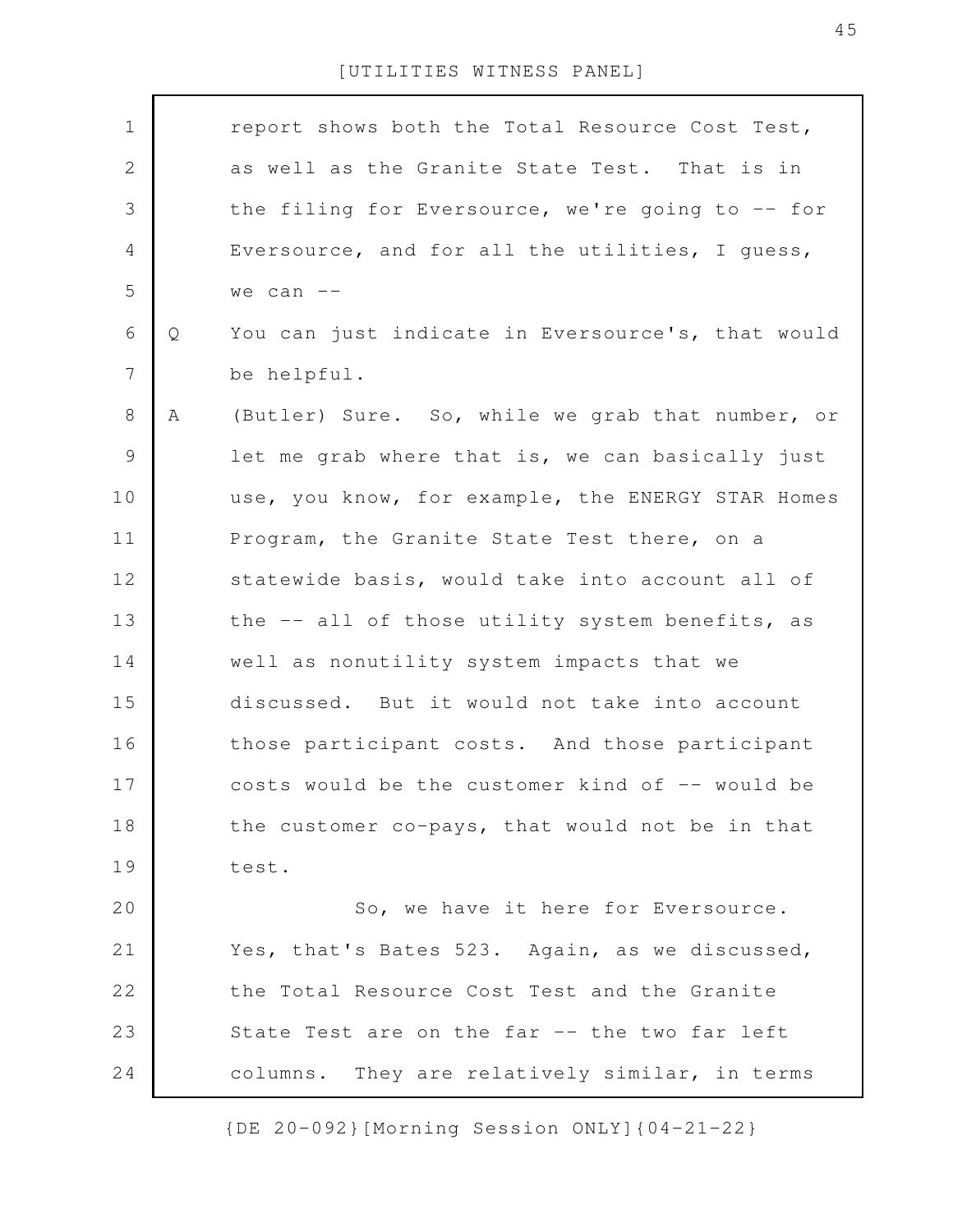| $\mathbf 1$      |   | of benefit/cost ratio. But, again, the            |
|------------------|---|---------------------------------------------------|
| $\sqrt{2}$       |   | utility -- the Granite State Test benefits are    |
| $\mathfrak{Z}$   |   | divided by just the utility costs to get that     |
| $\overline{4}$   |   | benefit-cost ratio.                               |
| 5                | Q | Which exhibit? I need to --                       |
| 6                | A | (Butler) I'm sorry.                               |
| $\boldsymbol{7}$ | Q | Actually, is it the main -- is it the filing?     |
| $8\,$            | Α | (Butler) Yes, Exhibit 47. Yes.                    |
| $\mathsf 9$      | Q | Okay. I'll get to that. And while I'm getting     |
| 10               |   | it, if you could just give us the numbers, that   |
| 11               |   | would be -- for the two ratios on the ENERGY STAR |
| 12               |   | Homes?                                            |
| 13               | A | (Butler) Yes. Sorry. Yes. So, yes, we'll          |
| 14               |   | just -- yes. Sorry. The Home Performance          |
| 15               |   | Program, we'll actually just describe that one.   |
| 16               |   | The Granite State Test benefit calculated for     |
| 17               |   | that for Eversource would be in the fourth column |
| 18               |   | over, about 29 million. We would divide that by   |
| 19               |   | just the utility cost to get the benefit-cost     |
| 20               |   | ratio for the Granite State Test. Again, because  |
| 21               |   | the Granite State Test does not include           |
| 22               |   | participant costs, as well as participant energy  |
| 23               |   | benefits.                                         |
| 24               |   | In order to get the Total Resource Cost           |

{DE 20-092}[Morning Session ONLY]{04-21-22}

 $\mathsf{l}$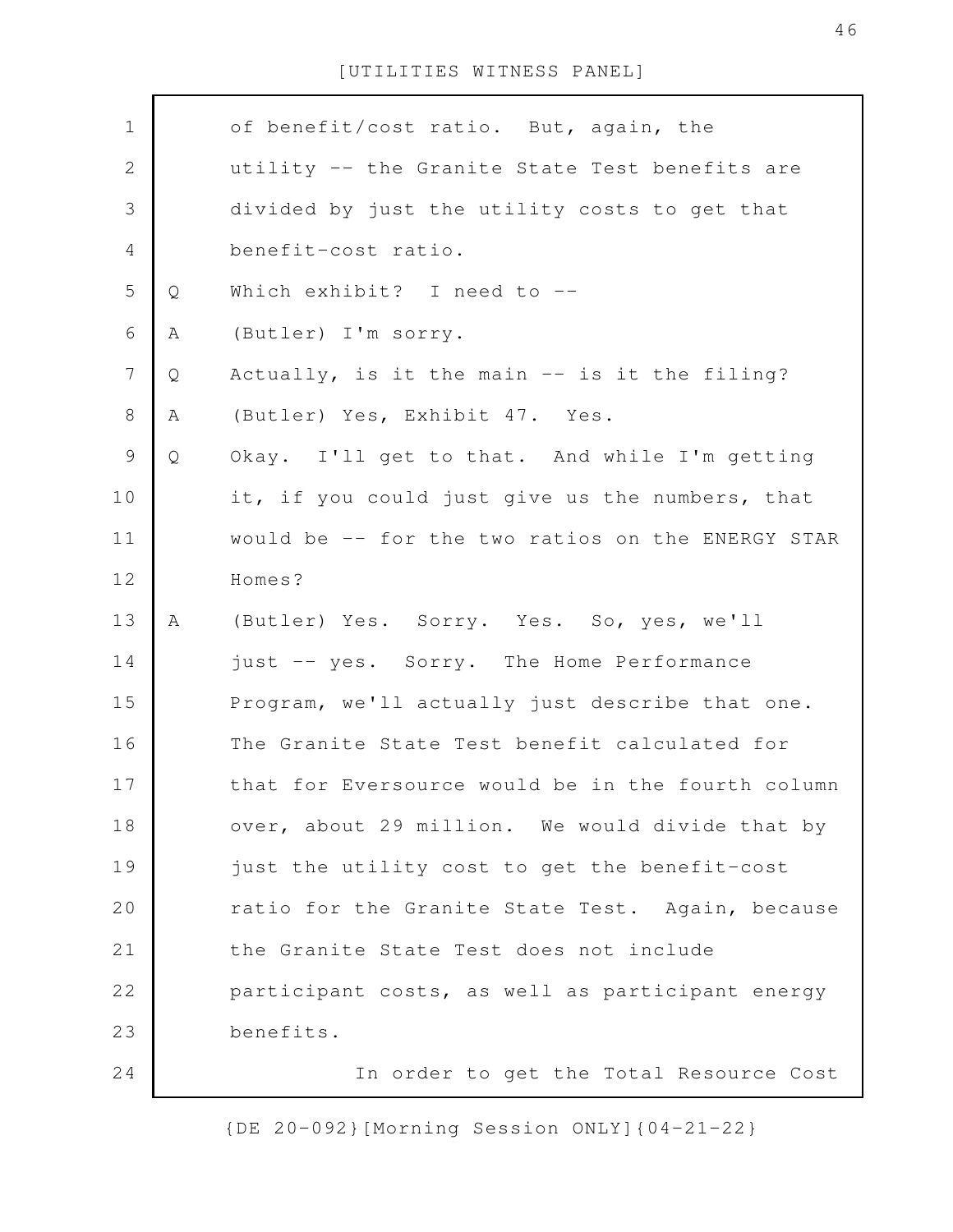| $\mathbf 1$  |   | ratio, we would divide what is in that third      |
|--------------|---|---------------------------------------------------|
| $\mathbf{2}$ |   | column, the Total Resource Cost Test, by both     |
| 3            |   | utility costs as well as the customer costs that  |
| 4            |   | are associated with that program. And then,       |
| 5            |   | that, again, that benefit-cost ratio would be in  |
| 6            |   | the far left column for that there.               |
| 7            |   | So, that, you know, again, --                     |
| 8            | Q | And could you actually give me the two numbers,   |
| $\mathsf 9$  |   | the two ratios?                                   |
| 10           | Α | (Butler) Oh. Yes. Sure. Sorry.                    |
| 11           | Q | And is this now for ENERGY STAR Homes or did      |
| 12           |   | $we$ $---$                                        |
| 13           | Α | (Butler) I'm sorry. I'm describing the Home       |
| 14           |   | Performance with ENERGY STAR Program.             |
| 15           | Q | Okay. So, you're on the Home Performance?         |
| 16           | Α | (Butler) Yes.                                     |
| 17           | Q | Okay.                                             |
| 18           | Α | (Butler) And the Granite State Test benefit for   |
| 19           |   | that is 4.24, and the Total Resource Cost         |
| 20           |   | benefit-cost ratio is 4.18. Again, what's         |
| 21           |   | included in that Total Resource Cost benefit is,  |
| 22           |   | in addition to, basically, all the Granite State  |
| 23           |   | Test benefits, it is including a non-energy -- an |
| 24           |   | NEI, a non-energy impact, that's added to it.     |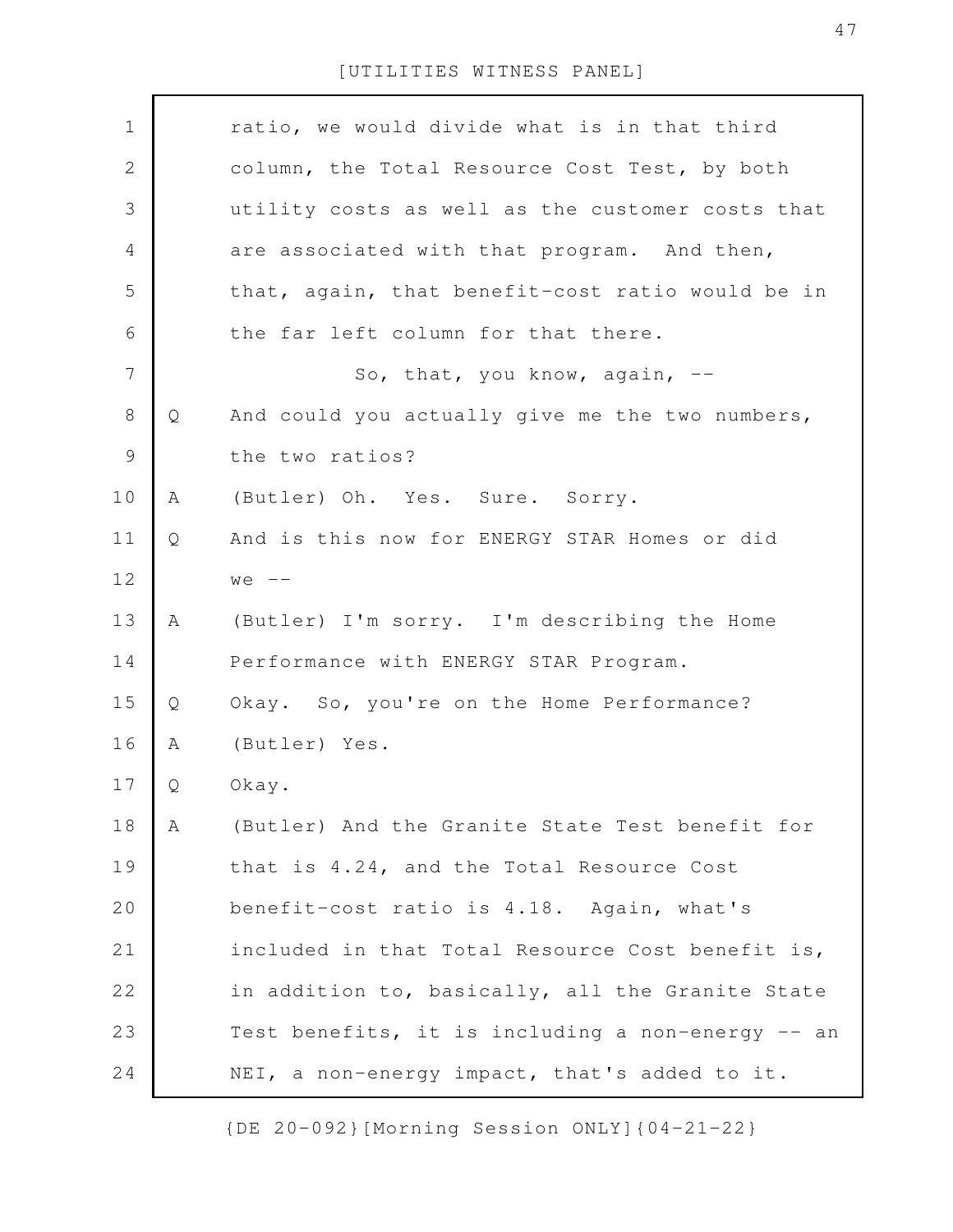| $\mathbf 1$    | It's essentially an adder that helps to account       |
|----------------|-------------------------------------------------------|
| $\sqrt{2}$     | for those non-energy impacts.                         |
|                |                                                       |
| $\mathfrak{Z}$ | Okay. Thank you. And could you maybe do the<br>Q      |
| $\overline{4}$ | same thing now for a C&I program?                     |
| 5              | (Butler) Sure. So, for the Large Business Energy<br>A |
| 6              | Solutions Program for Eversource, again, on that      |
| 7              | same page, same exhibit, the Granite State Test       |
| $8\,$          | benefit is 2.35, and Total Resource Cost Test         |
| $\mathcal{G}$  | benefit-cost ratio is 1.44.                           |
| 10             | SPECIAL CMSR. ROSS: All right. Thank                  |
| 11             | you.                                                  |
| 12             | WITNESS BUTLER: You're welcome.                       |
| 13             | CHAIRMAN GOLDNER: Commissioner                        |
| 14             | Chattopadhyay, do you have any questions on this      |
| 15             | topic?                                                |
| 16             | CMSR. CHATTOPADHYAY: Yes, I do. Good                  |
| 17             | morning.                                              |
| 18             | WITNESS BUTLER: Good morning.                         |
| 19             | BY CMSR. CHATTOPADHYAY:                               |
| 20             | So, let's go to Exhibit 48, Bates 021. And, you<br>Q  |
| 21             | know, you don't have to dig into the specific         |
| 22             | numbers, you know, you don't have to go into the      |
| 23             | Excel files or anything like that. But, if you        |
| 24             | go to that page, I'm just choosing one of the         |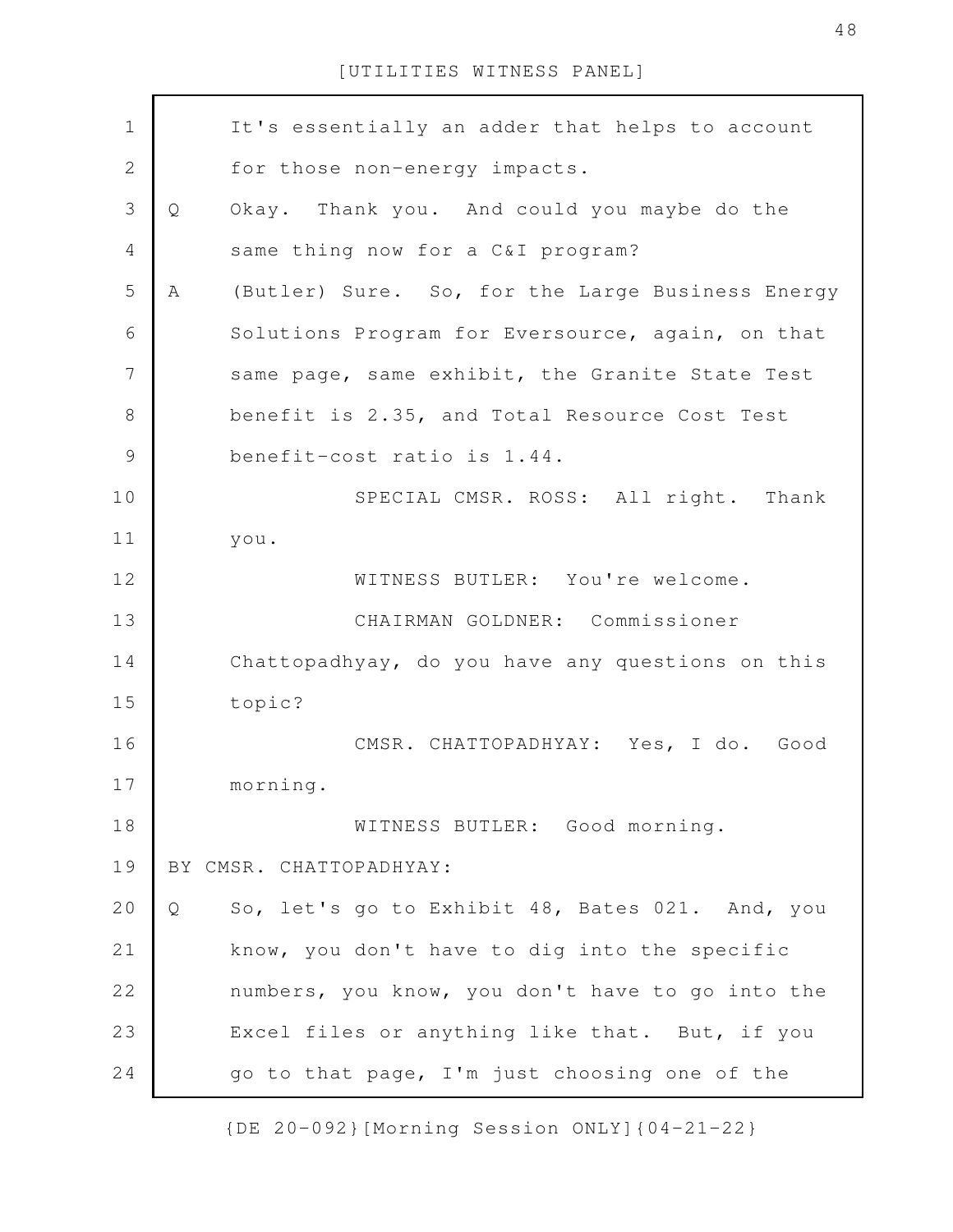| $\mathbf 1$    |   | rows that is shown on Table 1.                    |
|----------------|---|---------------------------------------------------|
| $\sqrt{2}$     | А | (Butler) Uh-huh.                                  |
| 3              | Q | And I want you to walk through, sort of describe, |
| $\overline{4}$ |   | let's say, let's go with the "Avoided generating  |
| 5              |   | capacity costs"?                                  |
| 6              | A | (Butler) Uh-huh.                                  |
| $\overline{7}$ | Q | Okay? Tell me how would that be modeled, in       |
| $\,8\,$        |   | terms of capturing the benefits? And, like I      |
| $\mathcal{G}$  |   | said, I don't want you to get into the specific   |
| 10             |   | Excel files, but give me a sense, $-$             |
| 11             | A | (Butler) Sure.                                    |
| 12             | Q | -- like, okay, I'm going to look at the numbers   |
| 13             |   | from this source, and apply that number to the    |
| 14             |   | years, is the number the same for all years? So,  |
| 15             |   | just give me a description. How do you model it?  |
| 16             | A | (Butler) So that the avoided gen -- or, the       |
| 17             |   | avoided capacity costs, those are one of the      |
| 18             |   | utility system benefits that we get from the      |
| 19             |   | latest AESC report. The latest one came out in    |
| 20             |   | 2021, and those are what we have included in our  |
| 21             |   | model. And, in the model, we take, essentially,   |
| 22             |   | all of those levelized capacity cost benefits or  |
| 23             |   | avoided costs, and those are applied to the --    |
| 24             |   | those are applied to the capacity costs that      |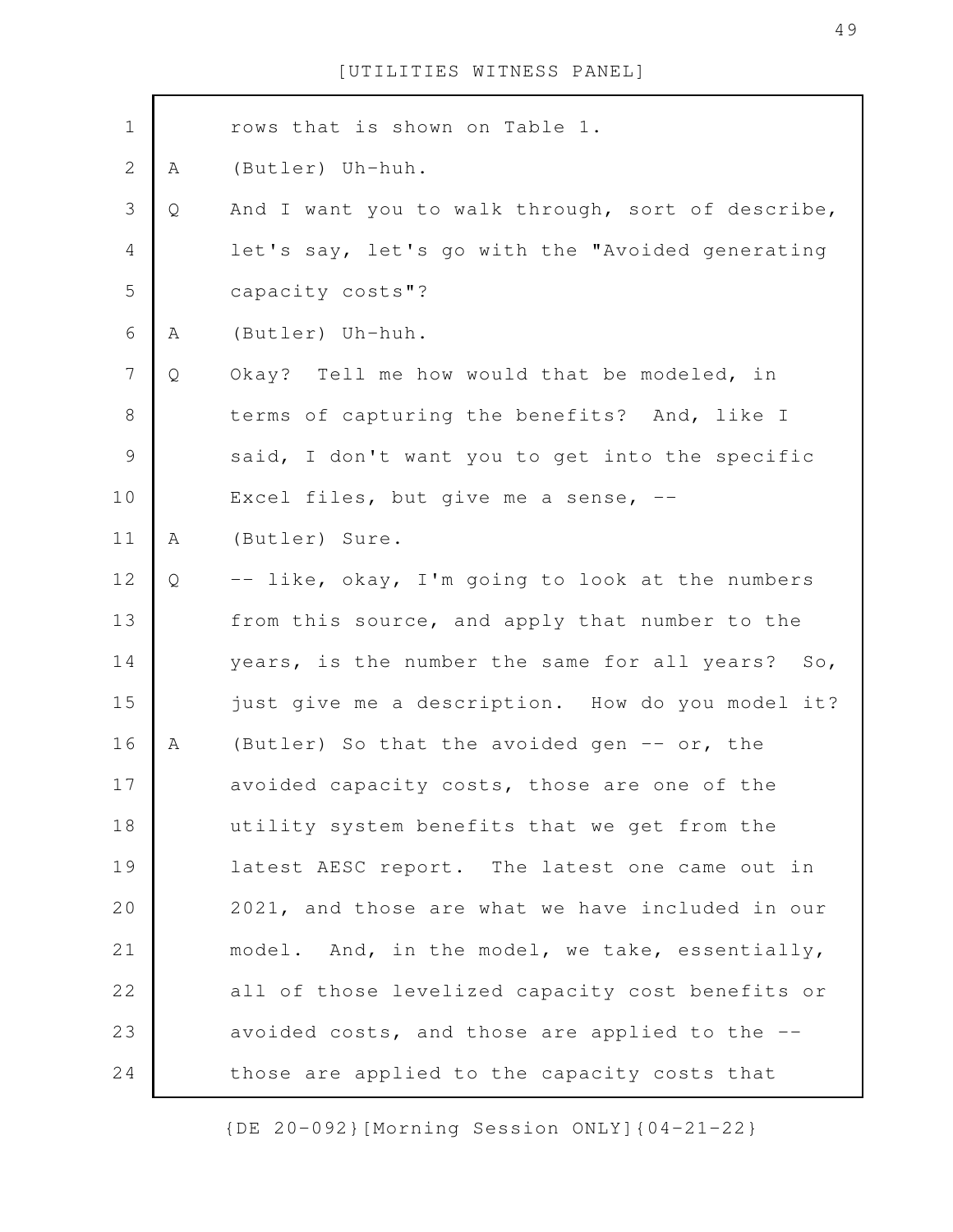| $\mathbf 1$  |   | are -- I'm sorry, the avoided capacity is applied |
|--------------|---|---------------------------------------------------|
| $\mathbf{2}$ |   | to the capacity savings that we model through our |
| 3            |   | model.                                            |
| 4            |   | So, each measure has a certain amount             |
| 5            |   | of energy savings. That energy savings            |
| 6            |   | translates to kW saved. That kW is then           |
| 7            |   | multiplied by those avoided -- those avoided      |
| $8\,$        |   | capacity costs in the model, and those give us a  |
| 9            |   | specific benefit per measure for avoided capacity |
| 10           |   | costs.                                            |
| 11           | Q | The number that you got from the source that you  |
| 12           |   | mentioned --                                      |
| 13           | A | (Butler) Uh-huh.                                  |
| 14           | Q | Sorry. The number that you got from the source    |
| 15           |   | you mentioned, is that number applied to each and |
| 16           |   | every year, as you're modeling it?                |
| 17           | A | (Butler) Yes.                                     |
| 18           | Q | The same number?                                  |
| 19           | Α | (Butler) For each of the models, there's an       |
| 20           |   | annual, essentially, number starting in 2021, and |
| 21           |   | going out, you know, I believe until 2045 or so   |
| 22           |   | in the study. It's based on the measure life of   |
| 23           |   | the measure. So, if a measure has a measure life  |
| 24           |   | of five years, we would take into account the     |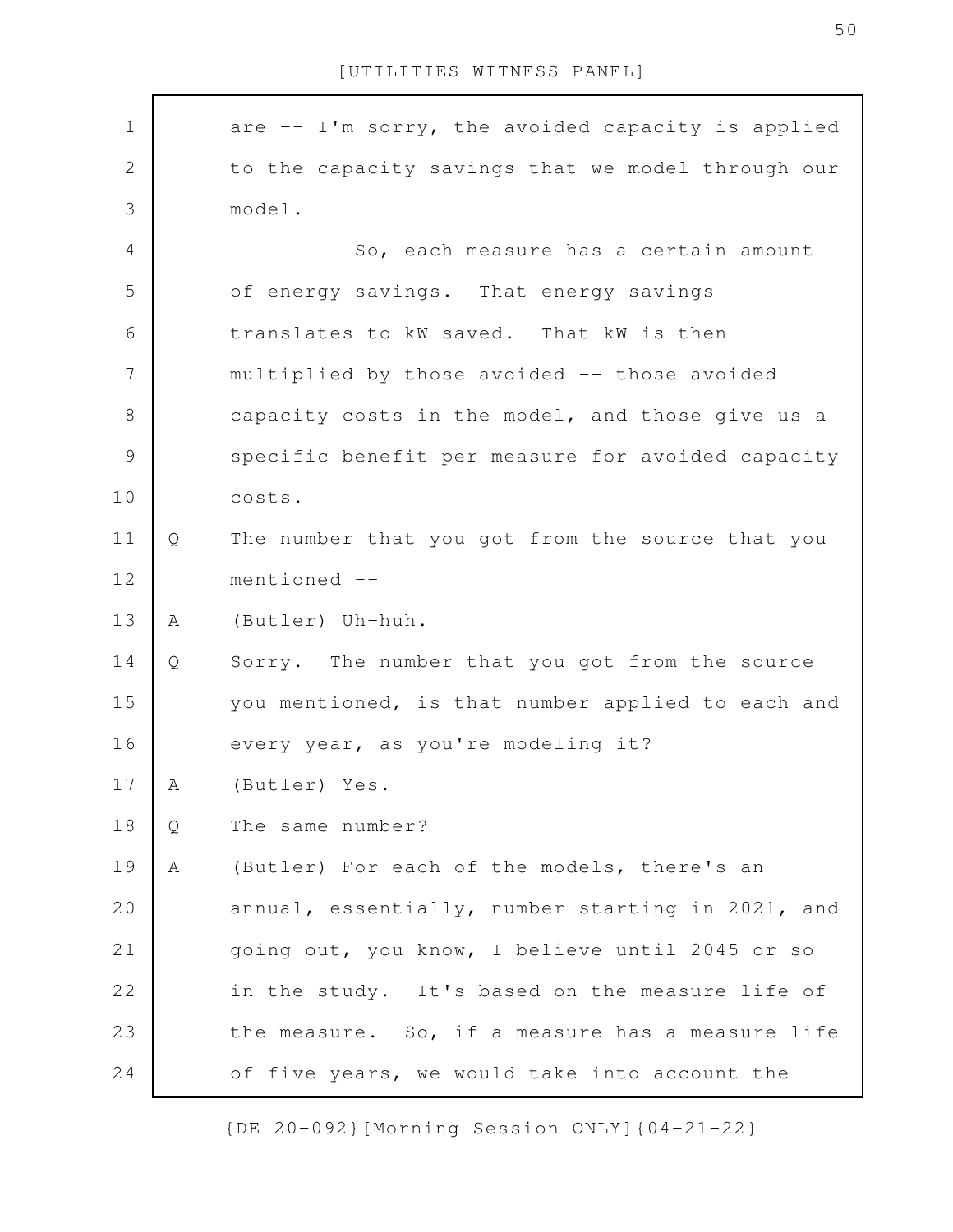| $\mathbf 1$    |   | benefits associated with each five of those       |
|----------------|---|---------------------------------------------------|
| $\mathbf{2}$   |   | years, and then that would be -- that would be    |
| 3              |   | the benefit, the full -- the full, again,         |
| 4              |   | lifetime benefit. All benefits, I guess, are      |
| 5              |   | expressed as kind of a full lifetime of that      |
| 6              |   | measure.                                          |
| $\overline{7}$ | A | (Downes) This is Mary Downes. I might add that    |
| 8              |   | this is specifically related to summer capacity   |
| $\mathsf 9$    |   | reductions. That's where the benefits are.        |
| 10             |   | Winter capacity benefits are deemed to have no    |
| 11             |   | benefit, because we're in a winter -- I'm sorry,  |
| 12             |   | we're a summer peaking system. So, this is        |
| 13             |   | developed, the avoided cost study, all of the     |
| 14             |   | details of how that's developed is detailed in    |
| 15             |   | the study itself, and it's based on analysis of   |
| 16             |   | ISO and the Forward Capacity Market, and the      |
| 17             |   | value of summer peak, as determined by the study  |
| 18             |   | guide, in coordination with a very large regional |
| 19             |   | study group that is paying attention to all of    |
| 20             |   | these details.                                    |
| 21             |   | So, what we're using for the avoided              |
| 22             |   | costs, or the benefits in this case, are similar  |
| 23             |   | in nature to those that are being used by energy  |
| 24             |   | efficiency program administrators throughout the  |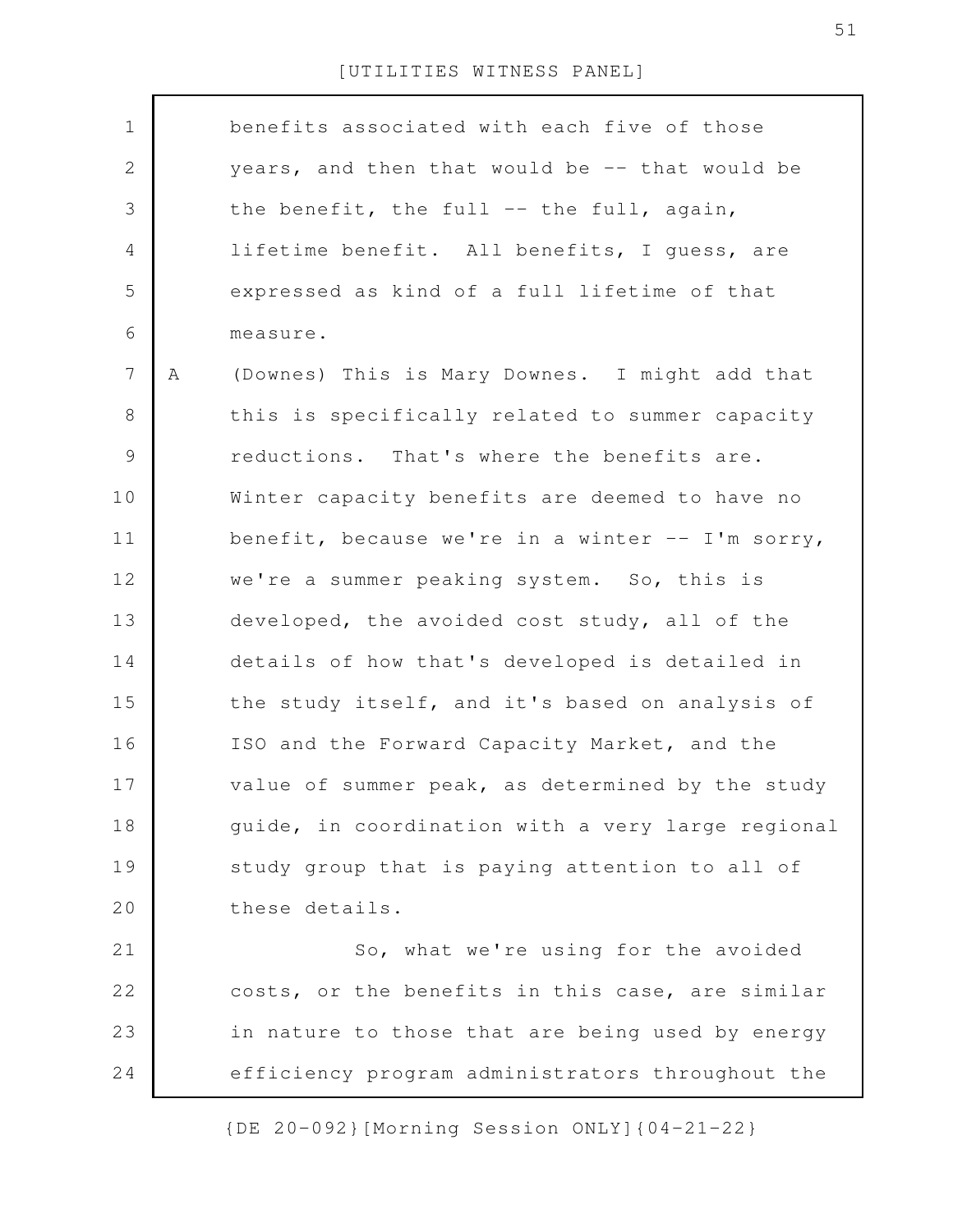| $\mathbf 1$      |   | Northeast. And we each have our own avoided       |
|------------------|---|---------------------------------------------------|
| $\sqrt{2}$       |   | capacity benefits based on the zone that we're in |
| 3                |   | within the ISO system.                            |
| $\overline{4}$   | Q | So, is the number New Hampshire specific?         |
| 5                | Α | (Downes) Yes.                                     |
| 6                | А | (Butler) Correct. Yes.                            |
| $\boldsymbol{7}$ | Q | Again, keep the discussion sort of at a           |
| 8                |   | philosophical level, okay? So, I have another     |
| 9                |   | question.                                         |
| 10               |   | Let's say you choose a program, and you           |
| 11               |   | have two numbers, GST and the TRC. You look at    |
| 12               |   | it, tell me what it -- what it gives you, in      |
| 13               |   | terms of, okay, whether this program is good or   |
| 14               |   | not, I know about the threshold, one, but give me |
| 15               |   | some color, in terms of, let's say, if the GST    |
| 16               |   | shows up to be this, and how -- why would the TRC |
| 17               |   | be relevant, and how does that number still help  |
| 18               |   | you judge a program?                              |
| 19               | Α | (Butler) So, the -- like, again, the Granite      |
| 20               |   | State Test is the primary test. It is, you know,  |
| 21               |   | essentially, how we judge cost-effectiveness in   |
| 22               |   | the programs. But the Total Resource Cost, as a   |
| 23               |   | secondary test, is essentially there to add       |
| 24               |   | color, to help, you know, differentiate if, you   |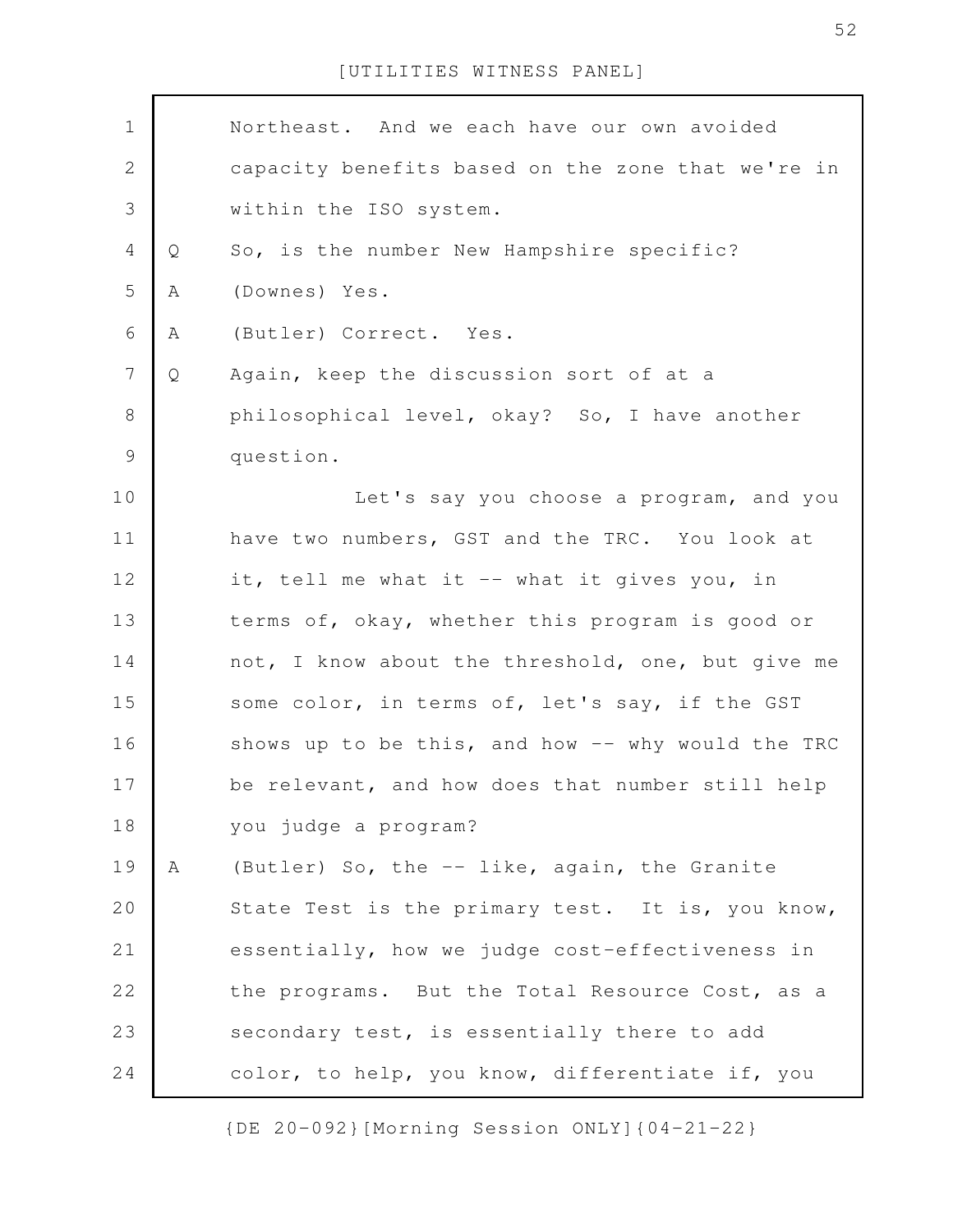know, if there is a significant difference, you know, then that might help in, you know, between two different measures. It might help in that selection. But, again, you know, in statute, the Granite State Test is, you know, what we look to primarily, and that secondary test, again, would be the -- would just be to add color. Q Just to follow up on the same question. I've read it in one of the testimony, but I just want to make sure I understood that correctly. So, if you had a GST that was less than 1.0, so, it's a "no go", that's what you're saying. But, if the GST is above 1.0, then you take a look at the TRC, and then you might judge whether you should move on? A (Butler) Yes. I mean, well, it definitely depends on the program. But we look to programs to be above 1.0. Where, you know, where there are exceptions to that would be in the Low Income Program, as well as in the Municipal Program, you know, where those are statutory dollars that must be spent. CMSR. CHATTOPADHYAY: Agreed. That I 1 2 3 4 5 6 7 8 9 10 11 12 13 14 15 16 17 18 19 20 21 22 23 24

[UTILITIES WITNESS PANEL]

{DE 20-092}[Morning Session ONLY]{04-21-22}

53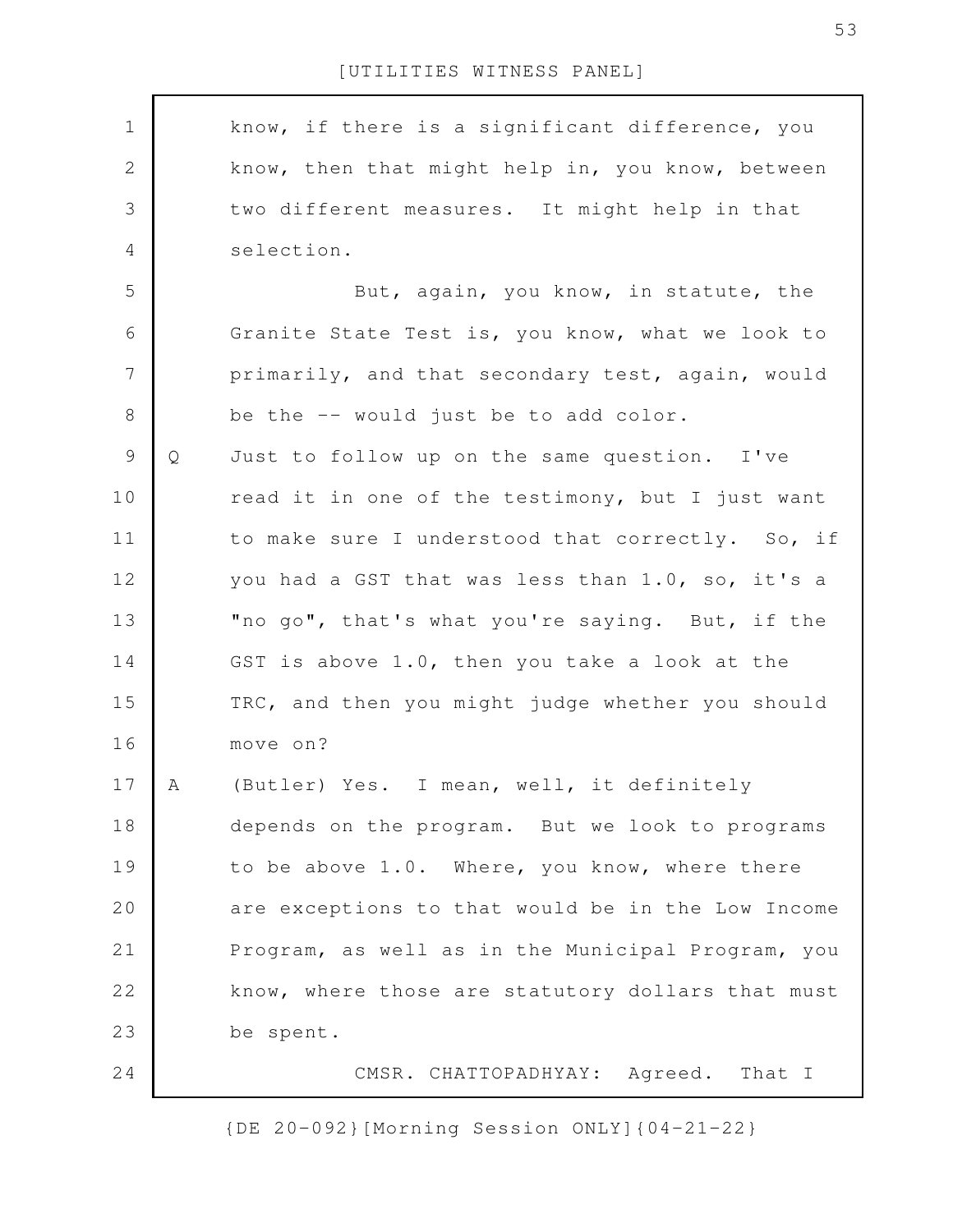| $\mathbf 1$    | understand.                                       |
|----------------|---------------------------------------------------|
| $\overline{2}$ | CHAIRMAN GOLDNER: Okay. The Chair has             |
| 3              | a couple of questions.                            |
| 4              | BY CHAIRMAN GOLDNER:                              |
| 5              | Can one of the witnesses just provide a<br>Q      |
| 6              | high-level summary of any industry reports or     |
| $\overline{7}$ | academic literature that shows what programs have |
| $8\,$          | been the most effective at reducing energy        |
| $\mathcal{G}$  | consumption, and how those programs have been     |
| 10             | evaluated? So, academic literature, industry      |
| 11             | reports, anything that you can comment on there?  |
| 12             | (Peters) Thank you. Maybe I'll start, and I<br>A  |
| 13             | probably won't think of everything, so someone    |
| 14             | may need to fill in.                              |
| 15             | So, there are -- there are kind of two            |
| 16             | ways to look at it. For our own programs, we, of  |
| 17             | course, have our evaluation and measurement and   |
| 18             | verification offerings, where we undertake third  |
| 19             | party evaluations of our own programs, and how    |
| 20             | they are working and what energy savings they are |
| 21             | achieving. So, we use those reports and           |
| 22             | evaluations on a very regular basis, to ensure    |
| 23             | that what we are doing is actually happening the  |
| 24             | right way in the field, and the savings that we   |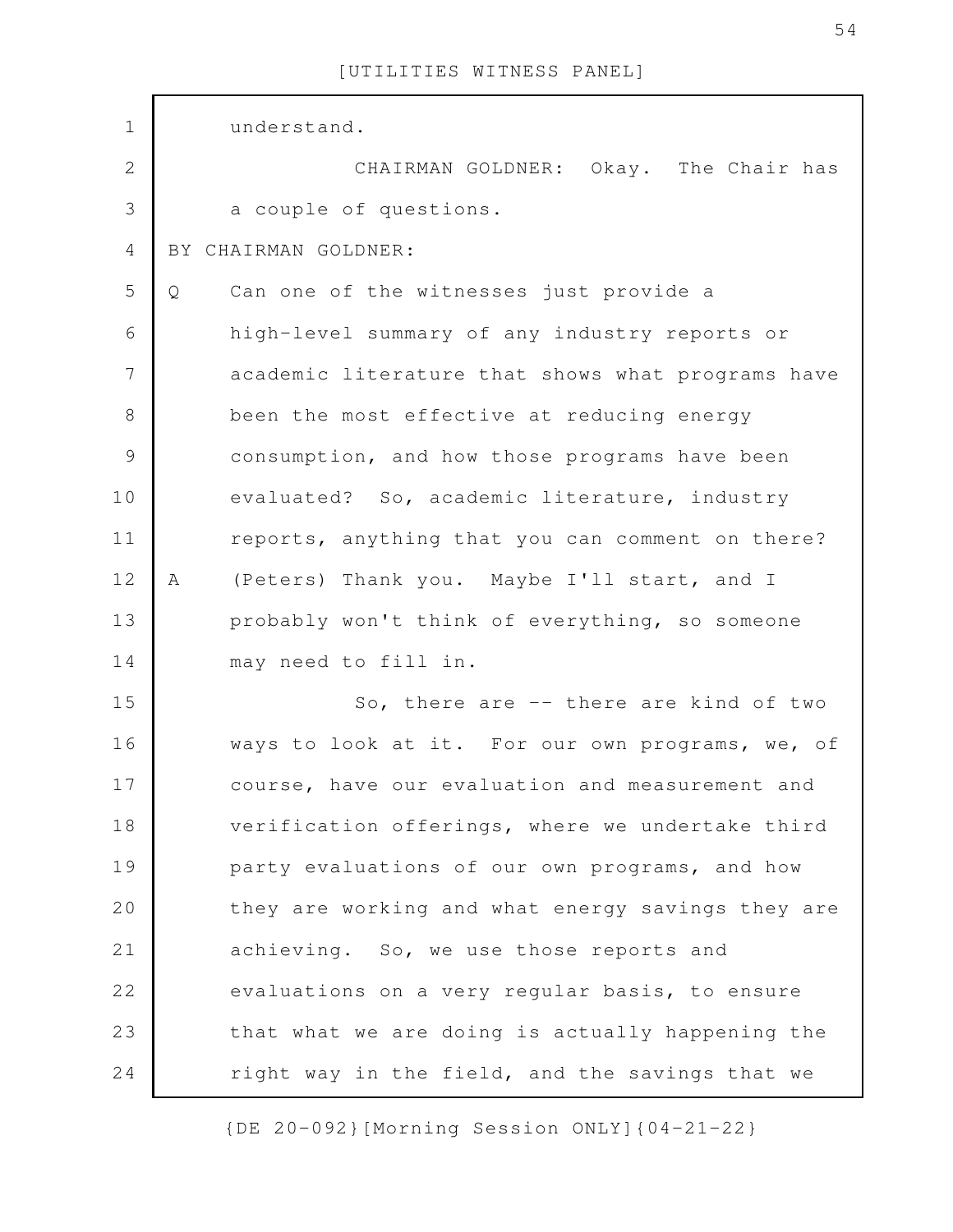are claiming is being achieved. In terms of looking more broadly, at how New Hampshire might compare to other states, I would say, as just an overall point, you know, each state has its own policy context in which it's working. And, so, state-to-state comparisons, while certainly possible and insightful, are not usually an apples-to-apples comparison, because each state may be pursuing slightly different policy goals with its programs. One of the key reports that is used nationwide to compare states is the ACEEE does a ranking every year of energy efficiency programs. And that ranking looks at  $-$  actually, the ranking itself doesn't focus just on efficiency programs, it focuses more broadly on kind of efficiency-type initiatives within states. So, things like transportation and so on are also included. But, for our purposes, there is a piece of that that is focused on energy efficiency programs, similar to ours. They look at a number of different factors: The level of savings 1 2 3 4 5 6 7 8 9 10 11 12 13 14 15 16 17 18 19 20 21 22 23 24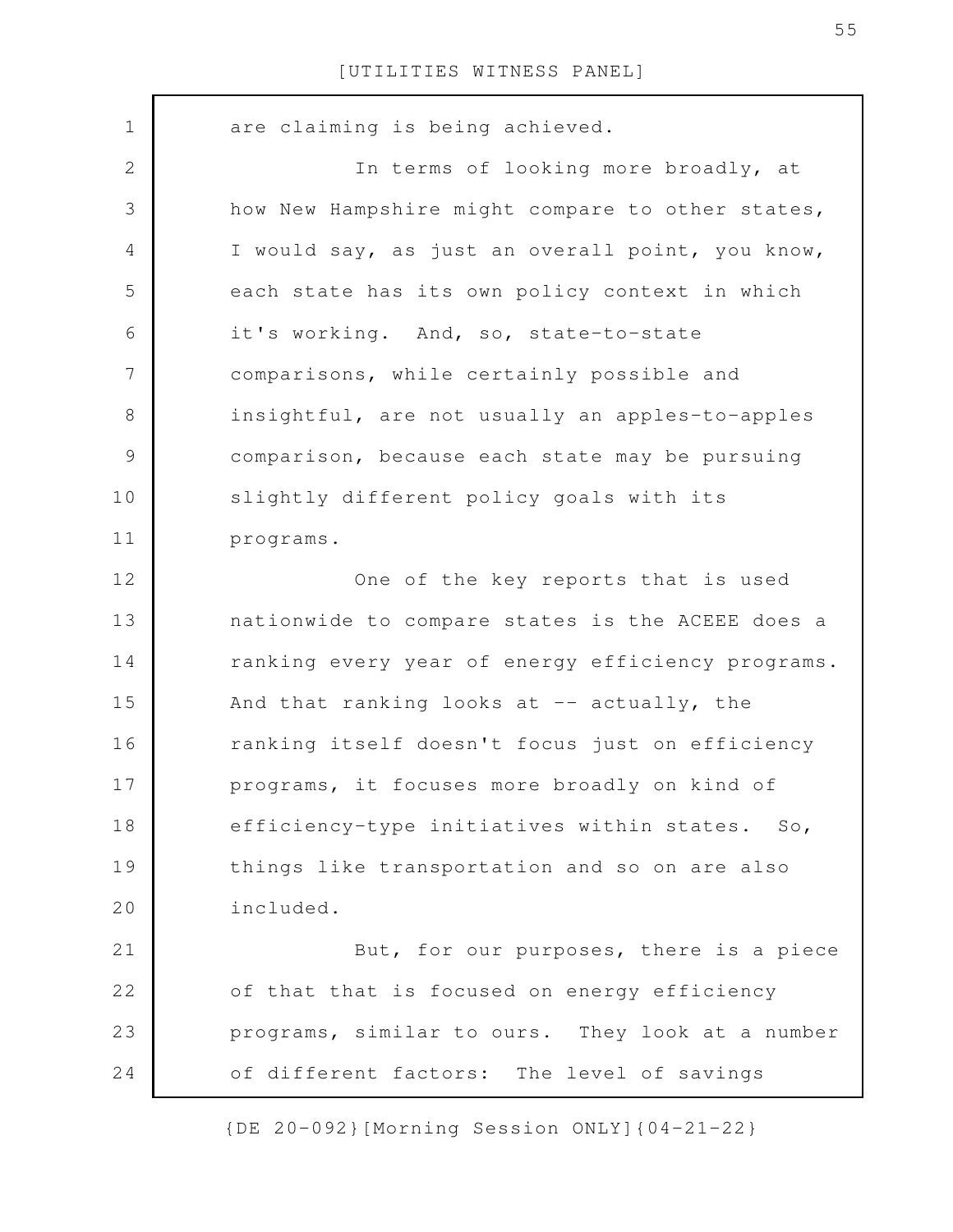| $\mathbf 1$    |   | achieved, the dollars spent, the impacts that     |
|----------------|---|---------------------------------------------------|
| $\mathbf{2}$   |   | those programs are having. And the states are     |
| $\mathfrak{Z}$ |   | ranked every year. And there's a significant      |
| $\overline{4}$ |   | amount of detail there as to how they review and  |
| 5              |   | what they find.                                   |
| 6              |   | So, we do look to those. New Hampshire            |
| $\overline{7}$ |   | is kind of in the middle of the pack, towards     |
| $\,8\,$        |   | the -- or maybe in the top third usually.         |
| $\mathcal{G}$  | Q | I thought I read in the testimony, there was a    |
| 10             |   | report where New Hampshire is ranked 11. Is that  |
| 11             |   | a different report?                               |
| 12             | A | (Peters) That's -- is that it? That's it.         |
| 13             | Q | Okay. Well, that's better than the middle.        |
| 14             | A | (Peters) Yes. We are usually in the top third.    |
| 15             |   | You know, states that have significantly higher   |
| 16             |   | targets for energy savings are usually ranked the |
| 17             |   | highest. But it does depend on, you know, states  |
| 18             |   | that have smaller budgets, but still achieve      |
| 19             |   | significant changes with those smaller budgets    |
| 20             |   | are also noted.                                   |
| 21             |   | So, that's kind of an important kind of           |
| 22             |   | way to look at "How is our state doing compared   |
| 23             |   | to other states?" Or, "What are other states      |
| 24             |   | doing that we might want to take a look at, and   |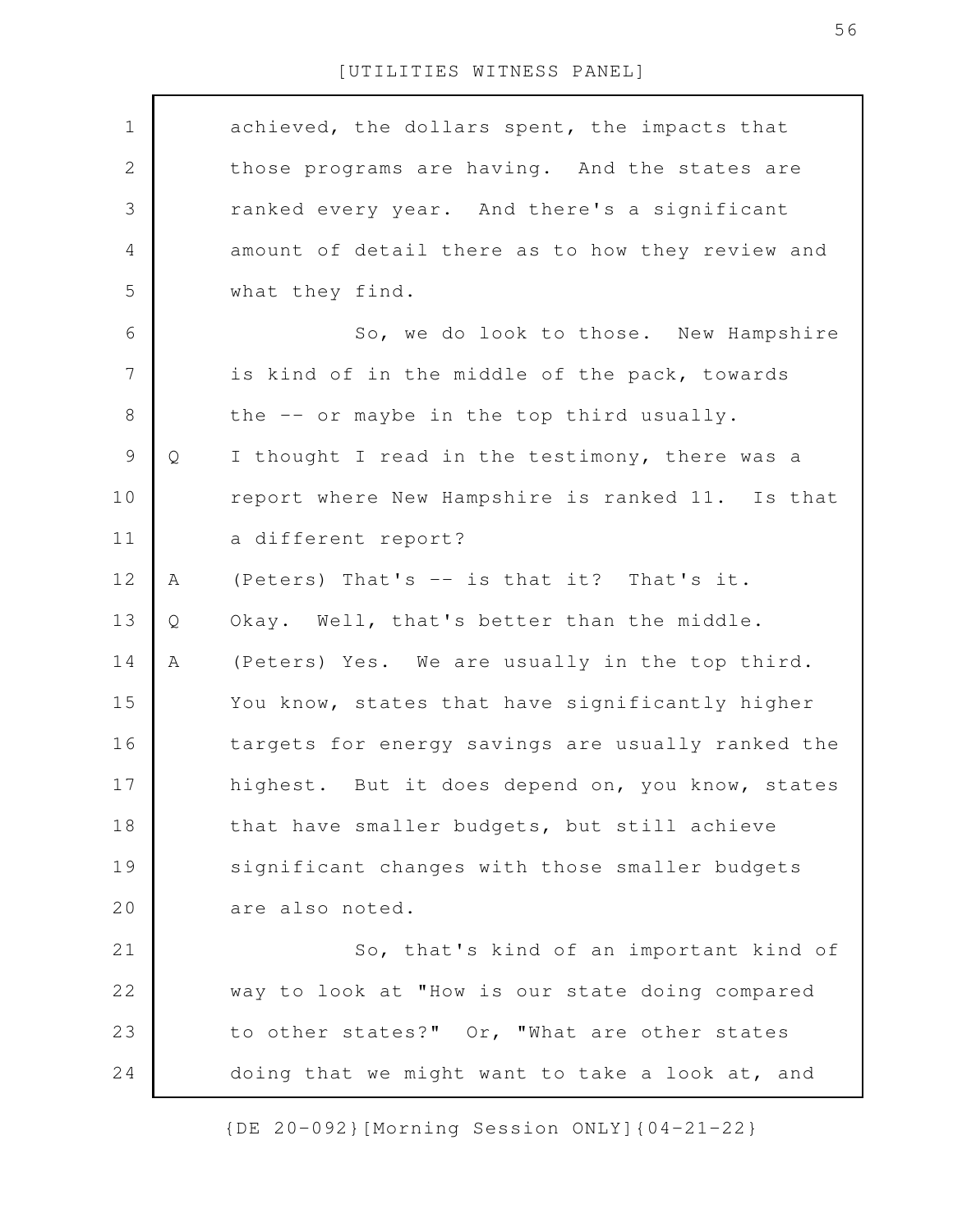| $\mathbf 1$  |   | potentially, you know, adopt some of their        |
|--------------|---|---------------------------------------------------|
| $\mathbf{2}$ |   | methods or outreach items or program offerings?"  |
|              |   |                                                   |
| 3            | Q | So, it sounds like it's something that you are    |
| 4            |   | actively looking at. You're looking beyond just   |
| 5            |   | the Northeast, and you're looking across          |
| 6            |   | different sort of industry reports, white papers, |
| 7            |   | this kind of thing, it's not confined to New      |
| $8\,$        |   | England?                                          |
| 9            | Α | (Peters) That's correct.                          |
| 10           | Q | Okay.                                             |
| 11           | Α | (Downes) I would just add that we have developed  |
| 12           |   | over the years multiple objectives for the        |
| 13           |   | programs. So, you'll notice that the low income   |
| 14           |   | programs are less cost-effective than the C&I     |
| 15           |   | programs, for example. And that's because it      |
| 16           |   | takes more effort, we're paying a larger -- we're |
| 17           |   | paying 100 percent of the rebate, and there's --  |
| 18           |   | the benefits are not just energy benefits.        |
| 19           |   | They're fossil fuels, they're health and safety,  |
| 20           |   | they're providing a service to low-income         |
| 21           |   | customers that has been deemed to be very         |
| 22           |   | important to both stakeholders within this        |
| 23           |   | docket, but also within the larger New Hampshire  |
| 24           |   | community.                                        |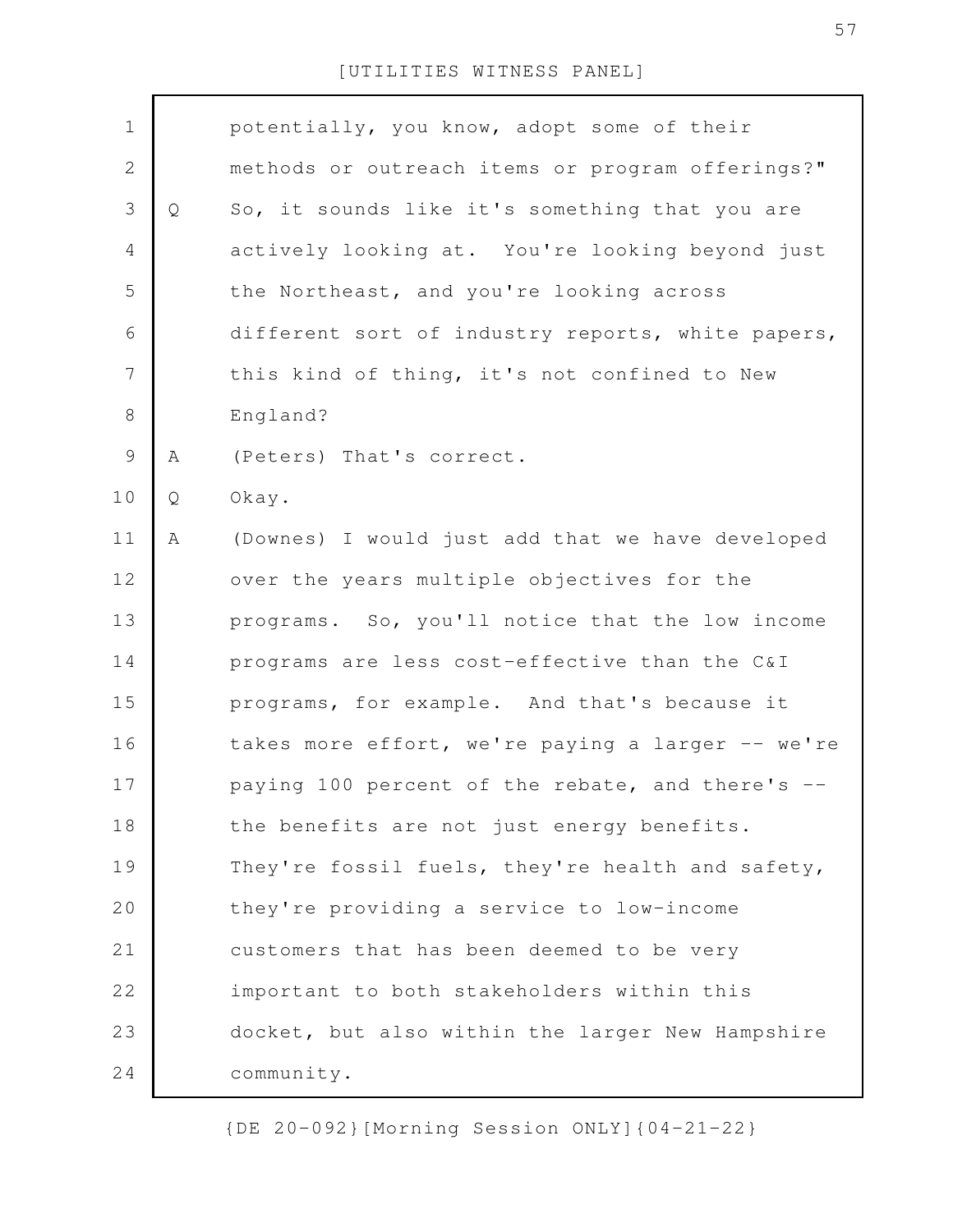| $\mathbf 1$    |   | The same thing could be said about many           |
|----------------|---|---------------------------------------------------|
| $\mathbf 2$    |   | of our other programs. They're not just about     |
| 3              |   | saving energy, they're about improving, you know, |
| 4              |   | the quality of productivity in a workplace,       |
| 5              |   | they're about helping people access things that   |
| 6              |   | they couldn't access on their own.                |
| $\overline{7}$ |   | So, if we were to say what, you know,             |
| 8              |   | what is saving a lot of energy? Lighting is a     |
| $\mathcal{G}$  |   | good example, and lighting is now becoming        |
| 10             |   | transformed in the marketplace. So, we're now     |
| 11             |   | digging deeper to get to good projects and good   |
| 12             |   | savings.                                          |
| 13             |   | C&I has very good electric savings, and           |
| 14             |   | that was part of the purpose of us increasing or  |
| 15             |   | proposing to increase our budgets in that sector  |
| 16             |   | in our original Plan. So, now, we're looking at,  |
| 17             |   | you know, the other objectives that the programs  |
| 18             |   | are aiming for, energy being, you know, number    |
| 19             |   | one, but there are other objectives as well. So,  |
| 20             |   | it's hard to say, you know, what's the best       |
| 21             |   | program, because they're achieving different      |
| 22             |   | ends.                                             |
| 23             | Α | (Leménager) And just to clarify, the ACEEE        |
| 24             |   | ranking for New Hampshire was 18th. The metric    |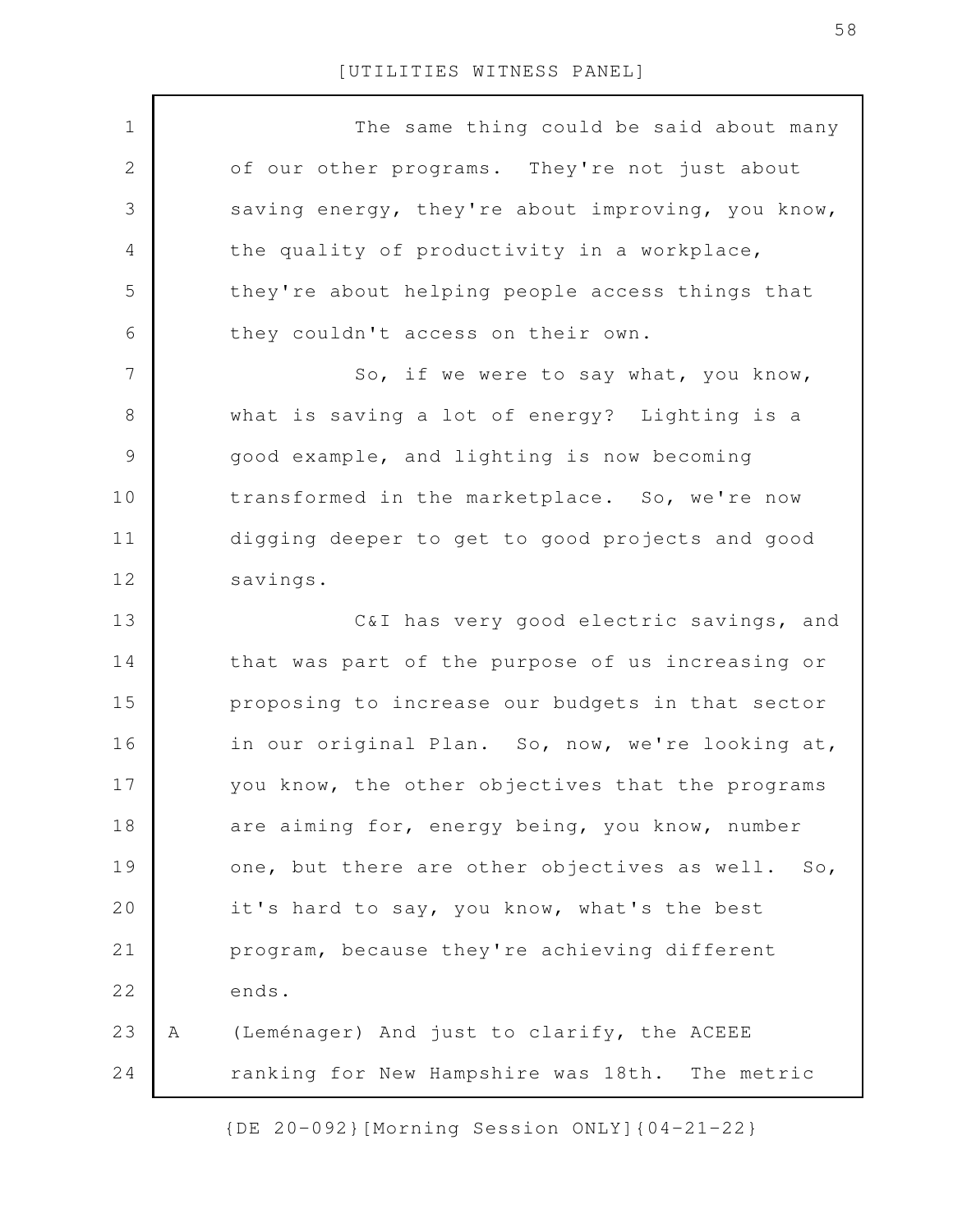| $\mathbf 1$    |   | you were referring to was a different study, a    |
|----------------|---|---------------------------------------------------|
| $\mathbf{2}$   |   | different measure.                                |
| 3              | Q | Okay. Do you know what measure the other one      |
| $\overline{4}$ |   | was?                                              |
| 5              | A | (Leménager) Yes. I can pull that up.              |
| 6              | Α | (Downes) It was a measure by the Department of    |
| 7              |   | Energy, at the federal level, looking at,         |
| 8              |   | basically, the economic efficiency, like how much |
| $\mathcal{G}$  |   | energy is used per dollar of the state's GDP.     |
| 10             | Q | Okay. Perfect. Thank you. Thank you for the       |
| 11             |   | clarification.                                    |
| 12             |   | Okay. Last question on the tests. So,             |
| 13             |   | the next one is a tactical question. So, what     |
| 14             |   | actions do the Companies take -- and we can       |
| 15             |   | perhaps start with Eversource, and if somebody    |
| 16             |   | wants to layer in, that's great. So, what         |
| 17             |   | actions do you take if the GST statistic          |
| 18             |   | approaches 1.0? So, ignoring pilots, low income,  |
| 19             |   | municipal, are there tactical or operational      |
| 20             |   | actions that you take when the statistical        |
| 21             |   | approach is 1.0, because, you know, at that       |
| 22             |   | point, it becomes, obviously, you know, below the |
| 23             |   | threshold?                                        |
| 24             | Α | (Peters) Maybe I'll give a high-level answer, and |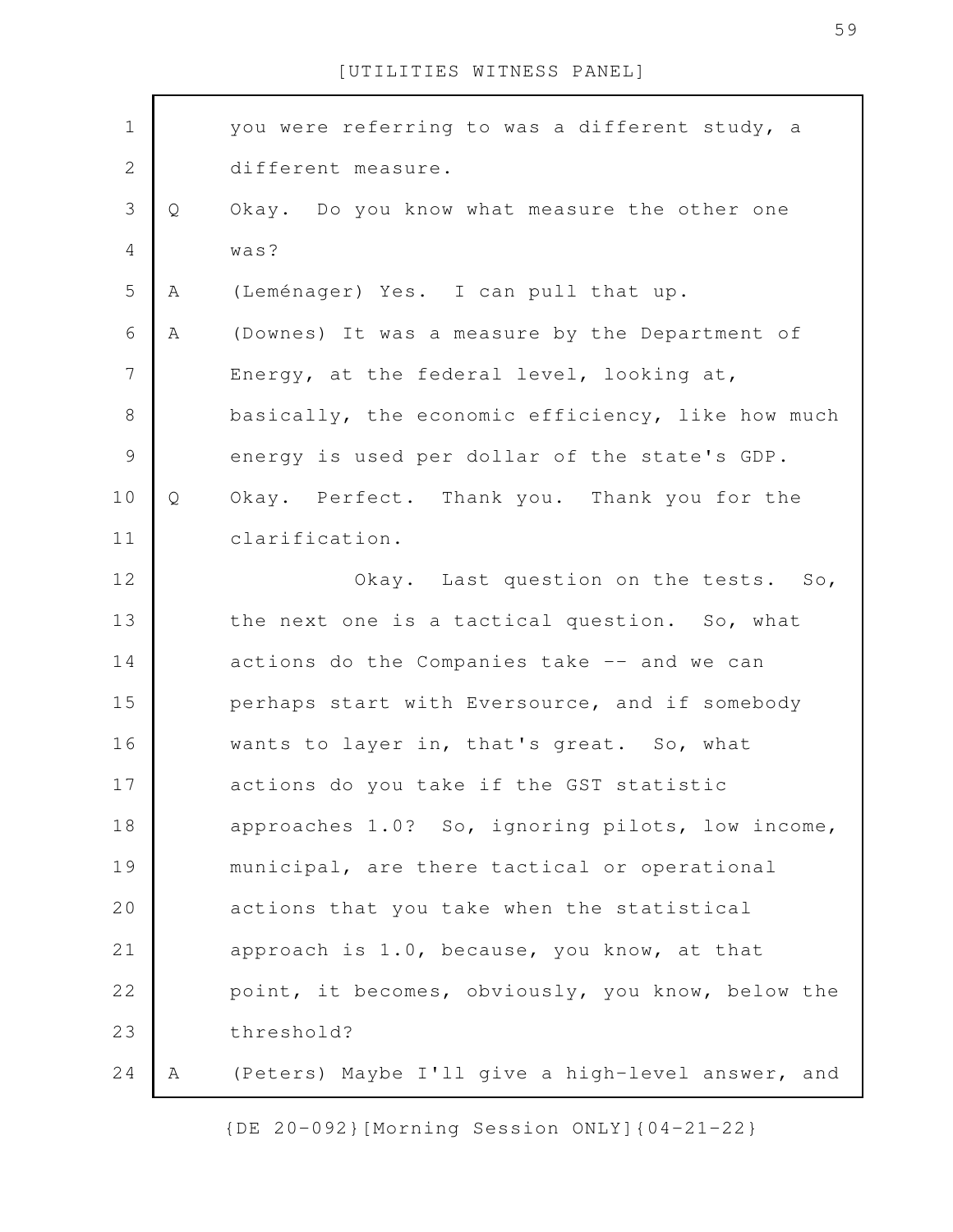then James can fill in with the details, since he does the modeling. So, as we do the planning, and are putting all of the measures into the Plan and the programs, you know, James and his colleagues are building up those plans, along with our implementation teams, looking at how many of these types of projects and measures did we achieve in previous years? What do we think is a reasonable number we could achieve in the next year? Do we make adjustments to the incentive, *etcetera*? And, so, you end up, you know, creating kind of a living version of the model while you're doing the Plan, entering those things. And then, you look at, you know, where does that put our budgets if we were to do that many of this measure? Where is the benefit-cost test coming out? I think, if the benefit-cost test was looking low in a particular program, we would look to adjust, and say "Maybe we shouldn't put so much effort and money towards those lower cost measures." We'll still do them, but we'll put more of our effort towards some of the measures 1 2 3 4 5 6 7 8 9 10 11 12 13 14 15 16 17 18 19 20 21 22 23 24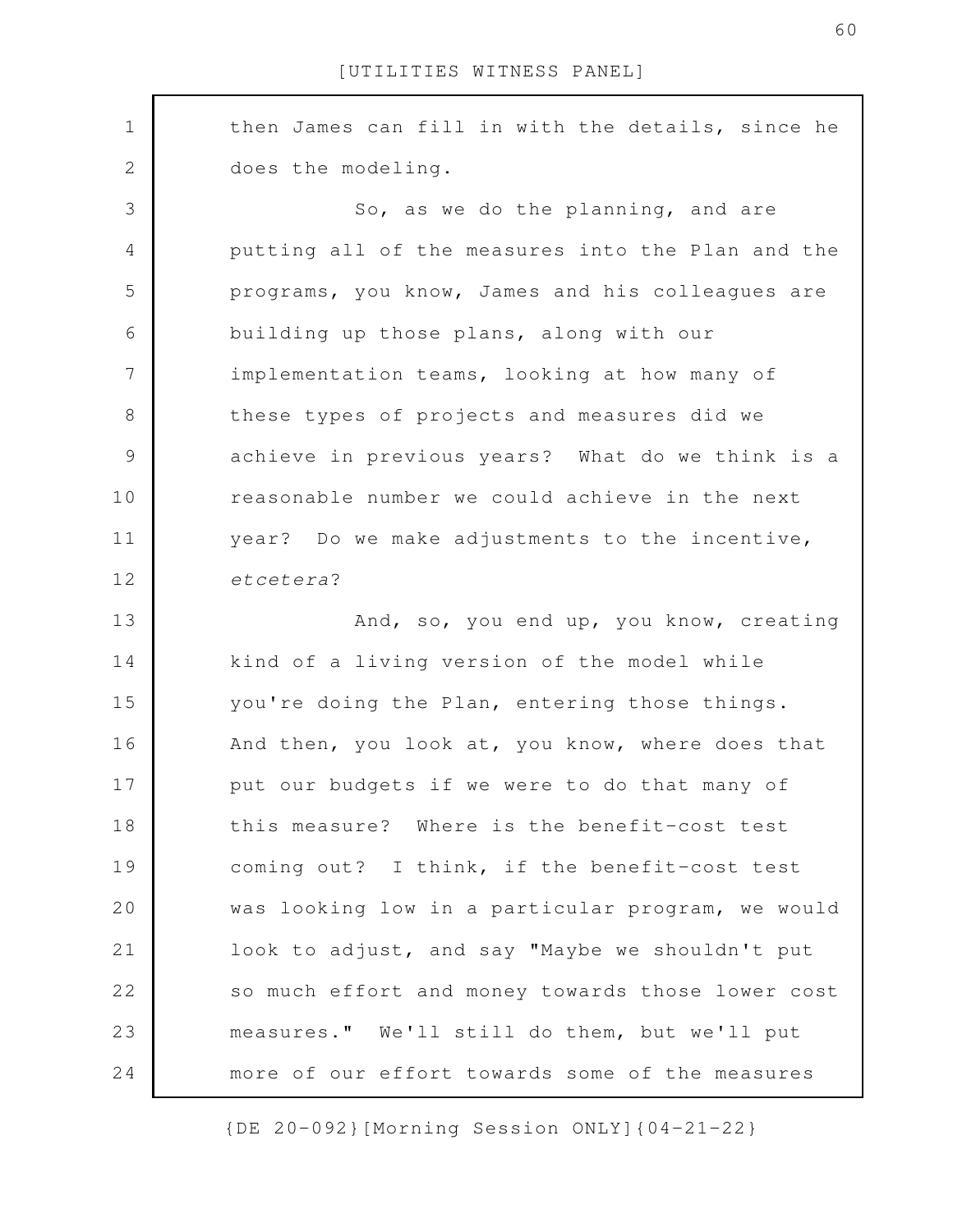| $\mathbf 1$    |   | that are getting a higher benefit-cost ratio, in  |
|----------------|---|---------------------------------------------------|
| $\sqrt{2}$     |   | order to balance out that program, make sure that |
| 3              |   | we're focusing our efforts in a way that          |
| $\overline{4}$ |   | holistically, for the program, is going to ensure |
| 5              |   | that it is above 1.0.                             |
| 6              | Q | I'm sorry, Ms. Peters. Just a quick               |
| $\overline{7}$ |   | clarification. So, you look at shifting budgets   |
| $\,8\,$        |   | between programs, shifting dollars between        |
| $\mathcal{G}$  |   | programs. Do you also look within the program     |
| 10             |   | itself and say "Well, wait a minute, it's not     |
| 11             |   | achieving what we want. Should we make changes    |
| 12             |   | to the program?" I assume you do both?            |
| 13             | A | (Peters) Yes. Sorry. And it's kind of the         |
| 14             |   | second that I meant, you know, if we were doing a |
| 15             |   | certain number of water heaters in the Products   |
| 16             |   | Program, and, really, those water heaters were    |
| 17             |   | not saving as much energy as, say, the            |
| 18             |   | refrigerators were, and we said "oh, we're a      |
| 19             |   | little heavy on water heaters, we should probably |
| 20             |   | move more of our effort towards the refrigerators |
| 21             |   | in the Plan, that would help balance it out."     |
| 22             |   | And Mary is laughing a little bit, it             |
| 23             |   | might be a silly example. But those are, like,    |
| 24             |   | things that come to my mind when I think of       |
|                |   |                                                   |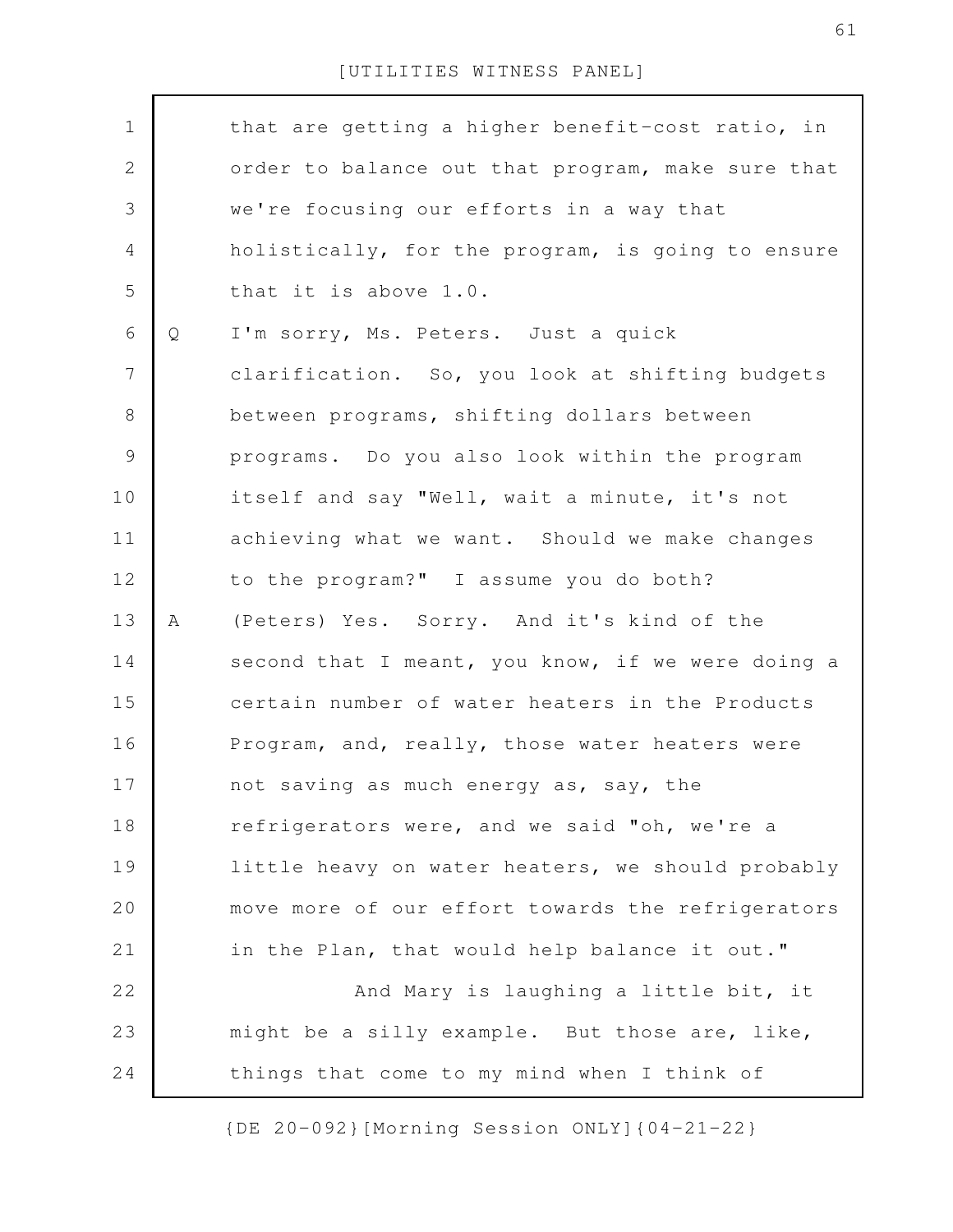| $\mathbf 1$    |              | measures, from a high level.                      |
|----------------|--------------|---------------------------------------------------|
| $\mathbf{2}$   |              | So, I don't know if James might fill              |
| 3              |              | in, since he does a lot of this work.             |
| 4              | $\mathsf{Q}$ | No, that's very helpful. I'll just ask the        |
| 5              |              | follow-on question, is what happens if your       |
| 6              |              | statistic falls below 1.0? So, again, we're       |
| $\overline{7}$ |              | ignoring low income and municipal and pilots.     |
| 8              |              | But, now, you're monitoring it, right? You see    |
| 9              |              | the statistic falls below 1.0. Now what? What     |
| 10             |              | happens next?                                     |
| 11             | Α            | (Peters) Yes. So, we would -- oh, sorry. We       |
| 12             |              | would make those adjustments as we're doing the   |
| 13             |              | planning process, and ensure that whatever we've  |
| 14             |              | developed for the final Plan has measures and     |
| 15             |              | programs that are cost-effective, and that we are |
| 16             |              | submitting a plan that meets all of our           |
| 17             |              | cost-effectiveness objectives.                    |
| 18             | Q            | Oh, yes. No, I'm just saying -- I understand you  |
| 19             |              | would only submit a plan if it was above 1.0.     |
| 20             |              | But, as you get data, you say "Oh, my goodness,   |
| 21             |              | it's coming in different than what I thought."    |
| 22             |              | Do you kill a program if it goes to 0.8? Do       |
| 23             |              | you -- what actions do you take if it falls below |
| 24             |              | 1.0?                                              |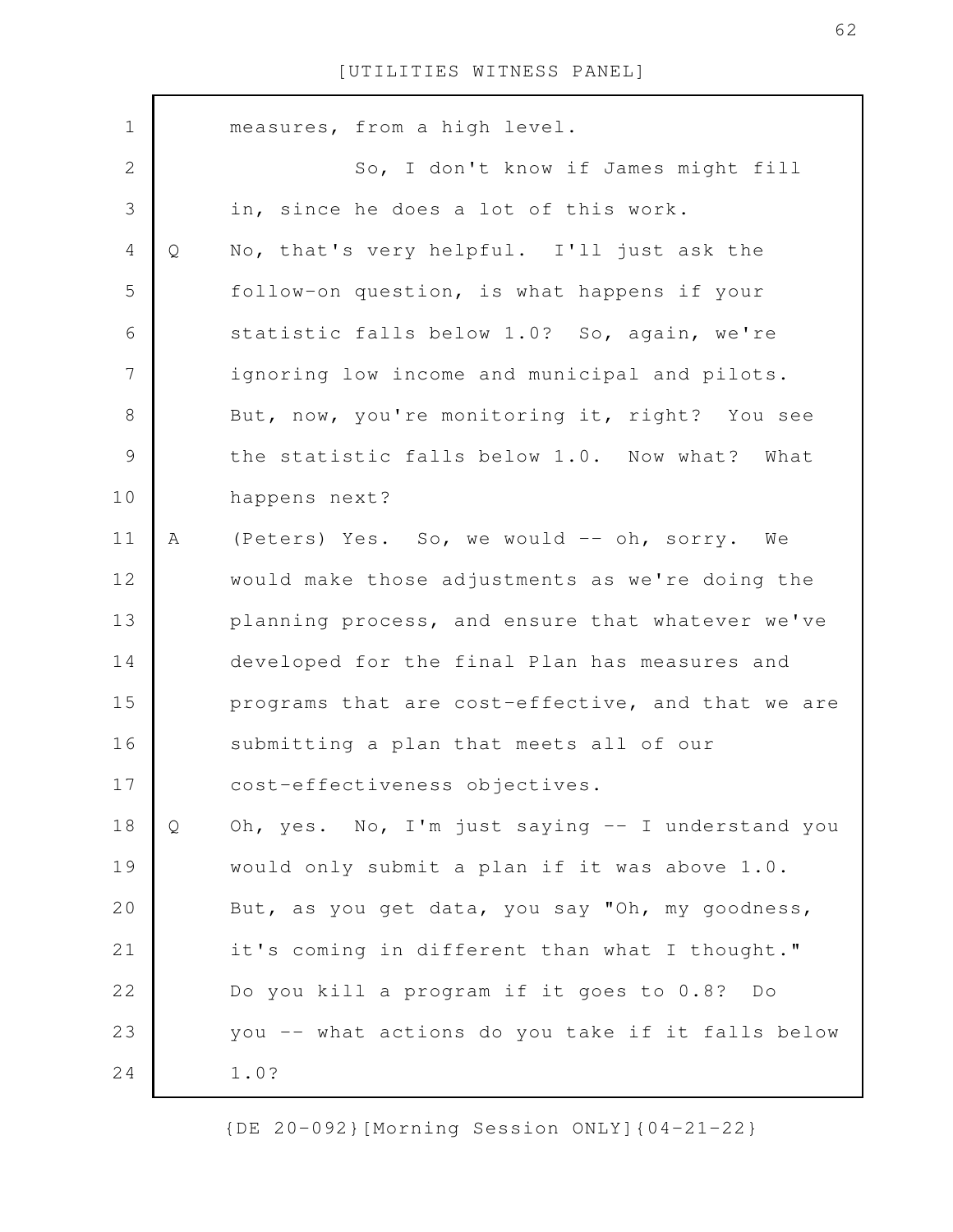| $\mathbf 1$    | Α | (Peters) Right. So, for the actual results?       |
|----------------|---|---------------------------------------------------|
| $\mathbf{2}$   | Q | Yes.                                              |
| $\mathcal{S}$  | A | (Peters) Yes. So, we do look at, especially, we   |
| $\overline{4}$ |   | have our quarterly reporting that we do, we also  |
| 5              |   | do internal monthly reviews as the bills are      |
| 6              |   | paid. As a program implementer, there are a       |
| $\overline{7}$ |   | number of different levers and choices that you   |
| $8\,$          |   | can make. So, my team, for example, runs the      |
| $\mathsf 9$    |   | Home Performance Program. If we saw that the      |
| 10             |   | Home Performance Program was getting low on its   |
| 11             |   | cost-effectiveness, we might undertake a special  |
| 12             |   | effort to market for some projects. We might say  |
| 13             |   | "Let's go out and identify some customers that we |
| 14             |   | think have very high fuel use, and target them    |
| 15             |   | specifically." Do a targeted campaign, to bring   |
| 16             |   | in some more projects that are going to be really |
| 17             |   | cost-effective into the program. So, you're       |
| 18             |   | looking kind of -- especially, it's important to  |
| 19             |   | pay attention early in the year, so that you can  |
| 20             |   | have the time to make those marketing type of     |
| 21             |   | effects.                                          |
| 22             |   | If it were something like the Products            |
| 23             |   | Program, we could -- I think it would be unusual, |
| 24             |   | but you could take an action that would slow or   |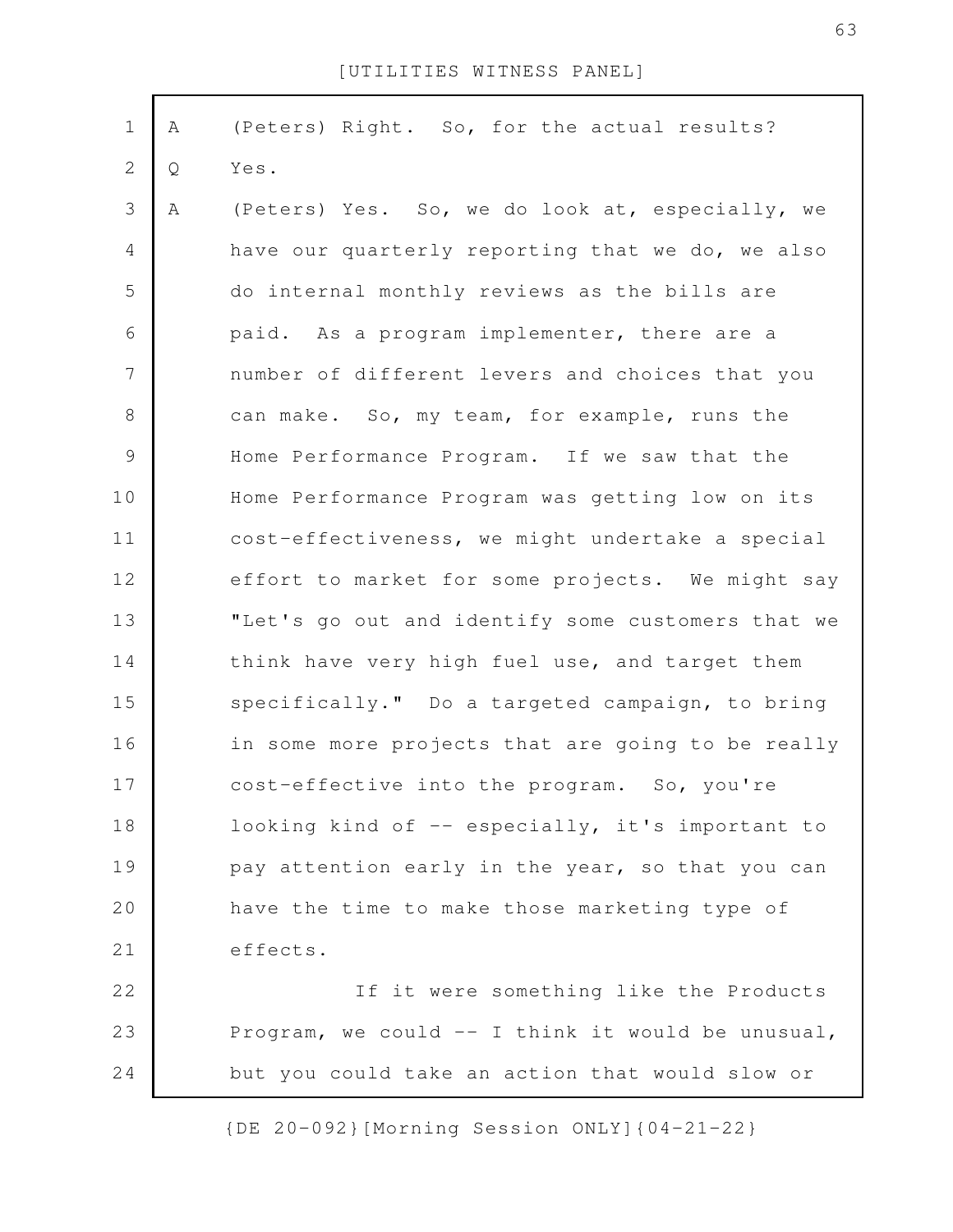reduce the number of incentives that are available for a certain measure, if you felt you really needed to. And, so, it really kind of depends on the programs and the specific measures what options you have, to kind of do that push-and-take. But a lot of it is marketing, some of it is contracts with vendors. You could pull back and say "Actually, we don't want to spend that much on, you know, midstream lighting or whatever it is this year. We're going to adjust our contract." So, there's different ways for different programs that you can make those adjustments, and keeping an eye on it throughout the year is important. A (Downes) I just might add that we actually have, for all the programs, we have project level screening tools. And, so, we're actually monitoring cost-effectiveness of projects as we're approving them throughout the year. So that we really do have our finger on the pulse of how the programs are doing in real-time during the year as we're approving projects. 1 2 3 4 5 6 7 8 9 10 11 12 13 14 15 16 17 18 19 20 21 22 23 24

{DE 20-092}[Morning Session ONLY]{04-21-22}

64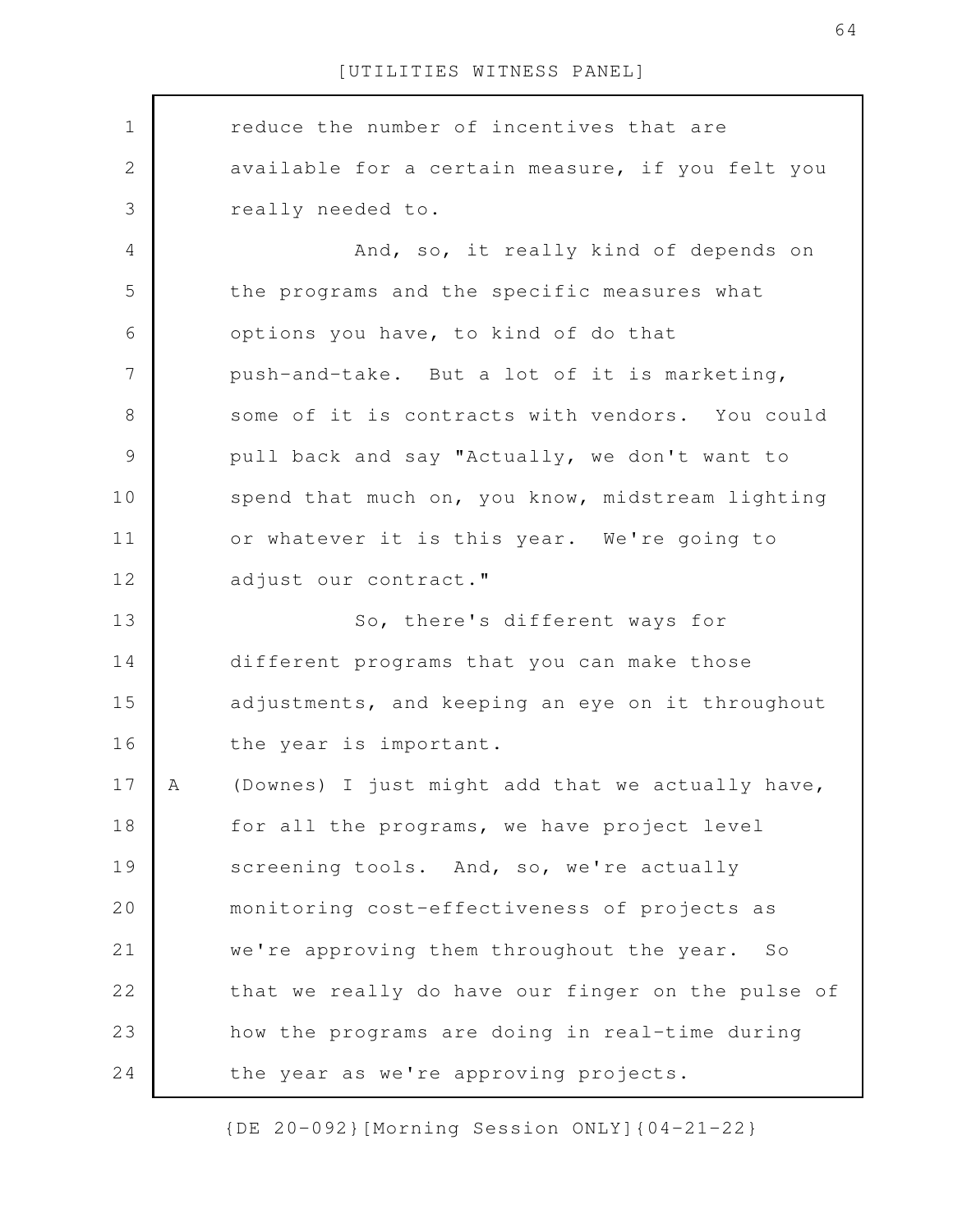| $\mathbf 1$    | Q | Okay.                                             |
|----------------|---|---------------------------------------------------|
| $\mathbf{2}$   | Α | (Stanley) Can I add?                              |
| 3              | Q | Yes. Please.                                      |
| $\overline{4}$ | A | (Stanley) This dynamic and challenge is something |
| 5              |   | that we manage regularly. It's a core component   |
| 6              |   | of managing the programs. We have numerous        |
| 7              |   | examples over the years where, particularly for   |
| $8\,$          |   | Liberty, in our gas portfolio, where we've had to |
| $\mathcal{G}$  |   | make sizable changes to implementation            |
| 10             |   | approaches, because the plan that we filed, it's  |
| 11             |   | depicting a certain measure mix of activity for   |
| 12             |   | the year. But what we forecast is never entirely  |
| 13             |   | exact to what we actually achieve.                |
| 14             |   | And we've had examples, particularly              |
| 15             |   | Ms. Peters referenced the water heater example,   |
| 16             |   | where several years ago the water heater measure  |
| 17             |   | is typically a borderline cost-effective measure  |
| 18             |   | within our gas portfolio. And we were receiving   |
| 19             |   | a high volume of those units. We had to take a    |
| 20             |   | step midway through the year of completing        |
| 21             |   | shutting down that offering for customers. And    |
| 22             |   | we had to pivot to marketing more to heating      |
| 23             |   | systems, smart thermostats, in order to change    |
| 24             |   | the cost-effectiveness outlook for that program.  |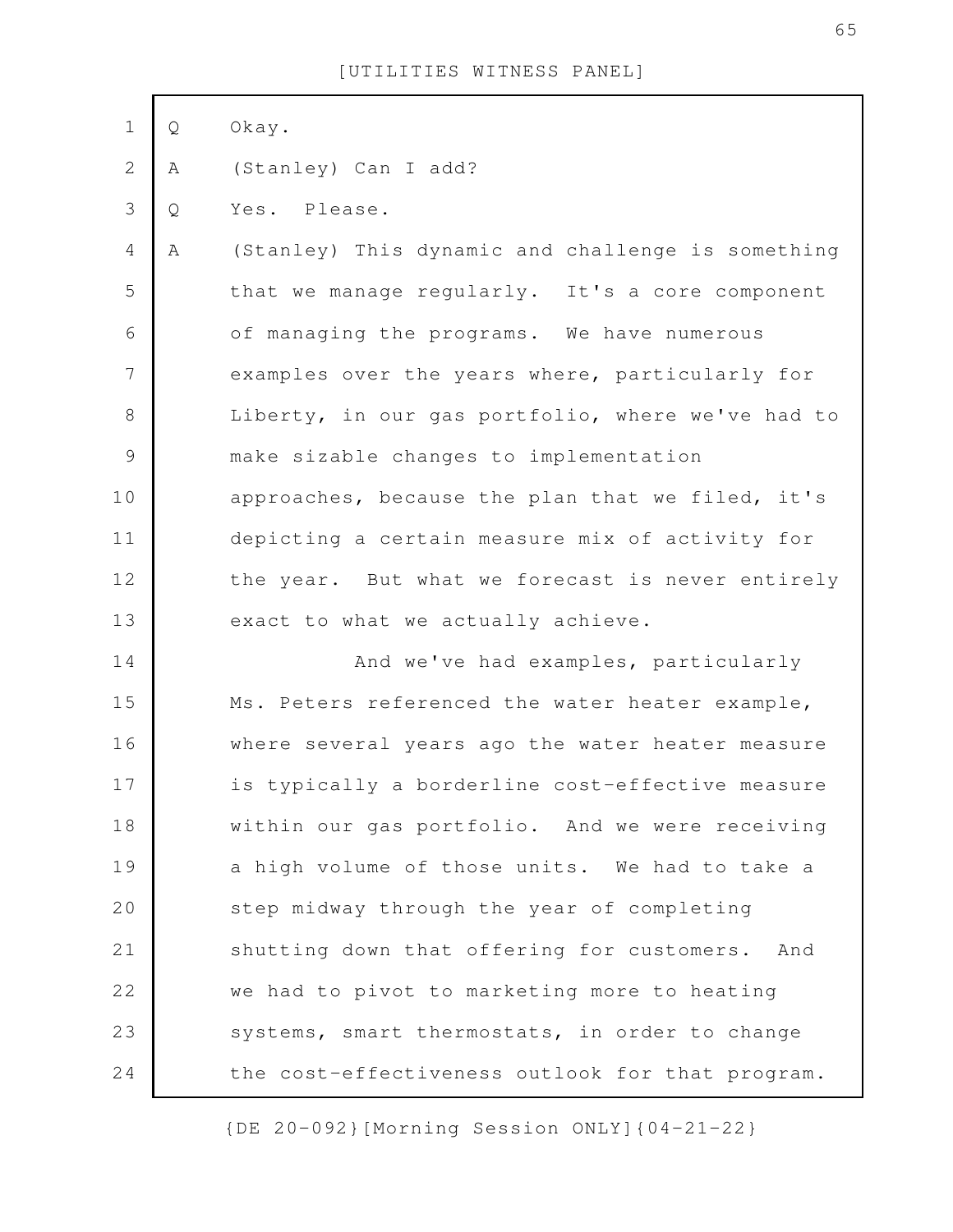| $\mathbf 1$    |   | So, those are approaches that we've               |
|----------------|---|---------------------------------------------------|
| $\overline{2}$ |   | taken in the past. It's an ongoing challenge,     |
| 3              |   | because not every measure has the same type of    |
| $\overline{4}$ |   | cost-effectiveness. There's varying ranges. And   |
| 5              |   | we strive for the most cost-effective measures,   |
| 6              |   | and getting a large volume of those. But we       |
| $\overline{7}$ |   | can't always fully predict that and reflect that  |
| $8\,$          |   | in our assumptions.                               |
| $\mathcal{G}$  | Q | Thank you.                                        |
| 10             | Α | (Downes) I would just add that the measure mix,   |
| 11             |   | we need a measure mix, because customers are      |
| 12             |   | going to be at different places and need          |
| 13             |   | different things. And we're trying to hit the     |
| 14             |   | market at various places. So, the reason we       |
| 15             |   | might want to continue offering a marginally      |
| 16             |   | cost-effective water heater, is because that's a  |
| 17             |   | lower -- lower cost of entry for customers. And,  |
| 18             |   | so, if they get a high-efficiency water heater,   |
| 19             |   | even though it may not be highly cost-effective   |
| 20             |   | for the program, it leads them to the next higher |
| 21             |   | efficient heating system, or, you know,           |
| 22             |   | weatherization. So, there's a trade-off between   |
| 23             |   | sort of that lost leader and the measure mix in   |
| 24             |   | general.                                          |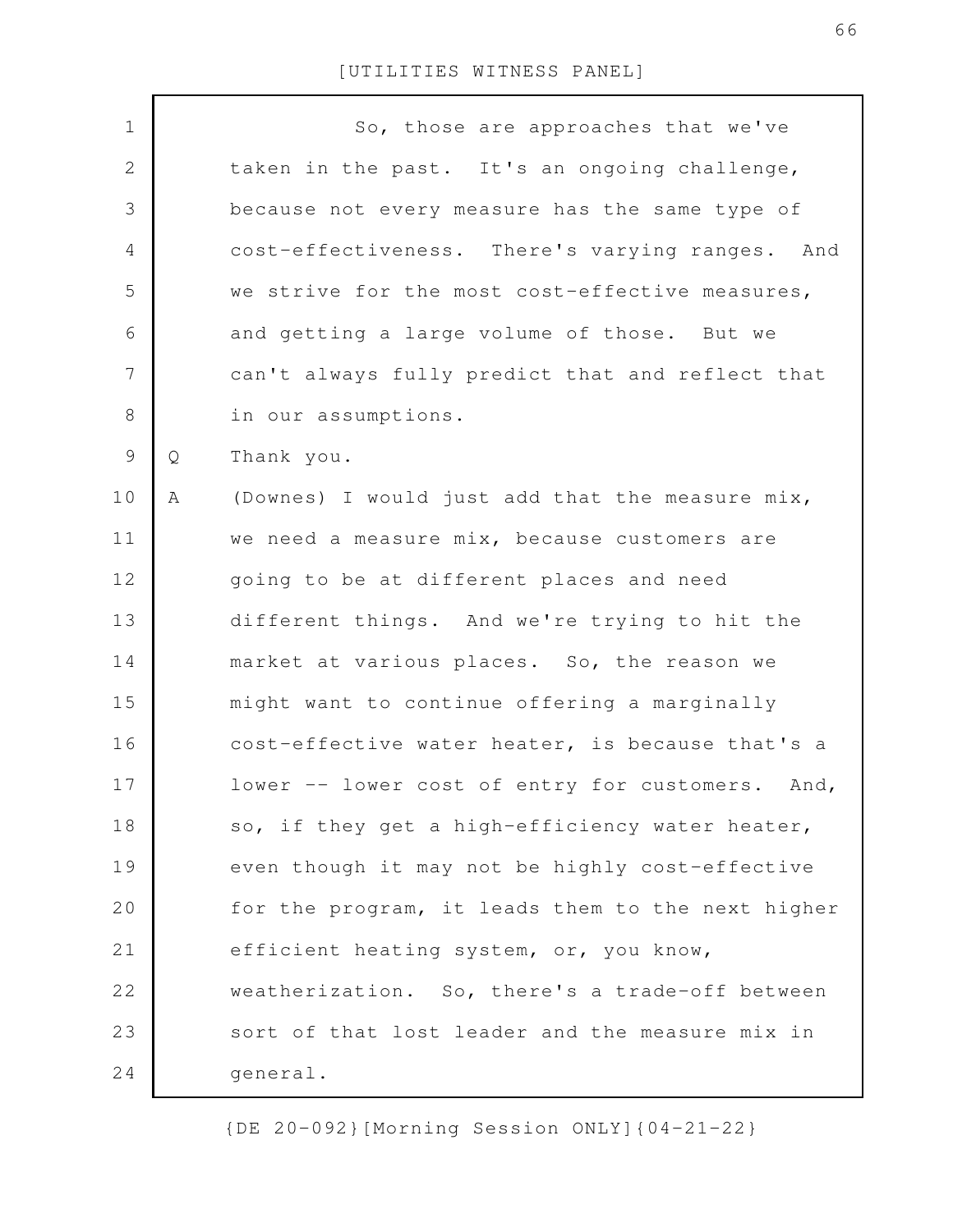| $\mathbf 1$    |   | So, as Eric has described, and Kate as            |
|----------------|---|---------------------------------------------------|
| $\mathbf{2}$   |   | well, it's a -- we're balancing and, you know,    |
| 3              |   | weighing a lot of different things, in terms of   |
| 4              |   | attracting the market to higher efficiency units, |
| 5              |   | while maintaining a portfolio of programs that    |
| 6              |   | can reach everybody.                              |
| $\overline{7}$ | Q | And it sounds like you're -- you have sort of a   |
| 8              |   | real-time evaluation going on. So, that it        |
| $\mathcal{G}$  |   | sounds like all the utilities are on top of it.   |
| 10             |   | If programs aren't working out or if something    |
| 11             |   | doesn't look right, you're making real-time       |
| 12             |   | adjustments, which is encouraging.                |
| 13             |   | The statistic of $1.0$ , and we'll talk $-$       |
| 14             |   | this is a nice segue into the next topic, which   |
| 15             |   | is discount rates. I have one more question       |
| 16             |   | before we get there. But, because the discount    |
| 17             |   | rate is so low, I think it's one and a half       |
| 18             |   | percent, if you fall below 1.0, that means your   |
| 19             |   | costs -- your current costs, pardon me, are       |
| 20             |   | greater than the return, the overall return. So,  |
| 21             |   | that's a very dangerous threshold, if you cross   |
| 22             |   | below 1.0, it actually means your costs basically |
| 23             |   | exceed your revenue, if I can call it that, or    |
| 24             |   | your benefit.                                     |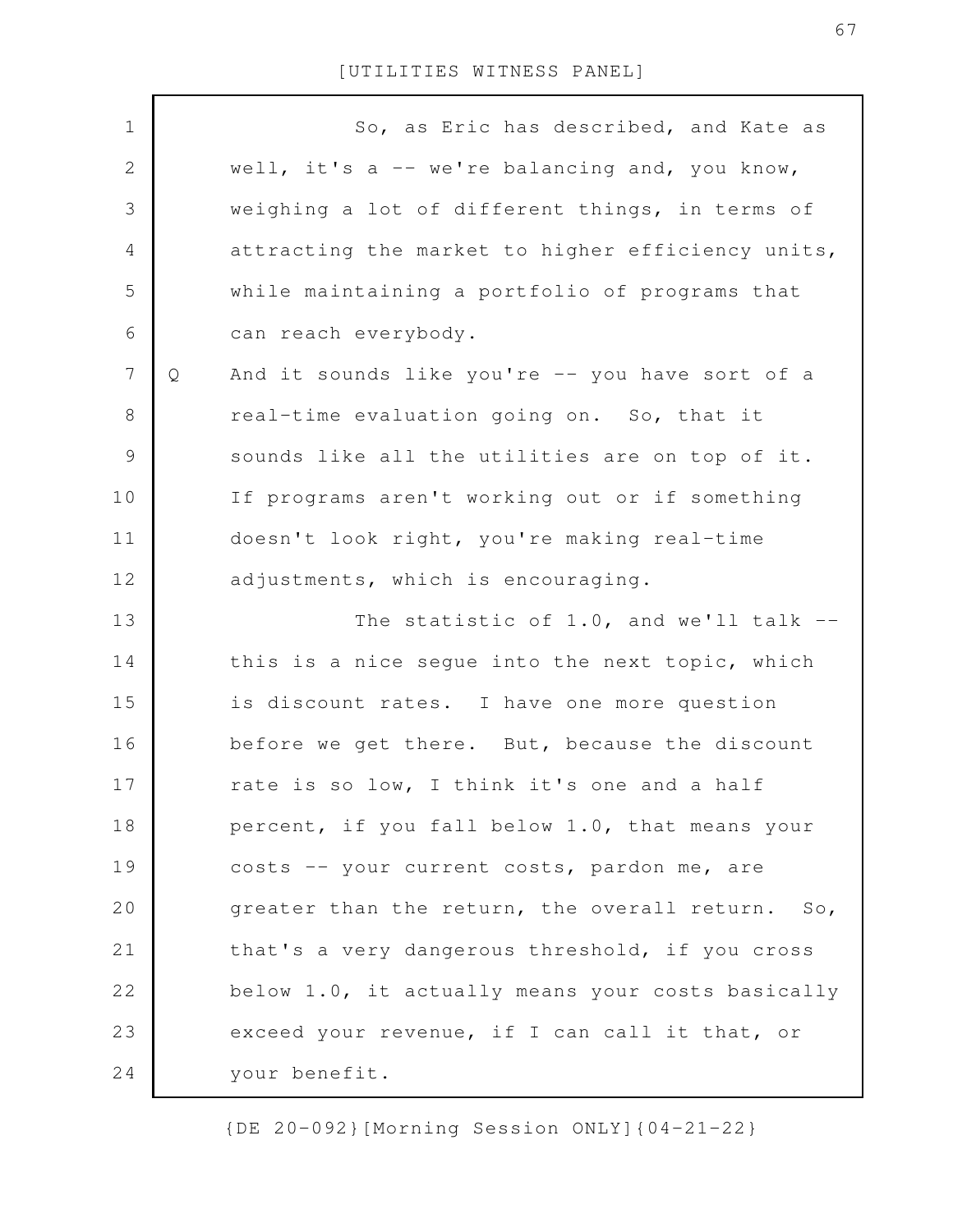| $\mathbf 1$    |   | So, we'll talk about discount rates in             |
|----------------|---|----------------------------------------------------|
| $\mathbf{2}$   |   | a moment. But I think that number 1.0 is           |
| 3              |   | something that's -- it seems to me a very hard --  |
| 4              |   | a very hard cutoff point.                          |
| 5              |   | So, a last question on this, before we             |
| 6              |   | transition to discount rates, is how do you        |
| $\overline{7}$ |   | measure goodness or success for your pilots, your  |
| $\,8\,$        |   | low income, pardon me, or your municipal           |
| $\mathsf 9$    |   | programs? In other words, those programs that      |
| 10             |   | aren't judged against a threshold of 1.0, how do   |
| 11             |   | you judge goodness? How do you know if you're      |
| 12             |   | being successful or not?                           |
| 13             | Α | (Peters) Thank you. So, we do pay attention to     |
| 14             |   | cost-effectiveness for those programs as well,     |
| 15             |   | but the entire portfolio, including those          |
| 16             |   | programs, also needs to meet a cost-effectiveness  |
| 17             |   | of 1.0. So, even if there is an exception where    |
| 18             |   | we could have actuals that are below $1.0$ --      |
| 19             | Q | I'm sorry, Ms. Peters. We had a quick -- can you   |
| 20             |   | start off again please?                            |
| 21             | Α | (Peters) Oh, certainly.                            |
| 22             | Q | I'm sorry.                                         |
| 23             | Α | (Peters) Yes. So, there are a couple things.<br>We |
| 24             |   | do pay attention to the cost-effectiveness         |

{DE 20-092}[Morning Session ONLY]{04-21-22}

68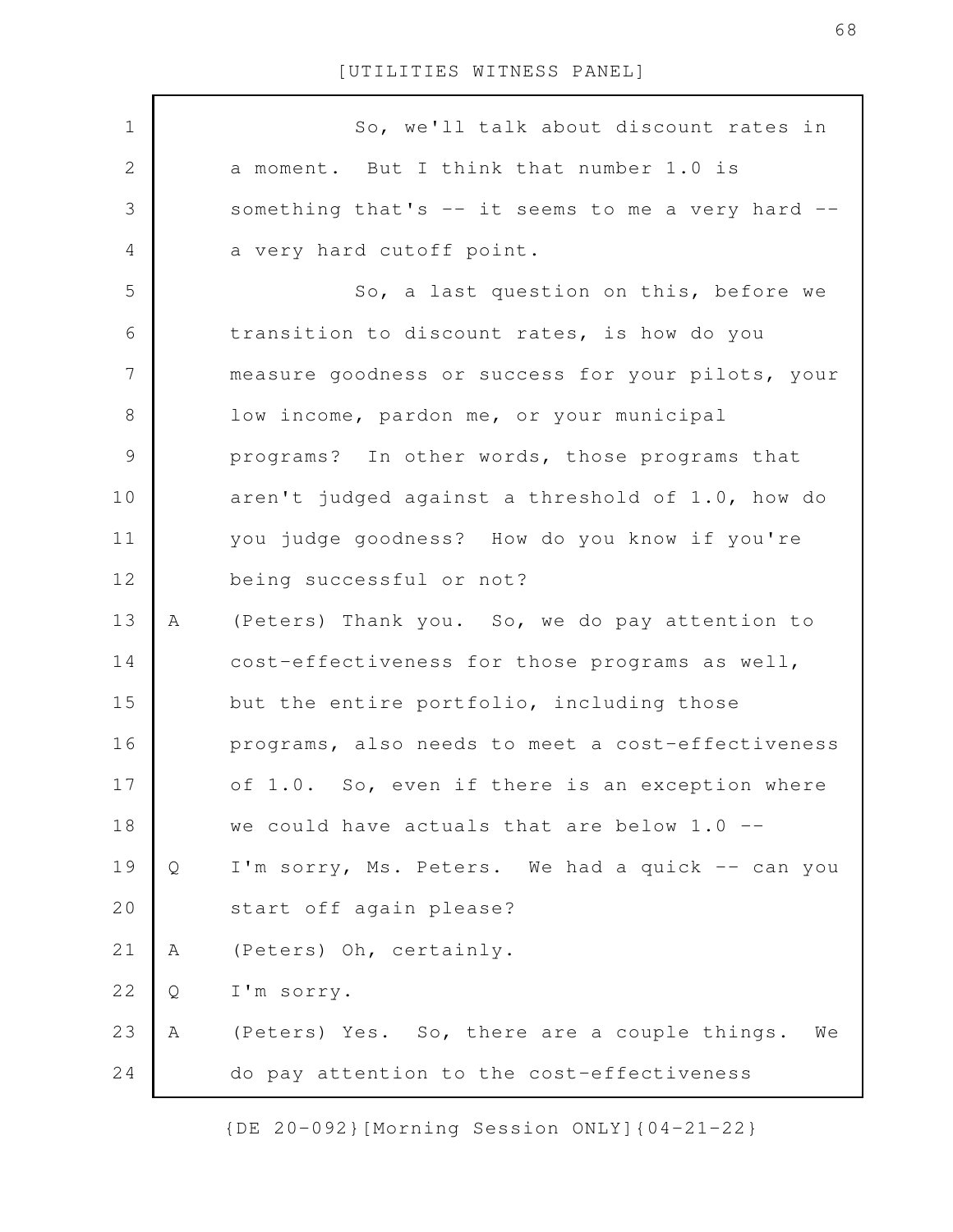| $\mathbf 1$    | definitely for those programs also, because the   |
|----------------|---------------------------------------------------|
| $\mathbf{2}$   | portfolio, even including those programs, also    |
| 3              | has to be above 1.0. And, so, if we let them get  |
| 4              | too low, it would create a dragging effect on the |
| 5              | entire portfolio. And, so, those programs, while  |
| 6              | there's an exception, in terms of, you know, they |
| $\overline{7}$ | could fall below 1.0 in actuals, we need to pay   |
| $8\,$          | attention to that, because we need to make sure   |
| 9              | that the whole portfolio is still sustaining and  |
| 10             | maintaining that above 1.0 position.              |
| 11             | The other thing for those programs that           |
| 12             | are important, there are statutory guidelines, in |
| 13             | terms of the dollars that we spend. But then we   |
| 14             | do the reporting, the quarterly reports, the      |
| 15             | annual reporting, and I think stakeholders have   |
| 16             | shown there's a high number of interest in        |
| 17             | understanding how many customers are we serving,  |
| 18             | what types of projects are we doing within        |
| 19             | municipalities that are helping those municipal   |
| 20             | governments and taxpayers.                        |
| 21             | And, so, there's a lot of the -- kind             |
| 22             | of less cost test specific, but more, I quess,    |
| 23             | items related to achievement, of who we're        |
| 24             | helping, how we're helping them, what are the     |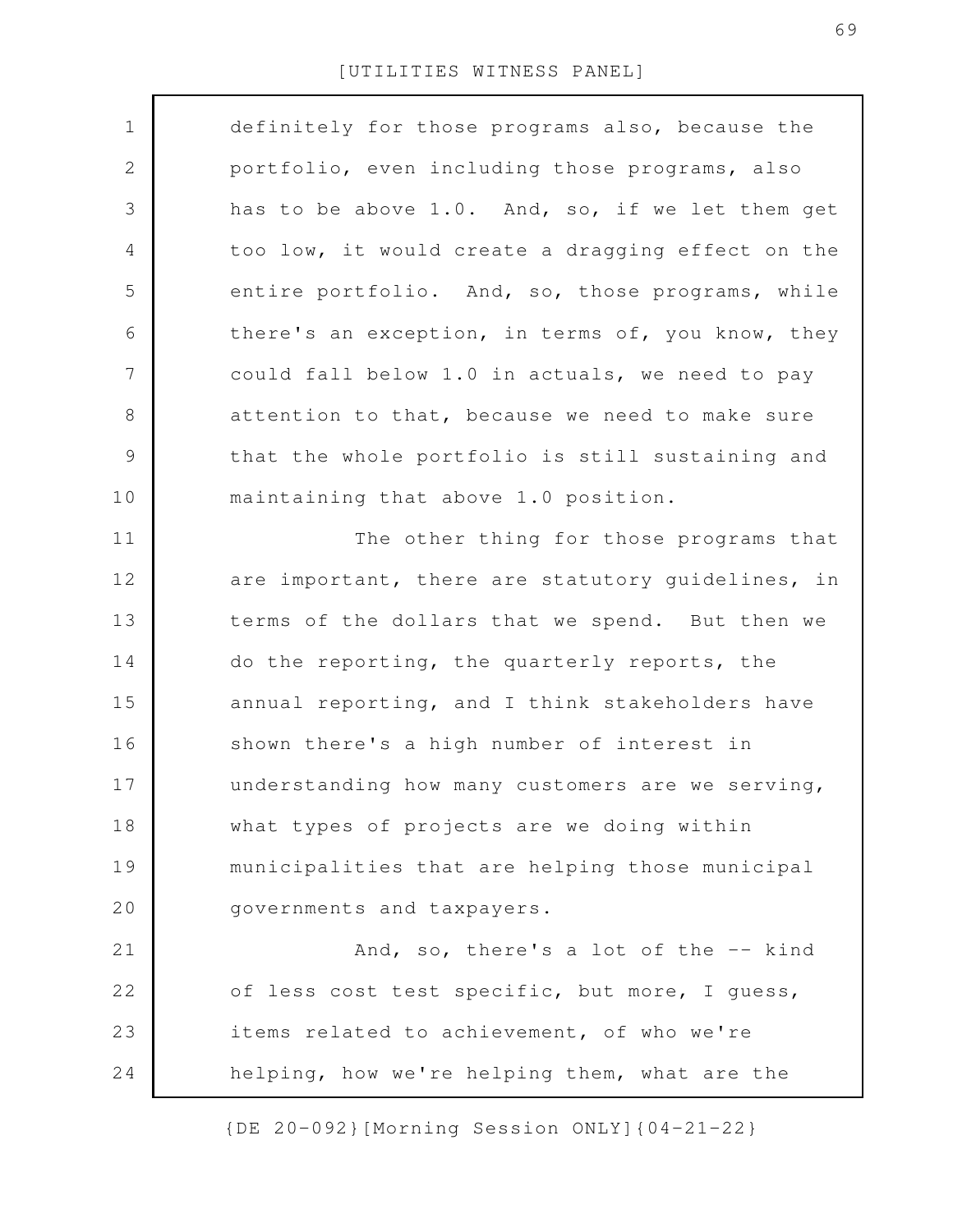| $\mathbf 1$   |   | energy savings that they have achieved, what are |
|---------------|---|--------------------------------------------------|
|               |   |                                                  |
| $\mathbf{2}$  |   | the cost savings that they have achieved. And,   |
| 3             |   | so, we look at all of those things in our        |
| 4             |   | quarterly and annual reporting.                  |
| 5             |   | Eric has an addition.                            |
| 6             | Α | (Stanley) Sorry. Thank you. Just one addition    |
| 7             |   | specific to the Home Energy Assistance for Low   |
| $8\,$         |   | Income Program is a metric we look at across the |
| $\mathcal{G}$ |   | utilities, is ensuring that there is an          |
| 10            |   | appropriate balance of markets being served      |
| 11            |   | across the state, so that not all of the         |
| 12            |   | investment is happening in one particular region |
| 13            |   | or area.                                         |
| 14            |   | So, that's another element I think               |
| 15            |   | that's important. And also within the municipal  |
| 16            |   | program, too, since you have a wide range of     |
| 17            |   | municipal-type customers.                        |
| 18            |   | CHAIRMAN GOLDNER: Thank you. Any                 |
| 19            |   | other comments from the Utilities on this topic? |
| 20            |   | [No verbal response.]                            |
| 21            |   | CHAIRMAN GOLDNER: No? Okay. We're                |
| 22            |   | going to take a quick stenographer break, coming |
| 23            |   | back at 10:30, and pick up with Commissioner     |
| 24            |   | Chattopadhyay with some questions relative to    |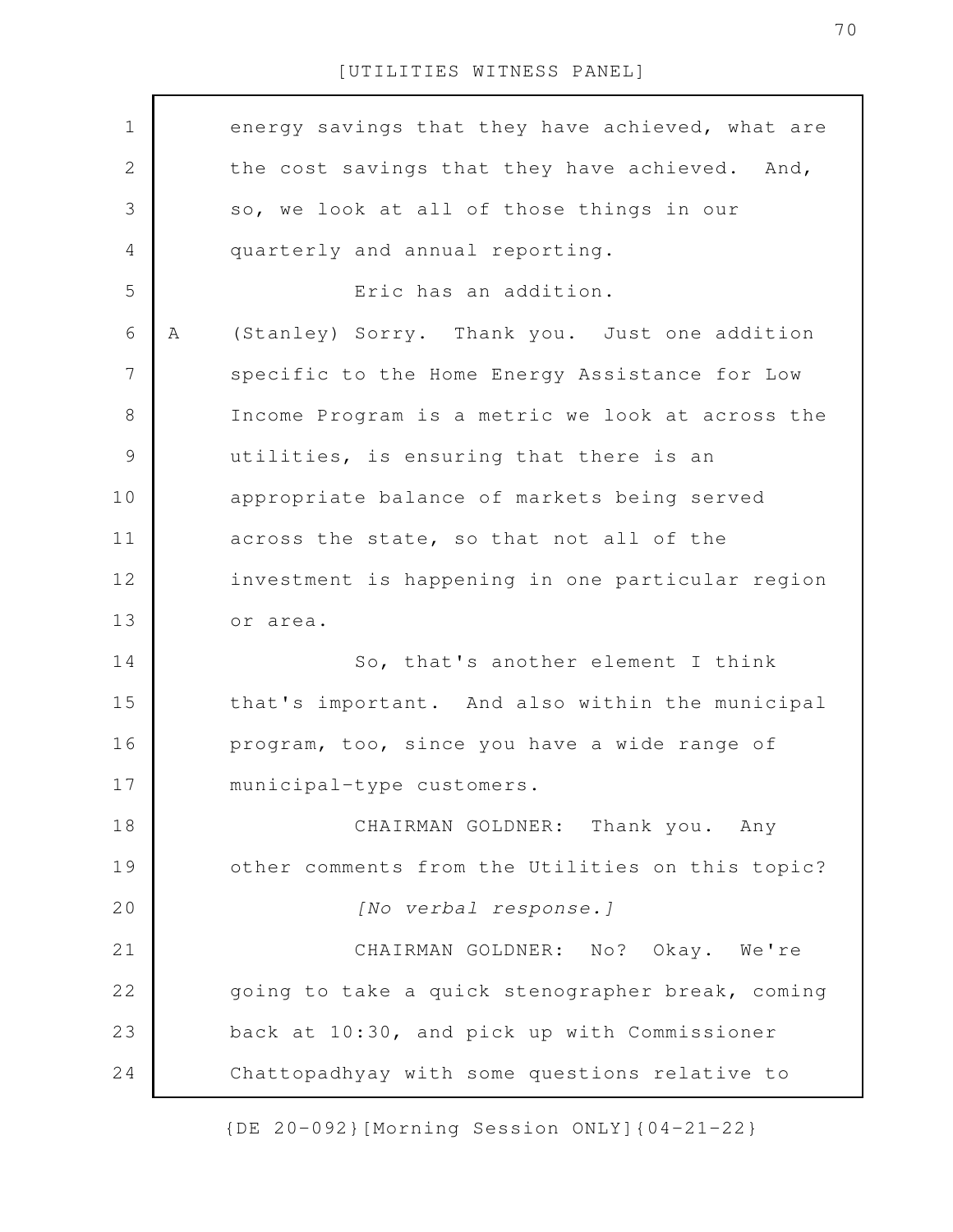discount rates. So, off the record. Back at 10:30. Thank you. *(Recess taken at 10:18 a.m. and the hearing resumed at 10:33 a.m.)* CHAIRMAN GOLDNER: Okay. We'll continue with the Commissioner questions. We're targeting, our stenographer is wounded, so, we'll go to about noon for our stenographer, and just go from now tell then. So, we'll pick back up on the record with discount rates. And we'll begin with Commissioner Chattopadhyay. CMSR. CHATTOPADHYAY: Again, it's not directed specifically to anyone, but whoever wants to jump in and provide some clarity, that will be helpful. BY CMSR. CHATTOPADHYAY: Q I think one of the things that kind of bothers me about the discount rate that has been used, it's 1.4 or 1.5 percent, whatever it is, with the current situation with inflation and all of that, I'm just curious whether the approach that was relied upon is the right approach. And can you just give us a sense of the factors the utility 1 2 3 4 5 6 7 8 9 10 11 12 13 14 15 16 17 18 19 20 21 22 23 24

{DE 20-092}[Morning Session ONLY]{04-21-22}

71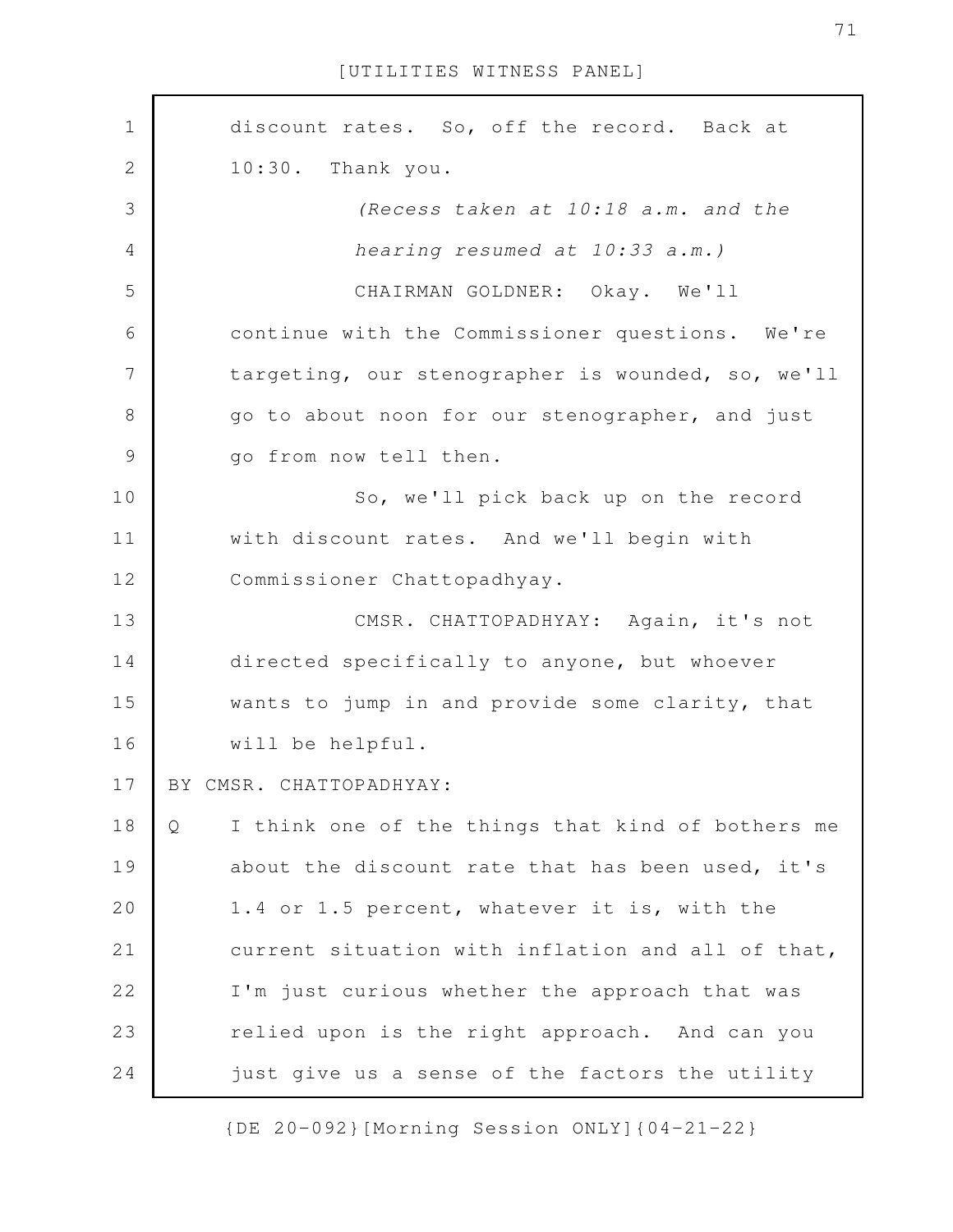| $\mathbf 1$   |   | had considered and what research it had done to   |
|---------------|---|---------------------------------------------------|
| 2             |   | come to the determination of what the discount    |
| 3             |   | rate was?                                         |
| 4             | A | (Butler) Thank you. So, we arrived at a real      |
| 5             |   | discount rate to calculate the net present        |
| 6             |   | values, and, in doing so, we use a nominal        |
| 7             |   | discount rate and the inflation rate. The         |
| 8             |   | nominal discount rate was based on the June 2021  |
| $\mathcal{G}$ |   | prime rate. And that's in accordance with the     |
| 10            |   | Final Energy Efficiency Report from 1999. So, we  |
| 11            |   | retrieve this on a yearly basis, or whenever we   |
| 12            |   | make updates, and it's based on the most recent   |
| 13            |   | June prime rate for our nominal discount rate.    |
| 14            |   | The inflation rate is based on, in this           |
| 15            |   | model, the inflation rate from Q1/2020 to         |
| 16            |   | Q1/2021. And that's, again, based on past         |
| 17            |   | precedent, when we typically update the inflation |
| 18            |   | rates. When we submitted these, the inflation     |
| 19            |   | rate for Q1/2022 has not been published yet. So,  |
| 20            |   | this was what we used.                            |
| 21            |   | The nominal discount rate was 3.25.               |
| 22            |   | The inflation rate was 2.03. And, so, for 2022,   |
| 23            |   | the real discount rate that we used was 1.19.     |
| 24            |   | That's what the calculation worked out to.        |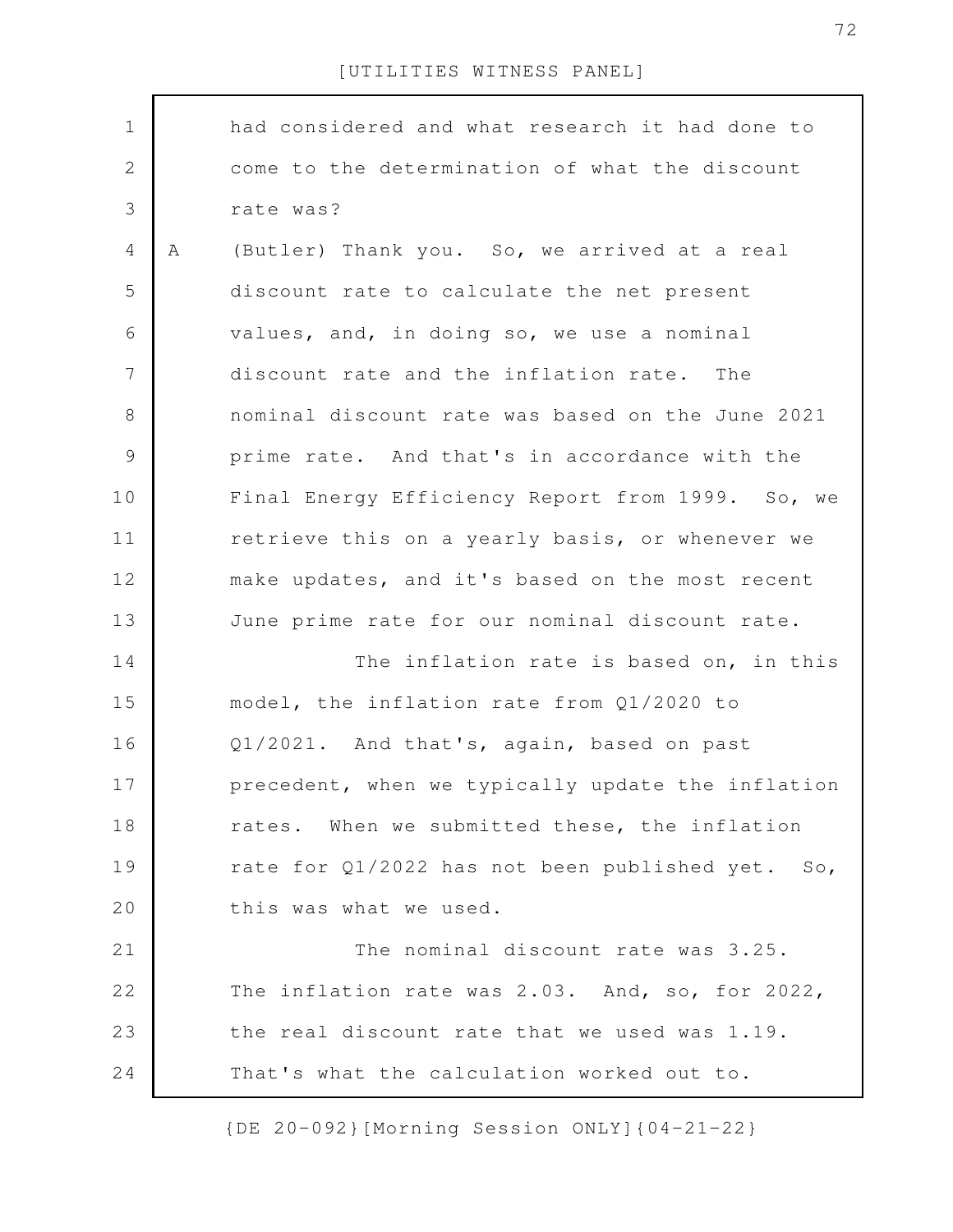| Q | Just a follow-up. So, if you were doing the same  |
|---|---------------------------------------------------|
|   | analysis right now, what kind of number would you |
|   | get for the real discount rate?                   |
| Α | (Butler) Well, I know that the nominal discount   |
|   | rate is about 3.5. I believe it's currently 3.5,  |
|   | and, you know, again potential going up soon.     |
|   | And, again, the inflation rate, you know, I       |
|   | believe if we were to look at $Q4/2021$ versus    |
|   | Q4/2020, you know, that was in the range of about |
|   | 5 percent, maybe a little more than 5 percent.    |
|   | In that case, because inflation outpaced the real |
|   | discount rate, that would leave you with a        |
|   | negative real discount rate.                      |
| Q | Okay. So, just sort of a follow-up, but this is   |
|   | my second question. So, you mentioned the Final   |
|   | Energy Efficiency Group Report that was done in   |
|   | 1999.                                             |
| A | (Butler) Correct. I have the docket for that as   |
|   | well. I'm sorry.                                  |
| Q | So, I -- you know, do you, maybe you weren't      |
|   | involved at that time, but I'm just curious       |
|   | whether other methodologies were looked at at     |
|   | that time? Because, clearly, if you're going to   |
|   | have a discount rate just going from one end to   |
|   |                                                   |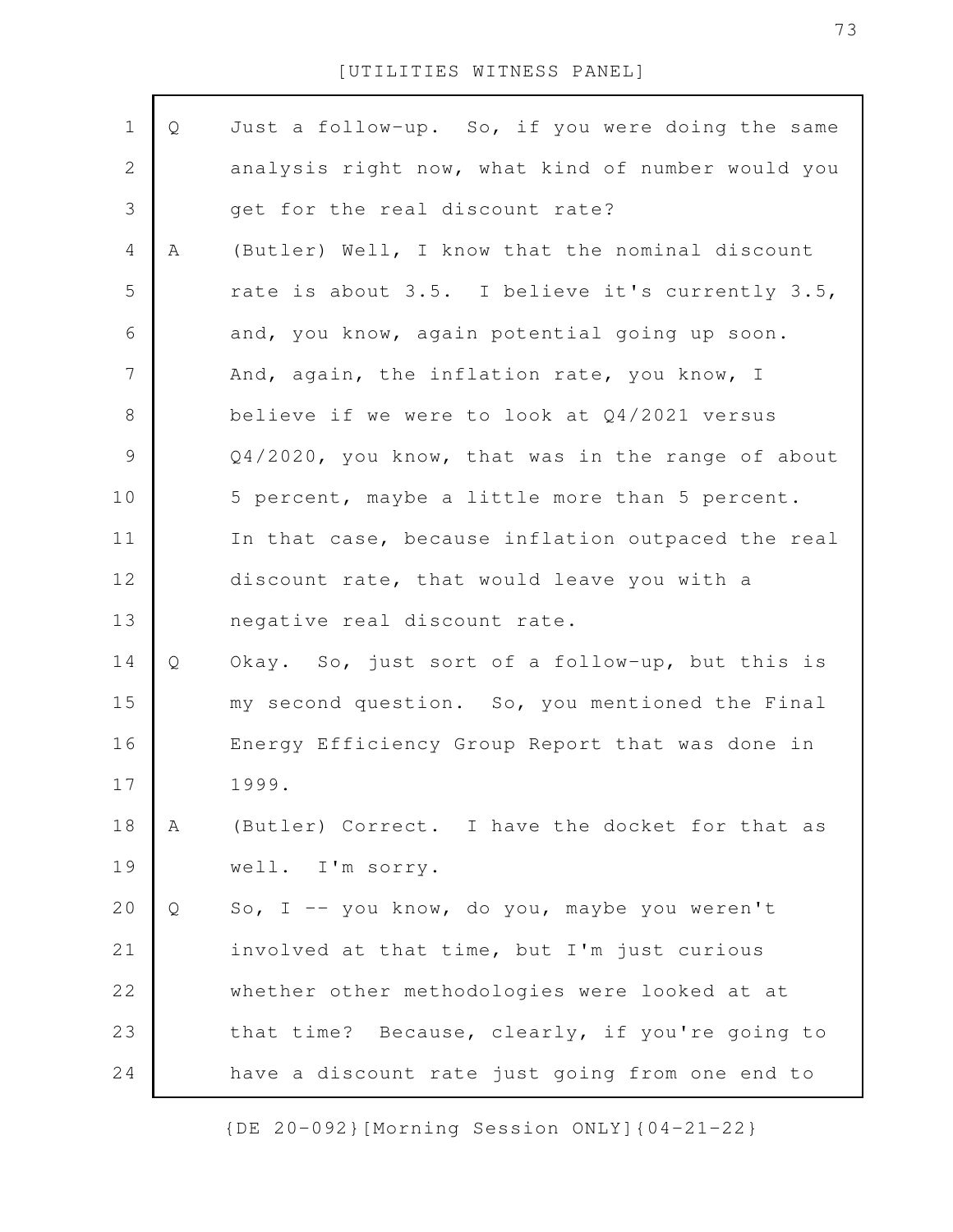| $\mathbf 1$ | another, and, as an economist, I can tell you       |
|-------------|-----------------------------------------------------|
| 2           | that I'm going to think about what the discount     |
| 3           | rate customers actually, in the real world, think   |
| 4           | of, and what we have is a concern for me.           |
| 5           | So, I'm trying to understand, are there             |
| 6           | other methodologies that the Utilities have         |
| 7           | looked at?                                          |
| $8\,$       | (Butler) No. And, again, I think, because, you<br>Α |
| $\mathsf 9$ | know, the Final Energy Efficiency Report was part   |
| 10          | of an order in Docket DR 96-150, I believe, and     |
| 11          | we have followed that precedent. We have done       |
| 12          | annual updates, essentially, to, you know, to       |
| 13          | take into account, you know, that particular time   |
| 14          | period in which we're filing the plans. So,         |
| 15          | we've, you know, essentially relied on past         |
| 16          | precedent.                                          |
| 17          | CMSR. CHATTOPADHYAY: Okay.                          |
| 18          | CHAIRMAN GOLDNER: Okay. The Chair has               |
| 19          | a couple of questions.                              |
| 20          | BY CHAIRMAN GOLDNER:                                |
| 21          | So, maybe we'll start with Eversource. And, if<br>Q |
| 22          | you can just share your discount rate at the        |
| 23          | Company level, when evaluating capital, and then    |
| 24          | your discount rate in energy efficiency, and        |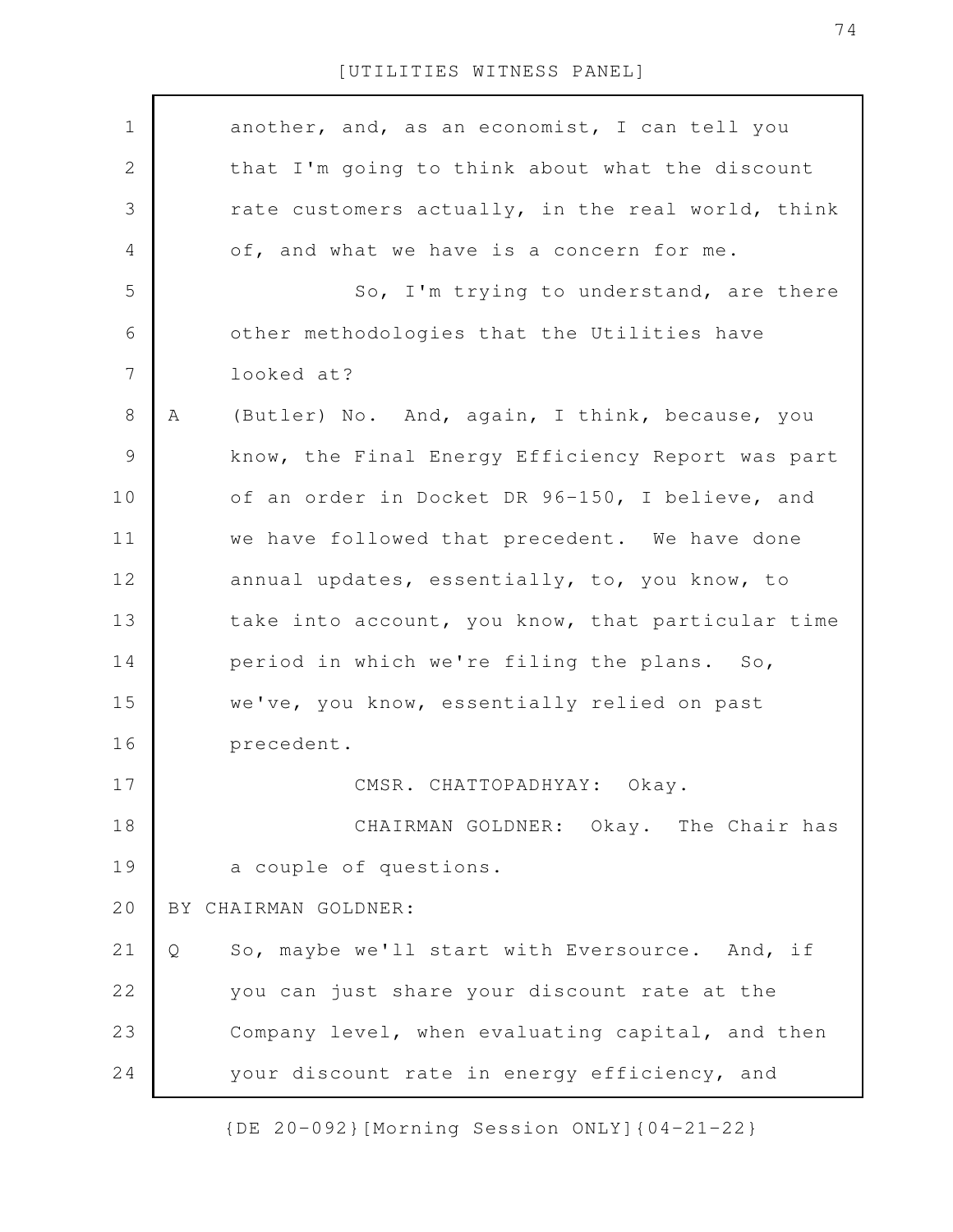| $\mathbf 1$    |   | maybe share why those are different?              |
|----------------|---|---------------------------------------------------|
| $\mathbf{2}$   | Α | (Peters) Sorry, we're exchanging glances. I       |
| 3              |   | don't believe that any of the witnesses here know |
| 4              |   | the Company level rate. We'd need to take that    |
| 5              |   | as a record request in order to get you the       |
| 6              |   | accurate answer.                                  |
| $\overline{7}$ | Q | We're on a tight timeline. I think your weighted  |
| $8\,$          |   | average cost of capital is probably seven and a   |
| $\overline{9}$ |   | half, or something like that, for your capital in |
| 10             |   | your rate case would be something in that         |
| 11             |   | ballpark, right? You can just ballpark it.        |
| 12             | Α | (Paruta) Yes.                                     |
| 13             | Q | Something like that? Yes.                         |
| 14             | Α | (Paruta) Yes. Something around that, I think.     |
| 15             |   | Yes. That's about right. Subject to check, it     |
| 16             |   | would be in that range.                           |
| 17             | Q | Cost of debt is 4, so, cost of equity is 9        |
| 18             |   | something, right? So, something like 7 -- so, we  |
| 19             |   | can just use that for discussion, we'll just call |
| 20             |   | it "seven and a half" or something. And I'm just  |
| 21             |   | trying to understand. Obviously, one is much      |
| 22             |   | higher than the other. So, I'm just trying to     |
| 23             |   | understand the Company's position or point of     |
|                |   |                                                   |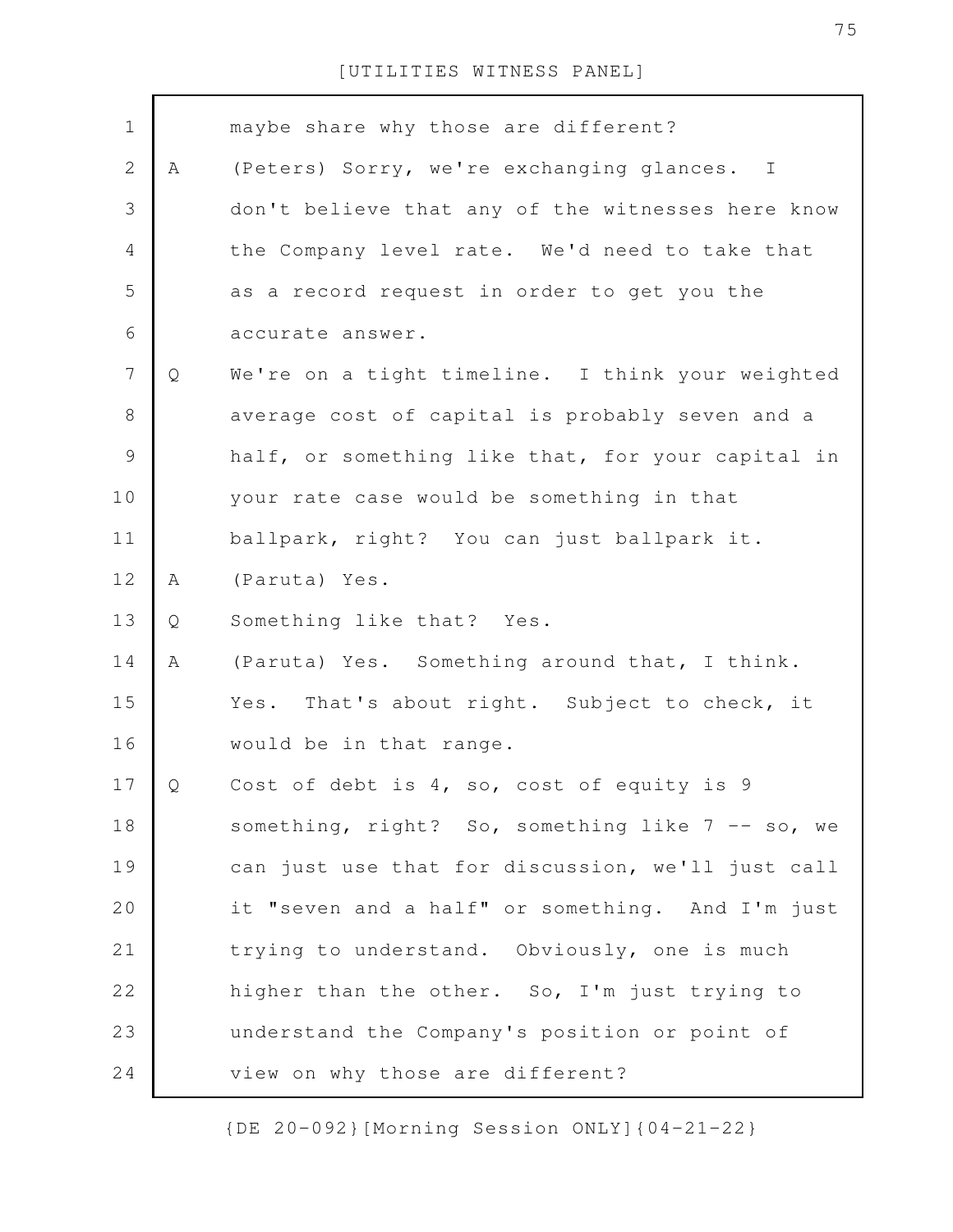<sup>[</sup>UTILITIES WITNESS PANEL]

| $\mathbf 1$    | A | (Butler) I mean, yes, I believe, as I had stated, |
|----------------|---|---------------------------------------------------|
| $\sqrt{2}$     |   | in the model, you know, this is -- this is how we |
| $\mathcal{S}$  |   | calculate the net present value. This, again,     |
| 4              |   | follows a methodology that is laid out in the     |
| 5              |   | AESC for calculating the real discount rate. So,  |
| 6              |   | that's how we follow that for the energy          |
| $\overline{7}$ |   | efficiency programs.                              |
| 8              | Α | (Downes) I would just add that this is not        |
| 9              |   | dissimilar from how the Massachusetts energy      |
| 10             |   | efficiency programs are designed. The 2021        |
| 11             |   | nominal discount rate in the Massachusetts Plan   |
| 12             |   | is 2.33 percent.                                  |
| 13             | Q | Yup. Yup. Thank goodness we're no longer a        |
| 14             |   | Massachusetts colony. So, we're feeling           |
| 15             |   | comfortable on that front.                        |
| 16             |   | Okay. So, basically, we've -- and the             |
| 17             |   | reason I'm asking is, you have one cost of        |
| 18             |   | capital -- one discount rate for capital          |
| 19             |   | investments that's higher for your discount rate  |
| 20             |   | for EE investments, and we're about to talk about |
| 21             |   | the performance incentive as one of our follow-on |
| 22             |   | topics. So, I just want to point that out.        |
| 23             |   | Okay. The last question on this topic             |
| 24             |   | is, do the Companies believe that the long-term   |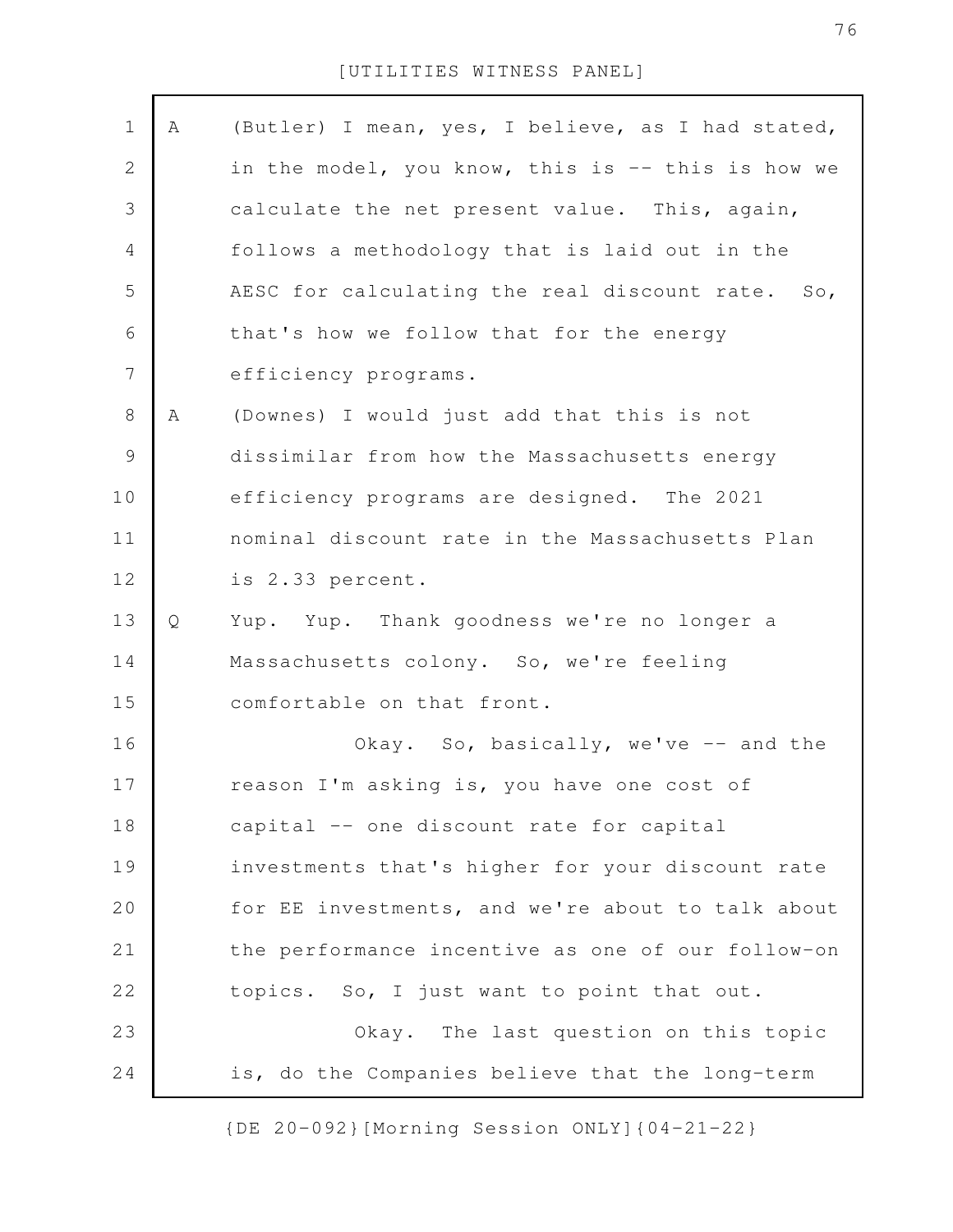| $1\,$          |   | discount rates are the same for participants and  |
|----------------|---|---------------------------------------------------|
| $\sqrt{2}$     |   | nonparticipants?                                  |
| $\mathfrak{Z}$ | Α | (Leménager) I believe the answer would be "yes".  |
| $\overline{4}$ | Q | Okay.                                             |
| 5              | Α | (Leménager) The program costs are collected       |
| 6              |   | across all customers, so, participants and        |
| 7              |   | nonparticipants. I think that one point that is   |
| $\,8\,$        |   | nice to make is that participants in one year may |
| $\mathsf{S}$   |   | be nonparticipants in another, and vice versa.    |
| 10             |   | Where somebody who does not purchase an appliance |
| 11             |   | this year, may very well be a participant in the  |
| 12             |   | programs in the following year.                   |
| 13             |   | CHAIRMAN GOLDNER: Okay. Okay. Very                |
| 14             |   | good. Or, they're waiting for a Liberty water     |
| 15             |   | heater, one or the other.                         |
| 16             |   | Okay. Very good. So, the answer there             |
| 17             |   | is that those are viewed as being the same        |
| 18             |   | number. Thank you for that.                       |
| 19             |   | We do have a question on                          |
| 20             |   | nonparticipants specifically from Commissioner    |
| 21             |   | Ross.                                             |
| 22             |   | BY SPECIAL CMSR. ROSS:                            |
| 23             | Q | So, just observing that RSA 374-F:3, VI, requires |
| 24             |   | the Commission to ensure that the Systems         |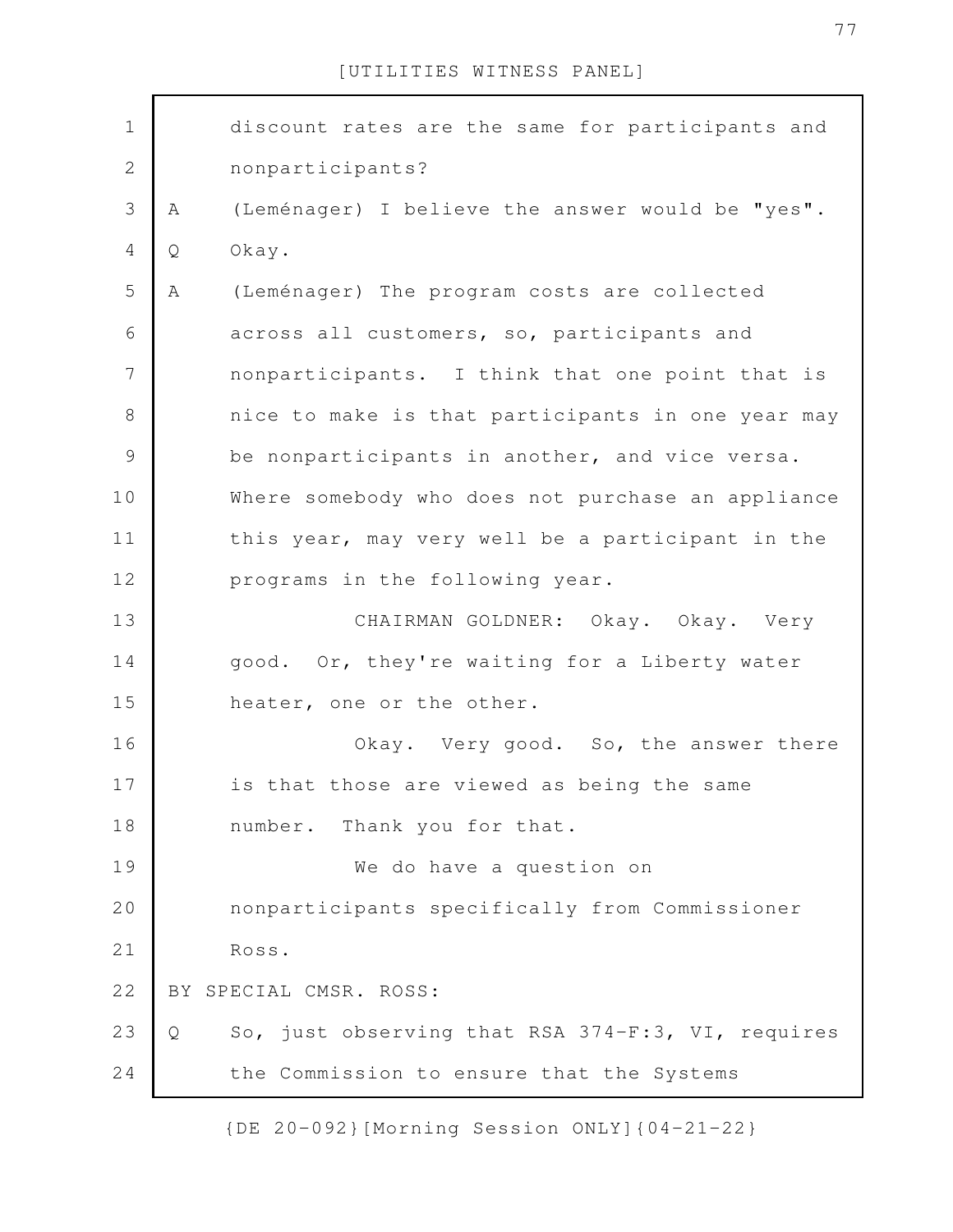| $\mathbf 1$    |   | Benefits Charge rates are "implemented in a      |
|----------------|---|--------------------------------------------------|
| $\overline{2}$ |   | manner that benefits all customers equitably and |
| 3              |   | does not benefit one customer class to the       |
| 4              |   | detriment of another. Costs should not be        |
| 5              |   | shifted unfairly among customers."               |
| 6              |   | With that statutory standard in mind,            |
| 7              |   | how do the Utilities analyze the impacts on      |
| $\,8\,$        |   | nonparticipants to ensure there's no unfair      |
| $\mathcal{G}$  |   | burden or cost shift of the SBC onto them?       |
| 10             | Α | (Leménager) So, the Utilities, when offering     |
| 11             |   | their programs, ensure that there are program    |
| 12             |   | offerings available to every customer class. So, |
| 13             |   | residential customers, C&I, and all customers -- |
| 14             |   | all class segments and rate classes within C&I,  |
| 15             |   | as well as our municipal customers. So, we have  |
| 16             |   | program opportunity available for every single   |
| 17             |   | customer. And the cost -- unfair cost shifting   |
| 18             |   | is avoided in the programs by having these --    |
| 19             |   | there's the statutory carve-off for the          |
| 20             |   | income-eligible programs and the municipal       |
| 21             |   | programs being funded through RGGI funding.      |
| 22             | Q | Yes.                                             |
| 23             | Α | (Leménager) But all remaining funding remains    |
| 24             |   | within its customer segment. So, residential     |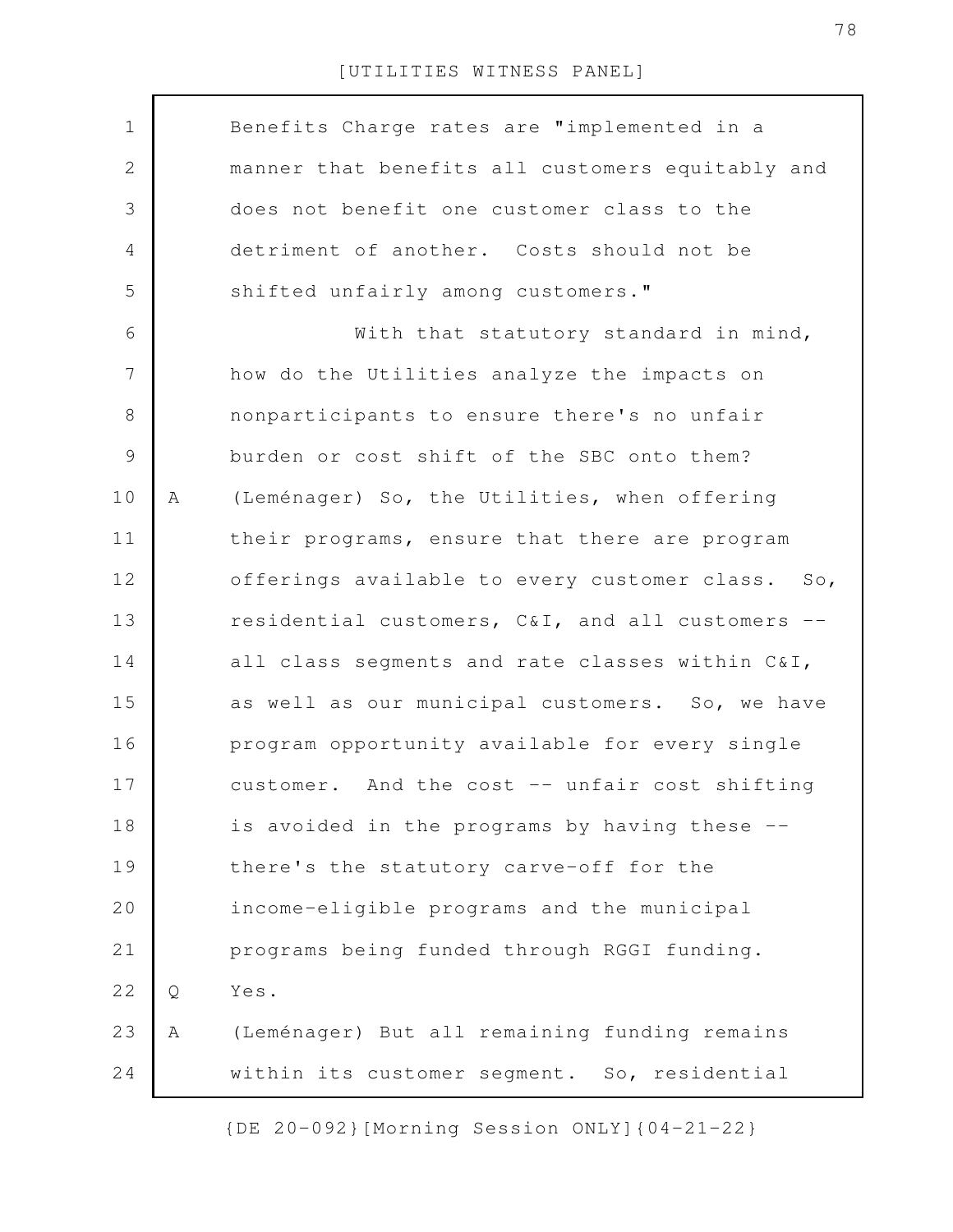| $\mathbf 1$    | customers paying into the programs, those dollars    |
|----------------|------------------------------------------------------|
| $\mathbf 2$    | collected are kept within the residential            |
| 3              | programs. And then, likewise for C&I, with the       |
| $\overline{4}$ | exclusion of that low income piece that needs to     |
| 5              | be collected for the HEA programs, all C&I           |
| 6              | revenues collected remain in the C&I sector for      |
| 7              | program offerings for those customers.               |
| $\,8\,$        | CHAIRMAN GOLDNER: Thank you.                         |
| $\mathsf 9$    | Commissioner Ross is making some notes. But is       |
| 10             | there any follow-on on that one, Commissioner        |
| 11             | Ross?                                                |
| 12             | SPECIAL CMSR. ROSS: Thank you. No.                   |
| 13             | CHAIRMAN GOLDNER: Okay.                              |
| 14             | SPECIAL CMSR. ROSS: I think I'm --                   |
| 15             | BY SPECIAL CMSR. ROSS:                               |
| 16             | I guess the only follow-up I would ask is, is<br>Q   |
| 17             | there a point at which the SBC rate would be high    |
| 18             | enough that you would determine that it would be     |
| 19             | an unfair shift to nonparticipating customers?       |
| 20             | (Leménager) I think with the passage of HB 549,<br>Α |
| 21             | we have a dedicated calculation for the increase     |
| 22             | in the SBC rate and LDAC rate on an annual basis.    |
| 23             | So, it's not really up to us --                      |
| 24             | That's fair.<br>Q                                    |
|                |                                                      |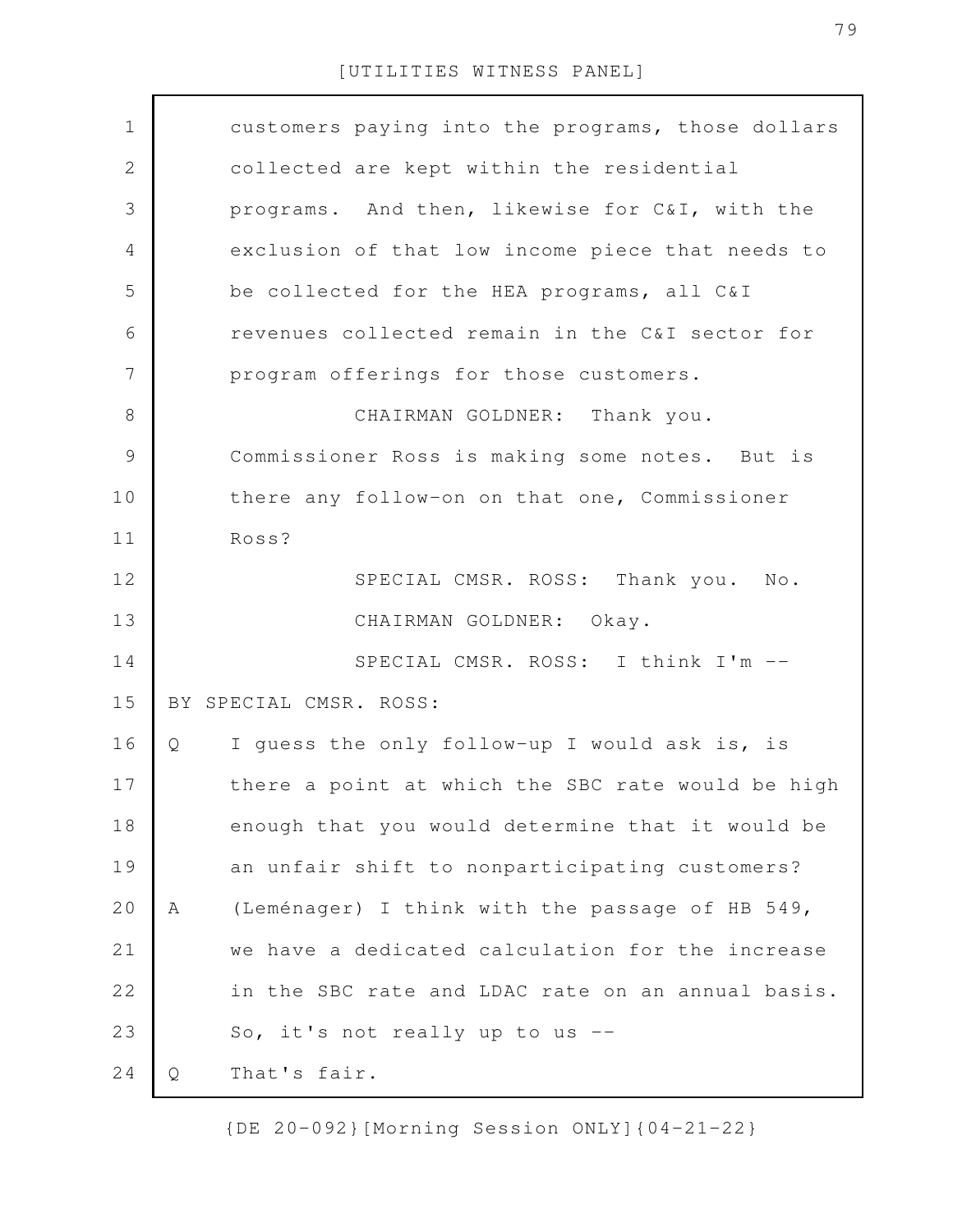| $\mathbf 1$    | A | (Leménager) -- to propose a different rate.       |
|----------------|---|---------------------------------------------------|
| $\mathbf{2}$   |   | SPECIAL CMSR. ROSS: Yes. That's fair.             |
| 3              |   | You do have a policy determination now. Thank     |
| $\overline{4}$ |   | you.                                              |
| 5              |   | CHAIRMAN GOLDNER: Well, thank you,                |
| 6              |   | Commissioner Ross. I was just -- I did a poor     |
| 7              |   | job of seguing into performance incentives. I     |
| 8              |   | think we have some questions from each            |
| $\mathcal{G}$  |   | Commissioner, beginning with Commissioner Ross on |
| 10             |   | this topic.                                       |
| 11             |   | BY SPECIAL CMSR. ROSS:                            |
| 12             | Q | Okay. Referring to Table 5-1 and 5-2 of the       |
| 13             |   | Proposed Plan, which I believe are Bates          |
| 14             |   | Pages 088 and 089, could you walk through an      |
| 15             |   | example using 85 percent -- an 85 percent savings |
| 16             |   | level? What is the rationale for awarding a       |
| 17             |   | performance incentive for categories where the    |
| 18             |   | performance is below the energy efficiency level  |
| 19             |   | assumed in the Plan?                              |
| 20             | A | (Peters) Just to clarify, are you asking "if the  |
| 21             |   | threshold were 85 percent" or "if we had achieved |
| 22             |   | 85 percent of a target"?                          |
| 23             | Q | If you had achieved 85 percent.                   |
| 24             | Α | (Peters) Certainly. So, as my colleague, Mr.      |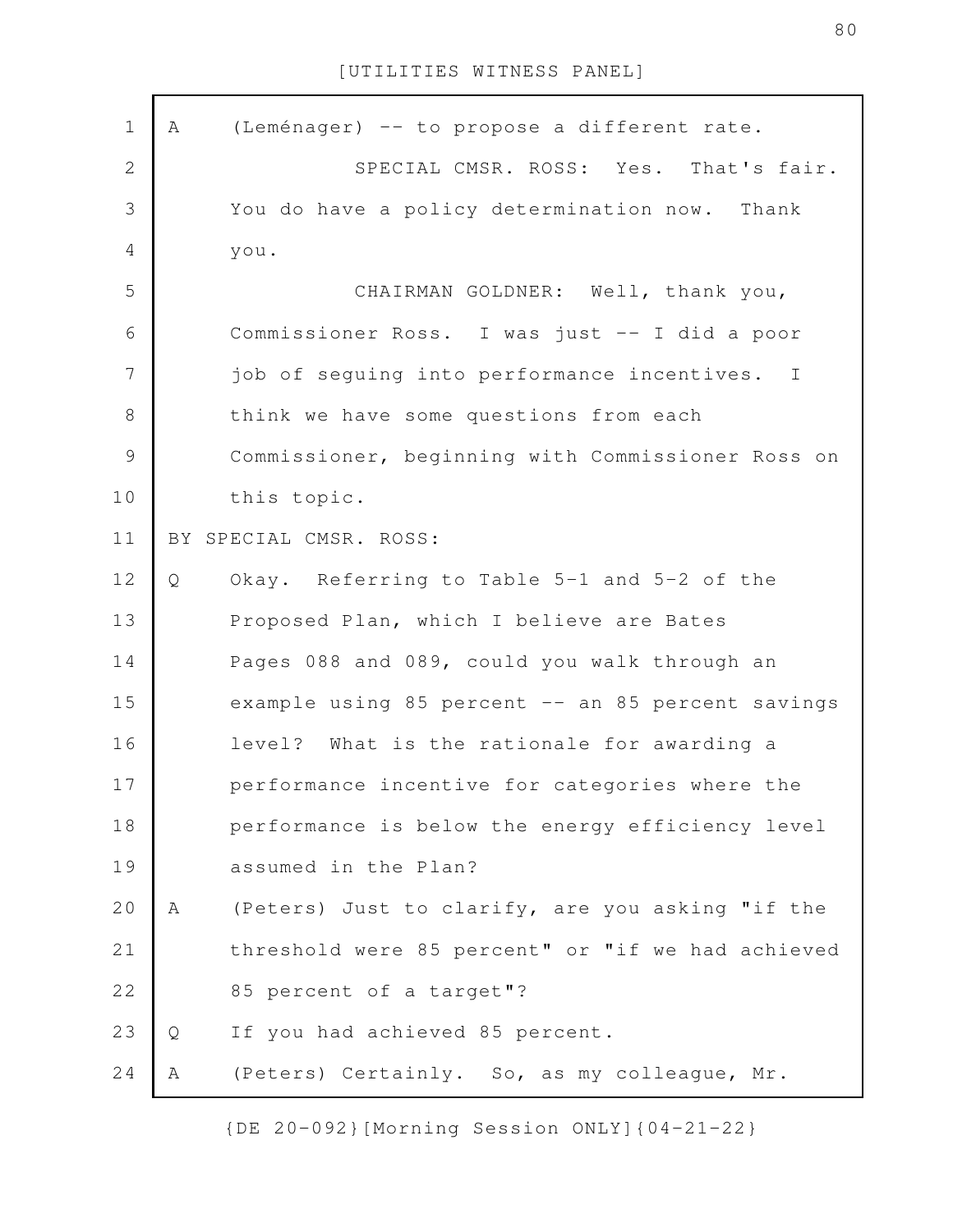| $\mathbf 1$<br>Stanley, and others were discussing before, the<br>$\mathbf{2}$<br>Plan is a plan, and we make every effort to<br>3<br>create plans for program offerings that we will<br>4<br>actually achieve in the field. But, as you get<br>5<br>into the marketplace, customers sometimes decide<br>6<br>to do different things than you thought they<br>7<br>would, or there's a different level of interest<br>8<br>in different areas. Or, you know, 2020 is an<br>$\mathsf 9$<br>example, things happen in the world that you did<br>not anticipate in your Plan, in terms of what<br>10<br>11<br>might be achievable during a giving year.<br>12<br>And, so, the PI Working Group actually<br>13<br>spend a significant amount of time thinking about<br>these minimum thresholds. When should the<br>14<br>15<br>earning of the PI be able to start, in terms of<br>the achievement of savings?<br>16<br>17<br>It used to be, actually, that the<br>18<br>lifetime and annual savings had a 65 percent<br>19<br>threshold, and that was increased by the PI<br>20<br>Working Group through that discussion to the<br>21<br>current 75 percent.<br>22<br>So, it acknowledges that there is a<br>23<br>goal. The Utilities are incented to achieve the<br>24<br>full 100 percent of the goal. But achieving 85 |  |
|-------------------------------------------------------------------------------------------------------------------------------------------------------------------------------------------------------------------------------------------------------------------------------------------------------------------------------------------------------------------------------------------------------------------------------------------------------------------------------------------------------------------------------------------------------------------------------------------------------------------------------------------------------------------------------------------------------------------------------------------------------------------------------------------------------------------------------------------------------------------------------------------------------------------------------------------------------------------------------------------------------------------------------------------------------------------------------------------------------------------------------------------------------------------------------------------------------------------------------------------------------------------------------------------------------------------------|--|
|                                                                                                                                                                                                                                                                                                                                                                                                                                                                                                                                                                                                                                                                                                                                                                                                                                                                                                                                                                                                                                                                                                                                                                                                                                                                                                                         |  |
|                                                                                                                                                                                                                                                                                                                                                                                                                                                                                                                                                                                                                                                                                                                                                                                                                                                                                                                                                                                                                                                                                                                                                                                                                                                                                                                         |  |
|                                                                                                                                                                                                                                                                                                                                                                                                                                                                                                                                                                                                                                                                                                                                                                                                                                                                                                                                                                                                                                                                                                                                                                                                                                                                                                                         |  |
|                                                                                                                                                                                                                                                                                                                                                                                                                                                                                                                                                                                                                                                                                                                                                                                                                                                                                                                                                                                                                                                                                                                                                                                                                                                                                                                         |  |
|                                                                                                                                                                                                                                                                                                                                                                                                                                                                                                                                                                                                                                                                                                                                                                                                                                                                                                                                                                                                                                                                                                                                                                                                                                                                                                                         |  |
|                                                                                                                                                                                                                                                                                                                                                                                                                                                                                                                                                                                                                                                                                                                                                                                                                                                                                                                                                                                                                                                                                                                                                                                                                                                                                                                         |  |
|                                                                                                                                                                                                                                                                                                                                                                                                                                                                                                                                                                                                                                                                                                                                                                                                                                                                                                                                                                                                                                                                                                                                                                                                                                                                                                                         |  |
|                                                                                                                                                                                                                                                                                                                                                                                                                                                                                                                                                                                                                                                                                                                                                                                                                                                                                                                                                                                                                                                                                                                                                                                                                                                                                                                         |  |
|                                                                                                                                                                                                                                                                                                                                                                                                                                                                                                                                                                                                                                                                                                                                                                                                                                                                                                                                                                                                                                                                                                                                                                                                                                                                                                                         |  |
|                                                                                                                                                                                                                                                                                                                                                                                                                                                                                                                                                                                                                                                                                                                                                                                                                                                                                                                                                                                                                                                                                                                                                                                                                                                                                                                         |  |
|                                                                                                                                                                                                                                                                                                                                                                                                                                                                                                                                                                                                                                                                                                                                                                                                                                                                                                                                                                                                                                                                                                                                                                                                                                                                                                                         |  |
|                                                                                                                                                                                                                                                                                                                                                                                                                                                                                                                                                                                                                                                                                                                                                                                                                                                                                                                                                                                                                                                                                                                                                                                                                                                                                                                         |  |
|                                                                                                                                                                                                                                                                                                                                                                                                                                                                                                                                                                                                                                                                                                                                                                                                                                                                                                                                                                                                                                                                                                                                                                                                                                                                                                                         |  |
|                                                                                                                                                                                                                                                                                                                                                                                                                                                                                                                                                                                                                                                                                                                                                                                                                                                                                                                                                                                                                                                                                                                                                                                                                                                                                                                         |  |
|                                                                                                                                                                                                                                                                                                                                                                                                                                                                                                                                                                                                                                                                                                                                                                                                                                                                                                                                                                                                                                                                                                                                                                                                                                                                                                                         |  |
|                                                                                                                                                                                                                                                                                                                                                                                                                                                                                                                                                                                                                                                                                                                                                                                                                                                                                                                                                                                                                                                                                                                                                                                                                                                                                                                         |  |
|                                                                                                                                                                                                                                                                                                                                                                                                                                                                                                                                                                                                                                                                                                                                                                                                                                                                                                                                                                                                                                                                                                                                                                                                                                                                                                                         |  |
|                                                                                                                                                                                                                                                                                                                                                                                                                                                                                                                                                                                                                                                                                                                                                                                                                                                                                                                                                                                                                                                                                                                                                                                                                                                                                                                         |  |
|                                                                                                                                                                                                                                                                                                                                                                                                                                                                                                                                                                                                                                                                                                                                                                                                                                                                                                                                                                                                                                                                                                                                                                                                                                                                                                                         |  |
|                                                                                                                                                                                                                                                                                                                                                                                                                                                                                                                                                                                                                                                                                                                                                                                                                                                                                                                                                                                                                                                                                                                                                                                                                                                                                                                         |  |
|                                                                                                                                                                                                                                                                                                                                                                                                                                                                                                                                                                                                                                                                                                                                                                                                                                                                                                                                                                                                                                                                                                                                                                                                                                                                                                                         |  |
|                                                                                                                                                                                                                                                                                                                                                                                                                                                                                                                                                                                                                                                                                                                                                                                                                                                                                                                                                                                                                                                                                                                                                                                                                                                                                                                         |  |
|                                                                                                                                                                                                                                                                                                                                                                                                                                                                                                                                                                                                                                                                                                                                                                                                                                                                                                                                                                                                                                                                                                                                                                                                                                                                                                                         |  |
|                                                                                                                                                                                                                                                                                                                                                                                                                                                                                                                                                                                                                                                                                                                                                                                                                                                                                                                                                                                                                                                                                                                                                                                                                                                                                                                         |  |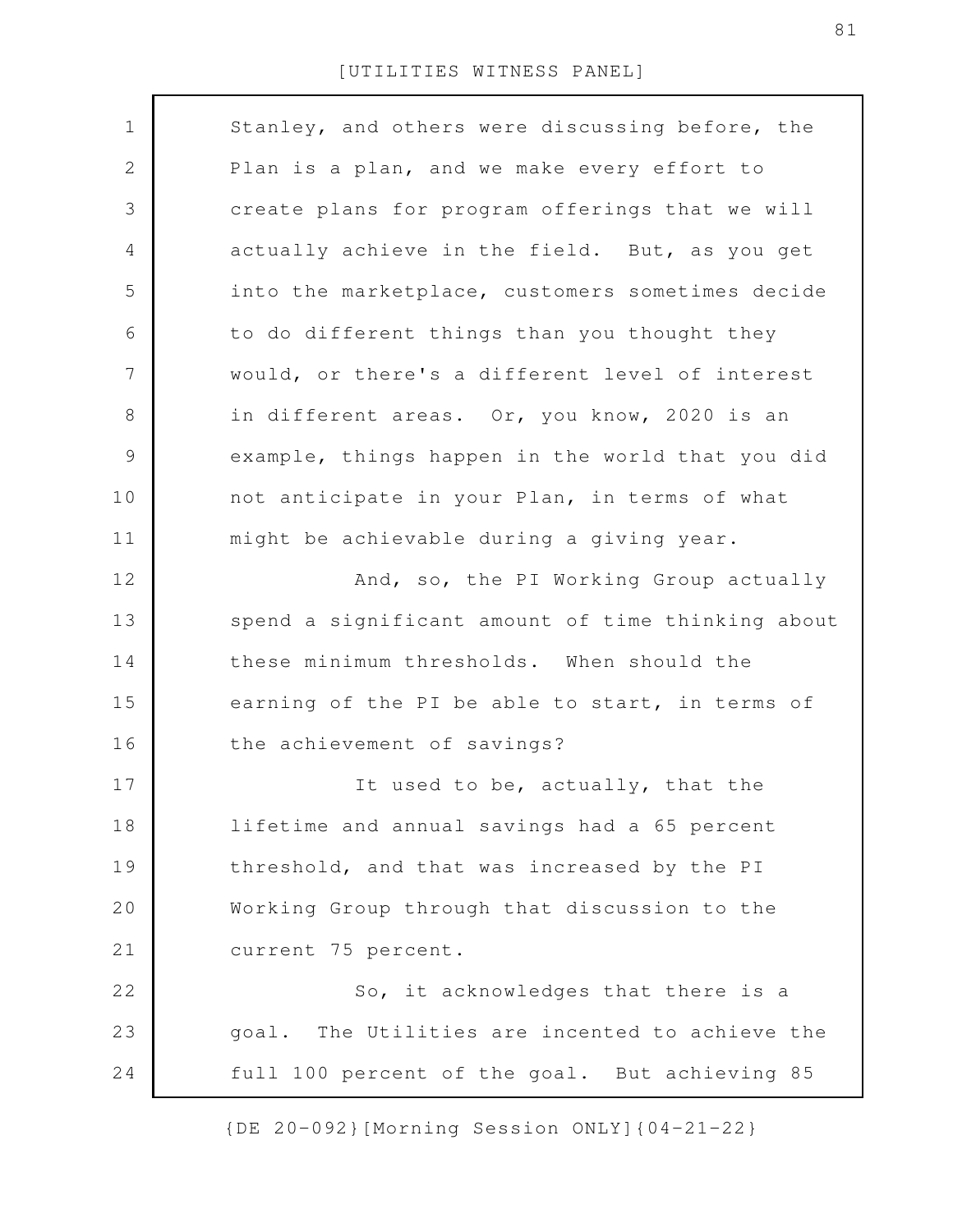| $\mathbf 1$ | percent of the goal is not necessarily a failure. |
|-------------|---------------------------------------------------|
|             |                                                   |
| 2           | It is a significant achievement of energy savings |
| 3           | in the marketplace. And I will use 2020 again as  |
| 4           | an example, because I don't think Eversource      |
| 5           | achieved 100 percent of its savings targets in    |
| 6           | 2020. But we did pass the minimum threshold.      |
| 7           | And, so, when you begin earning, the              |
| $8\,$       | coefficient is not -- that gets applied, you      |
| $\mathsf 9$ | don't earn your full performance incentive for    |
| 10          | achieving 75 or 85 percent. You earn a lower      |
| 11          | portion of that. You don't earn the full amount   |
| 12          | until you achieve 100 percent. And, so, it        |
| 13          | encourages the utility to meet the threshold, and |
| 14          | continue beyond the threshold towards 100, or, if |
| 15          | possible, past 100 percent. Acknowledging that    |
| 16          | there is a range of opportunity in the            |
| 17          | marketplace, and different factors may come into  |
| 18          | play, you always want to be encouraged to achieve |
| 19          | more, at a reasonable value. But it is not a      |
| 20          | failure of the programs if you achieve something  |
| 21          | slightly less than 100 percent of the goal. But   |
| 22          | the customers still benefit from the delivery of  |
| 23          | the programs. And, so, the performance incentive  |
| 24          | is available, as long as you're above the         |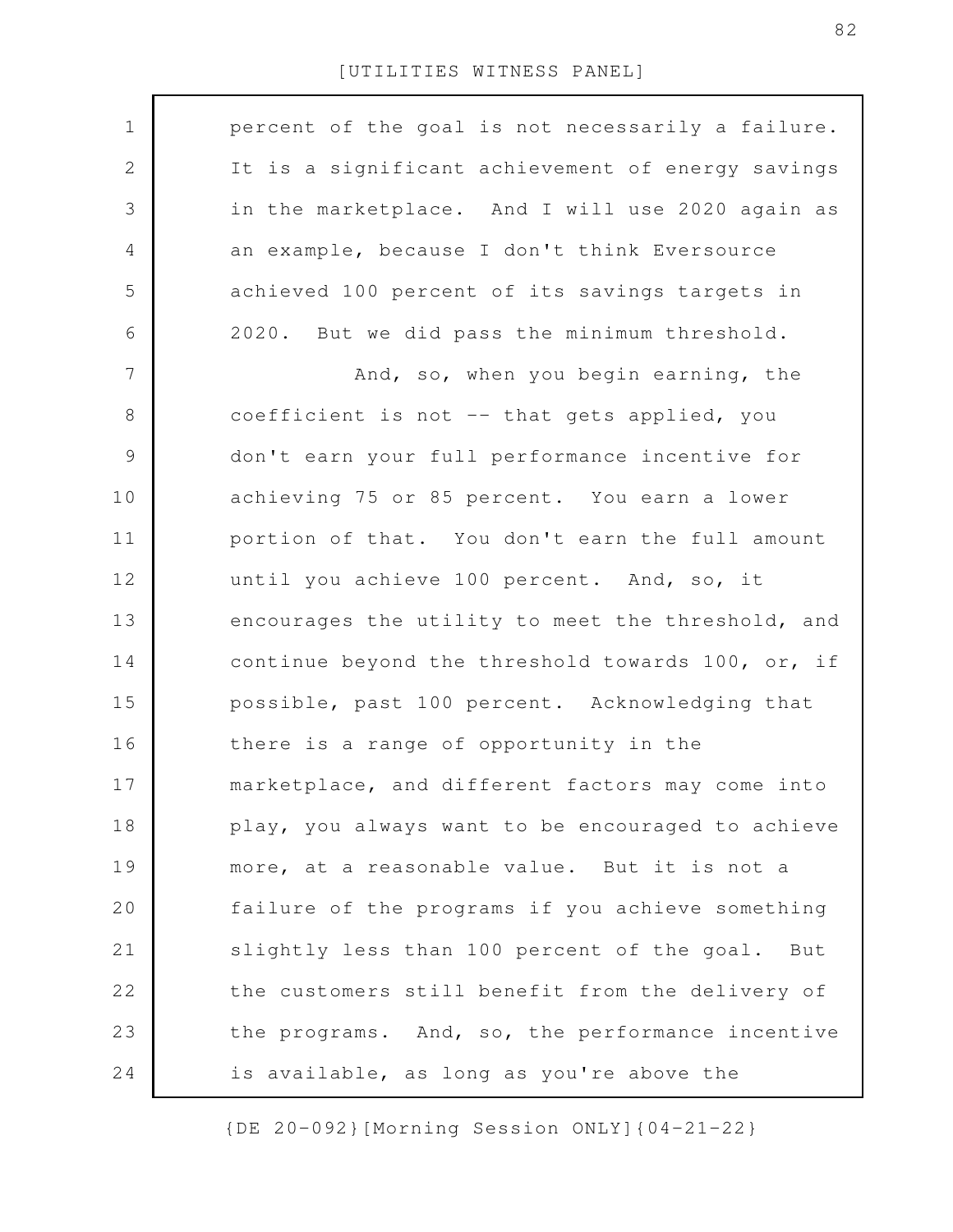| $\mathbf 1$    |   | threshold, but you're not going to earn the full |
|----------------|---|--------------------------------------------------|
| $\mathbf{2}$   |   | amount.                                          |
| 3              |   | So, it's kind of a direct relationship.          |
| $\overline{4}$ |   | If you haven't achieved your full goal, you're   |
| 5              |   | not going to earn your full amount. But there is |
| 6              |   | a threshold at which you're able to start        |
| 7              |   | earning.                                         |
| $8\,$          | Q | And, so, do the Utilities believe that this      |
| $\mathcal{G}$  |   | structure actually incentivizes the Utilities to |
| 10             |   | maximize efforts or do you think it just gets    |
| 11             |   | them to the minimum floor?                       |
| 12             | A | (Peters) Oh, it absolutely encourages maximizing |
| 13             |   | efforts. If you meet just the minimum threshold, |
| 14             |   | you are not earning your full incentive amount.  |
| 15             |   | And, for individual program staff, the point is  |
| 16             |   | not so much that their goal is a certain amount  |
| 17             |   | of performance incentive, but they need to       |
| 18             |   | understand the energy savings objectives that    |
| 19             |   | they're trying to achieve with their programs.   |
| 20             |   | Everyone who is operating a program or working   |
| 21             |   | with our vendors or working with our customers   |
| 22             |   | needs to understand what it is during that year  |
| 23             |   | that they are striving to achieve. So that, if   |
| 24             |   | they're not achieving it, they can make the      |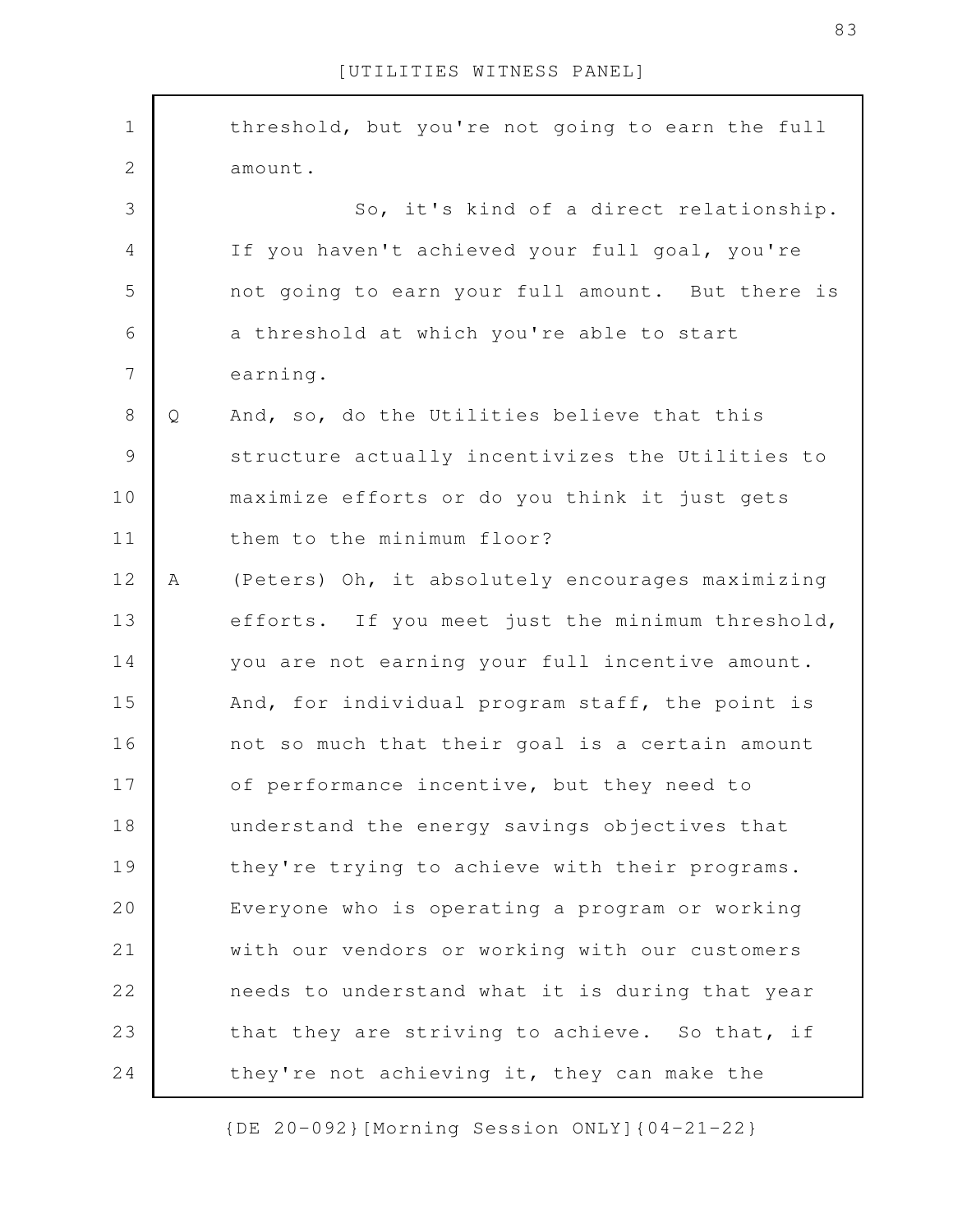| $\mathbf 1$  |   | appropriate adjustments to try to get there.<br>And |
|--------------|---|-----------------------------------------------------|
| $\mathbf{2}$ |   | having a performance incentive structure with       |
| 3            |   | thresholds, but escalating to that 100 percent      |
| 4            |   | earning and escalating beyond that to kind of       |
| 5            |   | very high achievement, gives the Company            |
| 6            |   | directive, but it also flows down and gives the     |
| 7            |   | staff a direction in terms of where they're         |
| 8            |   | supposed to be working, where their efforts are     |
| 9            |   | supposed to be going. If it's not going right,      |
| 10           |   | working with management to make those               |
| 11           |   | adjustments, so that we are, in fact, achieving     |
| 12           |   | the goals and objectives of the Plan. And those     |
| 13           |   | goals and objectives are primarily the 5 for        |
| 14           |   | electric and 3 for gas target components that are   |
| 15           |   | laid out in the performance incentive for us.       |
| 16           | Α | (Leménager) And just --                             |
| 17           | Q | And could I just ask a follow-on? I'm sorry, I      |
| 18           |   | didn't mean to interrupt. But, for Eversource,      |
| 19           |   | just for example, if the minimum -- if you meet     |
| 20           |   | the minimum, you get 5.5 percent, is that $--$      |
| 21           | Α | (Peters) No.                                        |
| 22           | Α | (Leménager) No. It would be around 4 percent.       |
| 23           | Q | Okay. And, if you max out, you're at 6.8?           |
| 24           | Α | (Leménager) Correct. 6.875 is the maximum PI.       |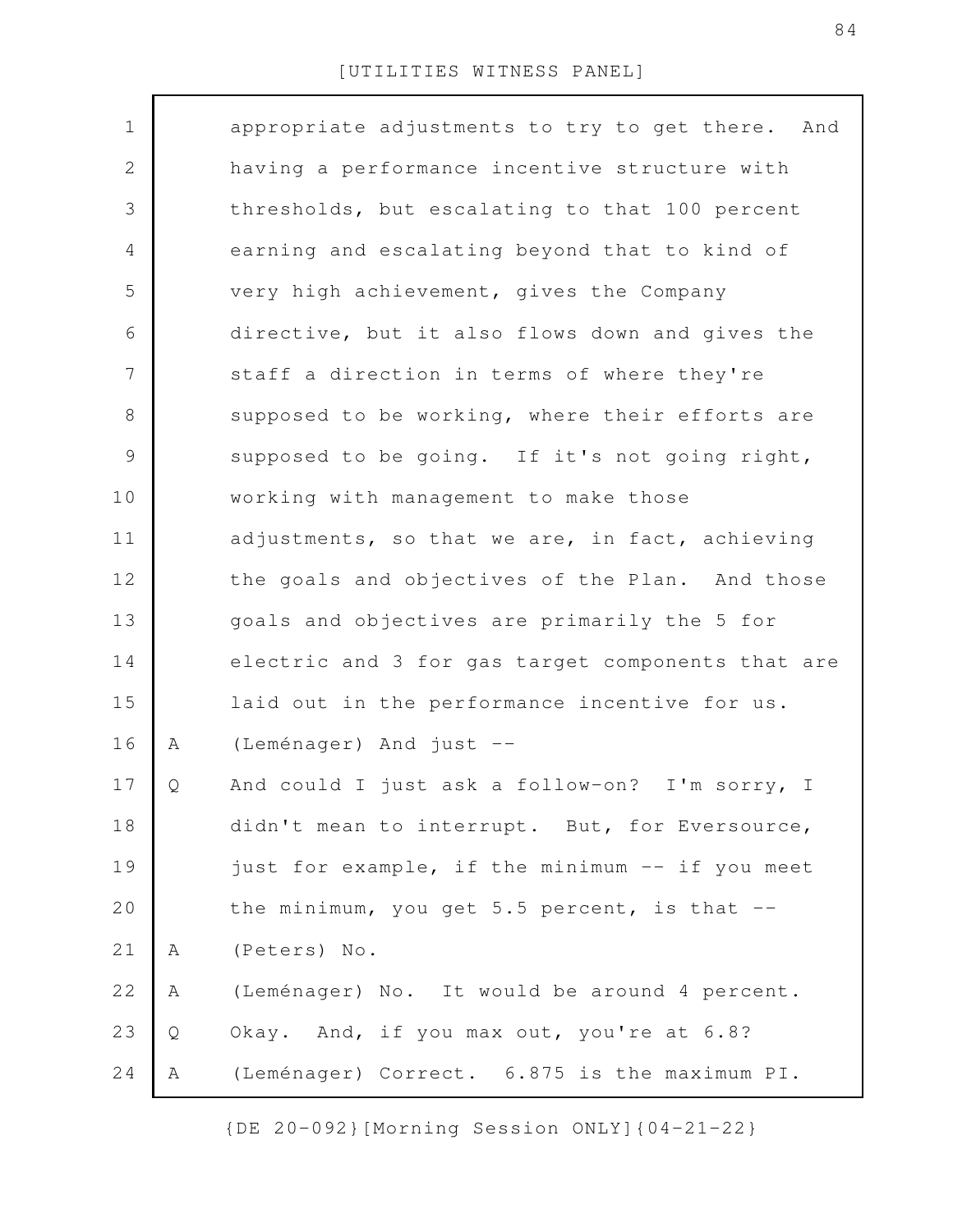| And the minimum is again?<br>(Leménager) It's around 4.<br>So, what is the spread between the minimum and |
|-----------------------------------------------------------------------------------------------------------|
|                                                                                                           |
|                                                                                                           |
|                                                                                                           |
| the maximum in dollars for Eversource? Can you                                                            |
| give me a ballpark?                                                                                       |
| (Peters) We're going to reference the --                                                                  |
| Okay. And while he's getting that number, let me                                                          |
| ask one other follow-up. Do the employees who                                                             |
| work in the programs earn a bonus, if they manage                                                         |
| to bring the programs in at a higher level of                                                             |
| performance?                                                                                              |
| (Leménager) No. The annual bonus payout for all                                                           |
| Eversource employees is based off of Company                                                              |
| earnings. It has nothing to do with performance                                                           |
| of energy efficiency programming.                                                                         |
| Okay. Do you have the number for Eversource?                                                              |
| (Butler) Yes. For 2022, the difference for                                                                |
| Eversource between meeting the minimum and                                                                |
| meeting the maximum would be in the neighborhood                                                          |
| of about 1.1 million.                                                                                     |
| SPECIAL CMSR. ROSS: Okay. Thank you.                                                                      |
| That's helpful. I'm sure it would be lower for                                                            |
| the other companies, because they have lower                                                              |
| budgets.                                                                                                  |
|                                                                                                           |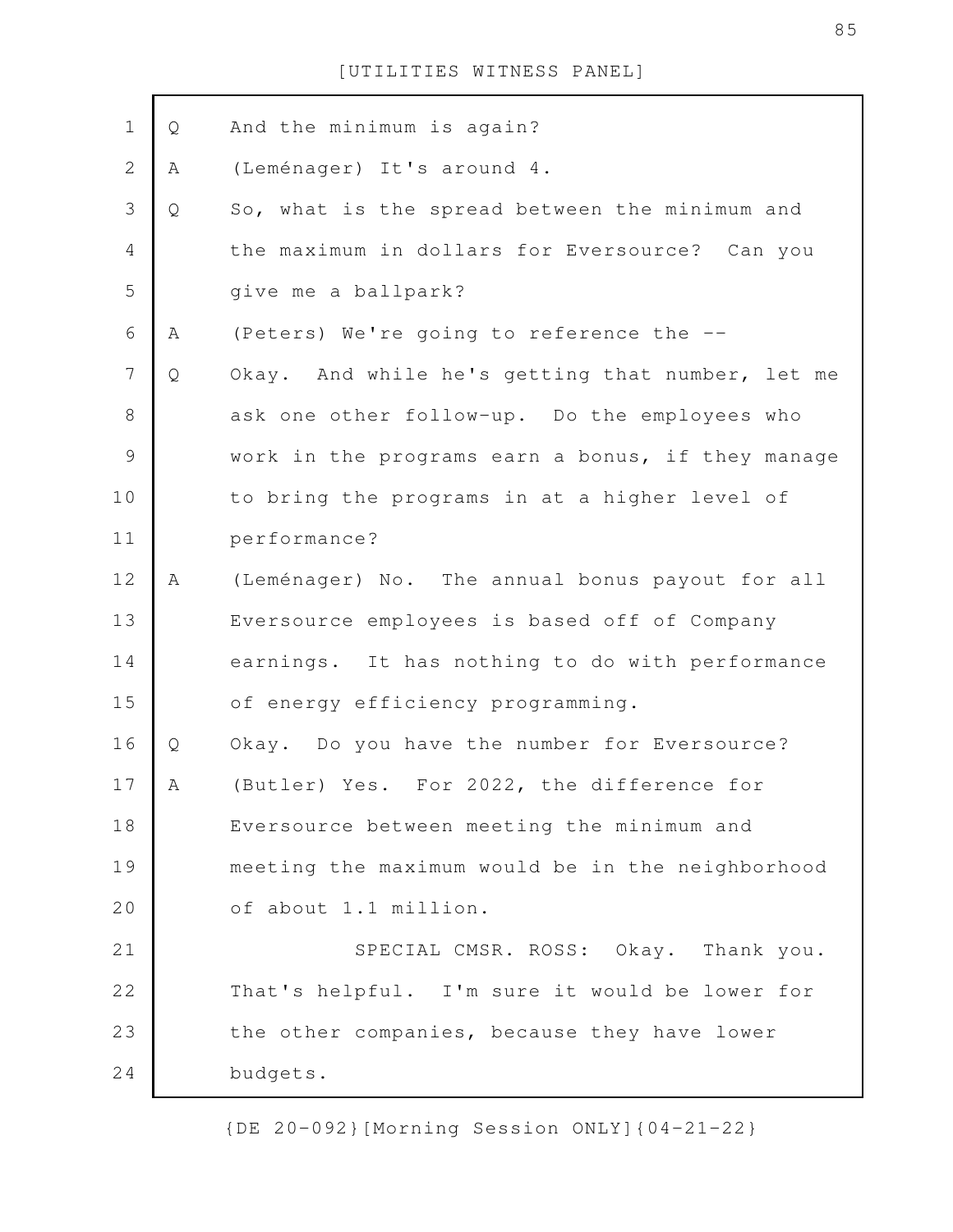| $\mathbf 1$    | Okay. Thank you. That's all I have                            |
|----------------|---------------------------------------------------------------|
| $\overline{2}$ | for now.                                                      |
| 3              | CMSR. CHATTOPADHYAY: So, I have a                             |
| $\overline{4}$ | couple of questions.                                          |
| 5              | BY CMSR. CHATTOPADHYAY:                                       |
| 6              | Do you -- have you sort of looked at how the PI<br>Q          |
| $\overline{7}$ | Program is set in other states? Can you give me               |
| $\,8\,$        | a sense of, like, can you compare New Hampshire               |
| $\mathcal{G}$  | with other states, including the ones in New                  |
| 10             | England?                                                      |
| 11             | (Peters) So, during the Performance Incentive<br>A            |
| 12             | Working Group, there was a significant amount of              |
| 13             | review of other states' incentive structures.<br>$\mathbb{I}$ |
| 14             | likely do not recall them all completely                      |
| 15             | correctly at the moment, because I haven't looked             |
| 16             | at that report itself in a while. Some states                 |
| 17             | use the -- they kind of create a pool of dollars              |
| 18             | that is set aside as a performance incentive, and             |
| 19             | then utilities can earn from that pool of                     |
| 20             | dollars.                                                      |
| 21             | I think most states, at least here in                         |
| 22             | New England, have some structure of a set of                  |
| 23             | goals, and a target performance incentive, and                |
| 24             | then the minimum thresholds you need to meet to               |

{DE 20-092}[Morning Session ONLY]{04-21-22}

86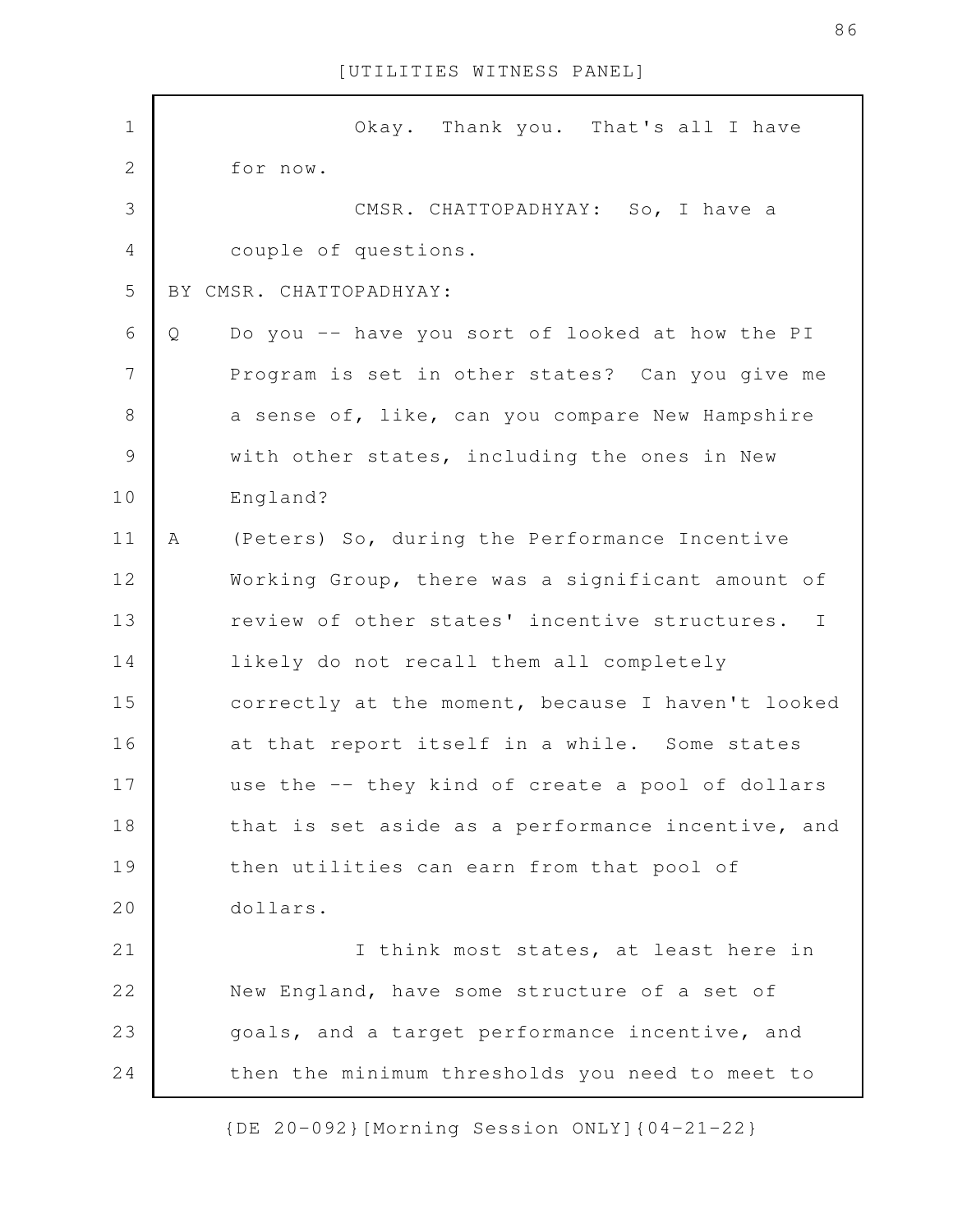| $\mathbf 1$    |   | achieve those goals. What those components and   |
|----------------|---|--------------------------------------------------|
| $\mathbf{2}$   |   | targets are slightly differs, because some of    |
| 3              |   | that kind of comes into the state policy that is |
| 4              |   | directing the goals and targets of the programs. |
| 5              |   | But, from my recollection of that                |
| 6              |   | discussion in the Performance Incentive Working  |
| $\overline{7}$ |   | Group, most states in New England have a PI      |
| 8              |   | structure that is, at a high level, similar to   |
| $\mathcal{G}$  |   | the one that we use.                             |
| 10             | Q | Can you explain further what you meant by "pool  |
| 11             |   | of dollars"? Is it like a pot of dollars that is |
| 12             |   | later allocated between the different utilities, |
| 13             |   | depending on how they have performed? I'm just   |
| 14             |   | trying to get a sense of what you mean by that   |
| 15             |   | term?                                            |
| 16             | Α | (Downes) I can speak to the Massachusetts model, |
| 17             |   | because we are also -- Unitil is also operating  |
| 18             |   | in Massachusetts.                                |
| 19             |   | So, in Massachusetts, there is a pool            |
| 20             |   | of dollars that's set or agreed to during        |
| 21             |   | settlement that will be the design level across  |
| 22             |   | the entire Commonwealth, that is just that, the  |
| 23             |   | design level. And it's based on -- it's now      |
| 24             |   | based on a number of different things, and I     |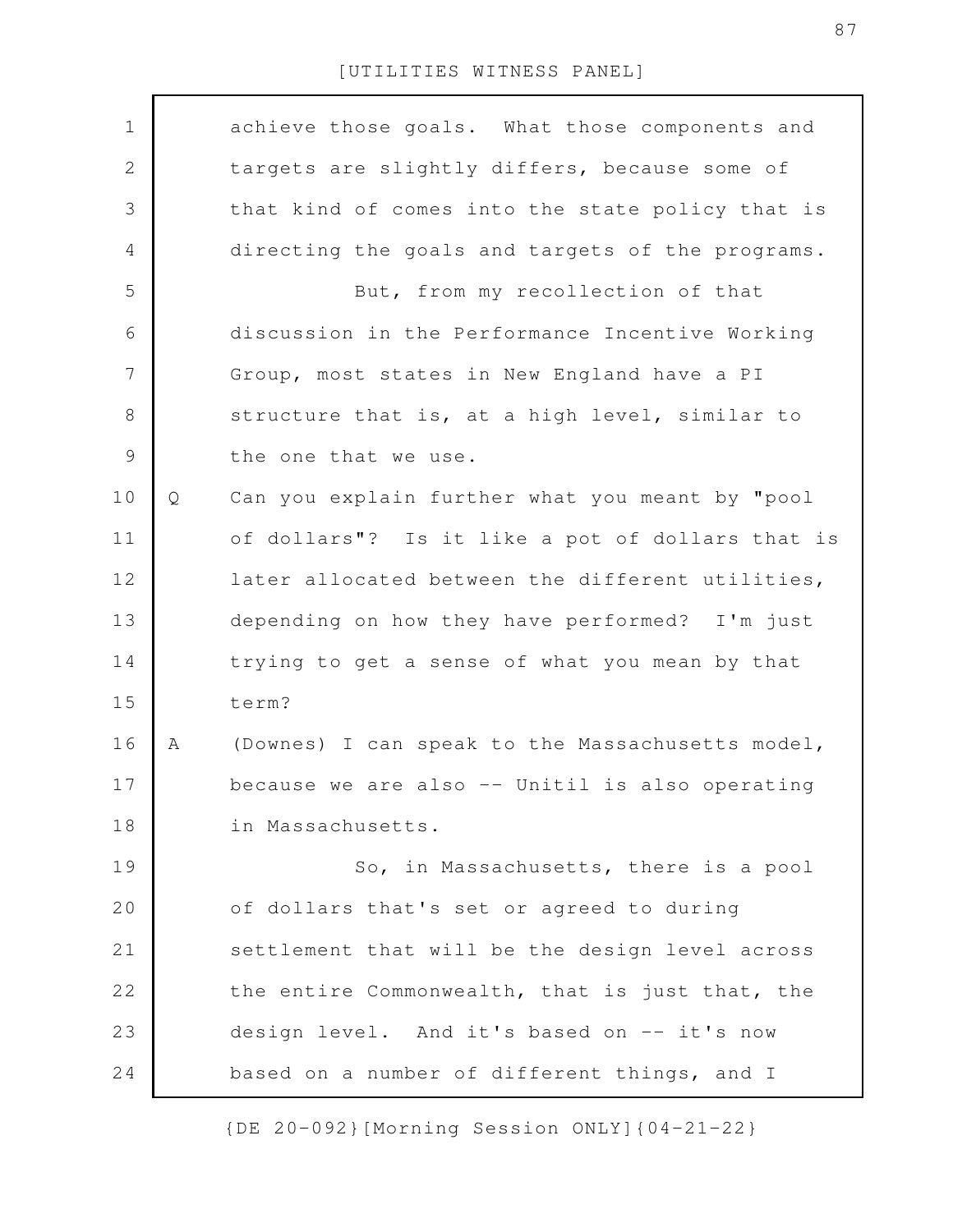| $\mathbf 1$ |   | won't go into the complication of it, but each    |
|-------------|---|---------------------------------------------------|
| 2           |   | program administrator that is undertaking         |
| 3           |   | efficiency programs gets a share of that pool     |
| 4           |   | based on the level of benefits that they're       |
| 5           |   | delivering to customers.                          |
| 6           |   | And, so, in reality, when we go to                |
| 7           |   | report on our actual achievement, we use the      |
| $8\,$       |   | payout rate that was established at the           |
| 9           |   | beginning, per dollar of benefit, I'm             |
| 10          |   | oversimplifying, that was realized. So, it could  |
| 11          |   | be more or less. But there's both a threshold     |
| 12          |   | and a cap, as there is here in New Hampshire.     |
| 13          |   | And it is roughly 75 percent threshold to         |
| 14          |   | achieve, to begin achieving performance           |
| 15          |   | incentive, and it's -- there's, again, this is    |
| 16          |   | oversimplifying, but there's a 125 percent cap on |
| 17          |   | achievement of what was proposed.                 |
| 18          | Q | So, that pool of money is not necessarily based   |
| 19          |   | on your outlay of, you know, to begin with,       |
| 20          |   |                                                   |
|             |   | right? I mean, it's -- that's what I'm trying to  |
| 21          |   | understand. Is it a determined number, this is    |
| 22          |   | what the pool would be, and then we have some     |
| 23          |   | sort of a matrix to look at how the different     |
| 24          |   | program administrators performed? And then, you   |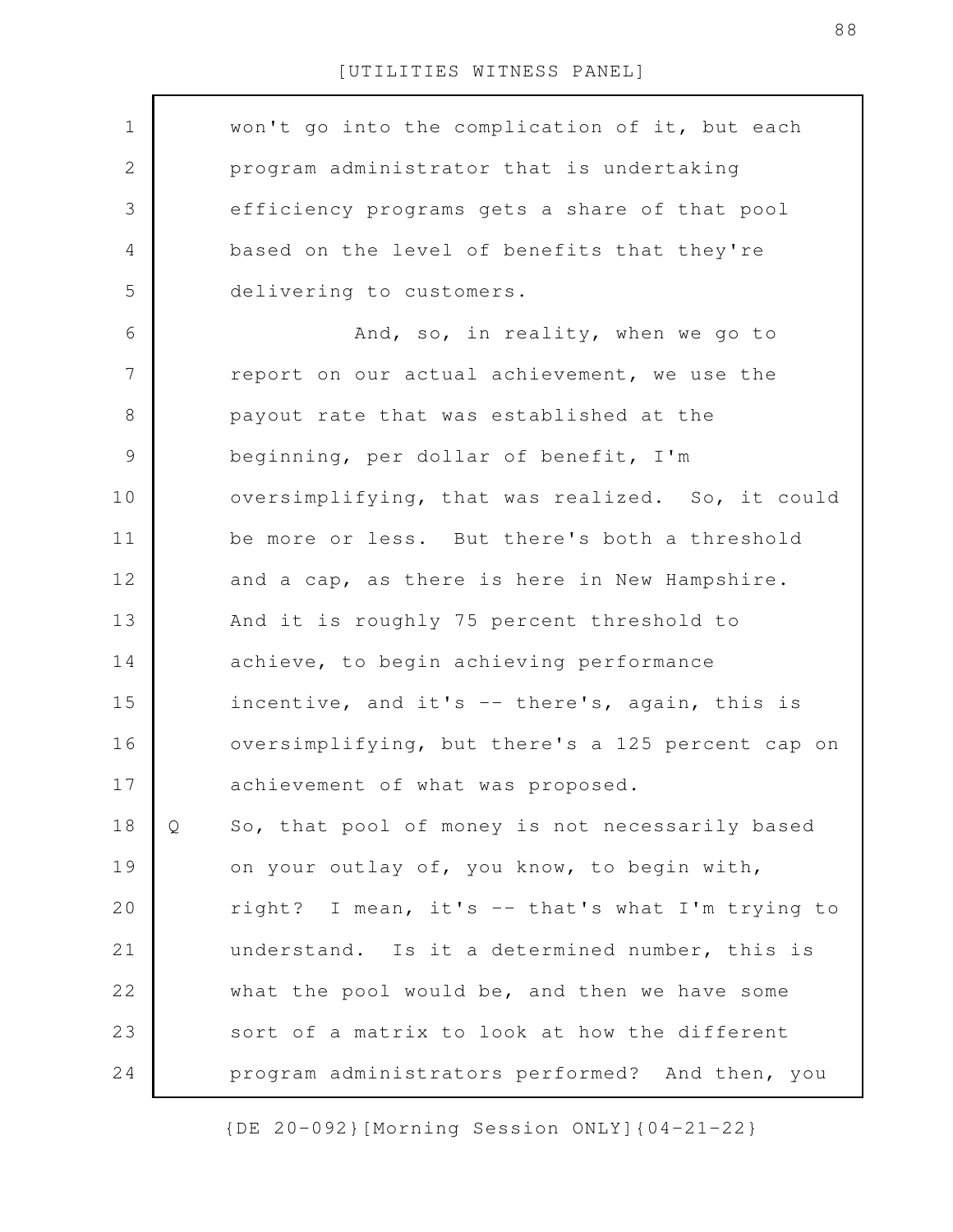| $\mathbf 1$    |   | know, you have $a$ -- kind of a matrix, very      |
|----------------|---|---------------------------------------------------|
| 2              |   | similar. But, just give me a sense of, when you   |
| 3              |   | say "pool of money", is that -- is that related   |
| 4              |   | to how much you end up spending, rather than, you |
| 5              |   | know, $--$                                        |
| 6              | Α | (Downes) Only indirectly. So, there is -- a       |
| $\overline{7}$ |   | component of the performance incentive is net     |
| 8              |   | benefits in Massachusetts, or the value           |
| $\mathcal{G}$  |   | component, which we have here as well. So, if     |
| 10             |   | you overspend, presumably, your net benefits are  |
| 11             |   | going to shrink, right, all else being equal.     |
| 12             |   | However, the pool is the pool. And, so, the       |
| 13             |   | payout rates remain static, from the time it's    |
| 14             |   | approved, the plan is approved, to the time that  |
| 15             |   | you are reporting.                                |
| 16             |   | I do want to come back to the work that           |
| 17             |   | the PI Working Group in New Hampshire did.<br>It  |
| 18             |   | was an extensive amount of work. And I believe,   |
| 19             |   | maybe someone can help me find the reference, but |
| 20             |   | I believe it is included in the attachments to    |
| 21             |   | the Plan. And it did look at other states.<br>It  |
| 22             |   | recommended that we continue to look at other     |
| 23             |   | states and their -- and the way that they value   |
| 24             |   | risk, for example, with the discount rate.        |

{DE 20-092}[Morning Session ONLY]{04-21-22}

89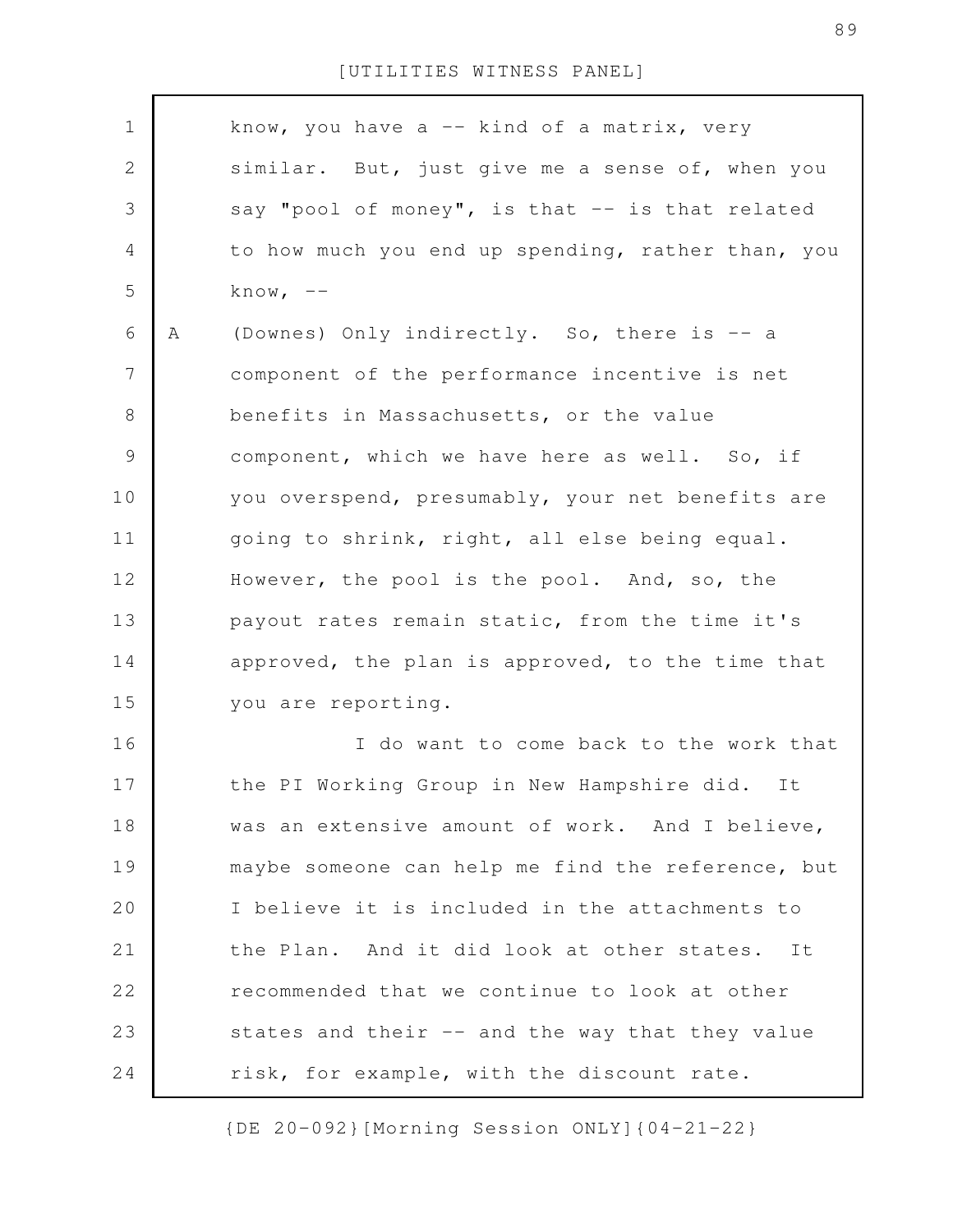| $\mathbf 1$    |   | But that was a very lengthy and                   |
|----------------|---|---------------------------------------------------|
| $\mathbf{2}$   |   | thoughtful process that involved a number of      |
| 3              |   | stakeholders, including now DOE, which was then   |
| 4              |   | PUC Staff. And it was a comprehensive and         |
| 5              |   | unanimous report that went to the Commission and  |
| 6              |   | was approved, as part of the whole framework for  |
| $\overline{7}$ |   | the PI -- the PI mechanism. And we did, at that   |
| $8\,$          |   | time, make significant changes to the mechanism   |
| $\mathcal{G}$  |   | that had been in place up to that time.           |
| 10             |   | So, I just want to make it clear that             |
| 11             |   | there's a lot of work that's already been done to |
| 12             |   | go into the thinking behind that framework.       |
| 13             | Q | A very quick sort of offshoot of my question, I   |
| 14             |   | mean, essentially driven by the previous          |
| 15             |   | discussion in response to Commissioner Ross's     |
| 16             |   | questions.                                        |
| 17             |   | So, when you think about $-$ let's say            |
| 18             |   | you have 65 percent to 125 percent. Are the PIs,  |
| 19             |   | the percentages, are they precisely given, like,  |
| 20             |   | for 65 percent, it's going to be this much, and,  |
| 21             |   | for 75, it's going to be this much? Or is it      |
| 22             |   | based on some sort of a calculation?              |
| 23             | Α | (Peters) Can we just clarify, are you asking that |
| 24             |   | question about the Massachusetts pool model or -- |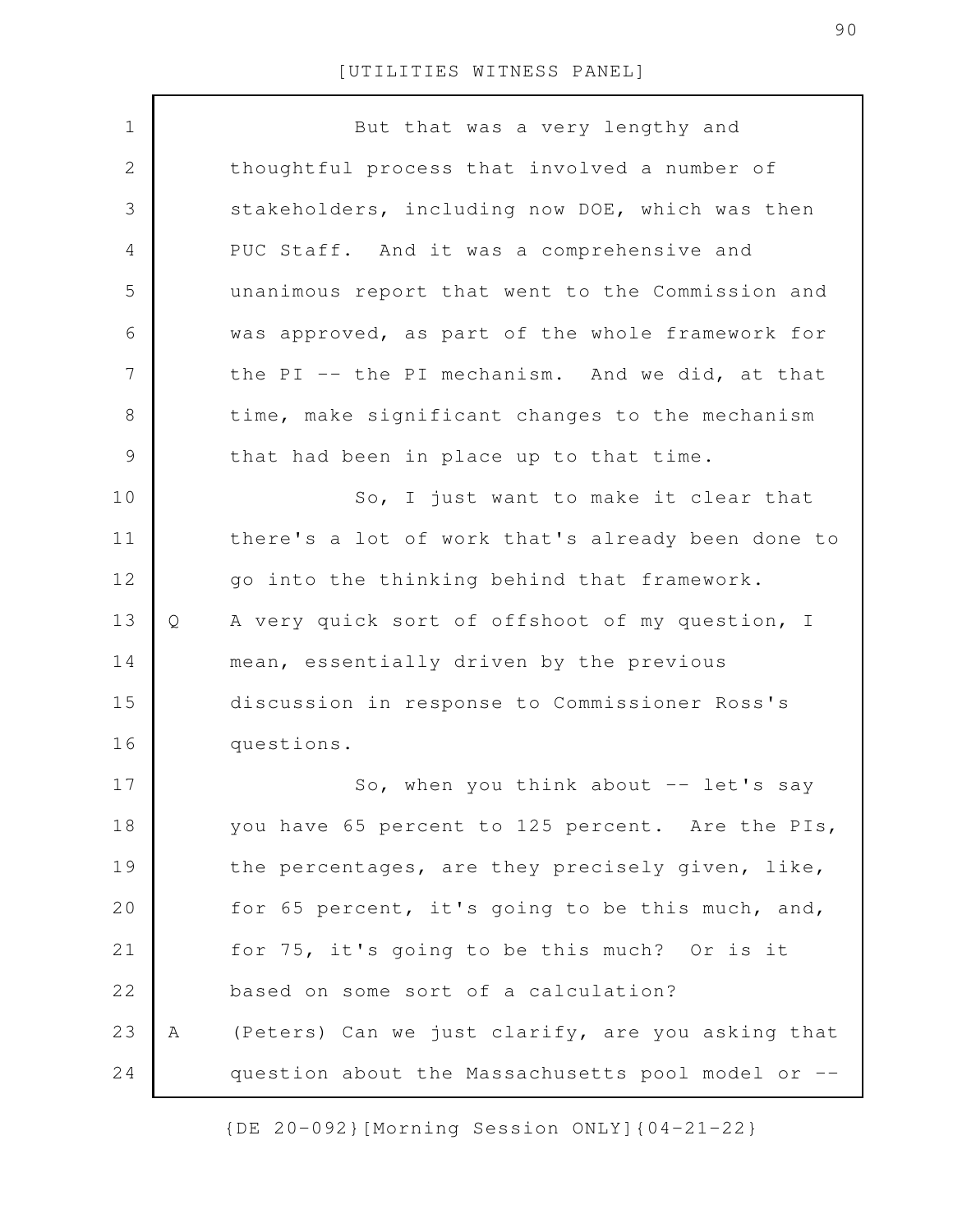| $\mathbf 1$      | Q | No, I'm sorry. We're going back to where things   |
|------------------|---|---------------------------------------------------|
| $\mathbf 2$      |   | matter most, New Hampshire.                       |
| 3                | A | (Downes) So, in our -- in our Plan, we have a PI, |
| $\overline{4}$   |   | you know, worksheet that shows very explicitly    |
| 5                |   | what the calculus is. So, there's several         |
| 6                |   | different components. They each have a minimum    |
| $\boldsymbol{7}$ |   | threshold. There's a coefficient that gets        |
| $\,8\,$          |   | multiplied based on your actual achievement, and  |
| $\mathcal{G}$    |   | then there's a max. The max, if you do really     |
| 10               |   | well on one of the components, you max out on     |
| 11               |   | that, and you can't earn any more on that         |
| 12               |   | component.                                        |
| 13               |   | I'm sorry, I may not be answering your            |
| 14               |   | question.                                         |
| 15               | Q | I understand that. Like, you have weightages,     |
| 16               |   | different, you know, attributes, and you -- all   |
| 17               |   | of that I do understand.                          |
| 18               | Α | (Downes) Okay.                                    |
| 19               | Q | Ultimately, you get a specific number, and I'm    |
| 20               |   | assuming that's what you do. And what I'm asking  |
| 21               |   | is, whether there is a table that tells us, for   |
| 22               |   | 65 percent, this is the PI percentage; for 75     |
| 23               |   | percent, it's this? That's what I'm asking.       |
| 24               | A | (Peters) So, the amount earned based on the -- it |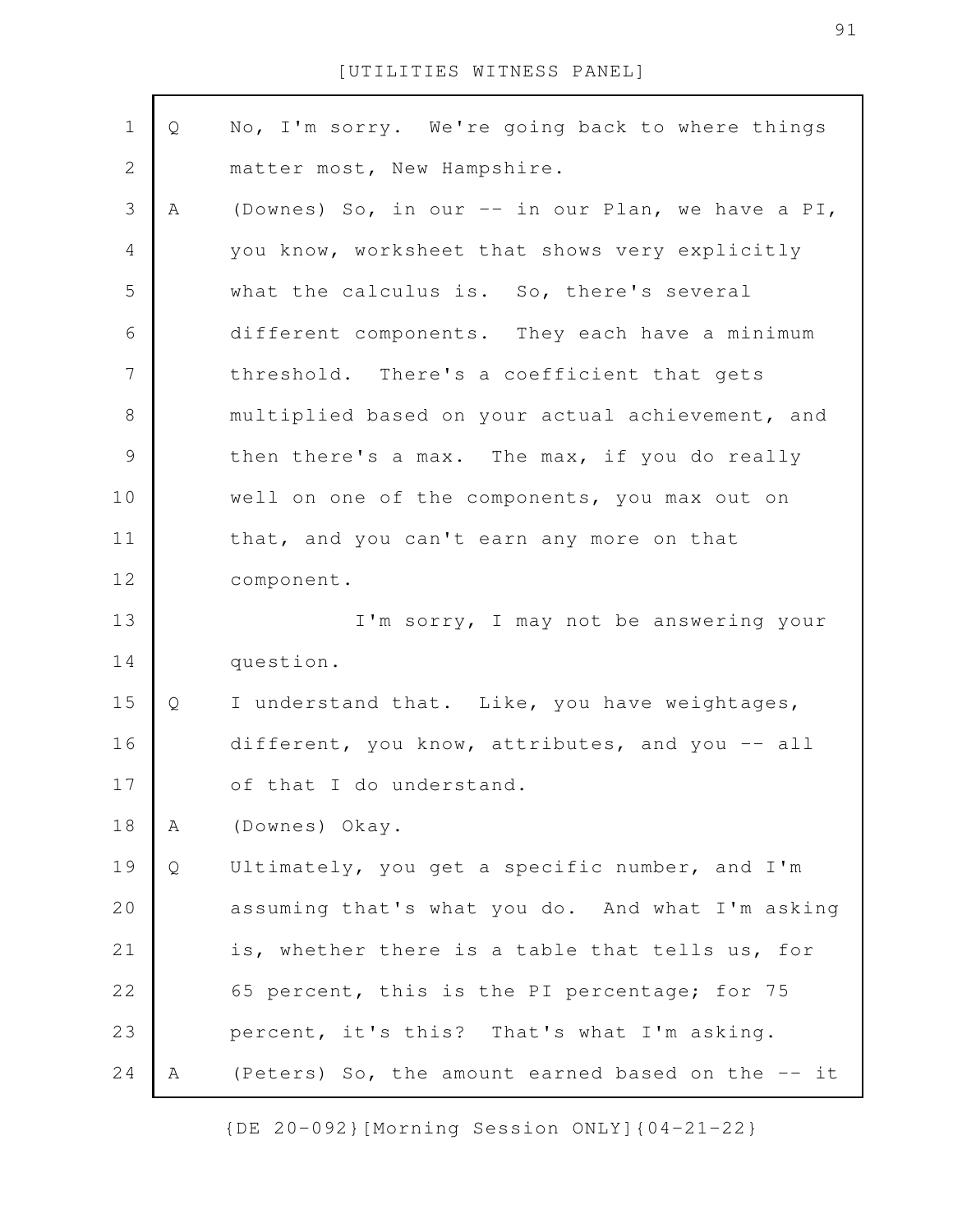| $\mathbf 1$    |   | has two components. It's your actual spend,       |
|----------------|---|---------------------------------------------------|
| $\sqrt{2}$     |   | which could vary, and then it's "did you meet the |
| 3              |   | threshold?" And what weight does that particular  |
| $\overline{4}$ |   | line have within the total calculation, etcetera. |
| 5              |   | So, we have, in the Plan, we have                 |
| 6              |   | tables that calculate the benefit or the          |
| $\overline{7}$ |   | performance incentive, the target. But, in the    |
| $8\,$          |   | benefit-cost models, the live Excel models that   |
| $\mathcal{G}$  |   | were submitted, you probably could undertake the  |
| 10             |   | exercise of seeing what would happen at different |
| 11             |   | pieces, we haven't laid out any specific table of |
| 12             |   | scenarios. But the live Excel spreadsheet is      |
| 13             |   | available and the benefit-cost models that does   |
| 14             |   | those calculations, if that's helpful.            |
| 15             | Α | (Leménager) And Bates 525 is Eversource's, in     |
| 16             |   | Exhibit 47, Bates 525 is Eversource's Performance |
| 17             |   | Incentive calculation. And there are a number of  |
| 18             |   | variables, since there's the components in the PI |
| 19             |   | formula. All of those variables are actuals       |
| 20             |   | versus planned. So, if you were to do -- if you   |
| 21             |   | could change one of them to 65 percent, you could |
| 22             |   | come up with a number. But, then, in reality,     |
| 23             |   | what's probably going to happen, if you spend     |
| 24             |   | less, for example, the savings will be lower as   |
|                |   |                                                   |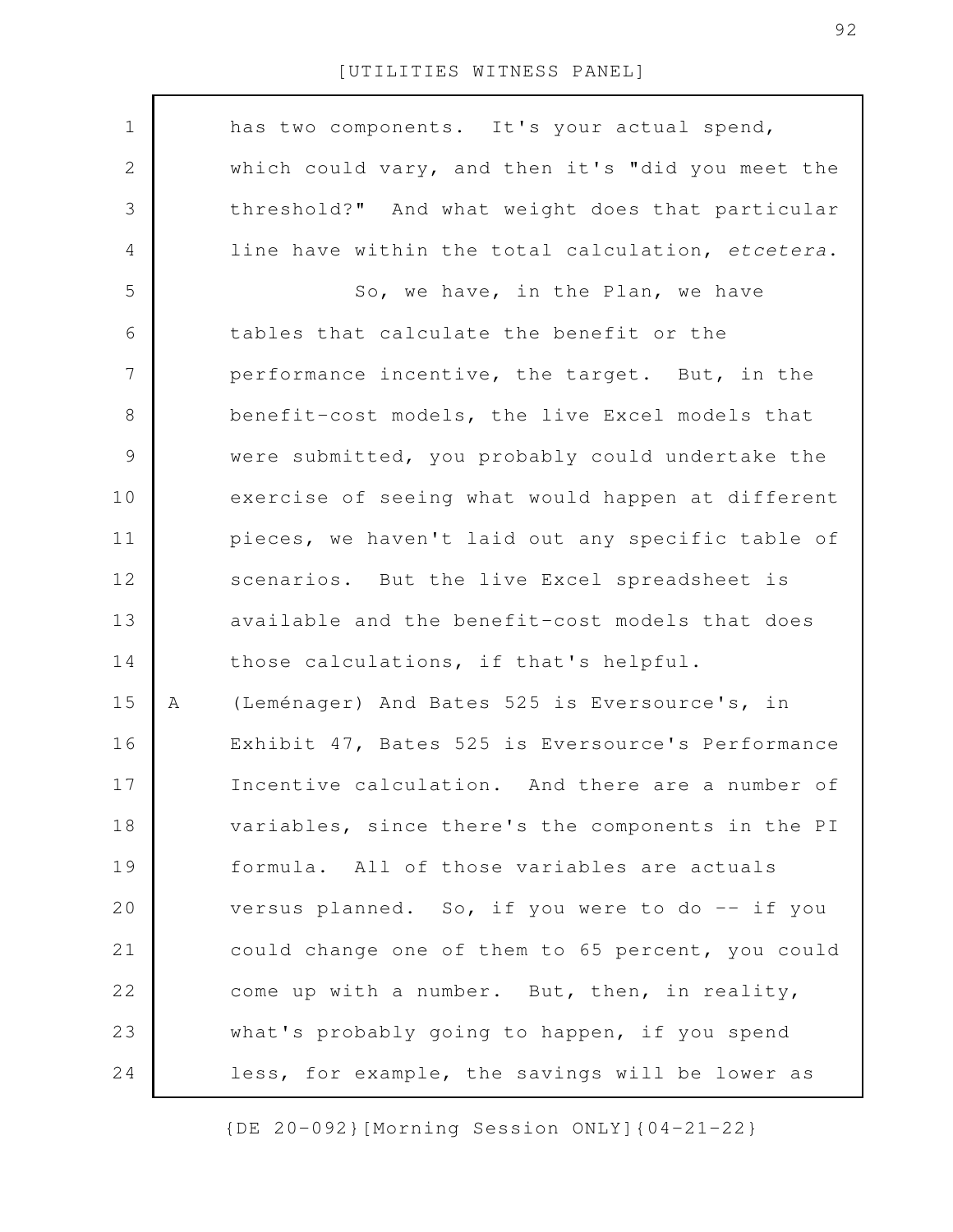| $\mathbf 1$    |   | well. So, all of the variables will shift as      |
|----------------|---|---------------------------------------------------|
| $\mathbf{2}$   |   | well.                                             |
| 3              | Q | Thank you. That's helpful. The Joint Utility      |
| $\overline{4}$ |   | testimony talks about the need for "exemplary     |
| 5              |   | performance", it's Exhibit 48, Bates Page 012.    |
| 6              |   | Don't need to look at it, but just I'm asking to  |
| 7              |   | the Utilities, do you agree that this is a        |
| $\,8\,$        |   | requirement to avail the PI?                      |
| $\mathsf 9$    | A | (Peters) I think the performance incentive        |
| 10             |   | structure serves as a marker and an indication to |
| 11             |   | the Utilities and our staff as to what does       |
| 12             |   | "exemplary performance" mean in the context of    |
| 13             |   | these programs. So, we have worked with           |
| 14             |   | stakeholders and the Commission over the years to |
| 15             |   | identify the primary goals of what we're supposed |
| 16             |   | to achieve. And those goals are incorporated in   |
| 17             |   | the performance incentive. And there's a          |
| 18             |   | structure there to tell us -- kind of to          |
| 19             |   | encourage us to keep achieving and achieve beyond |
| 20             |   | those particular goals.                           |
| 21             |   | You'll notice in that chart on Page               |
| 22             |   | Bates 088 there, the lifetime savings has an      |
| 23             |   | incentive weight of 35 percent, which is the      |
| 24             |   | highest incentive weight, and the value component |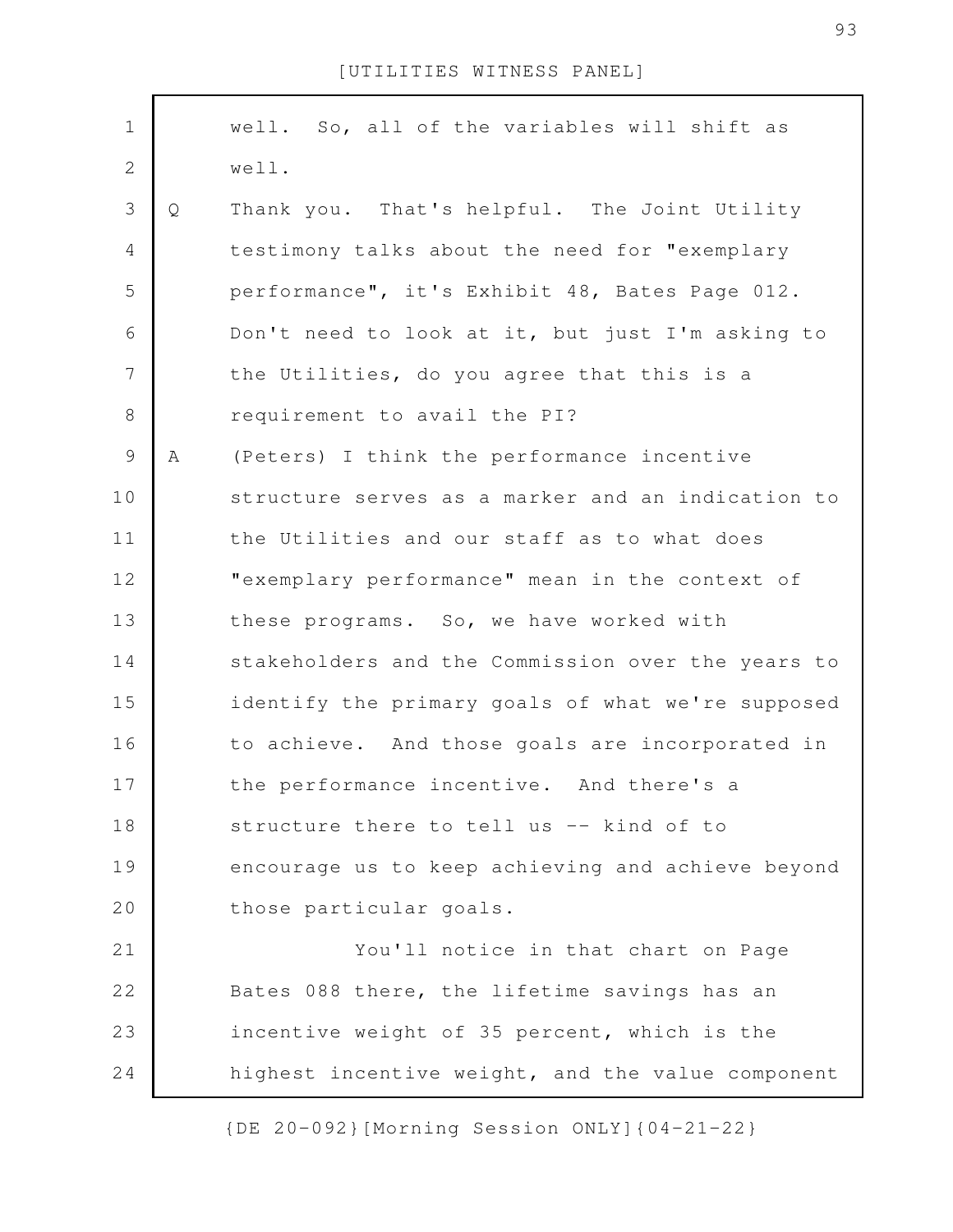has that 35 percent weight; the annual savings has a 10 percent; and the summer and winter peak have 12 and 8. And, so, as we look at that chart, the policy direction that it gives us is lifetime savings and value to these programs are the two primary things that we need to focus on. But we also need to focus on annual savings. We also need to focus on achieving summer and winter peak demand. And, if we can, if it's possible, we should work to try to overachieve our planned goals in all of those categories. And, so, that's -- I think it's a mechanism for laying out for us, in a kind of numerical way, what are we trying to achieve, and that kind of guides our program development and implementation. CMSR. CHATTOPADHYAY: At least I have your answer, but, you know, I will interpret it differently. But, anyway, you can go ahead. Yes. BY CHAIRMAN GOLDNER: Q So, let's -- if we can just, if you don't mind, go to Bates 088, Exhibit 47, the table that we're 1 2 3 4 5 6 7 8 9 10 11 12 13 14 15 16 17 18 19 20 21 22 23 24

{DE 20-092}[Morning Session ONLY]{04-21-22}

94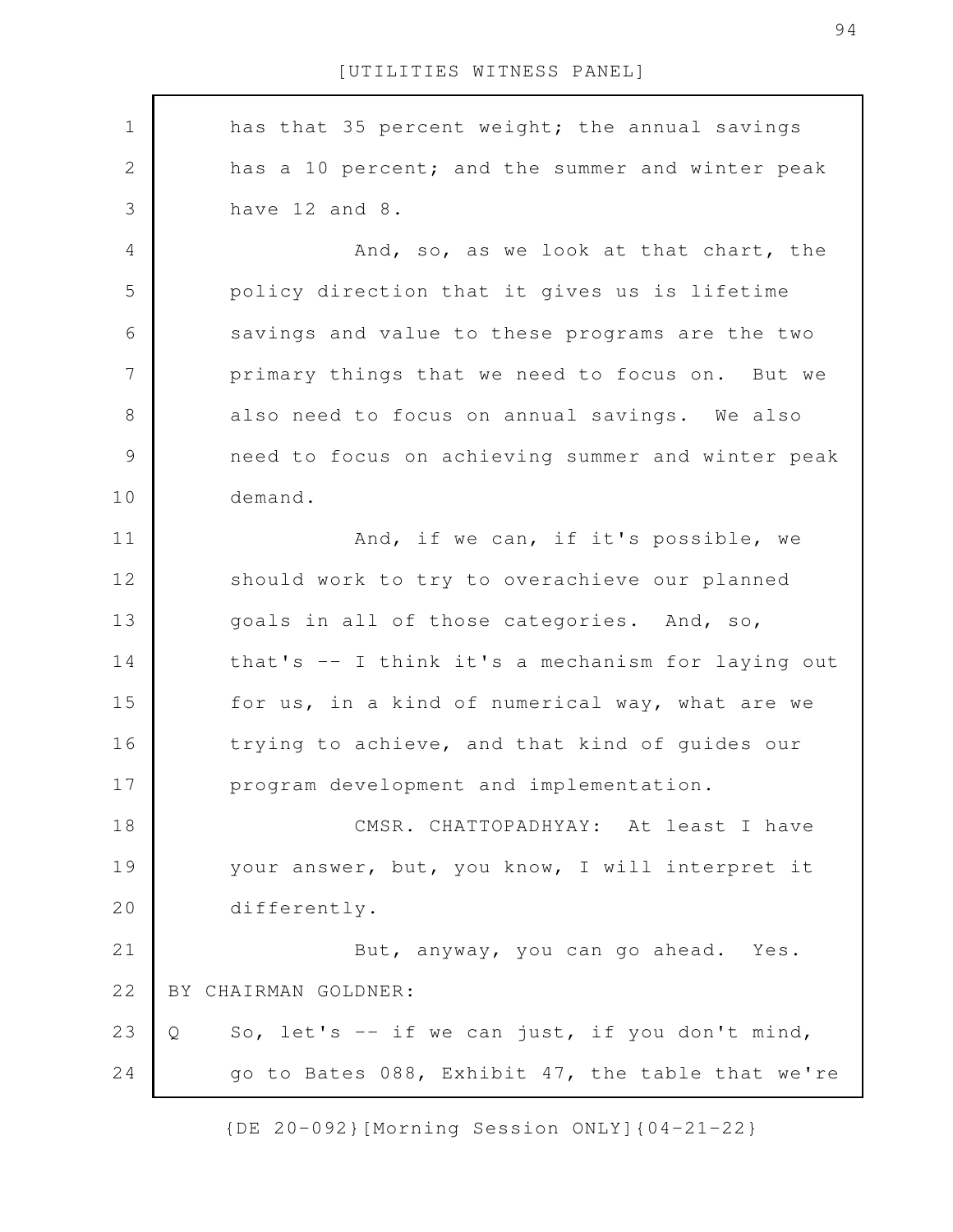| $\mathbf 1$    |   | talking about here. And let's just take the       |
|----------------|---|---------------------------------------------------|
| $\mathbf{2}$   |   | simplest of examples, just to make sure the       |
| 3              |   | Commission understands how the calculation is     |
| 4              |   | done. So, let's say, on PI Number 1, the minimum  |
| 5              |   | threshold, "75". So, let's say you achieve        |
| 6              |   | exactly 75 on that threshold. But you don't       |
| $\overline{7}$ |   | achieve any of the other thresholds on PI 2, 3,   |
| $8\,$          |   | 4, or 5. So, it's just 75 percent on PI Number    |
| $\mathsf 9$    |   | 1. What would your percent -- what would your PI  |
| 10             |   | be?                                               |
| 11             | Α | (Leménager) So, the weighting on it, you would    |
| 12             |   | apply the 35 percent to our PI amount. So, I      |
| 13             |   | think the weighting would be roughly just under   |
| 14             |   | 2 percent of PI, if we just targeted -- for       |
| 15             |   | example, just able to target one aspect of PI.    |
| 16             | Q | So, let me just -- let me expose the way I did    |
| 17             |   | the math, and I think you're going to correct me. |
| 18             |   | So, I thought what you said was that the minimum  |
| 19             |   | threshold was about 4 percent. This incentive     |
| 20             |   | weight is 35 percent. So, 35 percent of 4 is 1.3  |
| 21             |   | percent, something like that. Would that be --    |
| 22             |   | am I doing it right?                              |
| 23             | Α | (Downes) It might be easier, if you look on -- we |
| 24             |   | referenced it earlier, the actual PI table in the |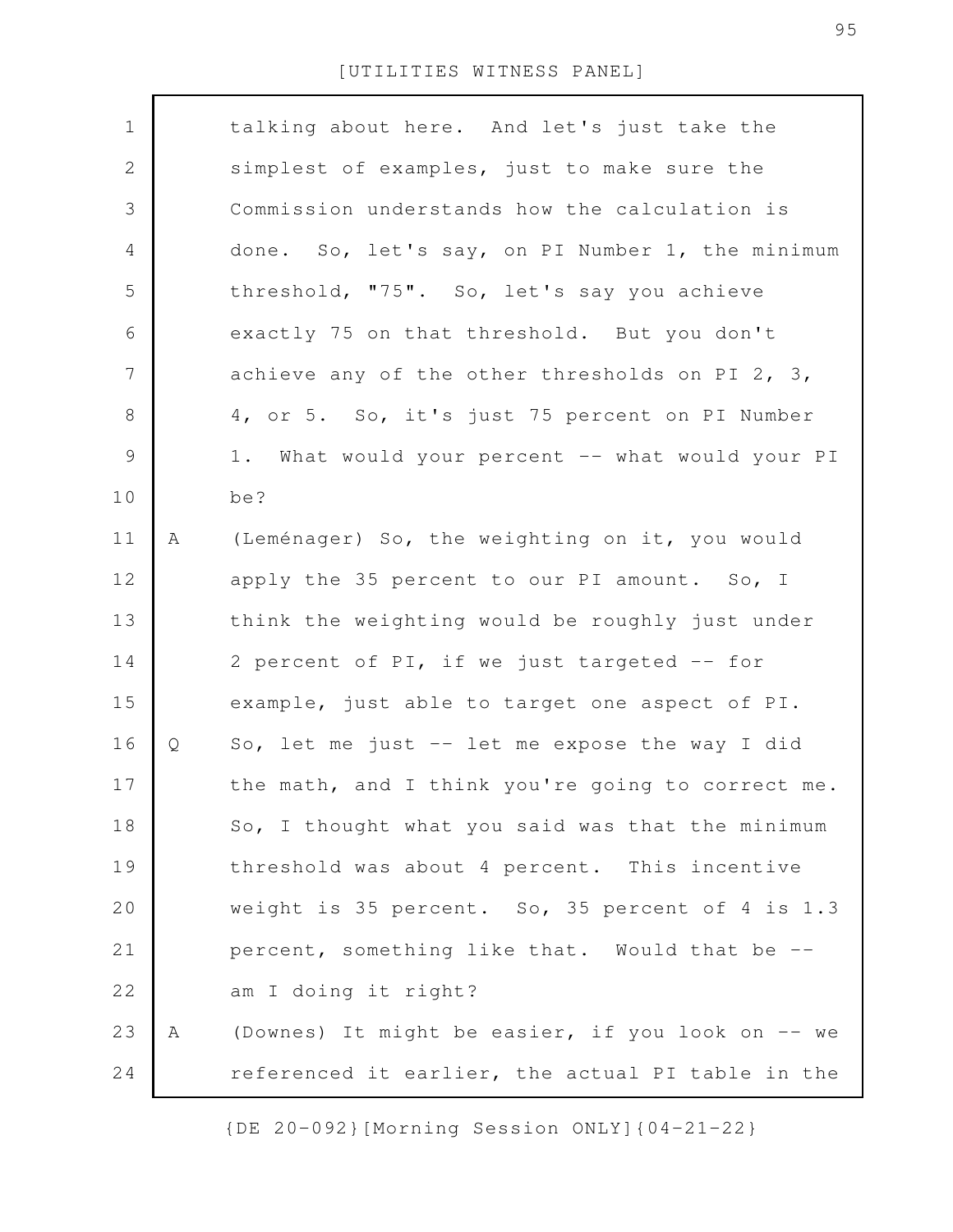| $1\,$          |   | attachment to the Plan, on Bates --              |
|----------------|---|--------------------------------------------------|
| $\mathbf 2$    | Q | If you don't mind, I'd like to stay just on the  |
| 3              |   | simple table.                                    |
| $\overline{4}$ | Α | (Leménager) Yes.                                 |
| 5              | Α | (Downes) Okay.                                   |
| 6              | Q | My simple mind needs to focus on the simple      |
| 7              |   | table. The other one is a little --              |
| $\,8\,$        | A | (Downes) There's a percentage right there that   |
| $\mathcal{G}$  |   | will answer your question.                       |
| 10             | Q | Oh, that's okay. If you could just share with me |
| 11             |   | the percentage, I can make a note. I'd just like |
| 12             |   | to focus on the simple table.                    |
| 13             | Α | (Downes) Okay.                                   |
| 14             | Α | (Leménager) So, if you go to Bates 089, just on  |
| 15             |   | the very next page, $-$ -                        |
| 16             | Q | Okay.                                            |
| 17             | Α | (Leménager) -- it lays out some of the           |
| 18             |   | descriptions.                                    |
| 19             | Q | Yes.                                             |
| 20             | Α | (Leménager) And the second bullet, there's a     |
| 21             |   | parenthetical at the end of it, noting that you  |
| 22             |   | have to apply the weighting. You're not going to |
| 23             |   | give 4.4 percent just on that amount. It's 4.4   |
| 24             |   | percent in the aggregate. So, if you're applying |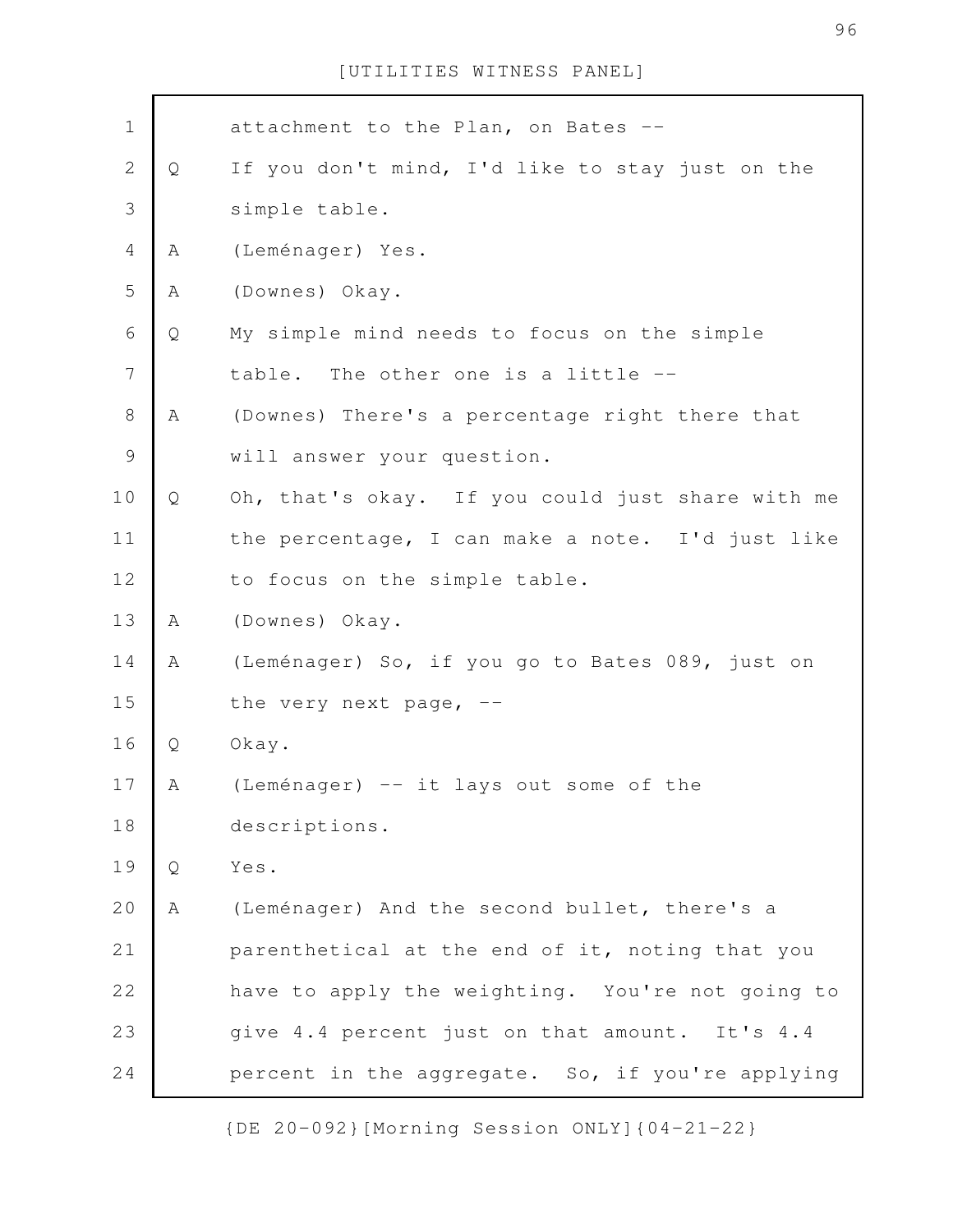| $\mathbf 1$    |   | the weighting, you're looking at a target of      |
|----------------|---|---------------------------------------------------|
| $\mathbf{2}$   |   | 1.925 percent for -- oh, sorry.                   |
| $\mathfrak S$  | Q | So, if you meet the minimum, you get 1.925. Is    |
| $\overline{4}$ |   | that what the parenthetical is telling us?        |
| 5              | Α | (Peters) I think maybe we're having a difficult   |
| 6              |   | time with this, because all of these assumptions  |
| $\overline{7}$ |   | are kind of assuming that you have spent your     |
| $\,8\,$        |   | entire budget, which is the other piece of the    |
| $\mathcal{G}$  |   | calculation. Then, if you spent your entire       |
| 10             |   | budget, only achieving the lifetime savings,      |
| 11             |   | which, I think, in practice, is not possible,     |
| 12             |   | because the measures that achieve lifetime        |
| 13             |   | savings also achieve annual savings, and also     |
| 14             |   | achieve the winter and summer. So, we may just    |
| 15             |   | be having a little trouble in our minds working   |
| 16             |   | it out exactly.                                   |
| 17             | Ő | Well, you could $-$ I mean, maybe. But, I mean,   |
| 18             |   | couldn't you spend your funding, and then not     |
| 19             |   | achieve the lifetime savings? For example, you    |
| 20             |   | might, you know, it's a bad year, right, for      |
| 21             |   | whatever reason, you don't achieve it.            |
| 22             |   | So, I can see -- so, let's assume you             |
| 23             |   | spend your full budget, for purposes of this, you |
| 24             |   | know, sort of clarification, you spend your full  |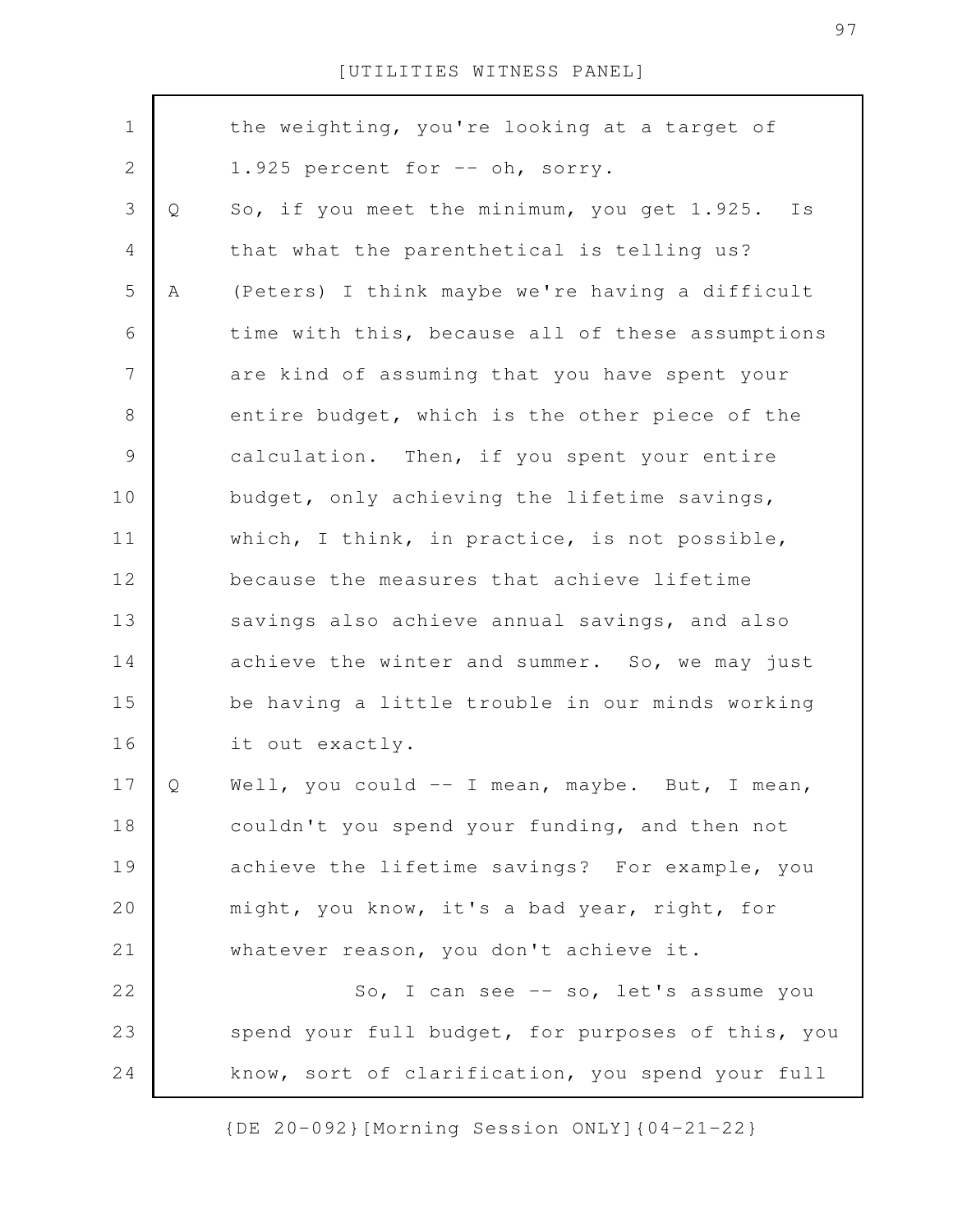| $\mathbf 1$    |   | budget, and you just achieve 75 percent on PI     |
|----------------|---|---------------------------------------------------|
| $\mathbf{2}$   |   | Number 1. I'm just trying to make sure I          |
| 3              |   | understand roughly what the bonus would be.       |
| 4              |   | Doesn't have to be to the third decimal place.    |
| 5              | Α | (Stanley) Kate, I've got it.                      |
| 6              | Α | (Peters) Eric has got it.                         |
| $\overline{7}$ | Q | Okay. Great.                                      |
| $8\,$          | Α | (Stanley) Thank you. Yes. So, it would simply     |
| $\mathsf 9$    |   | be 75 percent times the design coefficient value  |
| 10             |   | that's referenced, the 1.925. So, it would be     |
| 11             |   | 1.4437 percent would be the rate of earnings for  |
| 12             |   | the utility in that circumstance. So,             |
| 13             |   | essentially, 75 percent of that design            |
| 14             |   | coefficient value.                                |
| 15             | Q | Okay. Okay. So, why, though, it just seems        |
| 16             |   | overly complicated. Like, if you have an          |
| 17             |   | incentive weight, why wouldn't you just have      |
| 18             |   | my encouragement would be, in the future, to make |
| 19             |   | this simpler. So that, if you say the incentive   |
| 20             |   | weight is X percent, the minimum threshold is Y   |
| 21             |   | percent, you know, you start getting a bonus      |
| 22             |   | based on 75 percent, it's, you know, 4 percent,   |
| 23             |   | whatever it is, just highlight that in a table.   |
| 24             |   | I don't think it -- this is a nice, simple table. |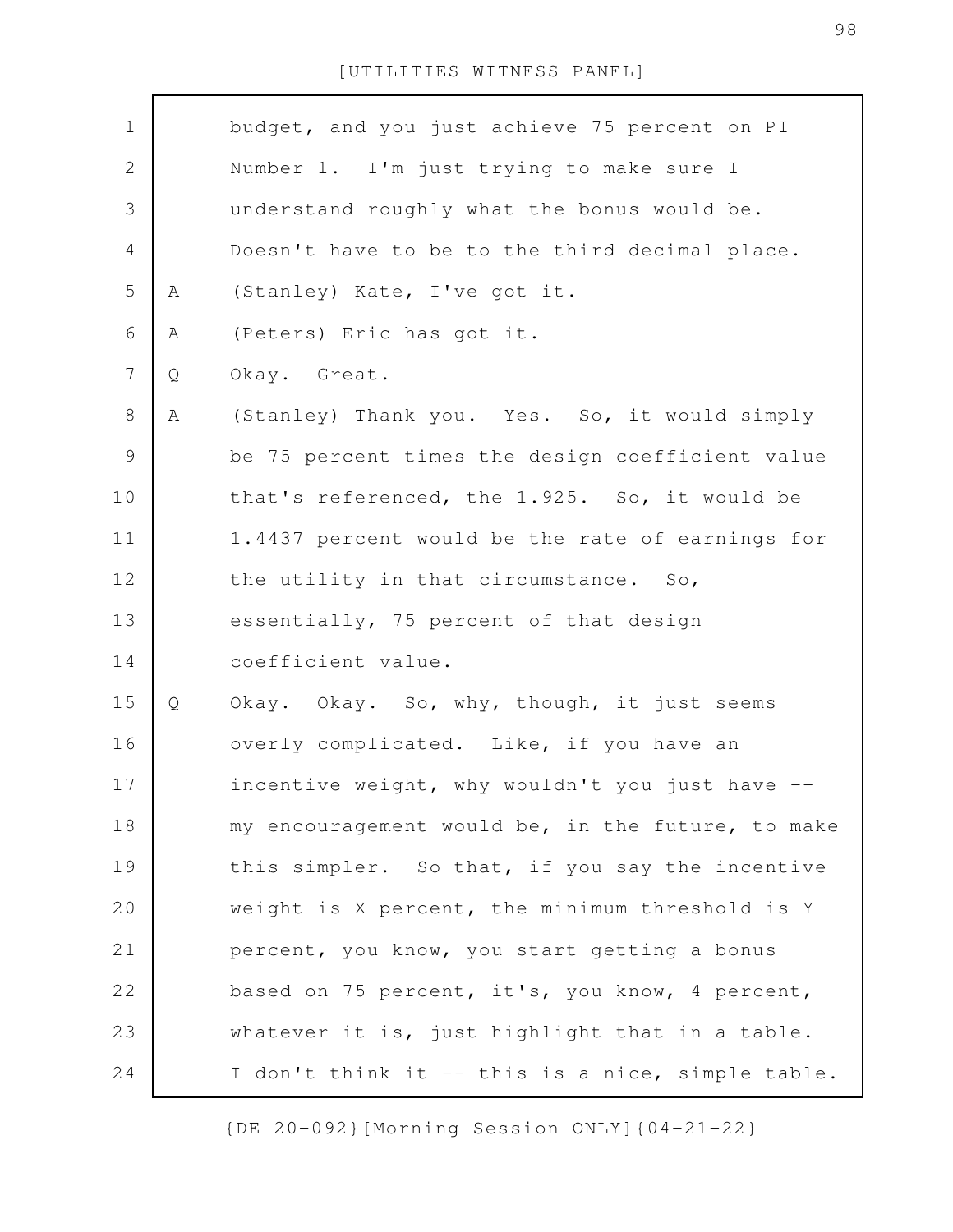| $\mathbf 1$    |   | And, then, you have to go to, you know, Bates     |
|----------------|---|---------------------------------------------------|
| $\sqrt{2}$     |   | Page 6004 to figure out what the actual, you      |
| 3              |   | know, calculation is. It's, I think, in my        |
| $\overline{4}$ |   | opinion, overly complicated.                      |
| 5              |   | But let me try one more time. So, if              |
| 6              |   | this scenario that I just -- that I just          |
| 7              |   | expressed is achieved, I think you suggested the  |
| $8\,$          |   | overall bonus for that particular utility would   |
| $\mathcal{G}$  |   | be I think you said "1.4 percent", something like |
| 10             |   | that?                                             |
| 11             | A | (Witness Stanley nodding in the affirmative).     |
| 12             | Q | Okay.                                             |
| 13             | Α | (Stanley) Correct. Yes.                           |
| 14             | Q | Thank you. Okay.                                  |
| 15             | Α | (Stanley) It's the same -- that arithmetic,       |
| 16             |   | whether you were to say if we earned on two       |
| 17             |   | components, whatever the percent achieved would   |
| 18             |   | be multiplied by that coefficient value. And, if  |
| 19             |   | it's multiple, you'd sum those two together.      |
| 20             | Q | Perfect.                                          |
| 21             | Α | (Stanley) And that's how you would determine that |
| 22             |   | rate of return, if you want to call it that.      |
| 23             | Q | Perfect. Yes, I think you're just missing a       |
| 24             |   | column on the spreadsheet. If it's linear, and    |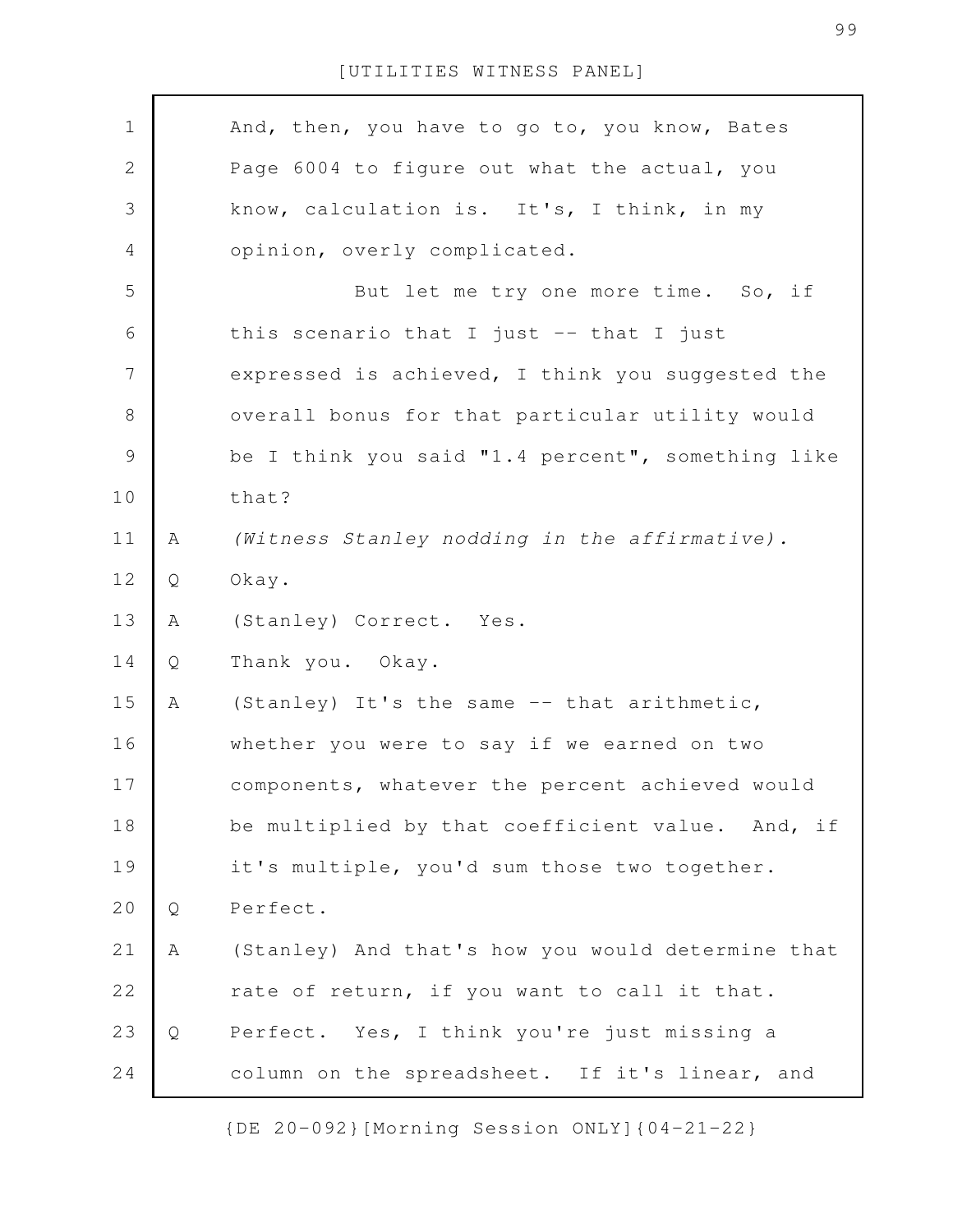| $\mathbf 1$ |   | you have a minimum threshold, then you just need  |
|-------------|---|---------------------------------------------------|
| 2           |   | to know where the threshold starts. If it starts  |
| 3           |   | at 4 percent, it starts at 4 percent. That would  |
| 4           |   | be very helpful in the future. But thank you for  |
| 5           |   | helping me understand the way that it works.      |
| 6           |   | Okay. I just have a couple of                     |
| 7           |   | additional questions. So, having had some time    |
| $8\,$       |   | to process my prior question about discount       |
| $\mathsf 9$ |   | rates, in the testimony, Exhibit 48, Bates 010,   |
| 10          |   | there's a discussion about putting energy         |
| 11          |   | efficiency "on par with other utility             |
| 12          |   | investments", by which I assume it means capital  |
| 13          |   | investments. And, you know, capital investments   |
| 14          |   | have a risk and an associated risk-free premium.  |
| 15          |   | But, so far as I can see, energy efficiency has   |
| 16          |   | no risk. So, I'm trying to understand why         |
| 17          |   | there's -- I'm trying to understand, I guess, why |
| 18          |   | energy efficiency investments shouldn't have more |
| 19          |   | like a risk-free rate, in terms of their return?  |
| 20          |   | So, if somebody can help me with that             |
| 21          |   | one, I would appreciate it.                       |
| 22          | Α | (Leménager) So, I think part of the calculus is   |
| 23          |   | the difference in performance incentive for a     |
| 24          |   | successful delivery of energy efficiency programs |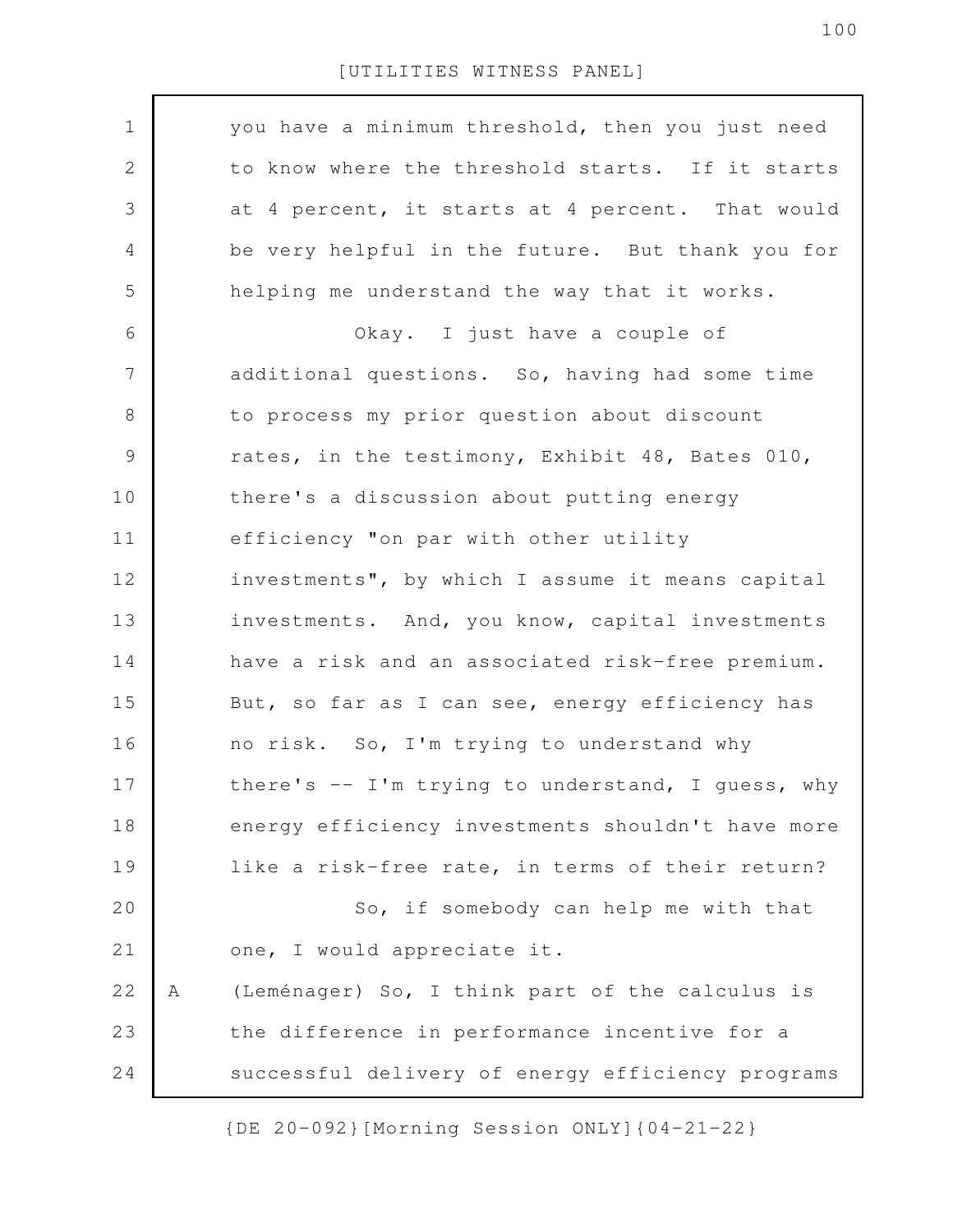| $\mathbf 1$   | and more traditional investments. There is a      |
|---------------|---------------------------------------------------|
| $\mathbf{2}$  | distinction or a difference in the numbers        |
| 3             | offered for the opportunity there.                |
| 4             | And I think another distinction for the           |
| 5             | energy efficiency programs is this idea of the    |
| 6             | minimum threshold to actually begin earning an    |
| 7             | incentive. It's a little bit different than       |
| 8             | looking at a, you know, a used and useful         |
| $\mathcal{G}$ | investment, in that all of the measures offered   |
| 10            | are used and useful, because they do screen as    |
| 11            | cost-effective. So, being able to deliver, in     |
| 12            | aggregate, the numbers promised in the Plan is    |
| 13            | enabling the Utilities to have an opportunity to  |
| 14            | pursue that kind of benefit to the grid and to    |
| 15            | customers. Where, without having that             |
| 16            | performance incentive, being able to be           |
| 17            | relatively "on par", as noted in the testimony,   |
| 18            | it makes it a little bit less clear of what       |
| 19            | exactly should the Utilities focus on, where that |
| 20            | performance incentive matrix shows us and directs |
| 21            | us as to what types of benefits are we trying to  |
| 22            | achieve with these dollars, and, again, to what   |
| 23            | weighting, to be able to best allocate the        |
| 24            | funding for these programs.                       |
|               |                                                   |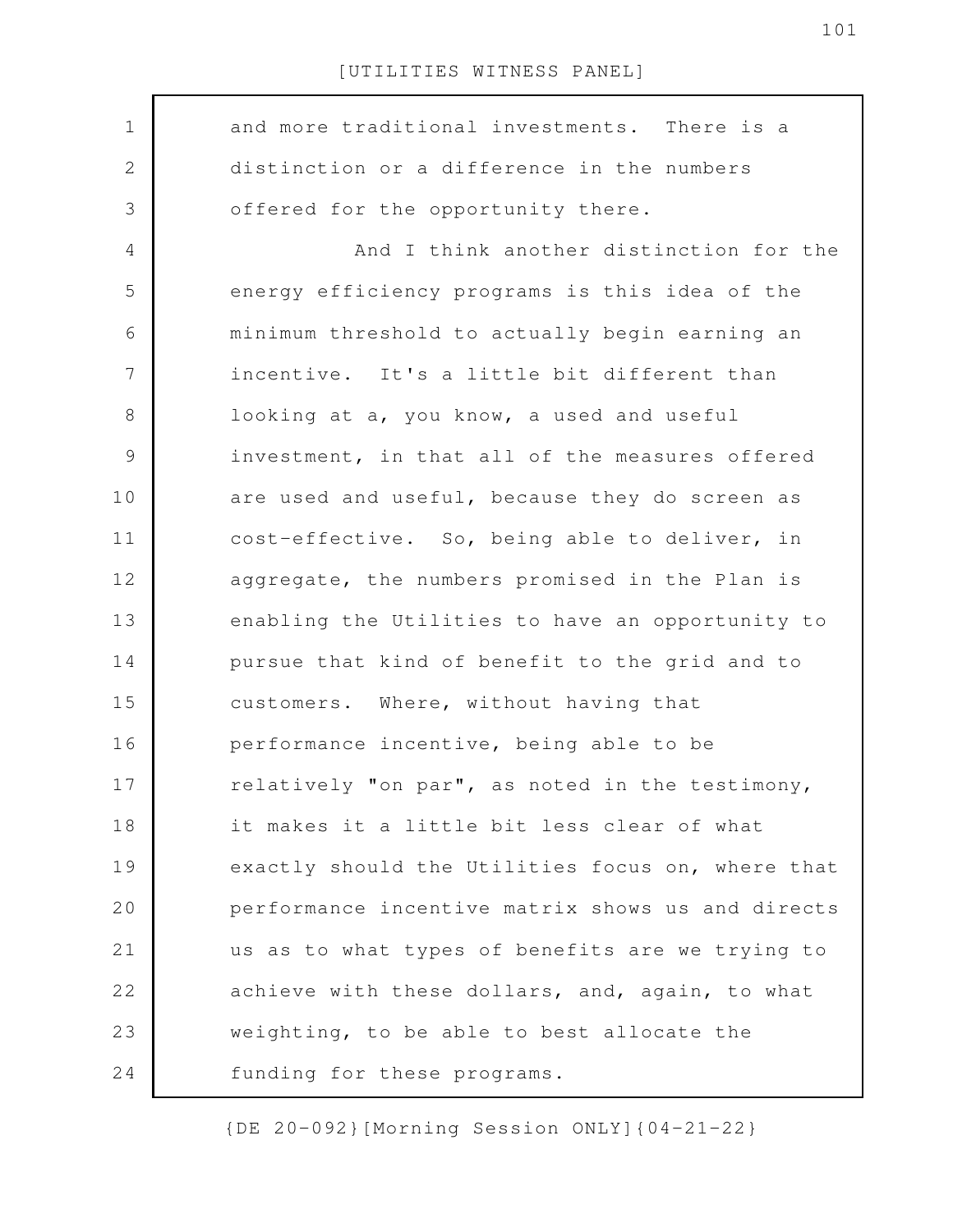| $\mathbf 1$    | Q | Okay. Thank you.                                  |
|----------------|---|---------------------------------------------------|
| $\mathbf{2}$   |   |                                                   |
|                | Α | (Downes) Can I?                                   |
| 3              | Q | Yes.                                              |
| $\overline{4}$ | A | (Downes) I might just note also that the          |
| 5              |   | performance incentive is the best practice across |
| 6              |   | the country for energy efficiency programs. And   |
| $\overline{7}$ |   | even in jurisdictions like Vermont, which is      |
| $\,8\,$        |   | operated, because of the number of small          |
| $\mathcal{G}$  |   | utilities across the state, they have a nonprofit |
| 10             |   | administrator, and, even in that case, even       |
| 11             |   | though they're not-for-profit, there is an        |
| 12             |   | incentive, a performance incentive involved in    |
| 13             |   | them achieving their goals, in order to motivate  |
| 14             |   | the nonprofit company to perform according to     |
| 15             |   | what has been set out.                            |
| 16             | Q | Okay. Thank you. And then, the final question I   |
| 17             |   | have is just a clarification. Do the utilities    |
| 18             |   | gets PI, pardon me, on pilots, low income, and    |
| 19             |   | municipal? Let's assume for a moment that the     |
| 20             |   | GST is under 1.0. Is there still a performance    |
| 21             |   | incentive paid or no?                             |
| 22             | Α | (Leménager) Speaking just to pilots, there is no  |
| 23             |   | performance incentive associated with pilots.     |
| 24             | Q | Regardless. Okay.                                 |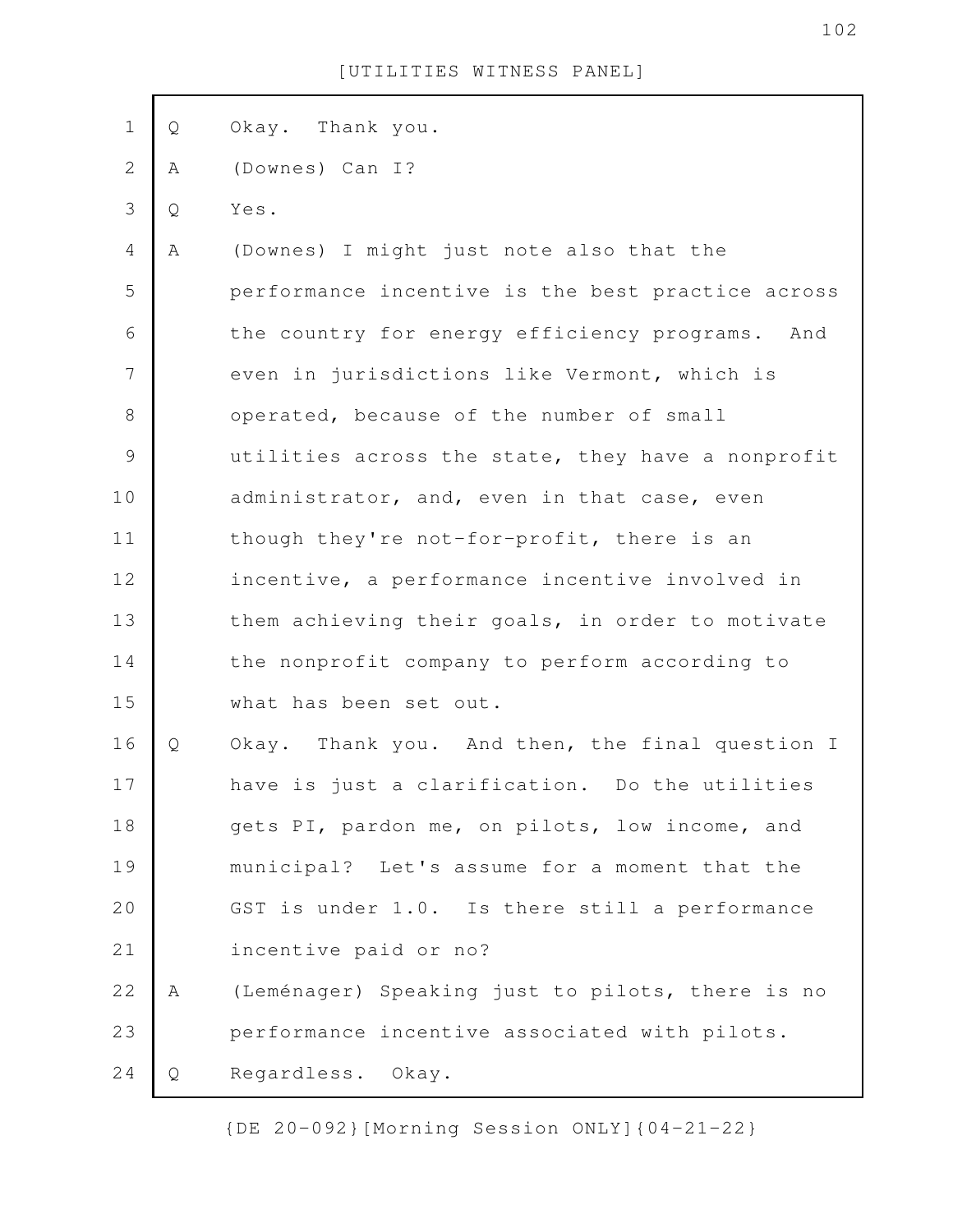| $\mathbf 1$    | Α | (Leménager) And I don't know if you want to      |
|----------------|---|--------------------------------------------------|
| $\sqrt{2}$     |   | address municipal?                               |
| $\mathfrak{Z}$ | Q | Municipal and LI, do you have any comments on    |
| $\overline{4}$ |   | whether PI gets paid?                            |
| 5              | Α | (Butler) Sure. Yes. The performance incentive    |
| 6              |   | is just developed based on the portfolio. And,   |
| $\overline{7}$ |   | if the portfolio is above 1.0, then it would be  |
| $\,8\,$        |   | achieved.                                        |
| $\mathcal{G}$  | Q | Okay. So, the threshold is on the portfolio, not |
| 10             |   | for the program?                                 |
| 11             | Α | (Butler) Correct. Yes.                           |
| 12             | Q | Okay. That's an important clarification.         |
| 13             | A | (Leménager) And one -- sorry, one clarification  |
| 14             |   | for the pilots. The expenditures are included in |
| 15             |   | the total budget expenditures. But the actual    |
| 16             |   | savings delivered, there is no performance       |
| 17             |   | incentive tied to those.                         |
| 18             |   | CHAIRMAN GOLDNER: Okay. Okay, very               |
| 19             |   | helpful. Thank you.                              |
| 20             |   | Okay. We have a couple of questions on           |
| 21             |   | a new topic, the impact on the New Hampshire     |
| 22             |   | economy. Commissioner Chattopadhyay.             |
| 23             |   | CMSR. CHATTOPADHYAY: Thank you.                  |
| 24             |   | BY CMSR. CHATTOPADHYAY:                          |

{DE 20-092}[Morning Session ONLY]{04-21-22}

103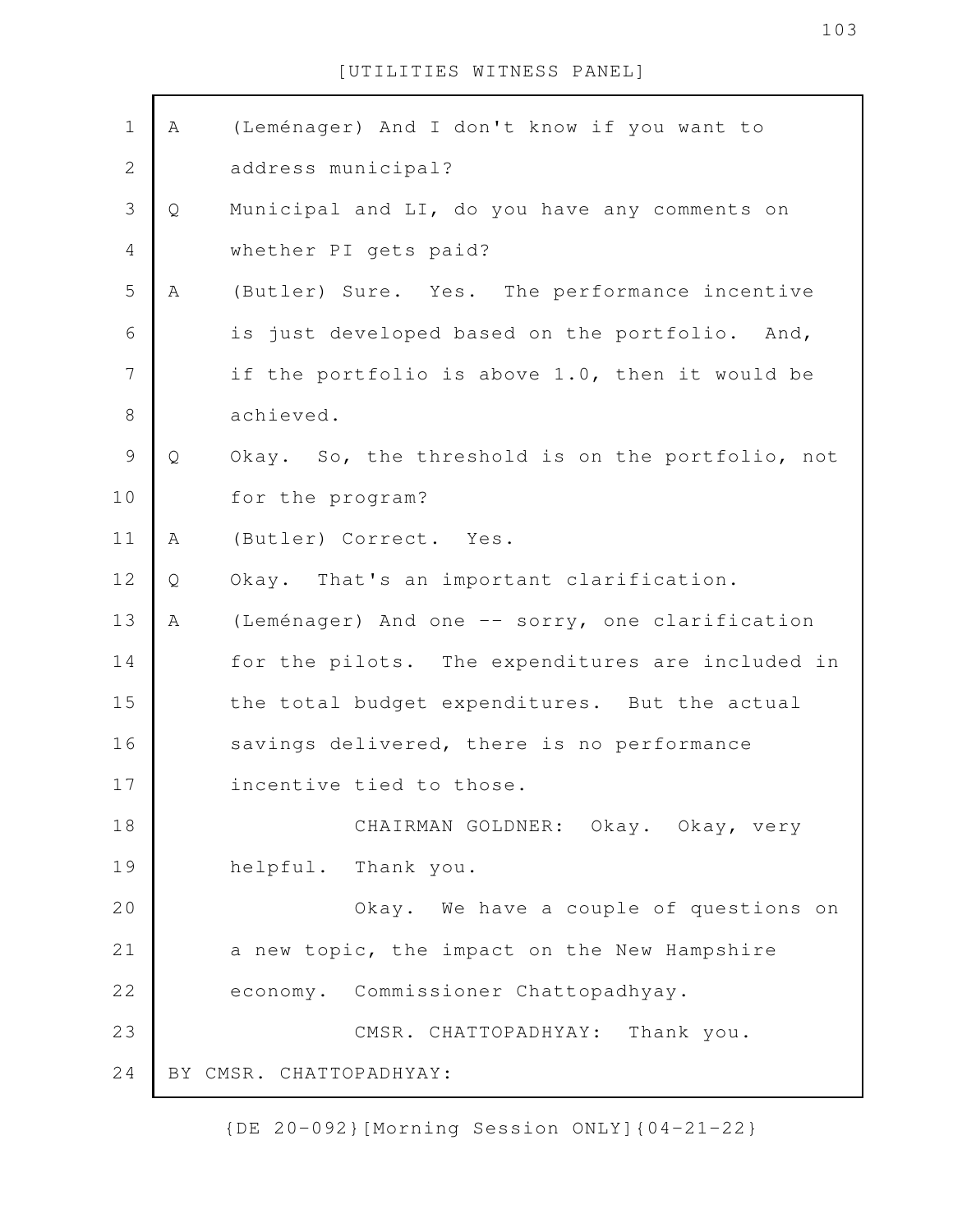| 1              | Q | So, very generally, give us a sense what analysis |
|----------------|---|---------------------------------------------------|
| $\mathbf{2}$   |   | have the parties undertaken which examines the    |
| 3              |   | economical factor of the energy efficiency        |
| $\overline{4}$ |   | industry specifically in New Hampshire?           |
| 5              |   | And this question, again, goes to                 |
| 6              |   | whoever feels comfortable responding.             |
| $\overline{7}$ | Α | (Peters) Sure. I think we're all flipping to      |
| $8\,$          |   | that portion of the Plan. Yes. Thank you.         |
| $\mathcal{G}$  |   | So, some areas of analysis are things             |
| 10             |   | that we do as we're creating the plan. You'll     |
| 11             |   | note, on Bates 006 and 007, we try to outline     |
| 12             |   | some of these higher-level economic impacts.      |
| 13             |   | The first is the "Customer Energy Cost            |
| 14             |   | Savings". So, we want to understand, for the      |
| 15             |   | customer, so not about our benefit-cost model,    |
| 16             |   | but for the customer themselves, how much money   |
| 17             |   | would they have had to spend on purchasing the    |
| 18             |   | energy that they have now saved because they      |
| 19             |   | implemented the energy efficiency measures? So,   |
| 20             |   | it looks at it a little bit more on a retail      |
| 21             |   | rate. So, if a customer, you know, replaced       |
| 22             |   | their refrigerator, and between now and the       |
| 23             |   | lifetime end of that refrigerator, they are going |
| 24             |   | to spend X number of dollars less per month       |
|                |   |                                                   |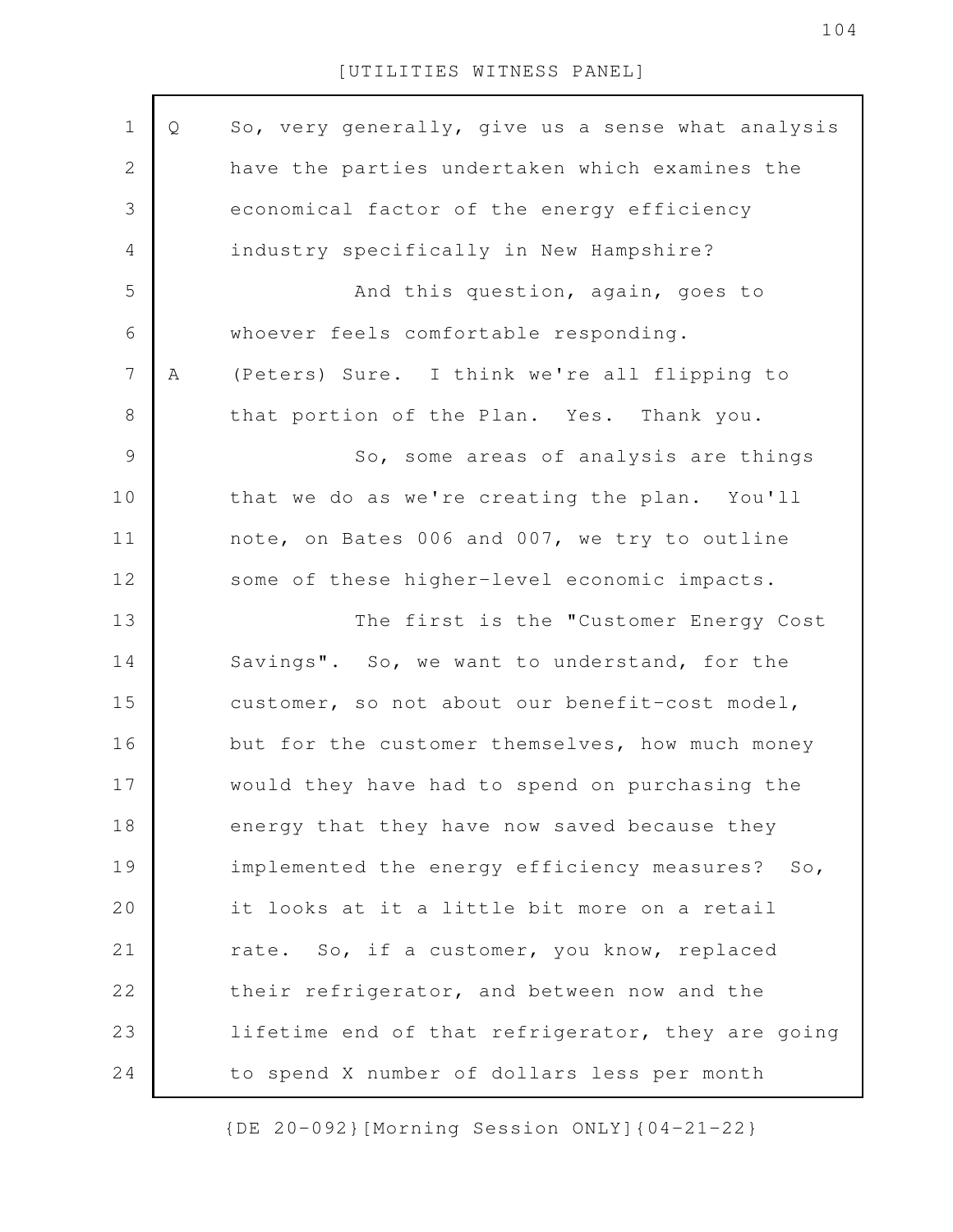purchasing at retail their electricity because of that energy efficiency investment. And, so, we do that calculation. And the Customer Energy Cost Savings for the Plan that's in front of you now is more than 441 million over the lifetime of the measures. And, so, if this Plan were not to be put into effect, if customers did not adopt the measures and savings that are going to happen because of this Plan, they would end up spending at retail, over the lifetime of those measures, \$441 million more on their energy bills. And that's an important piece, I think, because those are the dollars, and these are participants, I should clarify, these are related to the direct install measures, but those dollars that they are not spending on energy bills are dollars that they then have available to spend on other things, hopefully, within our local economy, although we can't determine exactly what they're spending them on, maybe a different study would do that. But it makes those dollars available for customers to spend on other needs and priorities that they may have. 1 2 3 4 5 6 7 8 9 10 11 12 13 14 15 16 17 18 19 20 21 22 23 24

{DE 20-092}[Morning Session ONLY]{04-21-22}

105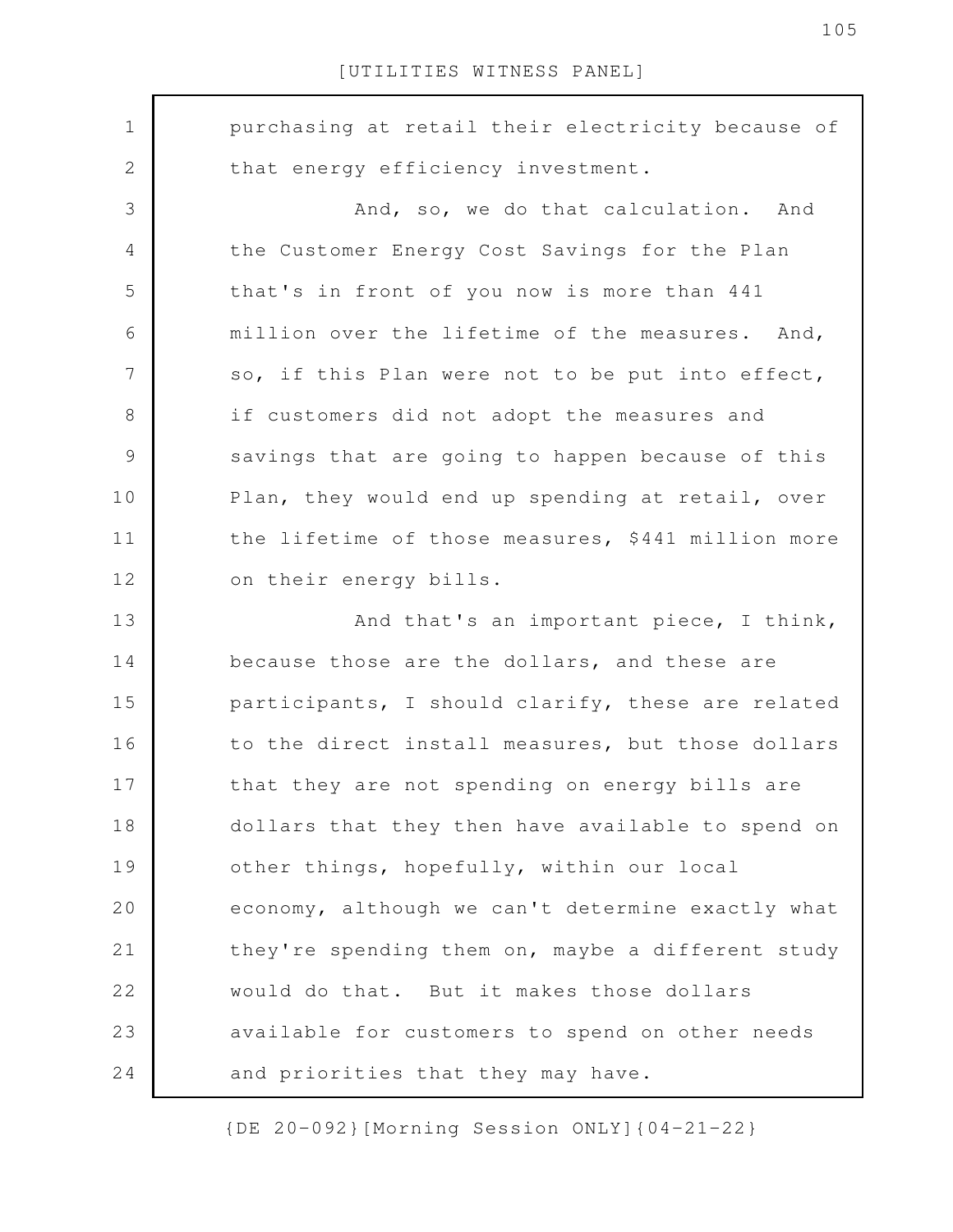The Energy Savings I think is fairly clear in the Plan, and we've talked a lot about that. And the Peak Demand Reduction Savings are kind of quantified in the Plan. The energy efficiency contractors is another area of importance. We have not done, to my knowledge, our own study of the particular economic impact of the contractors in order to quantify it. But we work with -- we undertook an effort a couple of years ago to count the number of vendors and installers that we work with, and the number was almost 1,200 across the state. These are local businesses that employ local workers. Energy efficiency is a very location-specific thing. And, so, it's hard to outsource. You need people in the state who can perform this work. And whenever we have concerns about program dollars or customer interest, we hear from our contractors. They are running businesses, in many cases small businesses, and they want to be assured that the work they are doing is going to continue into the future, because they need to invest in their employees, 1 2 3 4 5 6 7 8 9 10 11 12 13 14 15 16 17 18 19 20 21 22 23 24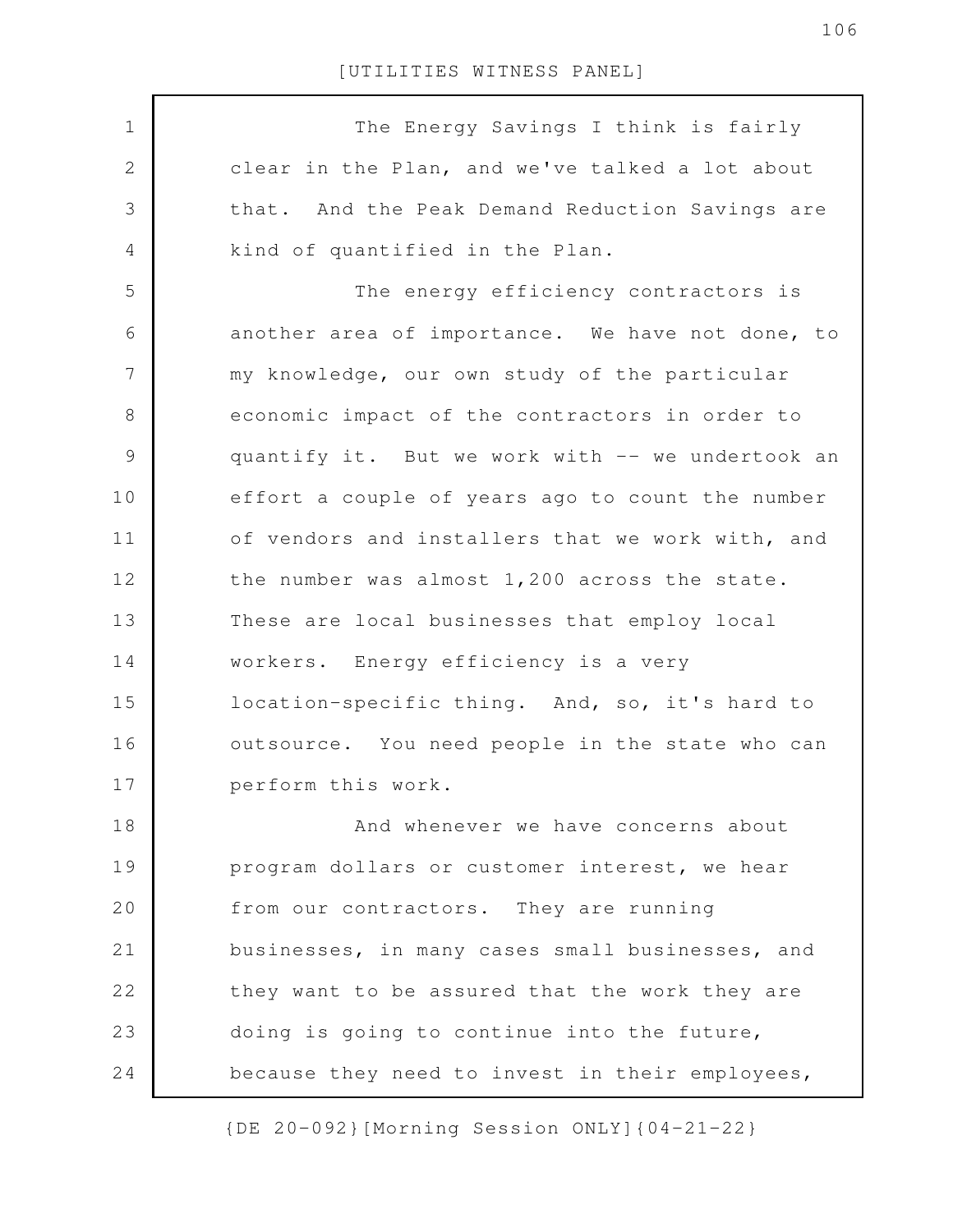they need to train them. They want to provide benefits. Many of our small weatherization contractors provide 401k plans and healthcare benefits for the workers who are in homes, kind of doing attic insulation and crawling around in basements, and doing things that are very difficult every day. And I think that's a really important piece of the program, that, unless you're actually getting a project done, you may not see. If it's happening in your house, you end up seeing kind of the level of work that is required to make these improvements. And it's pretty impressive the work that they do, and people that they employ. The other point -- the next point there also goes to that Highly Trained Workforce. There are some studies that attempt to articulate, you know, for spend inefficiency, what are the full-time equivalents that end up in the marketplace. And, so, we've referenced one of those studies in the Plan. The dollars that this Plan spends, based on that study calculation, is going to support 1,698 full-time 1 2 3 4 5 6 7 8 9 10 11 12 13 14 15 16 17 18 19 20 21 22 23 24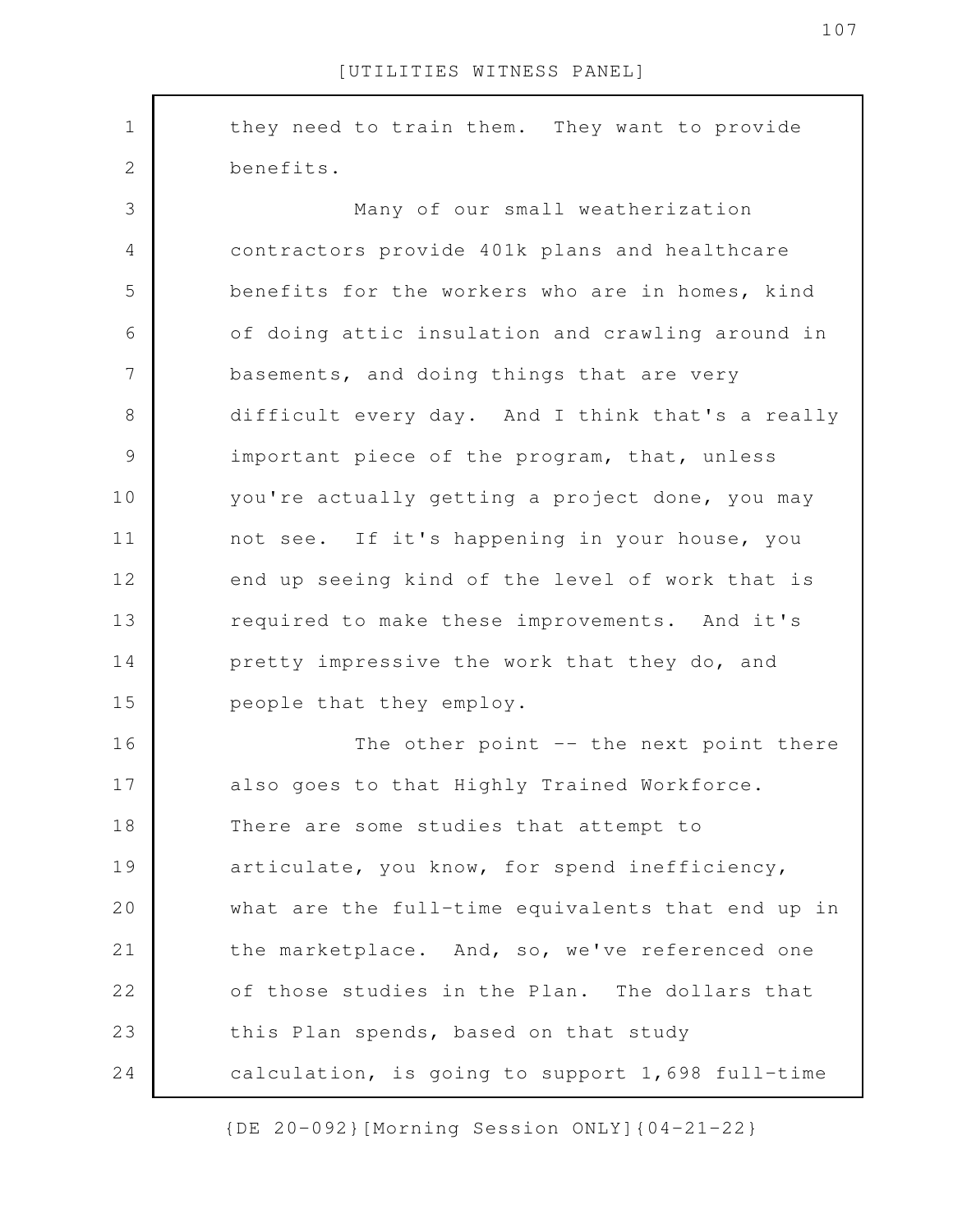| $\mathbf 1$   |   | equivalents, or 3.5 million work hours. And,      |
|---------------|---|---------------------------------------------------|
| 2             |   | again, that's kind of a calculation from a study, |
| 3             |   | but it gives a sense of the scale at least.       |
| 4             |   | And then, I think, you know, there's              |
| 5             |   | some discussion there of the Environmental        |
| 6             |   | Benefits, which can have an indirect benefit, I   |
| 7             |   | think, on the economy, as we look at our tourism  |
| $8\,$         |   | sector, the desire for businesses and residents   |
| $\mathcal{G}$ |   | to locate here in New Hampshire, I think. You     |
| 10            |   | know, our environment is something that draws a   |
| 11            |   | lot of business and activity in the state, and    |
| 12            |   | protecting that environment is something that we  |
| 13            |   | also find important as we deliver these plans.    |
| 14            |   | So, those are a few examples.                     |
| 15            | Q | You mentioned the "\$441 million", that's for the |
| 16            |   | lifetime benefit, right?                          |
| 17            | А | (Peters) Yes. It's less --                        |
| 18            | Q | And, $--$                                         |
| 19            | Α | (Peters) Yes.                                     |
| 20            | Q | And, so, just -- okay. Confirm that for us.<br>It |
| 21            |   | is, right? It's for the lifetime --               |
| 22            | Α | (Peters) It's over the lifetime of the measures.  |
| 23            |   | So, the energy saved over the lifetime of that    |
| 24            |   | measure.                                          |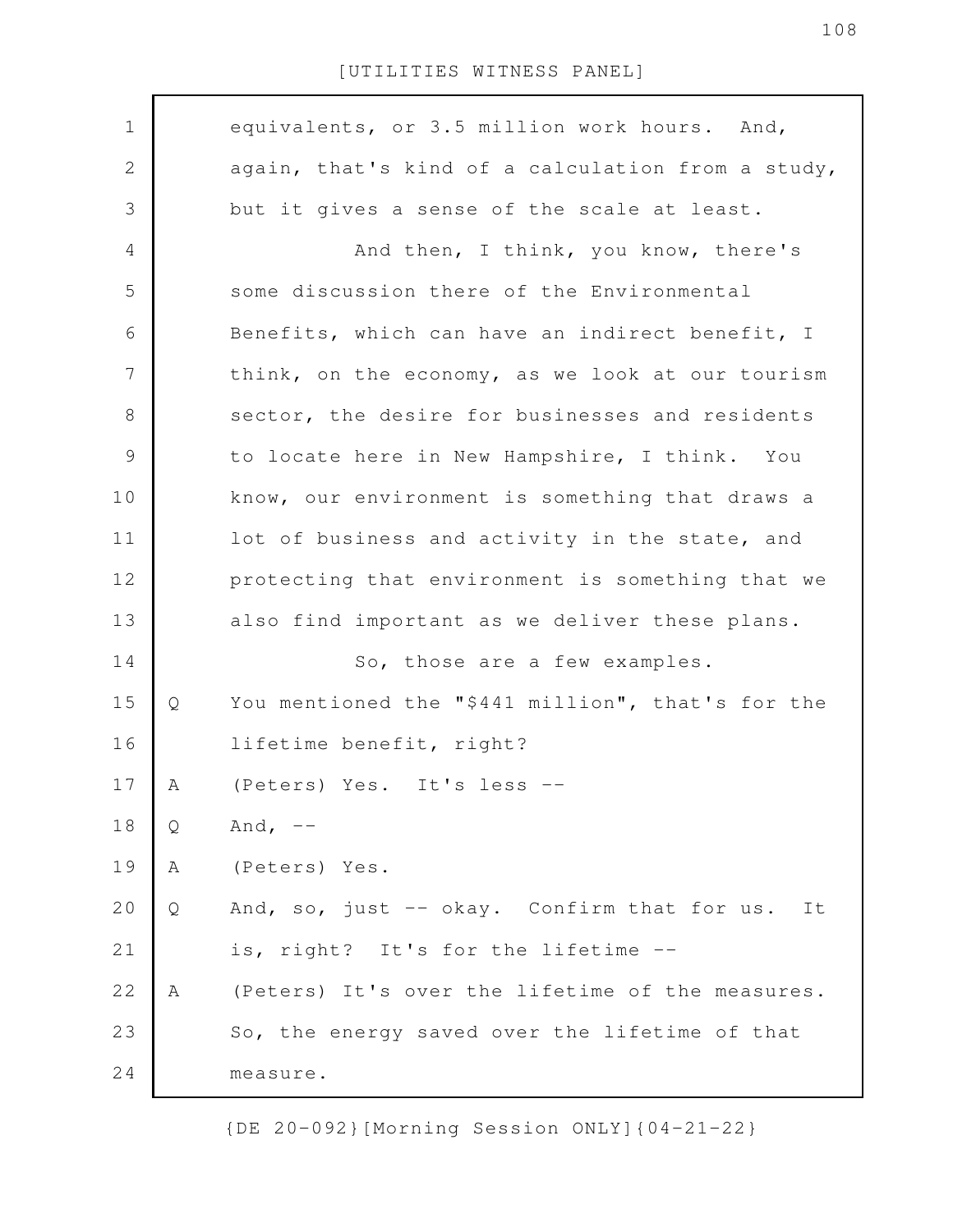| $1\,$         | Q | And what is that? Like, what period are you       |
|---------------|---|---------------------------------------------------|
| $\mathbf{2}$  |   | using for the lifetime, generally speaking?<br>It |
| 3             |   | depends on different programs, I'm going to       |
| 4             |   | assume, but $--$                                  |
| 5             | Α | (Butler) Yes. To undertake that calculation, we,  |
| 6             |   | as Kate mentioned, take the lifetime of both      |
| 7             |   | electric savings, as well as fossil fuel savings, |
| 8             |   | and we multiply that based on kind of a           |
| $\mathcal{G}$ |   | 10-year -- 10-year historic average of the price  |
| 10            |   | for that, for that particular energy.             |
| 11            | Q | Okay.                                             |
| 12            | Α | (Butler) Yes.                                     |
| 13            | Q | And you do use the discounting there as well? Or  |
| 14            |   | what do you do? Like, I'm trying to $-$ -         |
| 15            | Α | (Butler) No, we --                                |
| 16            | Q | Just an average number, multiplied by the savings |
| 17            |   | that you have?                                    |
| 18            | Α | (Butler) Correct.                                 |
| 19            | Q | Okay.                                             |
| 20            | Α | (Peters) This is more of an illustrative          |
| 21            |   | calculation than a calculation --                 |
| 22            | Q | Yes. And I'm -- you know where I'm going.<br>It   |
| 23            |   | looks like it's not necessarily a good            |
| 24            |   | presentation of what I would consider --          |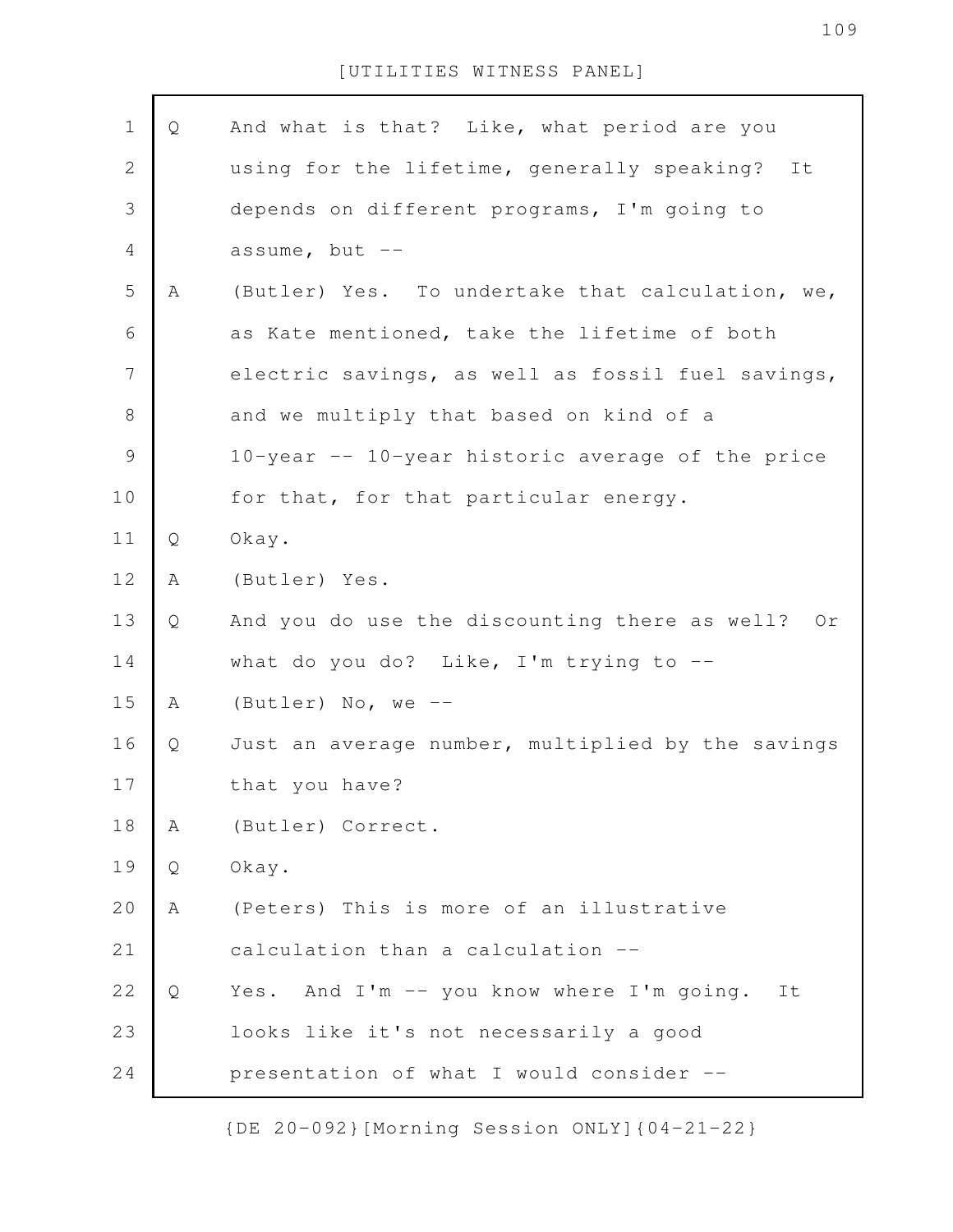| $\mathbf 1$    | A | (Leménager) Yes. So, there's no discount rate       |
|----------------|---|-----------------------------------------------------|
| $\mathbf{2}$   |   | applied, but it is a 10-year historical average     |
| $\mathfrak{Z}$ |   | price for each type of energy. So, there's no       |
| 4              |   | inflation adjustment.                               |
| 5              | Q | Okay.                                               |
| 6              | Α | (Leménager) But it's going back in time. So, the    |
| $\overline{7}$ |   | historical prices tend to be lower than current     |
| $\,8\,$        |   | prices.                                             |
| $\mathcal{G}$  |   | CMSR. CHATTOPADHYAY: Yes.                           |
| 10             |   | CHAIRMAN GOLDNER: Thank you. Just one               |
| 11             |   | other additional question on the same topic.<br>And |
| 12             |   | I'd like each of the utilities to answer sort of    |
| 13             |   | one-by-one. So, start wherever is best.             |
| 14             |   | BY CHAIRMAN GOLDNER:                                |
| 15             | Q | But what internal tracking, if any, do the          |
| 16             |   | Utilities undertake to record the amount of         |
| 17             |   | energy efficiency funding that is paid to           |
| 18             |   | out-of-state entities?                              |
| 19             |   | And I'm thinking about two different                |
| 20             |   | things. There's a big portion of New Hampshire      |
| 21             |   | is on the border of our southern neighbor, which    |
| 22             |   | is -- so, it would be pretty easy for there to be   |
| 23             |   | services coming from Massachusetts. And then, of    |
| 24             |   | course, you know, for example, EM&V consulting,     |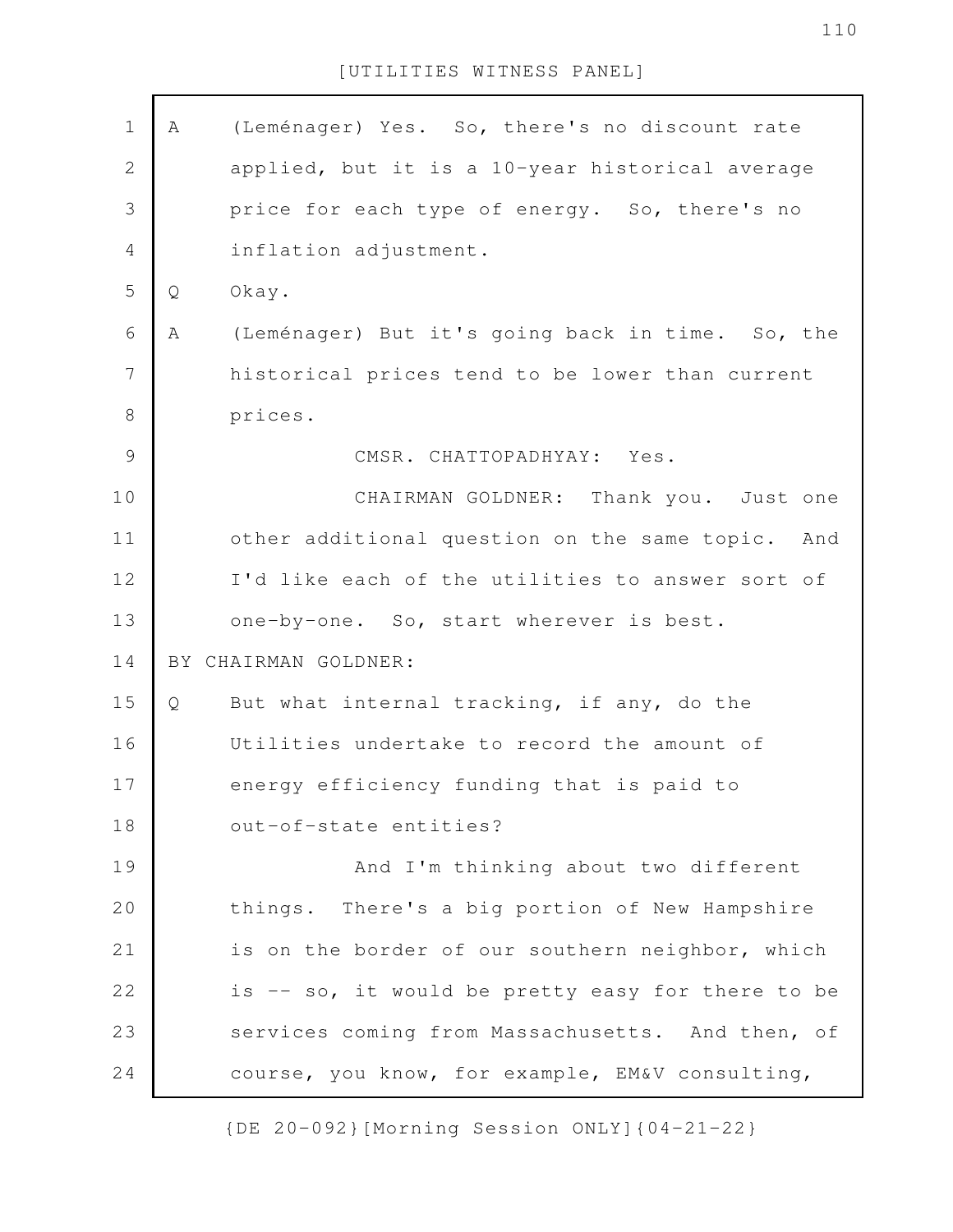| $\mathbf 1$   |   | if you look down the list there, there's usually  |
|---------------|---|---------------------------------------------------|
| $\mathbf{2}$  |   | a lot of Boston-based entities, etcetera.         |
| 3             |   | So, I'm just trying to get a handle on            |
| 4             |   | how much money is leaving New Hampshire, versus   |
| 5             |   | how much money is staying here. Is there any      |
| 6             |   | internal tracking? And maybe just if each         |
| 7             |   | utility by utility could go through.              |
| $\,8\,$       |   | And, if you don't, that's fine. It's              |
| $\mathcal{G}$ |   | just a question for understanding.                |
| 10            | Α | (Peters) In terms of the vendors who may be       |
| 11            |   | participating in installing the measures or doing |
| 12            |   | the EM&V work or that sort of thing?              |
| 13            | Q | Yes. How much money is leaving the state versus   |
| 14            |   | how much money is staying in the state?           |
| 15            | Α | (Peters) Well, so, the customers are all New      |
| 16            |   | Hampshire customers. So, any incentive that we    |
| 17            |   | pay for a project is ultimately intended to       |
| 18            |   | benefit the customer that's installing those      |
| 19            |   | projects.                                         |
| 20            | Q | Sure.<br>Sure.                                    |
| 21            | Α | (Peters) I don't know of a particular list that   |
| 22            |   | we have put together that lists out our vendors   |
| 23            |   | and what state they are located in.<br>It's       |
| 24            |   | something that we could undertake, if it's of     |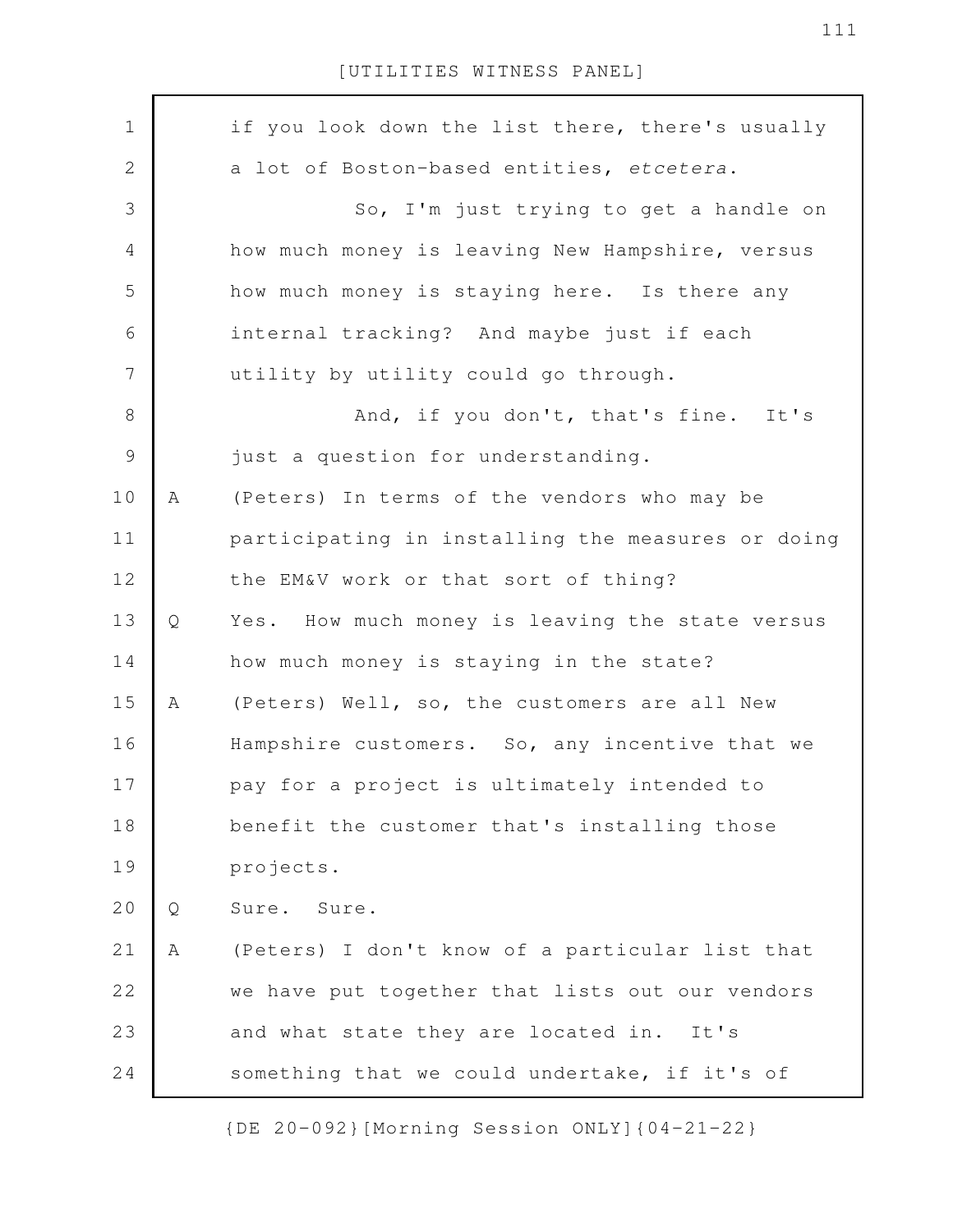| $\mathbf 1$    |   | interest, I think.                                |
|----------------|---|---------------------------------------------------|
| $\sqrt{2}$     |   | I know -- I would say a vast majority             |
| $\mathfrak{Z}$ |   | of our vendors are New Hampshire entities. But,   |
| $\overline{4}$ |   | as you said, there are companies that do          |
| 5              |   | weatherization installs across the border. They   |
| 6              |   | would have to be registered to work here. Some    |
| 7              |   | of our EM&V vendors are larger companies that are |
| $8\,$          |   | located, you know, or have offices in multiple    |
| $\mathcal{G}$  |   | places.                                           |
| 10             |   | So, I don't think we have undertaken an           |
| 11             |   | effort to put that list together. But it's        |
| 12             |   | something we could do.                            |
| 13             | Q | Yes. I'm seeing interest on this from the         |
| 14             |   | Legislature as well, how much money, in any       |
| 15             |   | program, not just energy efficiency, stays in the |
| 16             |   | state and leaves the state. So, that may be       |
| 17             |   | something to consider in the future.              |
| 18             | A | (Peters) Yes.                                     |
| 19             | Q | Thank you, for Eversource.<br>Yes.                |
| 20             | Α | (Downes) Oh, yes. Speaking for Unitil, we         |
| 21             |   | haven't done that analysis. But I will say that,  |
| 22             |   | particularly for our income-eligible and Home     |
| 23             |   | Performance Programs, which are                   |
| 24             |   | weatherization-based, those are -- I can get you  |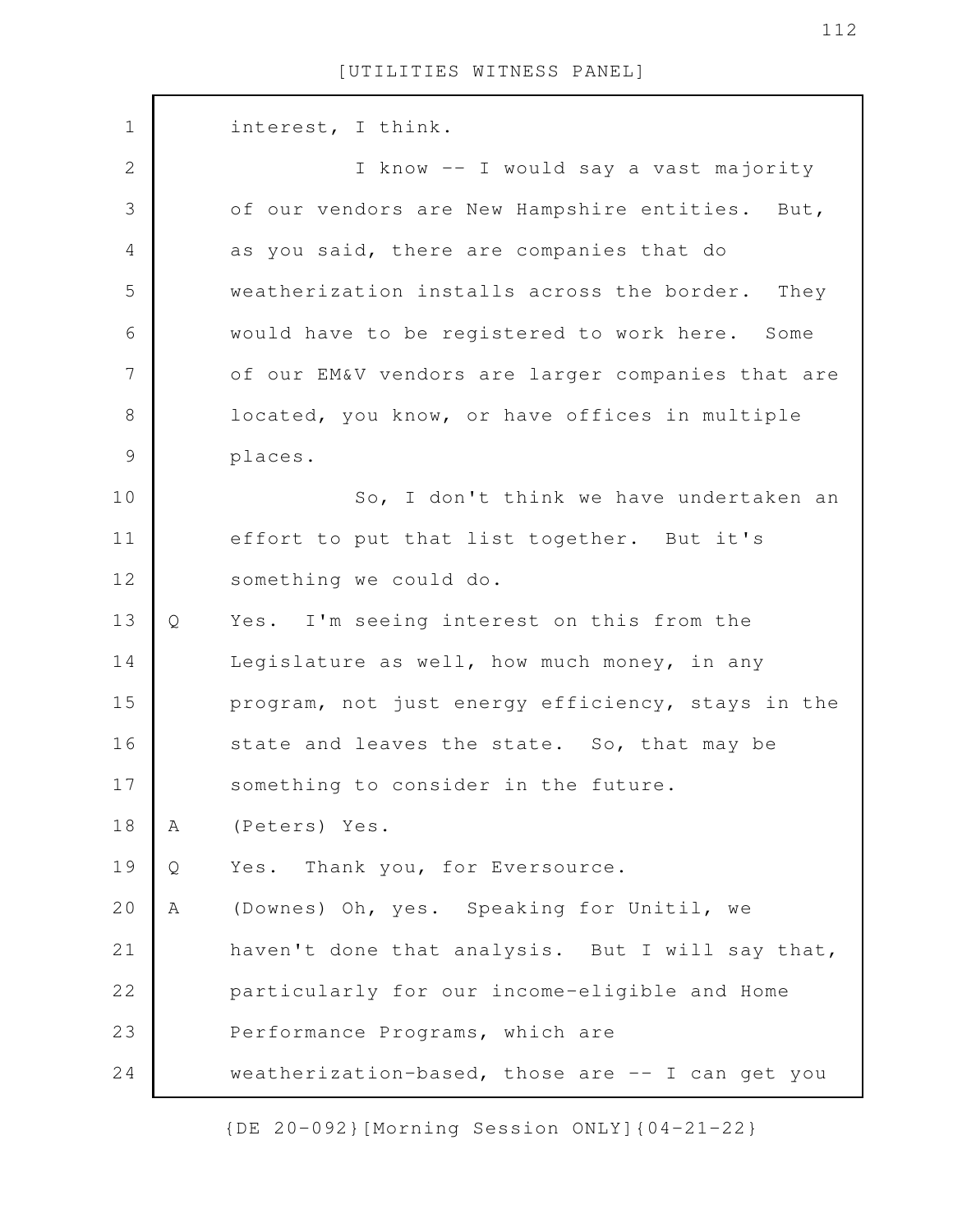| $\mathbf 1$ |   | the details, but those are predominantly New      |
|-------------|---|---------------------------------------------------|
| 2           |   | Hampshire-based companies. Similarly, for         |
| 3           |   | engineering support, I would say, for, you know,  |
| 4           |   | looking at projects and figuring out costs and    |
| 5           |   | benefits and all of that, that those are --       |
| 6           |   | that's largely going to be New Hampshire-based.   |
| 7           |   | But we haven't done an analysis of that.          |
| $8\,$       |   | But, to Kate's point also, the benefits           |
| $\mathsf 9$ |   | of that work that's being done is accruing to the |
| 10          |   | customers in this state.                          |
| 11          | Q | Oh, I understand. I'm just trying to figure out   |
| 12          |   | how much money is leaving. Yes, I know how much   |
| 13          |   | is staying. So, --                                |
| 14          | Α | (Stanley) So, for Liberty, I could say with       |
| 15          |   | confidence that, from an implementation           |
| 16          |   | standpoint, in terms of vendors who are           |
| 17          |   | supporting customers with things like energy      |
| 18          |   | audits, technical analysis, engineering studies,  |
| 19          |   | that 90 percent of those workers are largely      |
| 20          |   | based in New Hampshire. There could be folks who  |
| 21          |   | come from out of state, who travel across the     |
| 22          |   | border to do that work. But it's certainly, at    |
| 23          |   | least in terms of Liberty's territory and the     |
| 24          |   | customers we serve and whatnot, that tends to be  |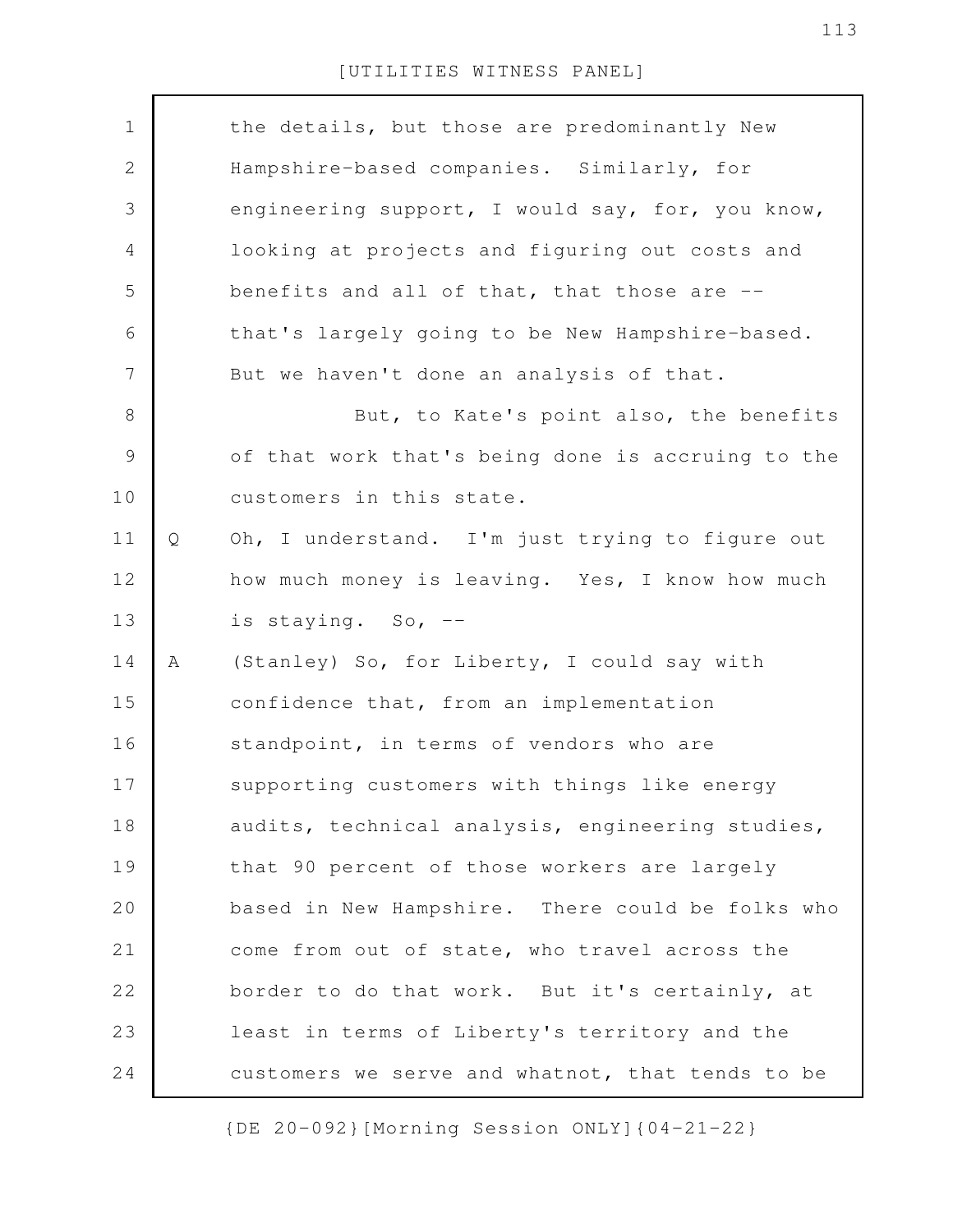more of the exception. Now, when you're talking about services when it comes to market research, evaluation, software that we use, there's less of a pool of available resources to be leveraged in New Hampshire, although there are options, and we do leverage them. There are lots of qualified and successful vendors that we all leverage. But that's where more of the out-of-state work, at least for Liberty, that I could reference is coming from. It's more kind of speciality skills, where it might be harder to draw from local pools. Q Thank you. A (Woods) So, I would say, for the Co-op, that our answer would be very similar to Liberty's. That a majority of the services are provided by companies that are here in New Hampshire. We do have  $a$  -- we don't have a tracking system of out-of-state costs. I think we have a rebate processer for products that their processing fees would be going to an out-of-state company. But that would be pretty much the incentive for the Co-op. 1 2 3 4 5 6 7 8 9 10 11 12 13 14 15 16 17 18 19 20 21 22 23 24

{DE 20-092}[Morning Session ONLY]{04-21-22}

114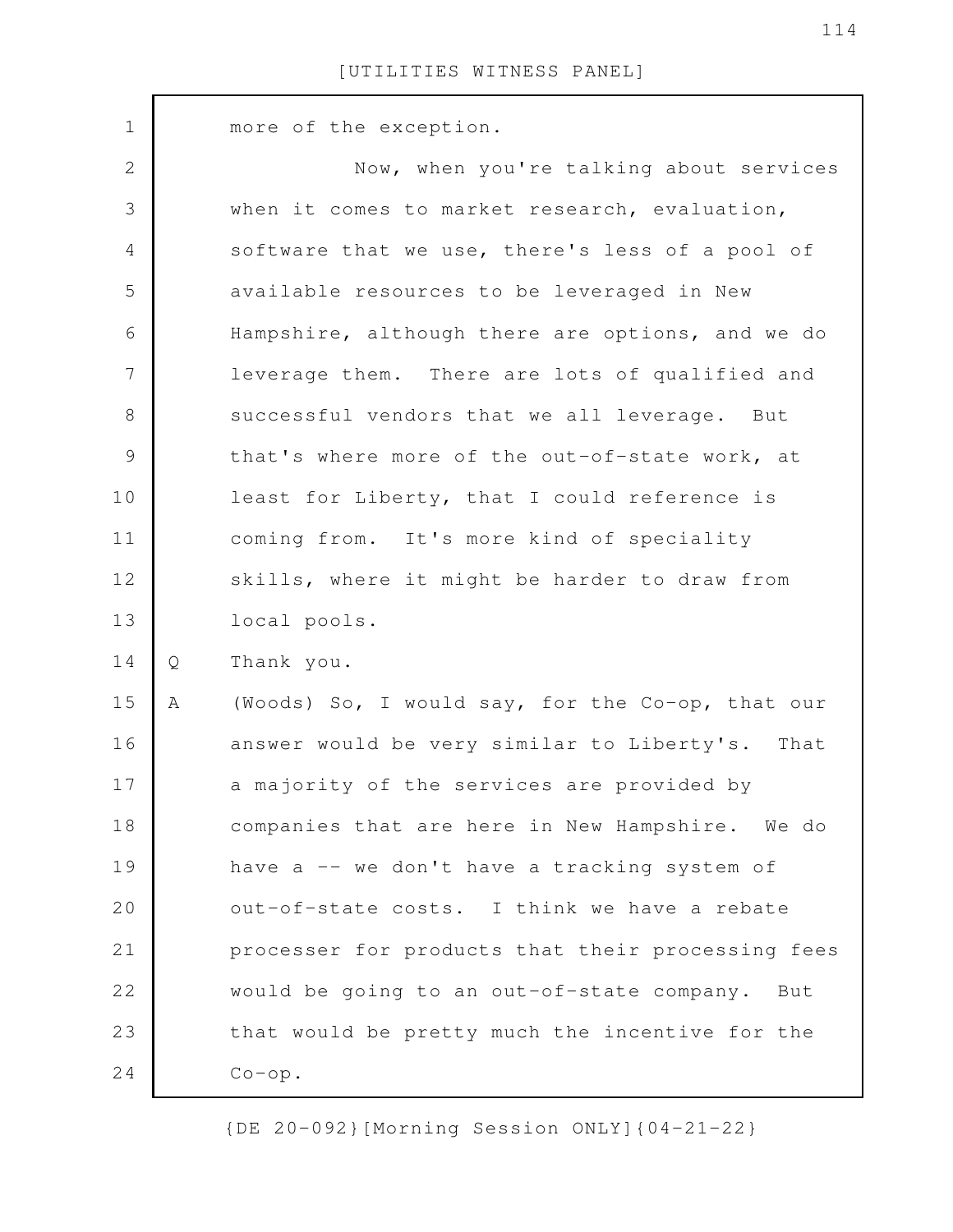| $\mathbf 1$    | CHAIRMAN GOLDNER: Okay. Thank you.                     |
|----------------|--------------------------------------------------------|
| $\mathbf{2}$   | Okay. We'll move on to another topic,                  |
| $\mathfrak{Z}$ | we'll call this the "No Direct Cost", pardon me        |
| $\overline{4}$ | topic, for services and equipment.                     |
| 5              | BY CHAIRMAN GOLDNER:                                   |
| 6              | So, under the Proposed Plan, my question is, what<br>Q |
| $\overline{7}$ | services and equipment would be provided to            |
| $8\,$          | consumers, whether they be residential, C&I,           |
| $\mathcal{G}$  | governmental, at no direct cost? And then, maybe       |
| 10             | share the rationale behind this approach.              |
| 11             | (Peters) Thank you. I think the primary program<br>A   |
| 12             | where customers receive work at 100 percent            |
| 13             | incentive, essentially, Is the low income              |
| 14             | program. There is no customer cost for those           |
| 15             | items.                                                 |
| 16             | There may be $-$ there are a few other                 |
| 17             | items kind of within the Home Performance Program      |
| 18             | or other programs where a specific item may be no      |
| 19             | cost to the customer, but the overall project          |
| 20             | does have a cost to the customer.                      |
| 21             | In the testimony, there was some municipal -- I<br>Q   |
| 22             | know some municipal 100 percent, there may be          |
| 23             | others, but I noticed that. So, I'm just trying        |
| 24             | to understand the philosophy behind the 100            |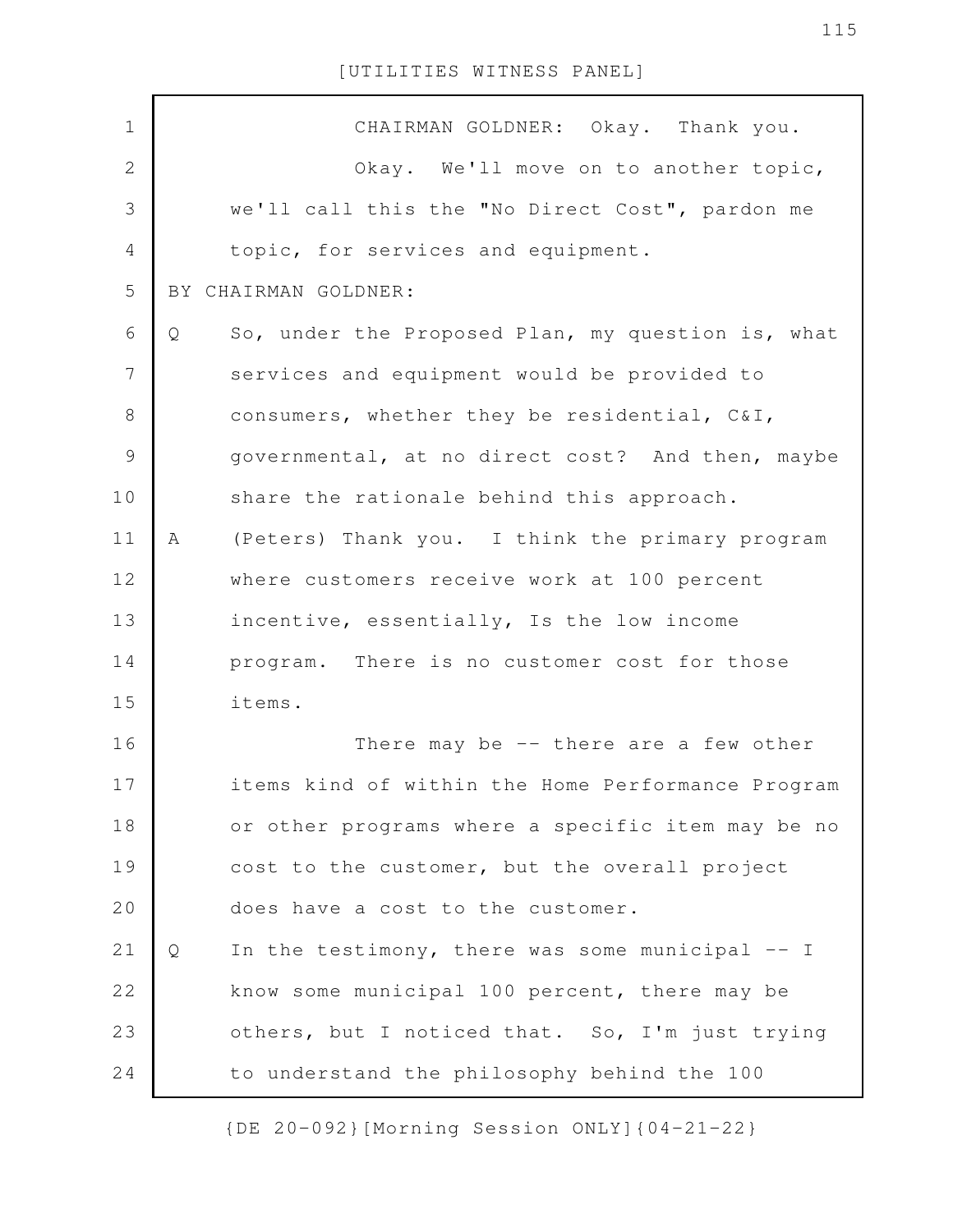| $\mathbf 1$    |   | percent rebate and why you do it?                |
|----------------|---|--------------------------------------------------|
|                |   |                                                  |
| $\mathbf{2}$   | Α | (Peters) Yes. And I think, even in municipal, I  |
| 3              |   | would have to double-check, most of those        |
| $\overline{4}$ |   | projects have some level of customer costs, but  |
| 5              |   | there may be a piece of it, whether it's the air |
| 6              |   | sealing or a particular measure within that that |
| 7              |   | is no cost.                                      |
| $\,8\,$        |   | As I was saying, I know, in Home                 |
| $\mathcal{G}$  |   | Performance, some of the air sealing is no cost, |
| 10             |   | but you almost never do that without doing the   |
| 11             |   | insulation. And, so, there is a customer cost    |
| 12             |   | for the project itself. It's just a matter of    |
| 13             |   | kind of how we put that package together for     |
| 14             |   | them.                                            |
| 15             | Q | Oh, I'm still struggling with the "why" part.    |
| 16             |   | Why not some other percentage, 100 versus 90     |
| 17             |   | versus 80? If there's no "skin in the game",     |
| 18             |   | kind of thing, you know, what's the logic behind |
| 19             |   | not putting skin in the game?                    |
| 20             | Α | (Peters) Yes. You know, some of that goes back   |
| 21             |   | to the question earlier about ensuring that the  |
| 22             |   | programs are cost-effective. And, so, we can     |
| 23             |   | look at, for that particular item, what is the   |
| 24             |   | cost of doing air sealing and how much energy    |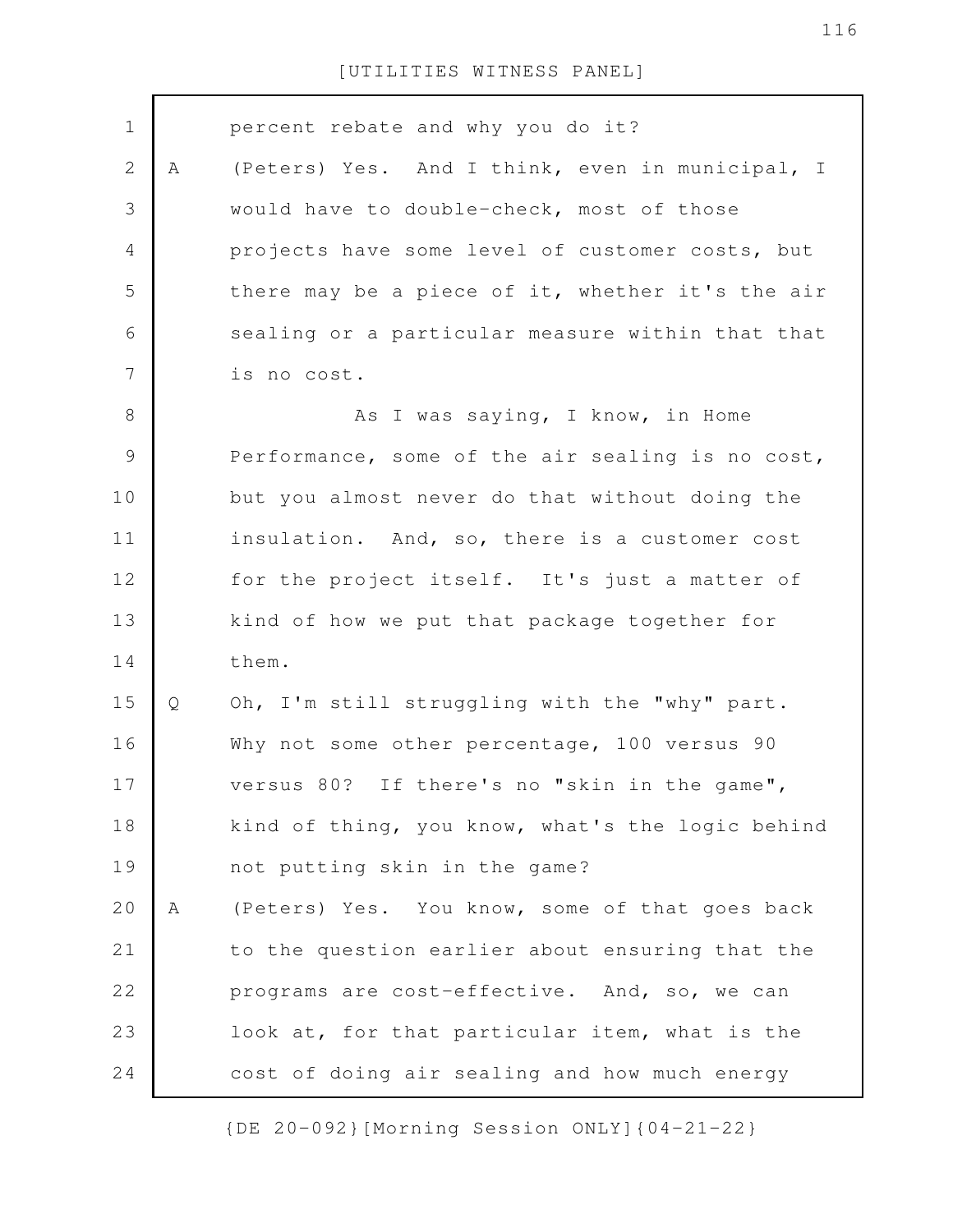| $\mathbf 1$    |   | savings are we getting? And, for the program as   |
|----------------|---|---------------------------------------------------|
| $\mathbf{2}$   |   | a whole, is it serving us best to ensure that the |
| 3              |   | customers who need air sealing are very likely to |
| 4              |   | get it, and those energy savings? And, so,        |
| 5              |   | there's some level of calculation there as you're |
| 6              |   | trying to make sure that the project as a whole,  |
| $\overline{7}$ |   | again, it's very rare to do just that one piece   |
| $8\,$          |   | alone, but the project as a whole is going to be  |
| $\mathsf 9$    |   | cost-effective and achieve enough energy savings. |
| 10             |   | Not sure if anyone else has a better              |
| 11             |   | example here.                                     |
| 12             | Α | (Stanley) Yes. So, for -- there are a few         |
| 13             |   | examples of incentives where we'll pay 100        |
| 14             |   | percent of the cost to the customer, where        |
| 15             |   | there's no out-of-pocket fee. And we do that in   |
| 16             |   | those instances where those measures are highly   |
| 17             |   | cost-effective. Actually, the cost of providing   |
| 18             |   | that service or widget or measure to the          |
| 19             |   | customer, the cost of that is far lower than the  |
| 20             |   | projected energy savings. Yet, we still see       |
| 21             |   | challenges, even though those measures are highly |
| 22             |   | cost-effective, there are barriers or frictions   |
| 23             |   | with customers still being willing or confident   |
| 24             |   | in viewing that those measures are worthwhile to  |
|                |   |                                                   |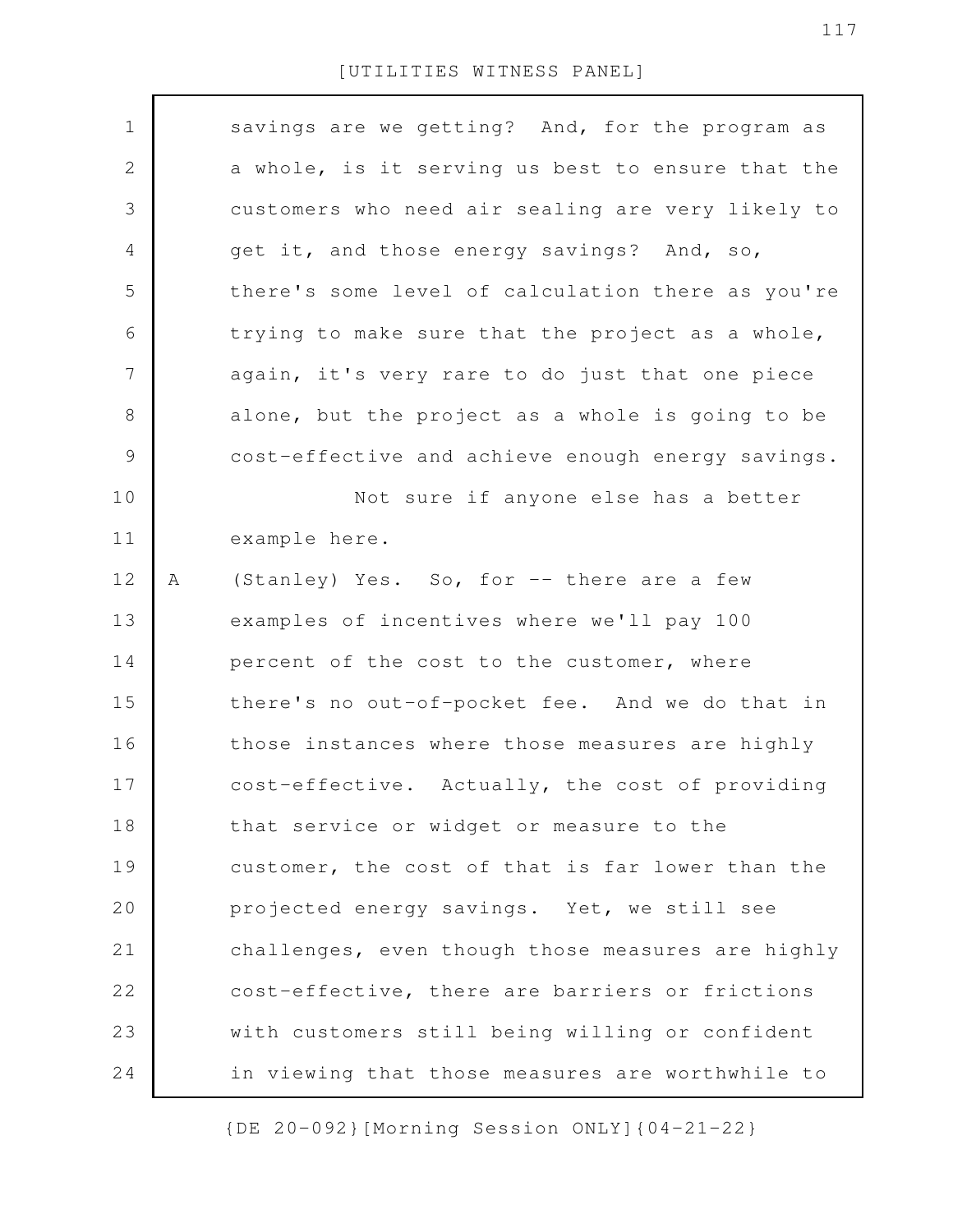pursue. For example, with our Small Business gas customers, we have deployed services where we will install, at no cost to customers, pre-rinse spray -- *[Court reporter interruption.]* WITNESS STANLEY: I'm sorry. I'll slow down. MR. PATNAUDE: Would you just repeat that. WITNESS STANLEY: Oh, I'm sorry. **CONTINUED BY THE WITNESS:** A (Stanley) -- pre-rinse spray valves. We'll offer that service to customers where we'll provide installation of those measures at no cost to a facility, because the natural gas savings are so high, it far outweighs the cost for us to provide that service at no cost to the customer. Yet, a measure, even though it's highly cost-effective, there can be less receptivity or confidence of customers to be willing to install those measures. So, that's an example that we do. Also, we offer what we call "visual audits" to residential homeowners at no cost to 1 2 3 4 5 6 7 8 9 10 11 12 13 14 15 16 17 18 19 20 21 22 23 24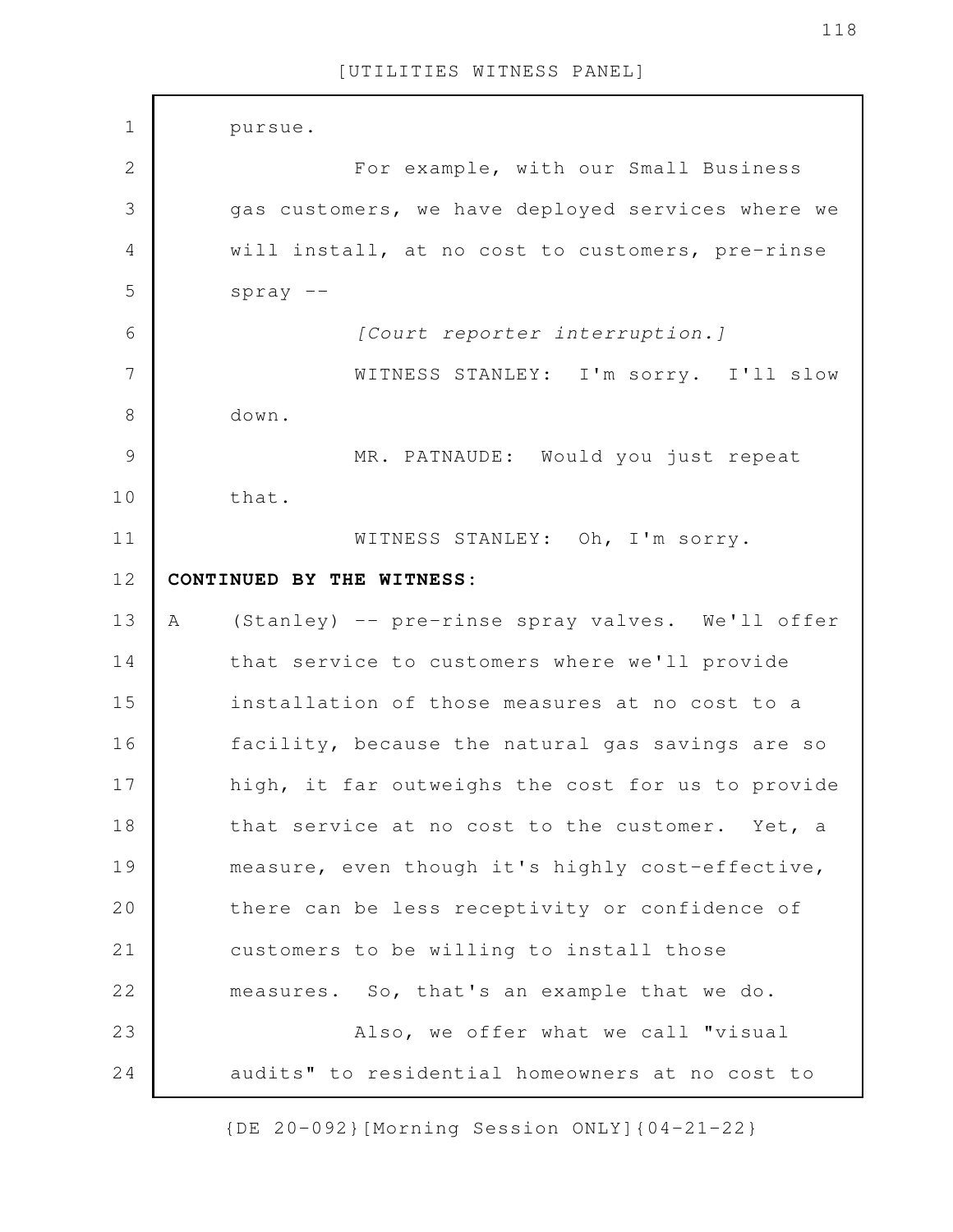| $\mathbf 1$    | customers, and the reason we do that is the same     |
|----------------|------------------------------------------------------|
| $\mathbf{2}$   | reason. The measures that we can install upon a      |
| 3              | simple site visit and exploration of that home,      |
| 4              | we can install those measures at a relatively low    |
| 5              | cost, and those measures generate enough savings     |
| 6              | that outweigh that cost for us to send a             |
| $\overline{7}$ | technician to the home. That service also,           |
| 8              | though, tends to lead to the customer being open     |
| $\mathcal{G}$  | and presented other opportunities that we can        |
| 10             | offer them to further participate in our programs    |
| 11             | that maybe they wouldn't participate in              |
| 12             | otherwise. So, we can, in visiting that home and     |
| 13             | offering those no to low-cost measures, we can       |
| 14             | up-sell them on other energy savings                 |
| 15             | opportunities and offerings for them to              |
| 16             | participate in.                                      |
| 17             | Thank you. Anyone<br>CHAIRMAN GOLDNER:               |
| 18             | wanted to add to that?                               |
| 19             | SPECIAL CMSR. ROSS: Yes. Just a                      |
| 20             | question.                                            |
| 21             | BY SPECIAL CMSR. ROSS:                               |
| 22             | When you have free items, how do analyze future<br>Q |
| 23             | returns? And do you apply the net present value      |
| 24             | of the amount of that rebate or how is that          |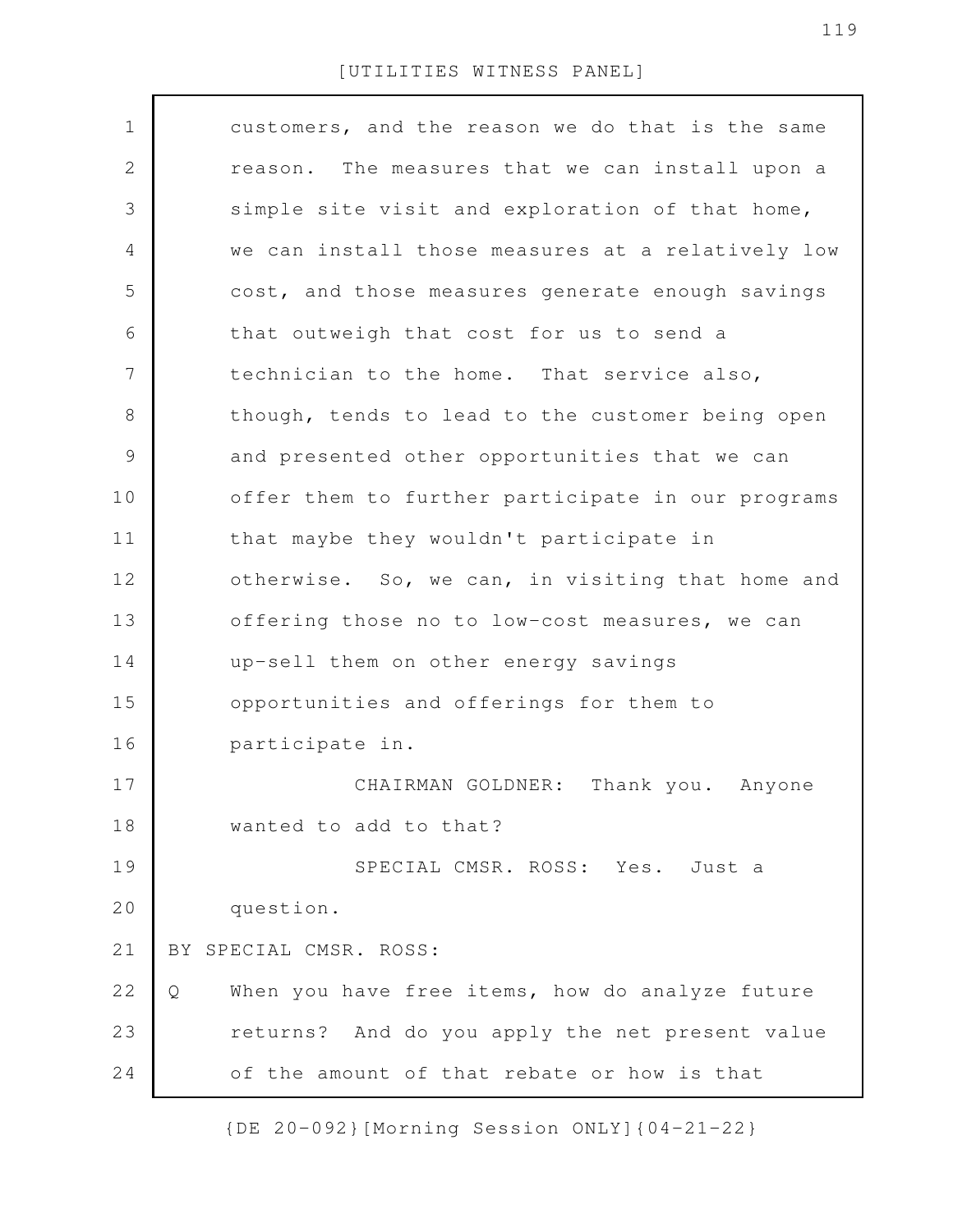| $\mathbf 1$    |   | handled in your modeling?                         |
|----------------|---|---------------------------------------------------|
| $\mathbf{2}$   | Α | (Stanley) It's handled in the same manner for all |
| 3              |   | measures, in those where there's a customer copay |
| $\overline{4}$ |   | or there isn't a customer copay. So, the          |
| 5              |   | projected energy savings of that particular       |
| 6              |   | measure, in comparison to the cost of that        |
| 7              |   | measure. It's all taken into account.             |
| $8\,$          | Q | So, it's a utility cost then that you put into    |
| $\mathcal{G}$  |   | the model?                                        |
| 10             | Α | (Stanley) Correct.                                |
| 11             | Q | So, in this case, the utility cost is 100 percent |
| 12             |   | of the cost. There's no participant cost on that  |
| 13             |   | measure?                                          |
| 14             | Α | (Stanley) That's correct.                         |
| 15             | Q | Okay.                                             |
| 16             | A | (Stanley) That's correct.                         |
| 17             |   | SPECIAL CMSR. ROSS:<br>Thank you.                 |
| 18             |   | CHAIRMAN GOLDNER: And, Commissioner               |
| 19             |   | Ross, do you want to continue with the topic of   |
| 20             |   | market barriers?                                  |
| 21             |   | SPECIAL CMSR. ROSS: Yes.                          |
| 22             |   | BY SPECIAL CMSR. ROSS:                            |
| 23             | Q | And I'm going to refer to the statute. Again,     |
| 24             |   | RSA 374-F:3, X, states that "Restructuring should |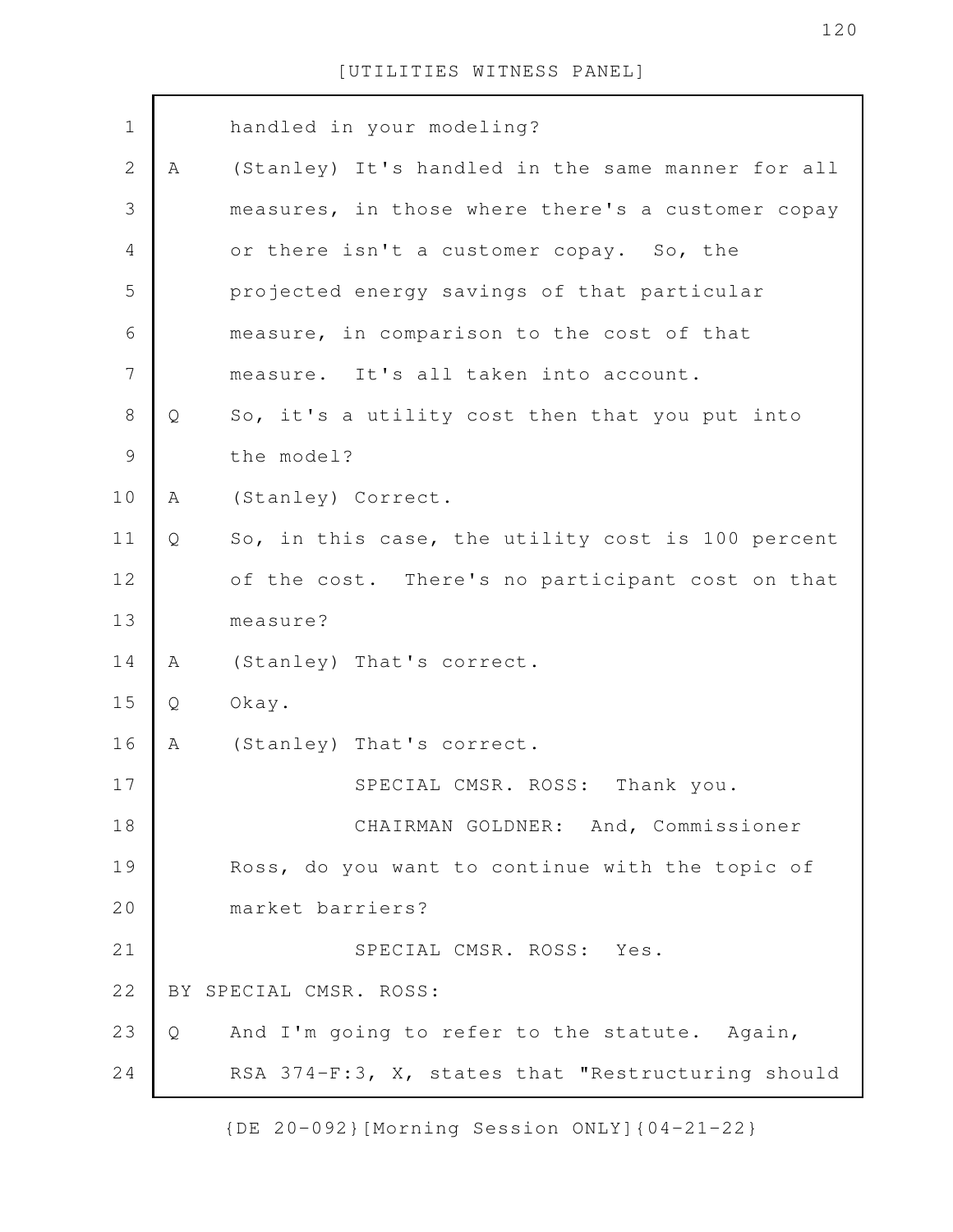| $\mathbf 1$    |   | be designed to reduce the market barriers to      |
|----------------|---|---------------------------------------------------|
| $\mathbf{2}$   |   | investment in energy efficiency and provide       |
| 3              |   | incentives for appropriate demand-side management |
| 4              |   | and not reduce cost-effective customer            |
| 5              |   | conservation. Utility sponsored energy            |
| 6              |   | efficiency programs should target cost-effective  |
| $\overline{7}$ |   | opportunities that may otherwise be lost due to   |
| 8              |   | market barriers." So, that's the statutory        |
| $\mathcal{G}$  |   | language.                                         |
| 10             |   | As part of the program design of the              |
| 11             |   | proposed EE plan, what analysis was done to       |
| 12             |   | identify market barriers and design programs to   |
| 13             |   | reduce those barriers?                            |
| 14             | Α | (Stanley) So, our programs are inherently         |
| 15             |   | structured to address market barriers. We do not  |
| 16             |   | operate in a perfect market. There are numerous   |
| 17             |   | frictions and inefficiencies that exist that our  |
| 18             |   | programs are inherently designed to address.      |
| 19             |   | I would reference Exhibit 50, on                  |
| 20             |   | Page 14 of 15 of the Direct Testimony of Ms. Lane |
| 21             |   | and Ms. Goldberg, on behalf of OCA, where they    |
| 22             |   | listed out various market barriers --             |
| 23             | Q | I'm sorry. Was that Page 14 and 15?               |
| 24             | Α | (Stanley) That's correct.                         |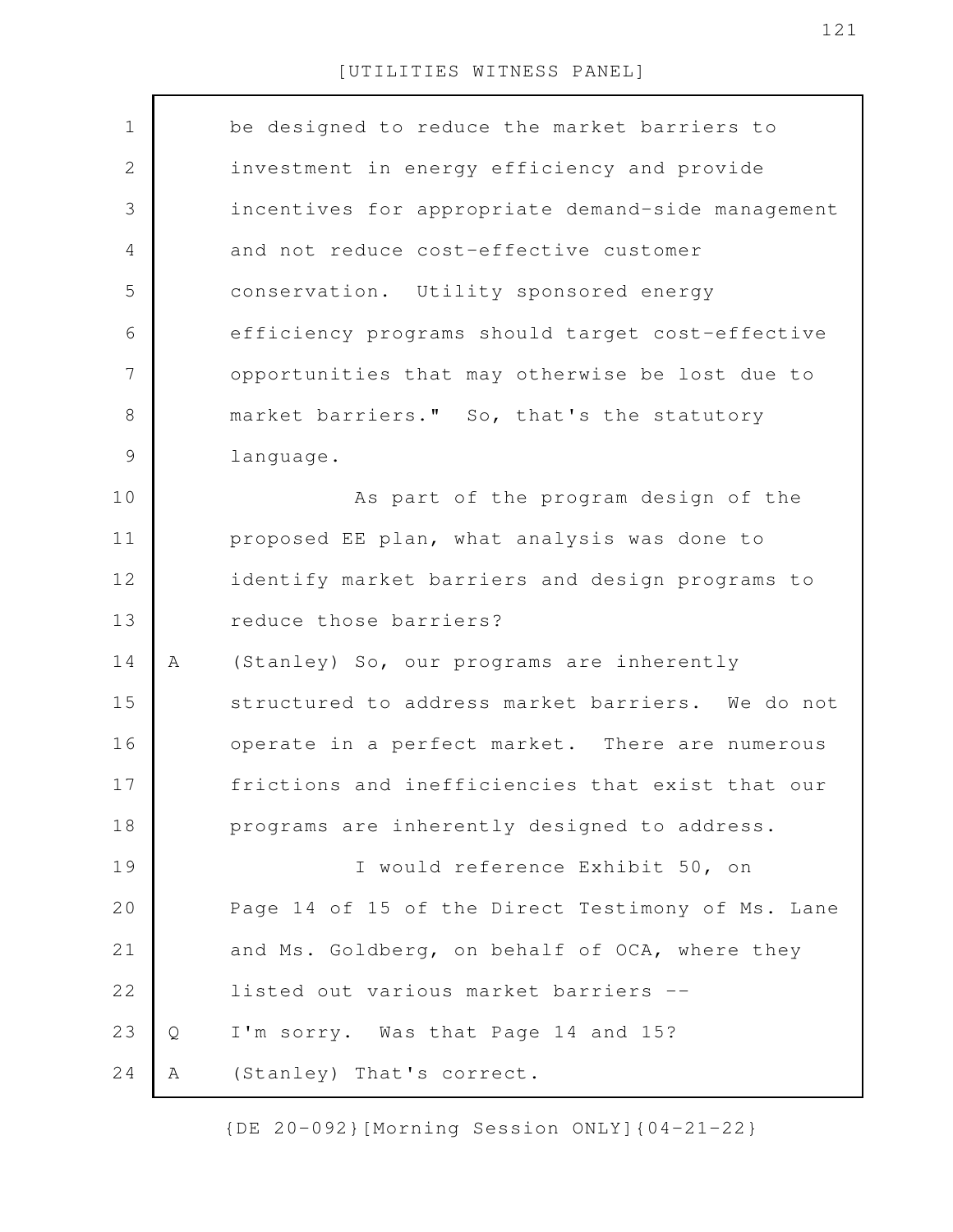| $\mathbf 1$    | Q | And working from memory, I think it was up-front  |
|----------------|---|---------------------------------------------------|
| $\mathbf{2}$   |   | costs and customer information were the two       |
| 3              |   | pieces I recall from looking at that testimony?   |
| 4              | Α | (Stanley) Yes. And customer information, it goes  |
| 5              |   | much deeper than just information in general.     |
| 6              |   | There's not only lack of awareness or expertise   |
| $\overline{7}$ |   | when it comes to energy savings solutions or      |
| 8              |   | opportunities, there's also solution complexity   |
| 9              |   | or intimidation customers often face. Typically,  |
| 10             |   | we see a lack of trust or confidence in           |
| 11             |   | solutions, or even proposals that customers get   |
| 12             |   | from customers -- from contractors. Customers     |
| 13             |   | can be unwilling to take action, even if a        |
| 14             |   | solution is presented to be cost-effective and in |
| 15             |   | their best interest, oftentimes customers can     |
| 16             |   | still be hesitant to take action, because they    |
| 17             |   | might not trust the analysis or the service       |
| 18             |   | provider presenting that analysis to them.        |
| 19             |   | So, our role with managing and                    |
| 20             |   | delivering our programs, we're able to provide    |
| 21             |   | confidence to customers. We're able to provide    |
| 22             |   | confidence to contractors, in terms of providing  |
| 23             |   | solutions that can overcome that confidence       |
| 24             |   | barrier the customer can have or trust barrier.   |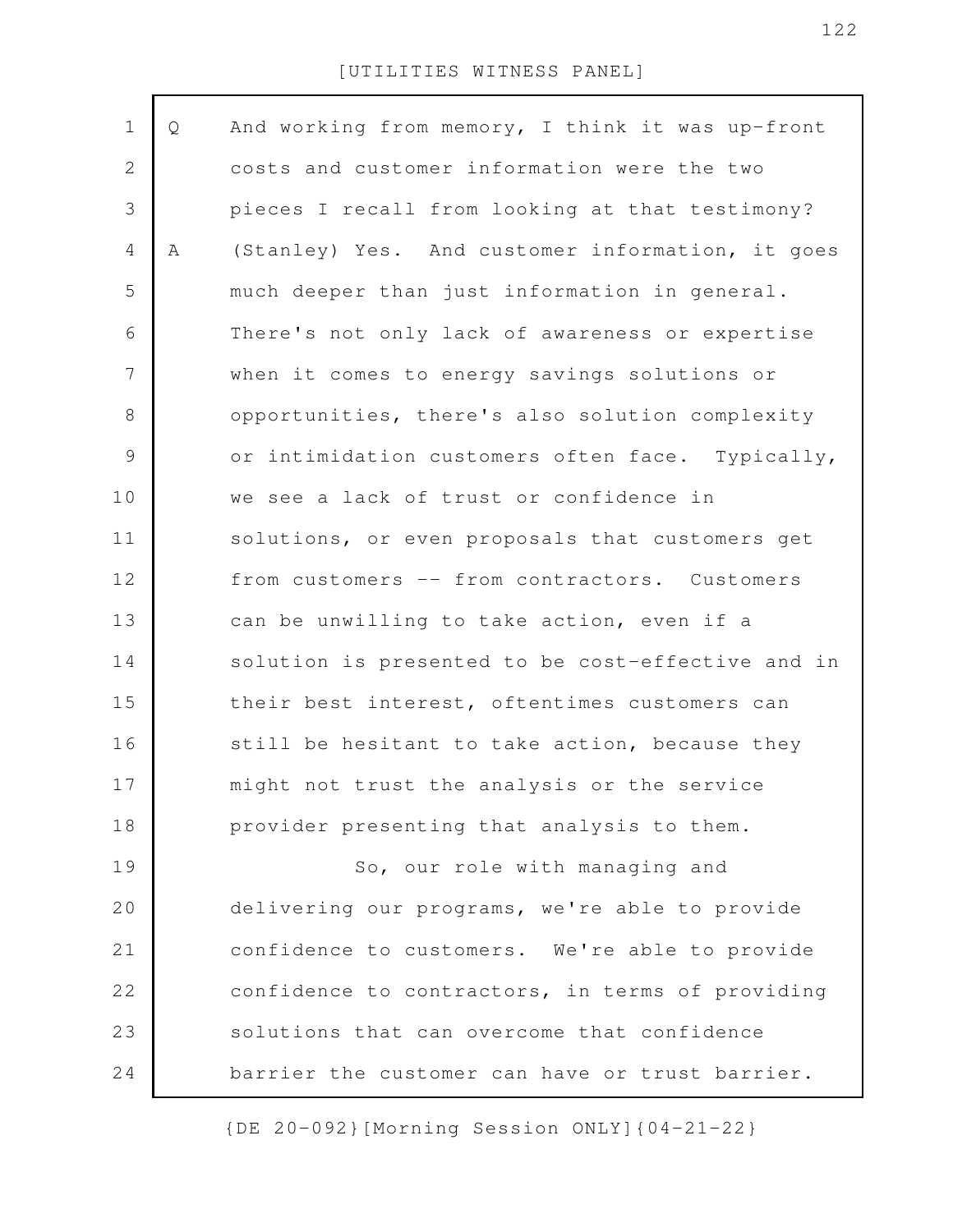| $\mathbf 1$    |   | The up-front cost barrier noted first,            |
|----------------|---|---------------------------------------------------|
| 2              |   | of course, that's a core element of us providing  |
| 3              |   | incentives to customers, we're helping reduce     |
| $\overline{4}$ |   | that up-front cost for customers that's most      |
| 5              |   | certainly a barrier for most taking action in our |
| 6              |   | programs. But it isn't always up-front costs.     |
| $\overline{7}$ |   | Again, a lot of time it's, again, awareness,      |
| $8\,$          |   | understanding of opportunities for ways to save   |
| $\mathcal{G}$  |   | energy.                                           |
| 10             |   | Customers sometimes don't know how to             |
| 11             |   | take a first step in order to make an improvement |
| 12             |   | in their business or home. They might not know    |
| 13             |   | who to contact, who to call. And, when they --    |
| 14             |   | if they learn about those opportunities, again,   |
| 15             |   | they might not have confidence or trust that what |
| 16             |   | they're doing is in their best interest. And      |
| 17             |   | that's the role that we play, essentially, as     |
| 18             |   | trusted energy advisors for customers to overcome |
| 19             |   | those barriers.                                   |
| 20             | Q | How have you -- I mean, I understand anecdotally  |
| 21             |   | you've had this experience with customers. But    |
| 22             |   | how have you -- have you undertaken any studies   |
| 23             |   | or has anyone tried to actually develop evidence  |
| 24             |   | on what these customer -- what these barriers,    |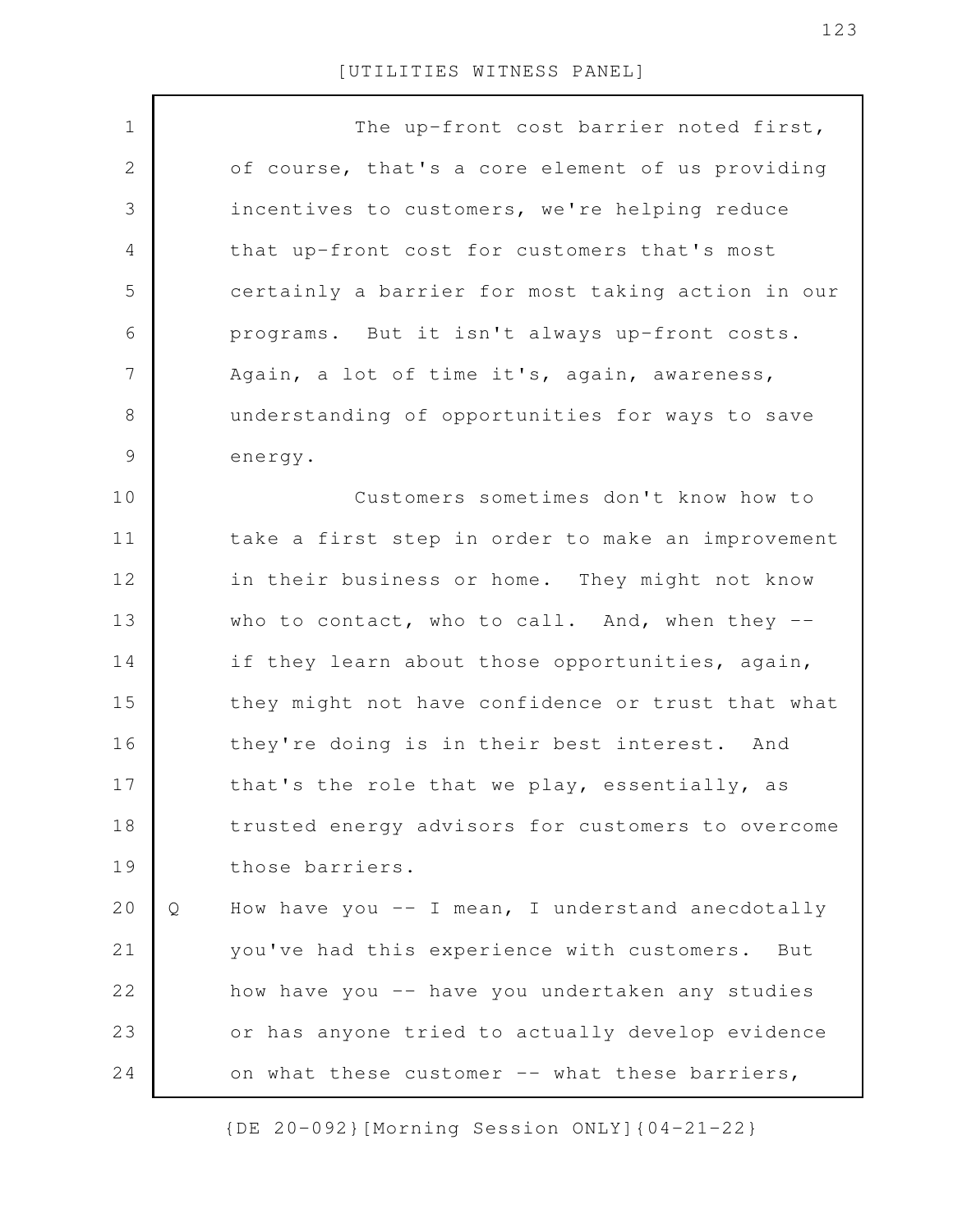| $\mathbf 1$  |   | market barriers are, whether they exist?          |
|--------------|---|---------------------------------------------------|
| $\mathbf{2}$ |   | I mean, we're 20 years into a program,            |
| 3            |   | and a lot -- you know, other than the lighting,   |
| 4            |   | there really hasn't been a lot of market          |
| 5            |   | transformation. So, I'm just kind of curious to   |
| 6            |   | know who's analyzing market barriers?             |
| 7            | Α | (Downes) Sure. So, the market barriers are to     |
| 8            |   | high-efficiency products and services and         |
| 9            |   | behaviors. And, so, lighting is a very obvious    |
| 10           |   | measure or, you know, suite of measures that's    |
| 11           |   | changed, that we all probably have done           |
| 12           |   | ourselves, hopefully, we've done ourselves.       |
| 13           |   | But what we call the "baselines" or the           |
| 14           |   | minimum efficiency of equipment has achieved      |
| 15           |   | market transformation over time. So, the furnace  |
| 16           |   | or boiler that you could buy on the market today  |
| 17           |   | is quite different than one that you may have     |
| 18           |   | bought 20 years ago, or a refrigerator, or, you   |
| 19           |   | know, a spray valve.                              |
| 20           |   | So, that is -- we're constantly                   |
| 21           |   | evolving the programs as markets themselves       |
| 22           |   | evolve. And we do, in fact, research this. Some   |
| 23           |   | of it is our implementation staff and our vendors |
| 24           |   | are experts in their field, and they know what's  |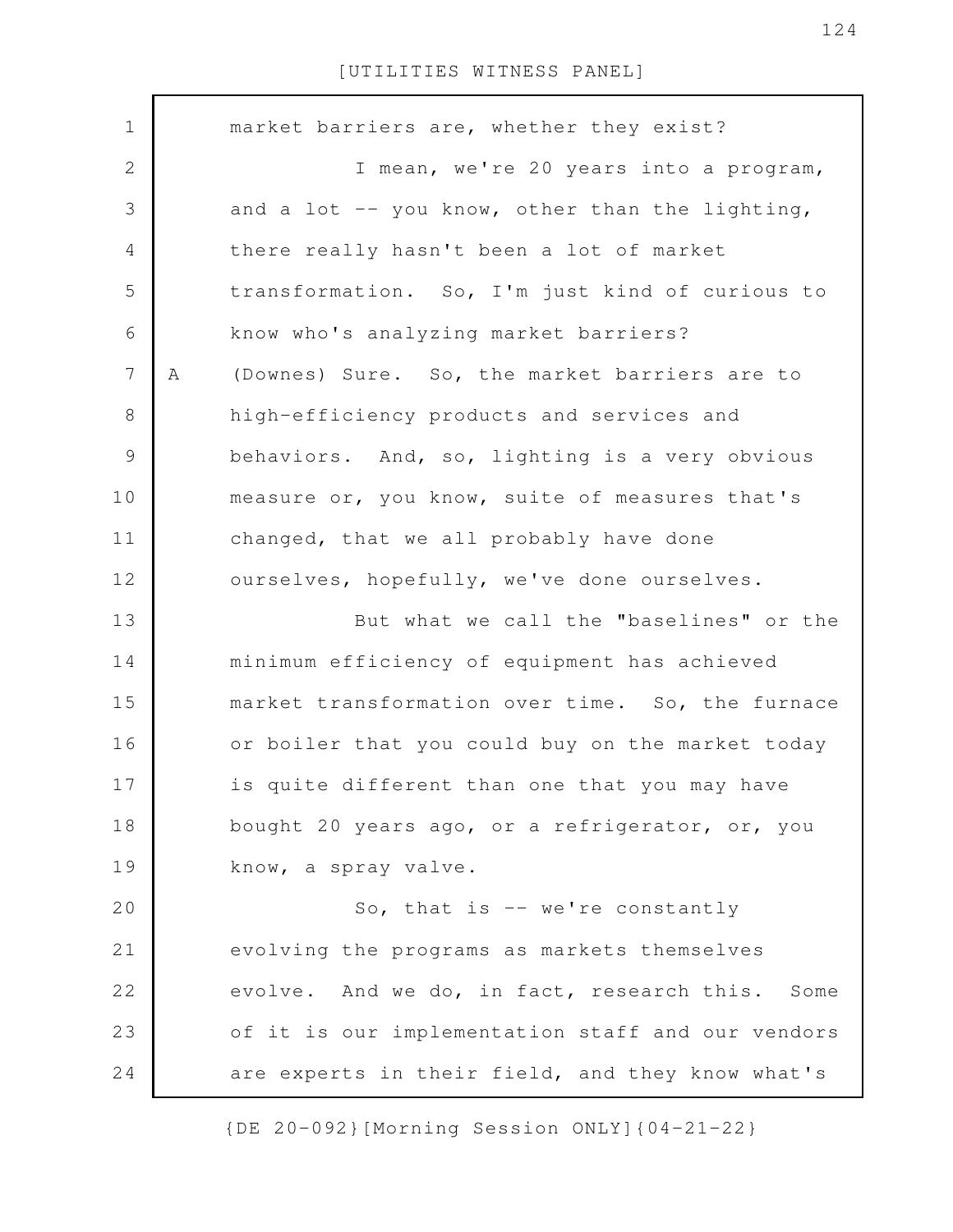$\Gamma$ 

| $\mathbf 1$    | changing in the marketplace. And we get advice,   |
|----------------|---------------------------------------------------|
| $\mathbf{2}$   | and we amend and change our programs over time,   |
| 3              | and from year to year, in order to reflect those  |
| $\overline{4}$ | new minimum efficiencies and practices.           |
| 5              | And, in fact, the evaluation plan that            |
| 6              | we included in our larger plan includes looking   |
| 7              | at what are the opportunities for additional      |
| $\,8\,$        | electric savings, given that lighting has largely |
| $\mathcal{G}$  | been met, the high-efficiency lighting. So, we    |
| 10             | know that the LED folks are going to be coming up |
| 11             | with new ways to save energy and control lighting |
| 12             | and all of that. So, we'll continue in that       |
| 13             | market. So, we do do that research. Some of it    |
| 14             | is informal, and some of it is more formal.       |
| 15             | I will also say that, in the Plan                 |
| 16             | itself, we've included a table that lists what we |
| 17             | know to be the market barriers, and how our       |
| 18             | different programs are aimed at overcoming those  |
| 19             | barriers, along the lines of what Eric said.      |
| 20             | Cost is the most obvious thing, and the most      |
| 21             | expensive one. But, just by virtue of having      |
| 22             | "NHSaves" as a brand that is well recognized, we  |
| 23             | can increase the recognition of it, but that      |
| 24             | people know that it's associated with their       |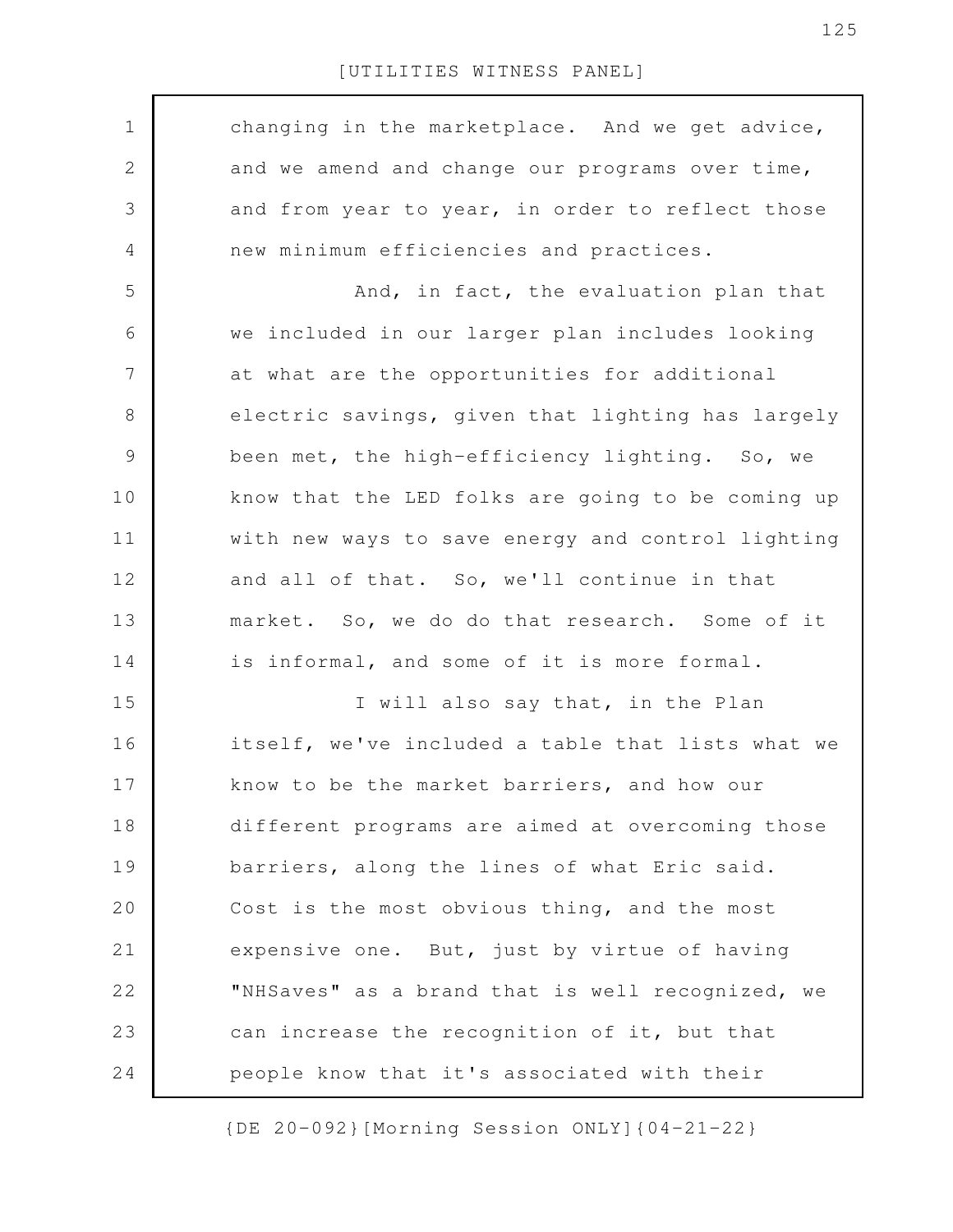| $\mathbf 1$ |   | regulated utility. And that, if they operate and  |
|-------------|---|---------------------------------------------------|
| 2           |   | work through NHSaves, they can have some faith    |
| 3           |   | that what they -- what services they receive or   |
| 4           |   | what products that have been rebated, they can    |
| 5           |   | have some trust that it will work.                |
| 6           |   | And that if, for whatever reason,                 |
| 7           |   | doesn't work, they have someone that they can     |
| $8\,$       |   | call who they can relief from. And, in fact, we   |
| 9           |   | do get calls, and we do provide relief when       |
| 10          |   | things go awry.                                   |
| 11          | Α | (Stanley) Can I add? We, at Liberty               |
| 12          |   | particularly, and I know it's the same with all   |
| 13          |   | the Utilities, but we regularly see customers     |
| 14          |   | considering solutions that they're thinking are   |
| 15          |   | best for them, in terms of energy savings and     |
| 16          |   | have the highest return on investment. And, in    |
| 17          |   | fact, when we're able to work with the customer   |
| 18          |   | and evaluate those same project proposals they're |
| 19          |   | reviewing, we are able to present them with       |
| 20          |   | information that shows that what they were        |
| 21          |   | thinking is the best option actually isn't the    |
| 22          |   | best option.                                      |
| 23          |   | Just over the past month, there is the            |
| 24          |   | Food Co-op in the Lebanon area, and they were     |
|             |   |                                                   |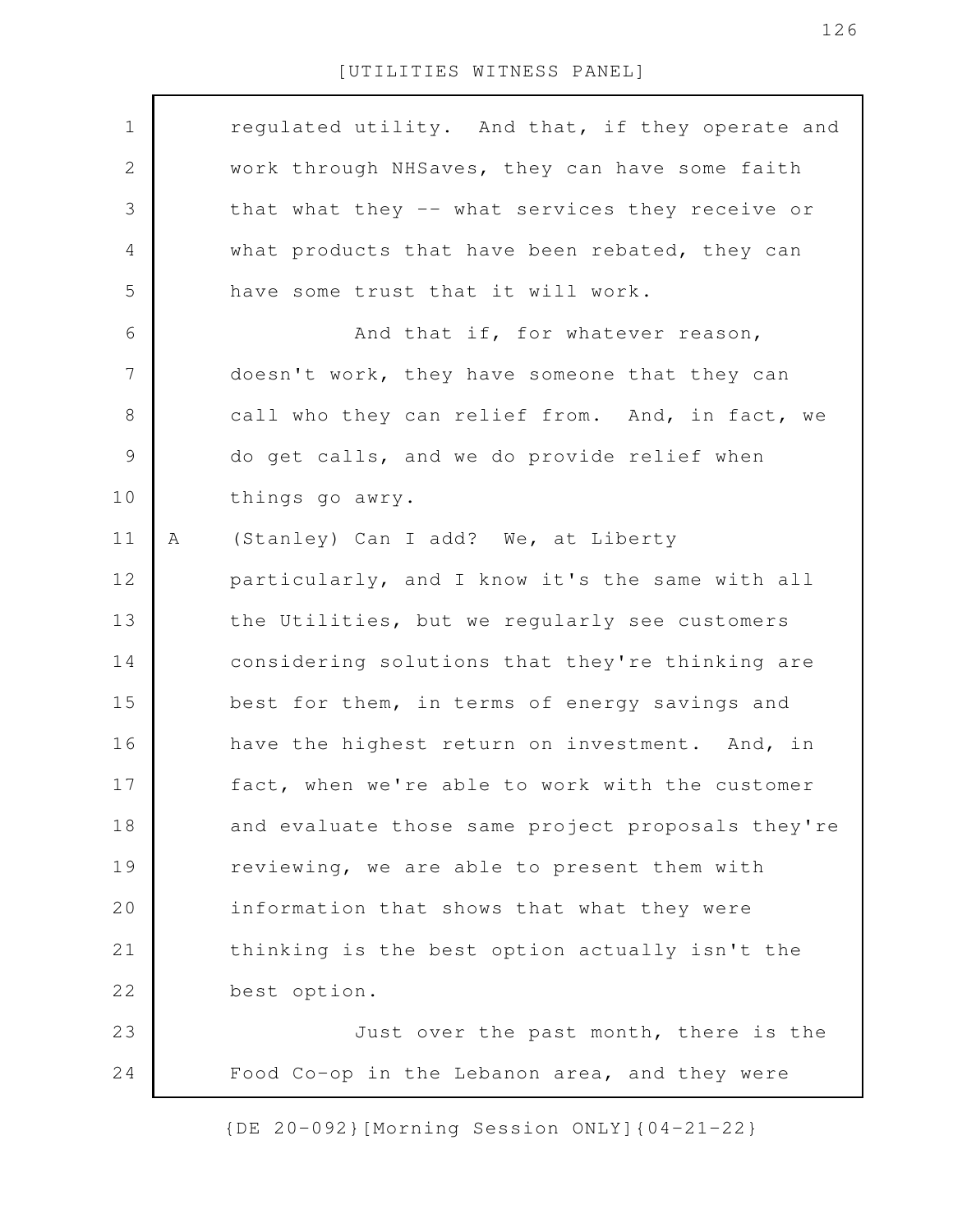| $\mathbf 1$     | very concerned about their energy usage over this |
|-----------------|---------------------------------------------------|
| 2               | past winter, looking to ways that they could      |
| 3               | reduce their electric bill. They received a       |
| $\overline{4}$  | contractor proposal from a very reputable entity  |
| 5               | to replace all of their refrigeration units.      |
| 6               | They were ready to proceed forward with the       |
| $7\phantom{.0}$ | project. They reached out to us to see if there   |
| 8               | were incentives available, you know, for the      |
| 9               | project they were considering. We recommended     |
| 10              | that we pursue -- evaluate their site a little    |
| 11              | bit more in detail to consider what they were --  |
| 12              | what was in front of them for a proposal. And we  |
| 13              | determined through our analysis that, if they had |
| 14              | moved forward with the project that was going to  |
| 15              | cost them tens of thousands of dollars to replace |
| 16              | all their refrigeration units, it would have      |
| 17              | saved them little to no energy on their electric  |
| 18              | bill, because their main culprit for energy       |
| 19              | losses or lack of -- or, you know, poor energy    |
| 20              | use had nothing to with the refrigeration units,  |
| 21              | it had to do with their electric hot water usage. |
| 22              | But they weren't even considering that, and the   |
| 23              | contractor they were working with wasn't even     |
| 24              | proposing a solution in that regard.              |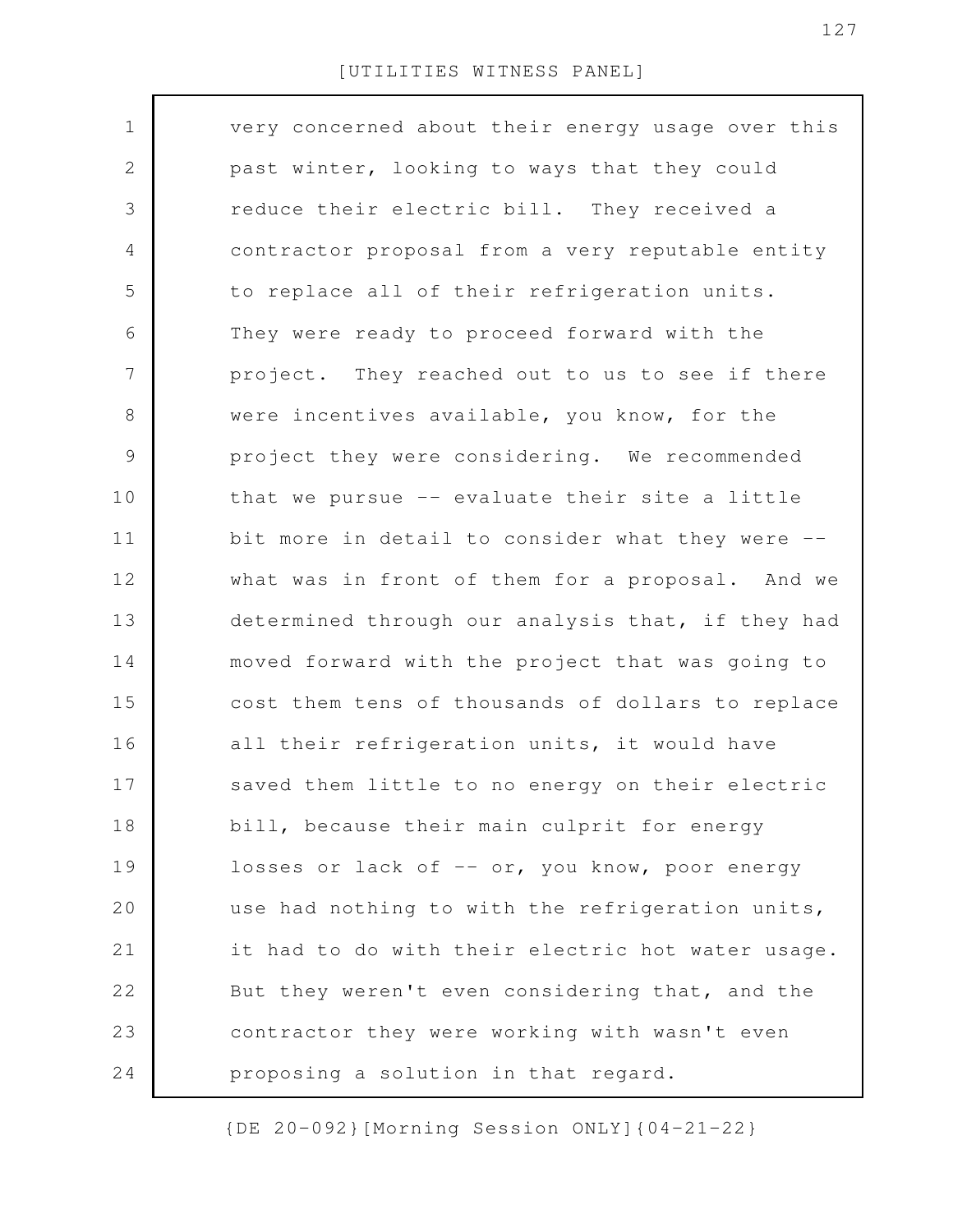| $\mathbf 1$    | So, that's one of many examples I could                |
|----------------|--------------------------------------------------------|
| $\mathbf 2$    | share of where we helped provide the customer          |
| 3              | direction, in terms of where best they could be        |
| $\overline{4}$ | making investments, and preventing that customer       |
| 5              | from, at the end of the day, making a poor choice      |
| 6              | for an investment.                                     |
| 7              | SPECIAL CMSR. ROSS: Thank you.                         |
| $\,8\,$        | BY CMSR. CHATTOPADHYAY:                                |
| $\mathcal{G}$  | The example that you were talking about at the<br>Q    |
| 10             | end, for that customer, did it choose to do what       |
| 11             | the utility said that customer should have been        |
| 12             | doing, and did you provide that customer               |
| 13             | incentives?                                            |
| 14             | (Stanley) Yes. We're still -- this is an active<br>A   |
| 15             | project. We're working with them now. And, yes,        |
| 16             | they're no longer considering their refrigeration      |
| 17             | replacement, and we're working with them on            |
| 18             | addressing their electric hot water.                   |
| 19             | Do know whether, without the incentive, your<br>Q      |
| 20             | project would be better than the project that          |
| 21             | they were thinking about previously?                   |
| 22             | (Stanley) Absolutely.<br>Α                             |
| 23             | So, the question really is, that kind of analysis<br>Q |
| 24             | is very helpful, something, you know, and we just      |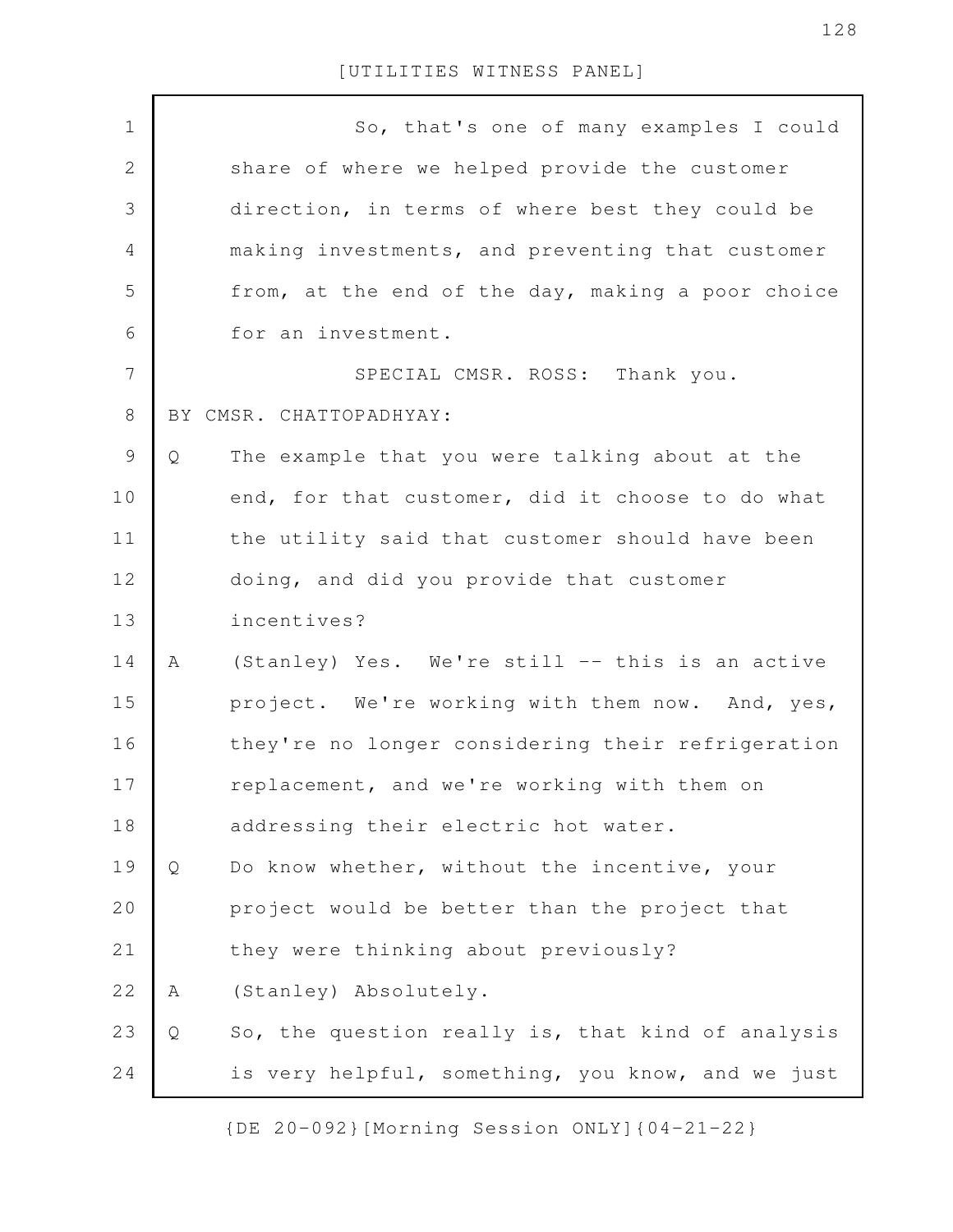| $\mathbf 1$    |   | talk about market barriers, market barriers,      |
|----------------|---|---------------------------------------------------|
| $\mathbf 2$    |   | everything is market barriers. It's kind of       |
| $\mathfrak{Z}$ |   | crazy. You've got to demonstrate what's out       |
| 4              |   | there. So, that's the kind of focus that I would  |
| 5              |   | like to see in any analysis.                      |
| 6              |   | So, anyway, I'm going to go to the next           |
| $\overline{7}$ |   | question. So, anybody knows what "market          |
| $\,8\,$        |   | failures" is?                                     |
| $\mathcal{G}$  |   | Really, I'm just asking. And I can                |
| 10             |   | give you the definition. It's "a situation in     |
| 11             |   | which there is an inefficient allocation of goods |
| 12             |   | and services in the free market."                 |
| 13             |   | So, I'm trying to understand, when you            |
| 14             |   | talk about "market barriers", have you thought    |
| 15             |   | through which ones you're talking about are       |
| 16             |   | market failures and which ones aren't market      |
| 17             |   | failures. And, you know, I'm just trying to       |
| 18             |   | unravel the issue of "market barriers" for me.    |
| 19             | A | (Downes) So, yes. In terms of -- let's take       |
| 20             |   | equipment that might be used by a C&I customer    |
| 21             |   | that uses energy. And a market failure, I         |
| 22             |   | believe, might be that the customer, but for lack |
| 23             |   | of information and availability of a high         |
| 24             |   | efficiency piece of equipment, would be willing   |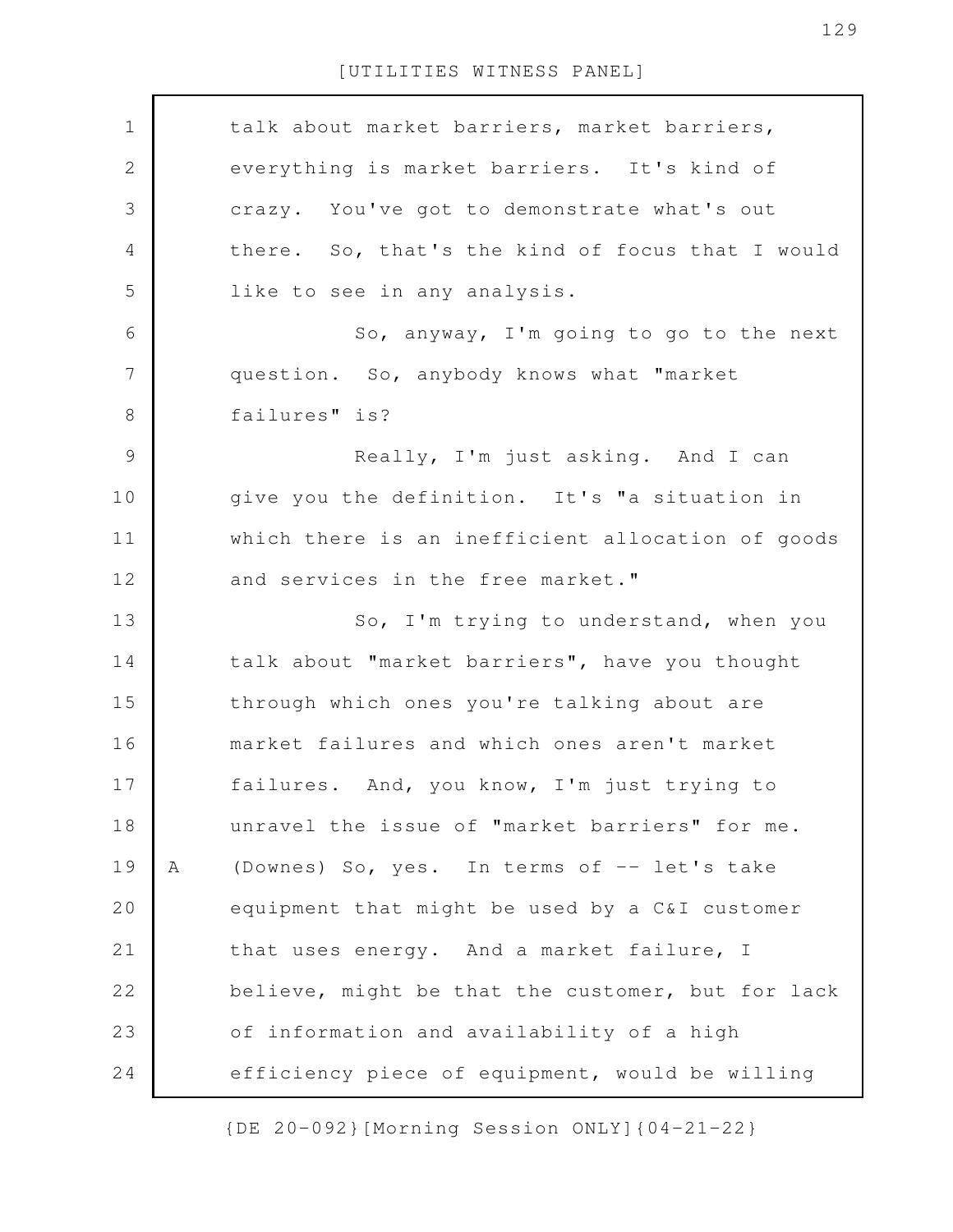to adopt that high efficiency piece of equipment. But their contractor doesn't know about it, or the contractor knows about it, but they can't get it from the distributor. So, what we do, as an intervention in that case, may be to make sure that the distributor is stocking high efficiency equipment that they might not otherwise do without our intervention. That the contractor is aware of and comfortable with that high efficiency equipment and knows how to install it. Perhaps there's a slightly different, you know, exhaust thing, you know, exhausting that needs to happen with that piece of equipment. So, we provide training to those contractors. And then, perhaps the customer isn't sure that that's the right option for them. So, we help to reassure them, through an audit or through customer interactions, that that is a better solution for them than a low efficiency piece of equipment. So, those are just, you know, in one example, several ways in which we might intervene in order to correct the market failure. 1 2 3 4 5 6 7 8 9 10 11 12 13 14 15 16 17 18 19 20 21 22 23 24

{DE 20-092}[Morning Session ONLY]{04-21-22}

130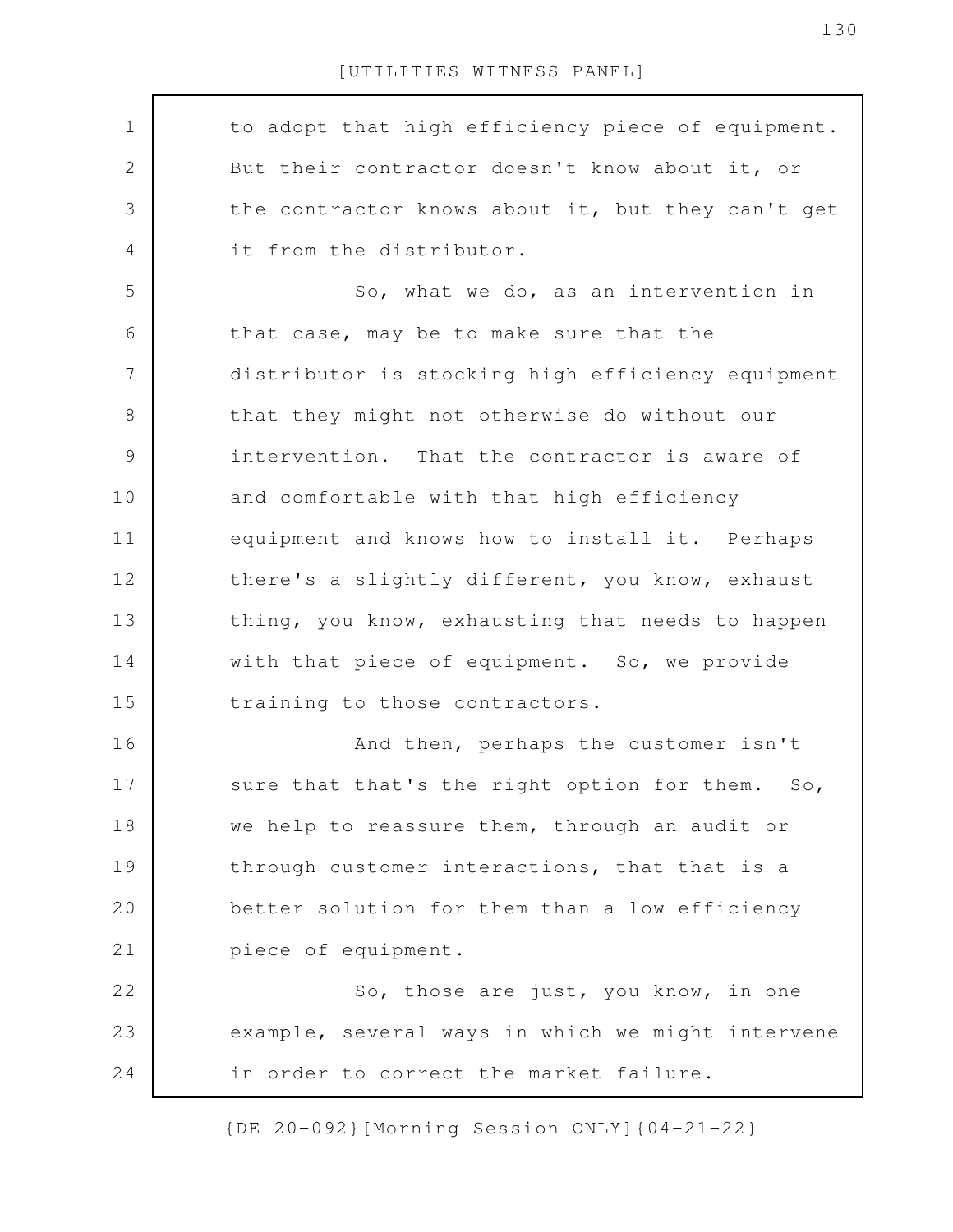| $\mathbf 1$    | CMSR. CHATTOPADHYAY: I agree that                      |
|----------------|--------------------------------------------------------|
| $\overline{2}$ | information can be an issue. So, I do understand       |
| 3              | the point you're making.                               |
| $\overline{4}$ | CHAIRMAN GOLDNER: Okay. Just a couple                  |
| 5              | more questions on market barriers.                     |
| 6              | BY CHAIRMAN GOLDNER:                                   |
| 7              | So, outside of the issue just discussed, is price<br>Q |
| 8              | a market barrier for customers, other than low         |
| $\mathcal{G}$  | income residential ratepayers? That one is             |
| 10             | clear. But can you share any other -- any of           |
| 11             | your thoughts on market barriers for, you know,        |
| 12             | relative to price?                                     |
| 13             | (Leménager) In short, yes. In a little bit more<br>A   |
| 14             | detail, the financing offerings that we have as        |
| 15             | part of our programs help enable customers to be       |
| 16             | able to make the -- to handle the up-front             |
| 17             | investment to be able to realize the long-term         |
| 18             | net benefit of making that investment. So, by          |
| 19             | having the financing offerings available,              |
| 20             | customers who, even if the funding is available,       |
| 21             | it just may seem too steep to make the full            |
| 22             | purchase price up front, can take advantage of         |
| 23             | these funding and financing opportunities we           |
| 24             | have, to be able to make the best allocation, in       |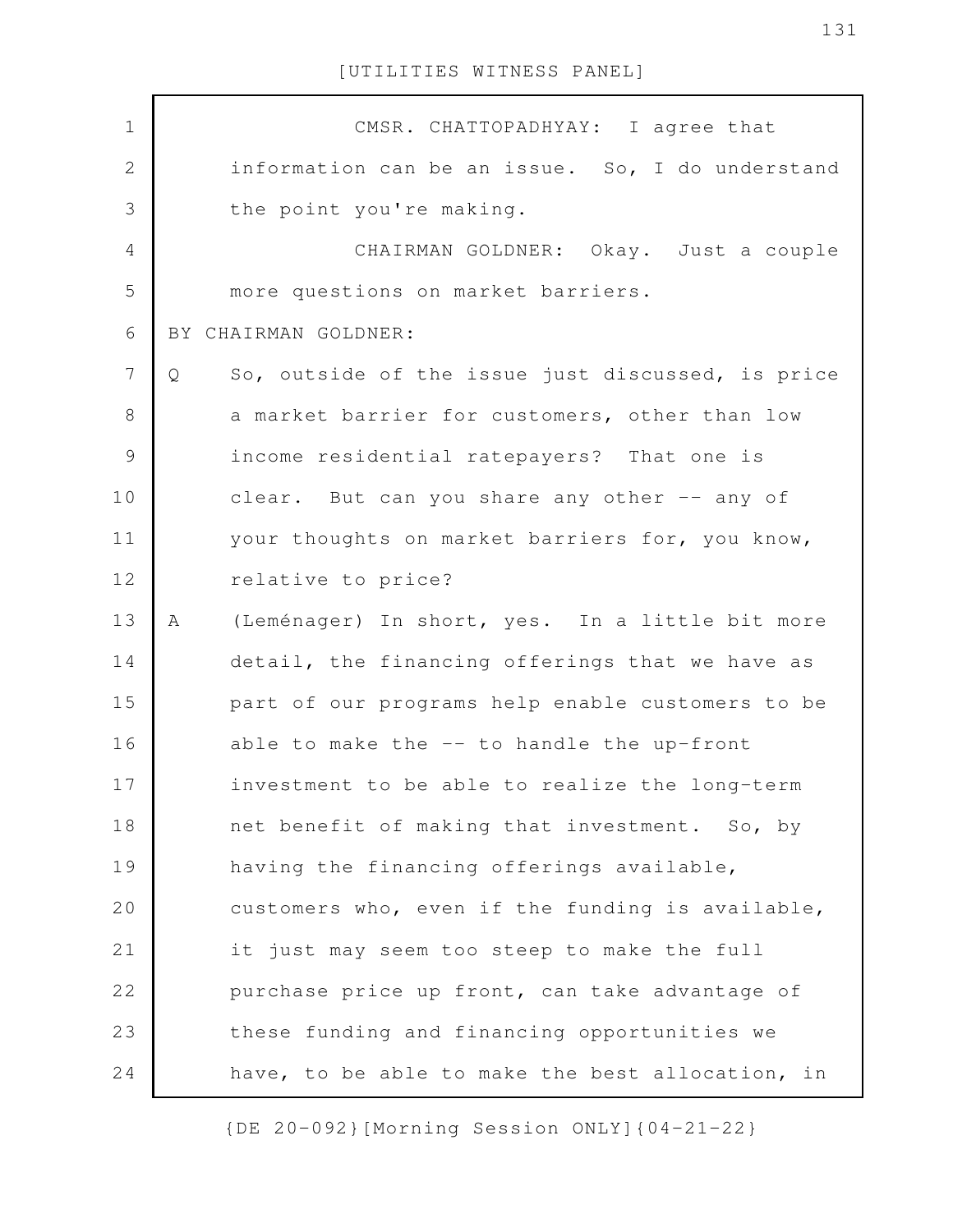| $\mathbf 1$    |   | terms of, overall, their bill will be far better  |
|----------------|---|---------------------------------------------------|
| $\sqrt{2}$     |   | off over the long-term than it otherwise would    |
| $\mathcal{S}$  |   | have been. So, it helps restore that market       |
| $\overline{4}$ |   | efficiency, if we're going back to that           |
| 5              |   | terminology.                                      |
| 6              | Q | Okay. Perfect. So, low income -- low income       |
| $\overline{7}$ |   | residential ratepayers clearly have a barrier.    |
| $\,8\,$        |   | Financing helps with others, people who aren't    |
| $\mathcal{G}$  |   | low income. Obviously, there's no need for a      |
| 10             |   | financing if there's no payment.                  |
| 11             |   | Anything else that you would wish to              |
| 12             |   | add to the list?                                  |
| 13             | A | (Peters) Yes. I have -- I have another example,   |
| 14             |   | actually. If you think about our Large            |
| 15             |   | Commercial customers, for example, companies      |
| 16             |   | that, you know, have access to capital, and make  |
| 17             |   | capital improvements on a regular basis, you may  |
| 18             |   | initially think "Well, cost is not a barrier.     |
| 19             |   | These are well run companies that have access to  |
| 20             |   | capital."                                         |
| 21             |   | But, in fact, as we work with them,               |
| 22             |   | many of them have processes where they do their   |
| 23             |   | capital planning in which internal projects       |
| 24             |   | essentially compete with each other for what gets |
|                |   |                                                   |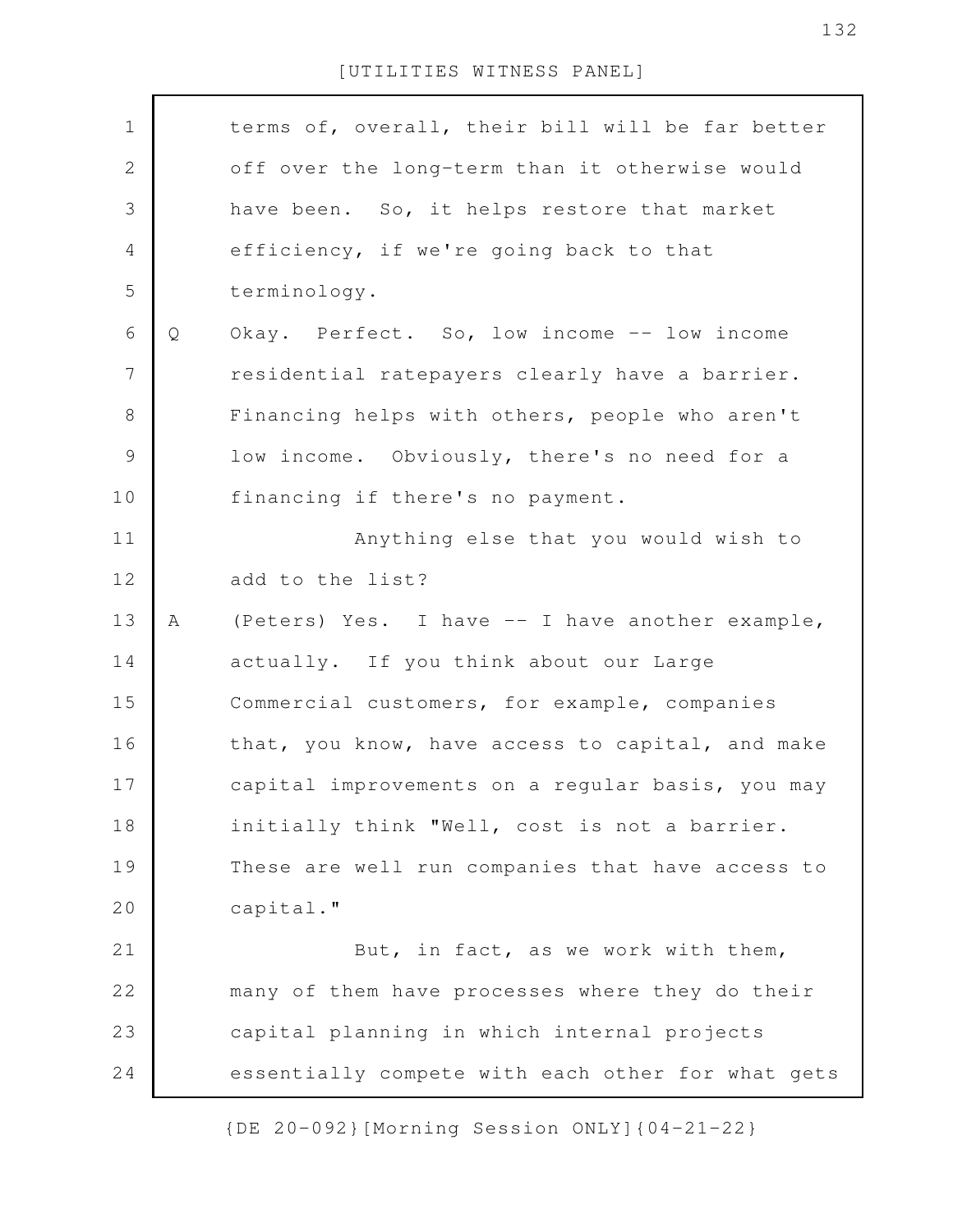| $\mathbf 1$   | funded in a given year. And our Commercial and    |
|---------------|---------------------------------------------------|
| 2             | Industrial Program staff work very closely with   |
| 3             | these companies to analyze and plan out energy    |
| 4             | efficiency projects, so that the company can      |
| 5             | actually make the internal argument that spending |
| 6             | money on an efficiency project, which may have a  |
| 7             | slightly longer payback than perhaps buying a new |
| 8             | piece of equipment that will be working on the    |
| $\mathcal{G}$ | floor, you know, in two months from now,          |
| 10            | actually, it makes more financial sense to do the |
| 11            | efficiency project.                               |
| 12            | And our incentive offerings help to               |
| 13            | overcome of that barrier, and then the technical  |
| 14            | analysis that we can do, in terms of on helping   |
| 15            | them understand that the savings will be          |
| 16            | realized, based on all the calculations, also can |
| 17            | help.                                             |
| 18            | And, so, that's an example where you              |
| 19            | may not have a problem with access to capital,    |
| 20            | but the company and the ownership need to make a  |
| 21            | decision about what they're going to invest their |
| 22            | capital in. And it's our job to help them         |
| 23            | understand the benefits and kind of overcome      |
| 24            | initial hurdles to making those investments in    |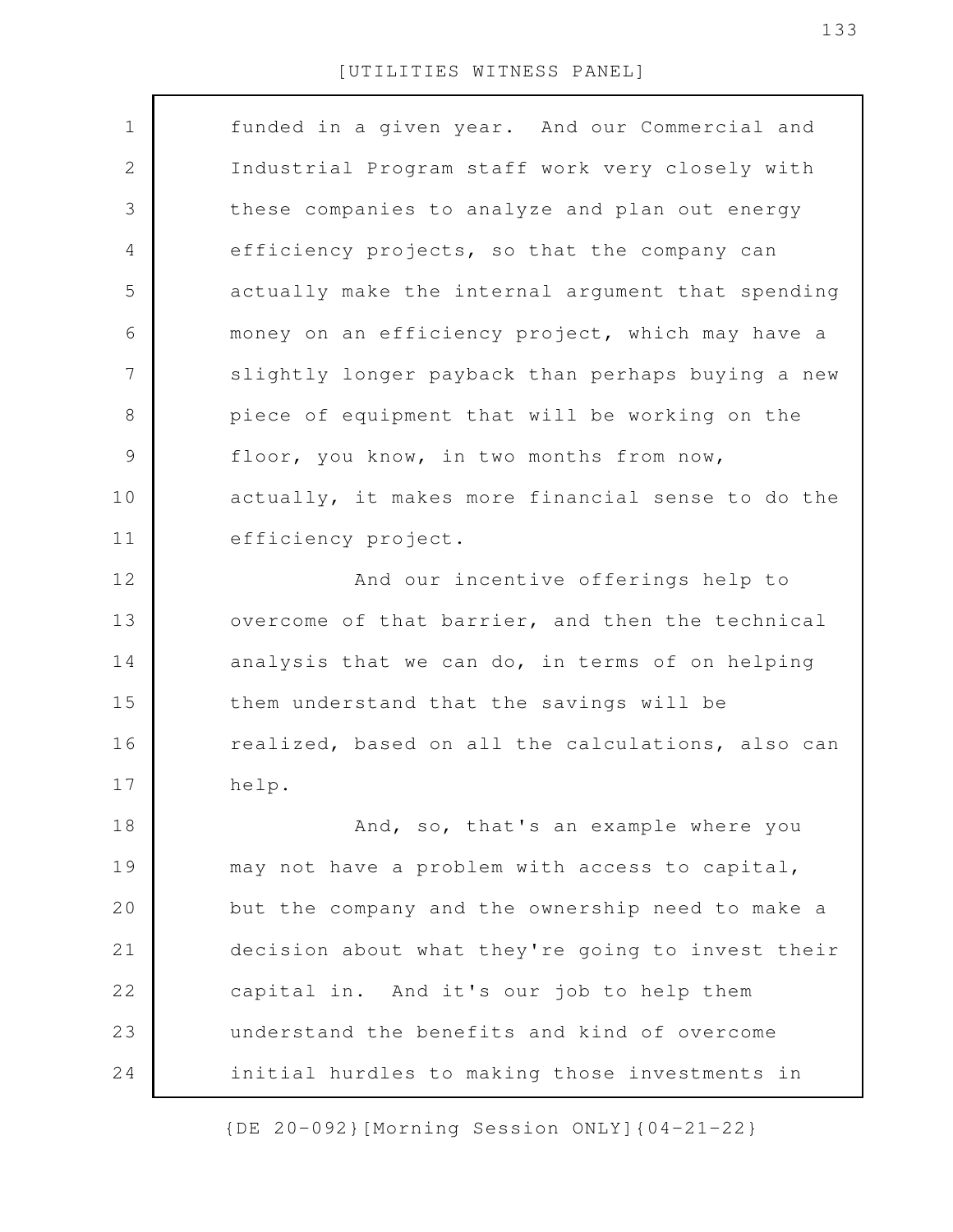| $\mathbf 1$    |              | energy efficiency work.                           |
|----------------|--------------|---------------------------------------------------|
| $\mathbf{2}$   | Q            | Yes. I just have a follow-up on that one. So,     |
| 3              |              | large companies, as you said, access to capital,  |
| 4              |              | no problem. So, when they upgrade something,      |
| 5              |              | they upgrade a piece of equipment, they're doing  |
| 6              |              | it ostensibly for a good reason. Either some      |
| $\overline{7}$ |              | sort of efficiency improvement, more than likely, |
| $8\,$          |              | maybe extra capacity, which would be tied to      |
| $\mathcal{G}$  |              | jobs, for example.                                |
| 10             |              | So, are you concerned that you might be           |
| 11             |              | sort of helping the company make the wrong        |
| 12             |              | decision by providing a subsidy that might cause  |
| 13             |              | them to move in the wrong direction, relative to  |
| 14             |              | jobs or efficiency and other aspects?             |
| 15             | A            | (Peters) I don't think so. I mean, ultimately,    |
| 16             |              | these entities we're talking about are typically  |
| 17             |              | very sophisticated entities, when we're talking   |
| 18             |              | about these types of projects. And I think what   |
| 19             |              | we're doing is helping them to have a full        |
| 20             |              | awareness and calculation regarding the energy    |
| 21             |              | efficiency option that they may have. And --      |
| 22             | $\mathsf{Q}$ | But you're changing the mathematics. I'm sorry    |
| 23             |              | for interrupting. Your changing the mathematics   |
| 24             |              | on their decision-making. So, you're interfering  |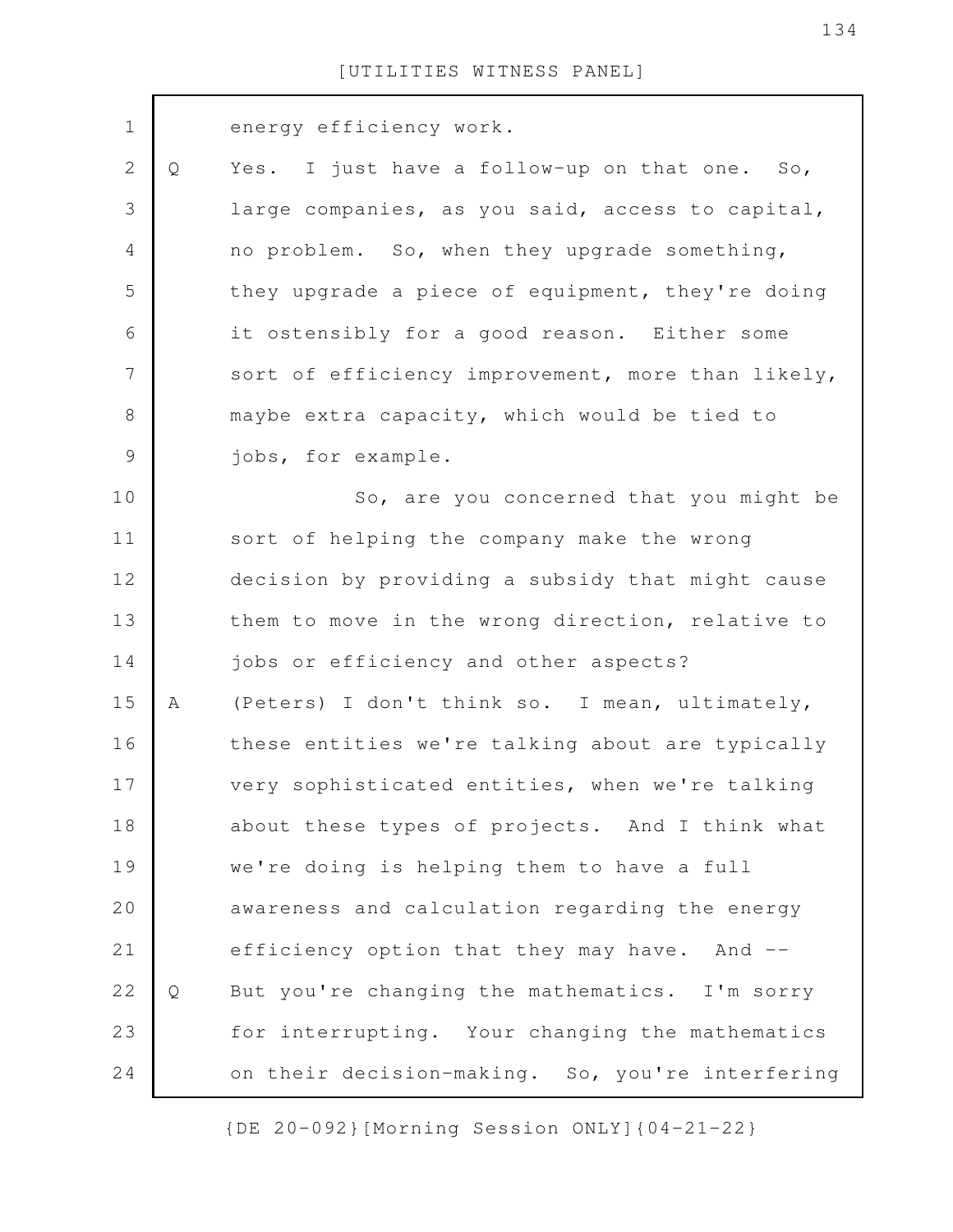| $\mathbf 1$  |   | with sort of the process of them determining,     |
|--------------|---|---------------------------------------------------|
| $\mathbf{2}$ |   | because they might be increasing their capacity,  |
|              |   |                                                   |
| 3            |   | right? They might be doubling their capacity      |
| 4            |   | that adds 50 new jobs in New Hampshire, but they  |
| 5            |   | say "No, I'd rather do this other project,        |
| 6            |   | because I have this subsidy coming." So, I mean,  |
| 7            |   | does that concern you?                            |
| 8            | Α | (Peters) But, ultimately, what they're going to   |
| 9            |   | achieve, in terms of benefit from the project, is |
| 10           |   | reduced energy costs, and that's part of the      |
| 11           |   | analysis, too. So, it helps them overcome that    |
| 12           |   | initial barrier. They will have reduced energy    |
| 13           |   | costs, which actually provides more cash flow to  |
| 14           |   | put into some of the other things.                |
| 15           |   | And, so, I think it's all part of a               |
| 16           |   | fairly comprehensive analysis that needs to be    |
| 17           |   | done. But I'm confident that saving costs on      |
| 18           |   | energy is something that is good to do earlier,   |
| 19           |   | rather than later. Otherwise, you're just         |
| 20           |   | wasting the money that you're spending on the     |
| 21           |   | energy. If you could have undertaken a project    |
| 22           |   | with us to reduce it, and you decided not to,     |
| 23           |   | you're kind of throwing money away each time you  |
| 24           |   | pay your energy bill, if it's higher than it      |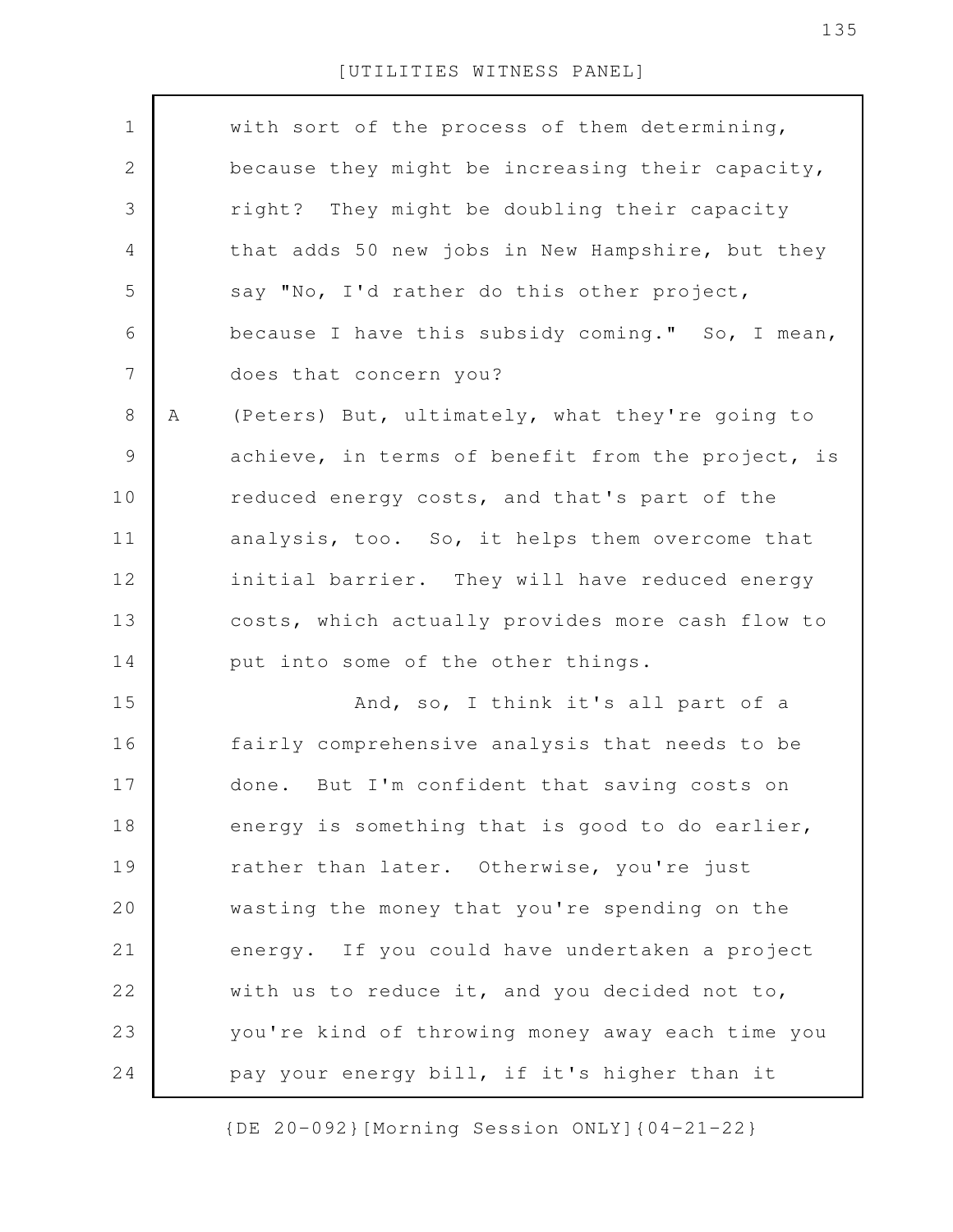| $\mathbf 1$    |   | needs to be. And, so, you know, I think that's    |
|----------------|---|---------------------------------------------------|
| $\mathbf{2}$   |   | an important piece of the calculation.            |
| 3              | Q | But it seems like they would take every project,  |
| 4              |   | right, because you're subsidizing the project.    |
| 5              |   | So, I'll do the math, and I'll say "Oh, this is a |
| 6              |   | good deal" or "a bad deal". So, I'm just not      |
| $\overline{7}$ |   | quite sure I buy the trade-off example. And what  |
| $\,8\,$        |   | we started off talking about was the market       |
| $\mathcal{G}$  |   | barrier for price. So, I'm just -- I'm still      |
| 10             |   | struggling with the answer.                       |
| 11             | Α | (Peters) I think Eric may have a clarification    |
| 12             |   | there.                                            |
| 13             | Α | (Stanley) Yes. I can share an example where we    |
| 14             |   | literally just met with a customer yesterday, as  |
| 15             |   | we're able to start meeting more in person,       |
| 16             |   | they're one of the largest university systems     |
| 17             |   | here in the state. And they have a fixed capital  |
| 18             |   | budget each year. They can't exceed that capital  |
| 19             |   | budget. It's a pretty strict -- it's a pretty     |
| 20             |   | strict ceiling.                                   |
| 21             |   | And they made it clear that, when they            |
| 22             |   | are considering projects, and particularly for    |
| 23             |   | energy savings projects, they're not going to     |
| 24             |   | move forward if there isn't a utility incentive   |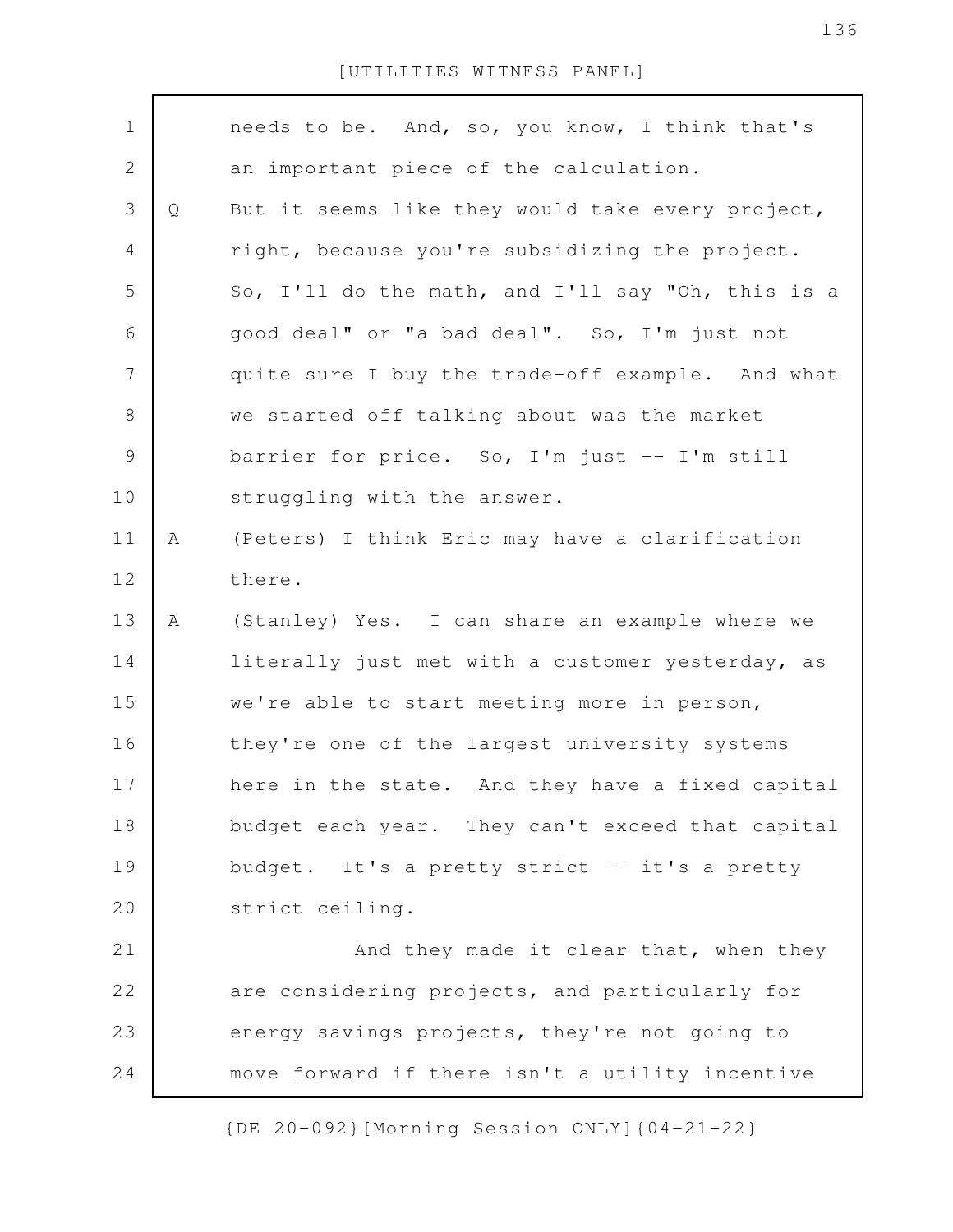| $\mathbf 1$  |   | with it, and that helps close the deal to         |
|--------------|---|---------------------------------------------------|
| $\mathbf{2}$ |   | motivate them to take action. And the particular  |
| 3            |   | project we're looking at with them, this energy   |
| 4            |   | savings from that will allow them to reinvest     |
| 5            |   | that money in other aspects of the university     |
| 6            |   | that they wouldn't have been able to $-$ - they   |
| 7            |   | wouldn't be able to do otherwise.                 |
| 8            |   | So, as Ms. Peters referenced, it's                |
| $\mathsf 9$  |   | creating a cash flow for them, where they're      |
| 10           |   | spending money on this efficiency project that's  |
| 11           |   | generating savings that they can -- that they can |
| 12           |   | use those funds elsewhere.                        |
| 13           | Q | I totally understand. I guess the problem I'm     |
| 14           |   | having is the "price barrier" piece of it, not    |
| 15           |   | that the energy efficiency structure is working   |
| 16           |   | as intended, I have no doubt that's true. I'm     |
| 17           |   | just trying to understand why price is a barrier. |
| 18           |   | And I understand some companies have capital      |
| 19           |   | constraints, and this I'll assume sneak under the |
| 20           |   | "capital constraint". So, that can happen, too.   |
| 21           |   | So, I do appreciate that example.                 |
| 22           | Α | (Downes) May I add that, generally speaking, I    |
| 23           |   | think this is true not only for for-profit        |
| 24           |   | companies, but I used to work at the State, and   |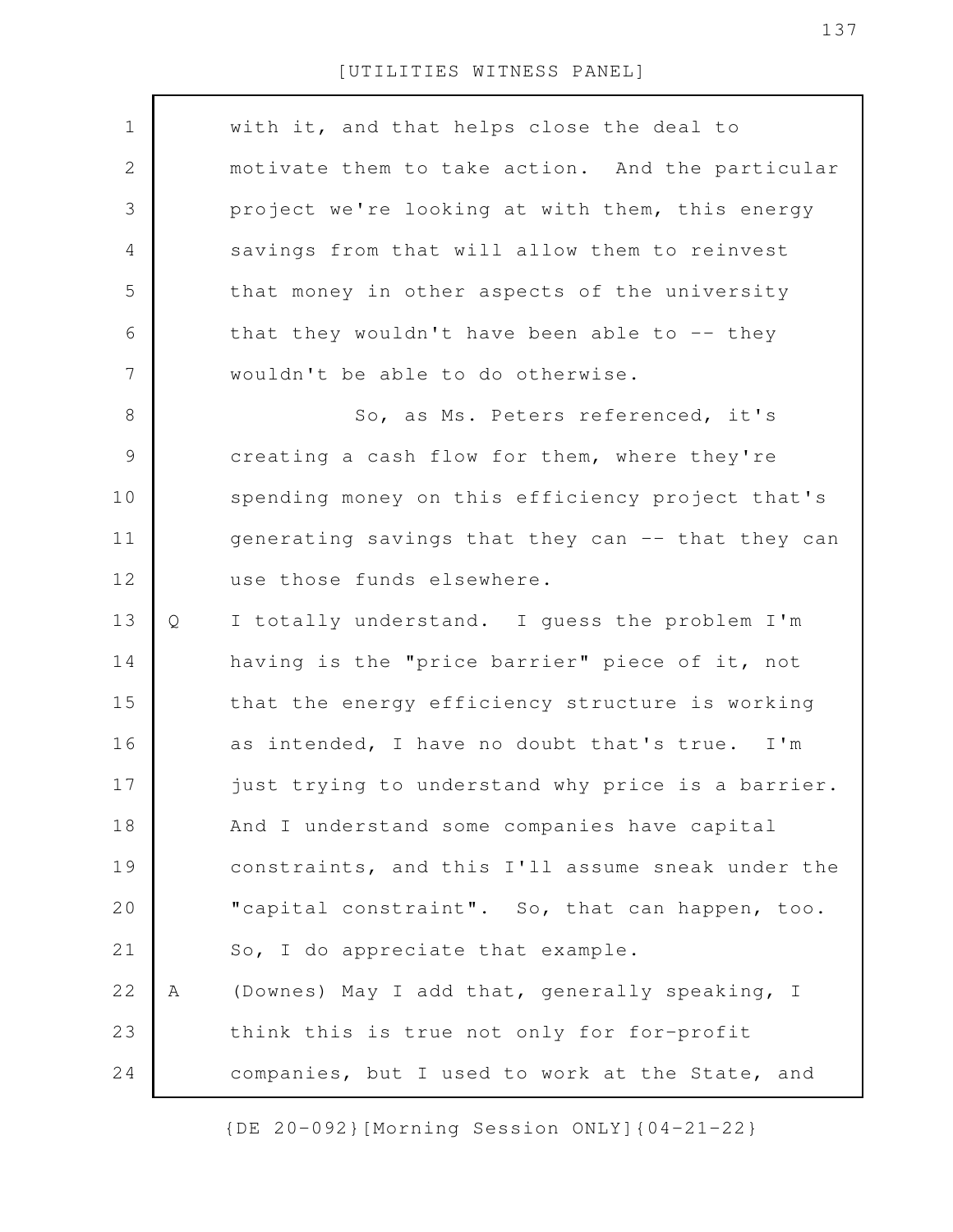| $\mathbf 1$  | managed a bunch of Federal Recovery Act money     |
|--------------|---------------------------------------------------|
|              |                                                   |
| $\mathbf{2}$ | that came in that was dedicated to State          |
| 3            | buildings to do energy efficiency projects. And,  |
| 4            | so, the competition between capital funds and     |
| 5            | operating costs is a real one.                    |
| 6            | So, generally speaking, those are two             |
| 7            | different calculus. So, you look at your energy   |
| $8\,$        | bill, and that's an operating cost. And, so,      |
| $\mathsf 9$  | it's month by month by month you've got a bill.   |
| 10           | And, so, you're not thinking about, in that same, |
| 11           | you know, calculus, if I invest in some capital   |
| 12           | money to change out the heating system, I would   |
| 13           | reduce my operating expense by so much every      |
| 14           | month. Like that's just -- it's a disconnect, if  |
| 15           | you will.                                         |
| 16           | And, so, if you're able to help the               |
| 17           | capital budget folks make a decision to invest in |
| 18           | an energy efficiency project that will reduce the |
| 19           | operating costs, all the better. But it takes     |
| 20           | that -- it requires a push, right? It requires    |
| 21           | sort of pushing the capital expense of the energy |
| 22           | efficiency project into the operating budget.     |
| 23           | And that's also what financing does.              |
| 24           | The State of New Hampshire has the same           |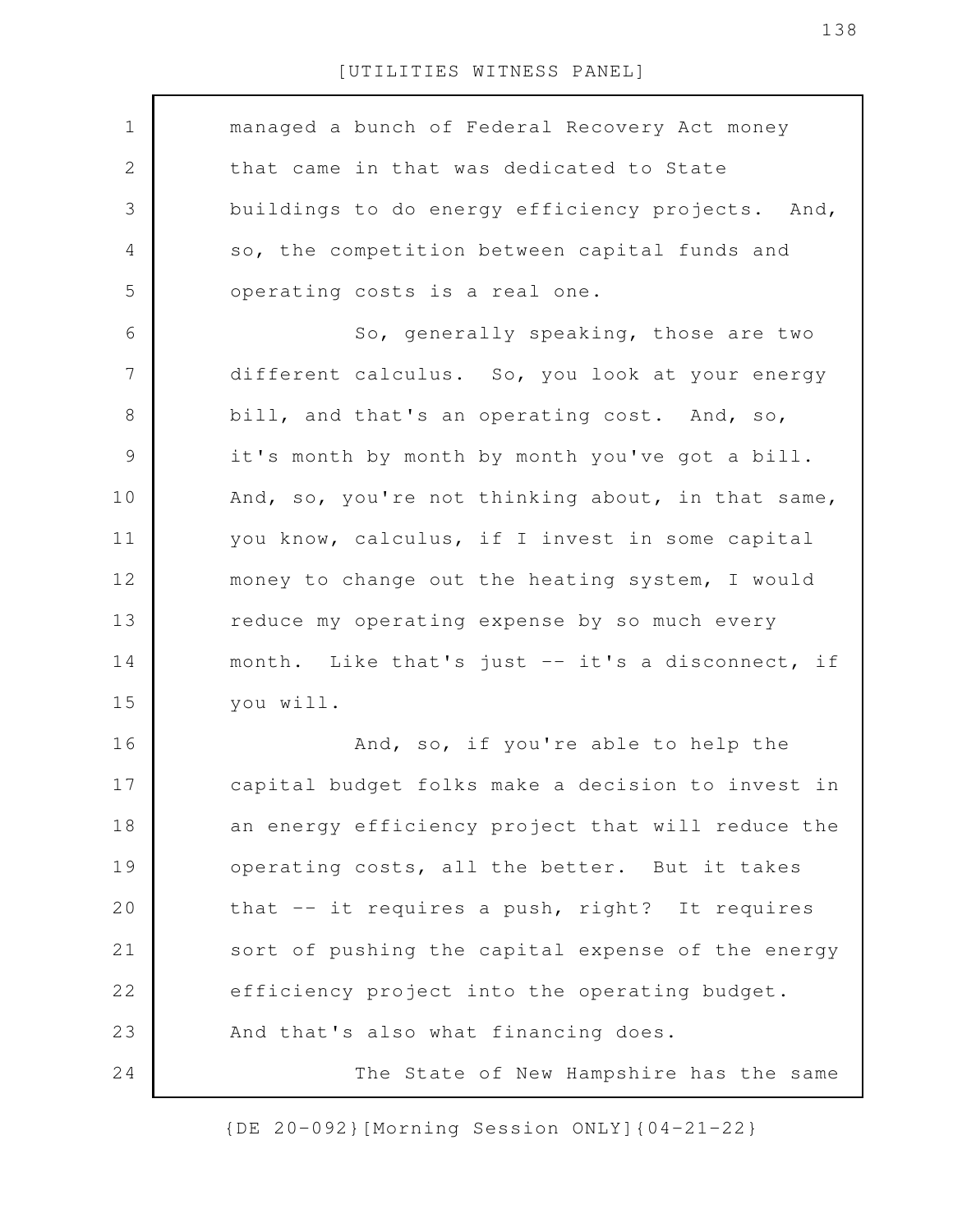| $\mathbf 1$    |   | issue, and they have been investing for years and |
|----------------|---|---------------------------------------------------|
| $\mathbf{2}$   |   | years in energy efficiency projects, using        |
| 3              |   | NHSaves projects, not because they couldn't do it |
| 4              |   | on their own, but because they have other things  |
| 5              |   | that are taking those funds. Does that --         |
| 6              | Q | I understand. No, that helps. And I think Ms.     |
| $\overline{7}$ |   | Peters began by talking about large companies,    |
| 8              |   | and often large companies have unique facility    |
| $\mathcal{G}$  |   | budgets. So, the Utilities Department has a       |
| 10             |   | budget, and they're operating within that budget. |
| 11             |   | So, a lot of times there's not spillover into     |
| 12             |   | other areas, in my experience, but there can be.  |
| 13             |   | But that was $-$ I was just trying to             |
| 14             |   | understand a little bit better the perspective    |
| 15             |   | from the utility point of view, and I think       |
| 16             |   | you've helped with that.                          |
| 17             |   | Last question on barriers is, you know,           |
| 18             |   | how do the Joint Utilities analyze the success of |
| 19             |   | programs in removing market barriers? So, how do  |
| 20             |   | you measure the -- how do you measure the         |
| 21             |   | success? And how has the experience gained over   |
| 22             |   | the last 20 years helped to inform this analysis? |
| 23             | Α | (Downes) One of the things that we do is we look  |
| 24             |   | at where it's available, it's not available for   |
|                |   |                                                   |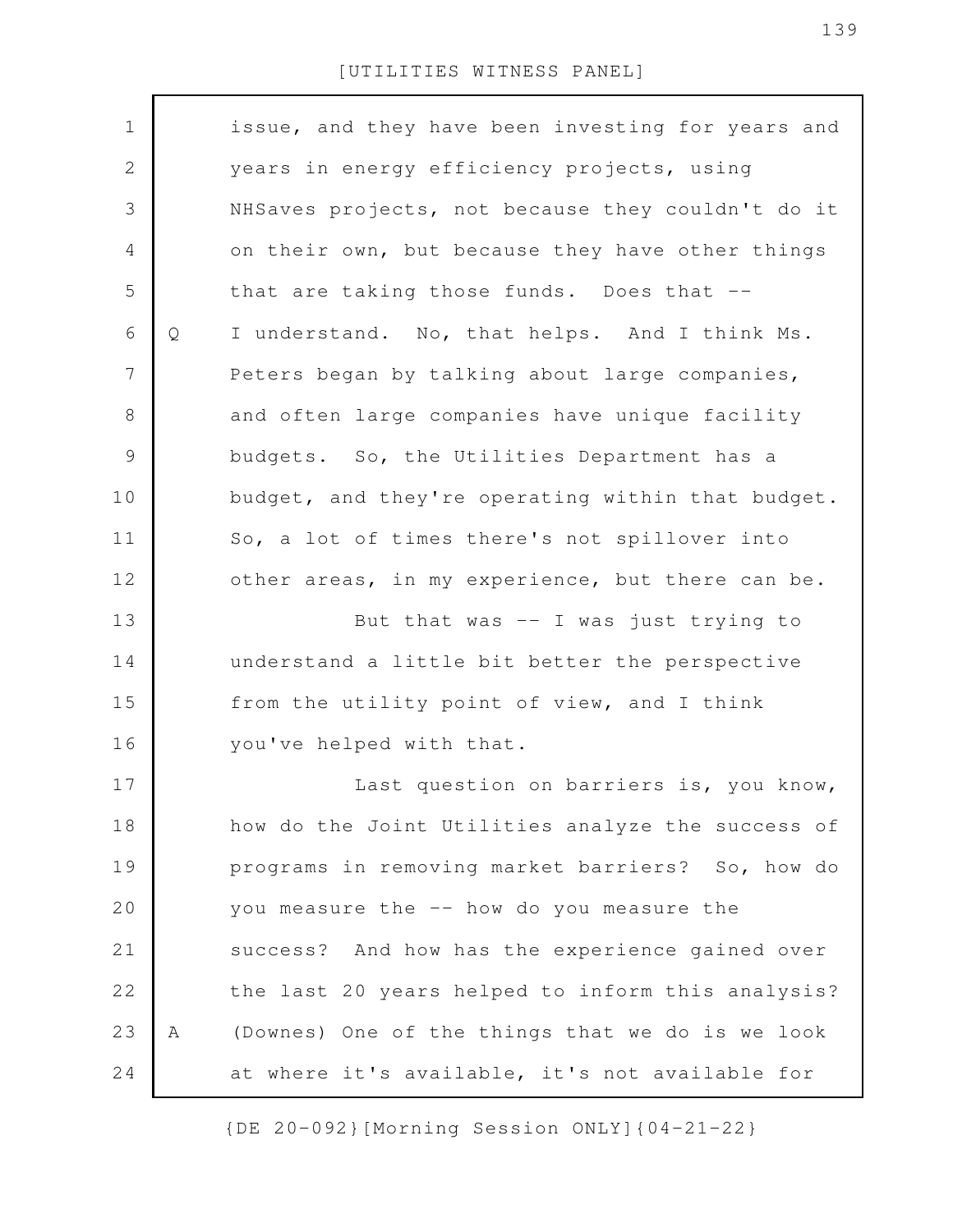| $\mathbf 1$    | all measures, but we look at the sales in the     |
|----------------|---------------------------------------------------|
| $\mathbf{2}$   | state. So, the EPA, at the federal level, has     |
| 3              | some measures of what percentage of dishwashers,  |
| $\overline{4}$ | for example, have -- are high efficiency that are |
| 5              | sold in this state. So, dishwashers is an         |
| 6              | example where we no longer rebate dishwashers,    |
| $\overline{7}$ | because there is enough of a market saturation    |
| $\,8\,$        | for high-efficiency equipment that our rebates    |
| $\mathcal{G}$  | are no longer needed.                             |
| 10             | So, we look at that on an annual basis,           |
| 11             | looking at, you know, at what the -- particularly |
| 12             | appliances and smaller items, what's reached      |
| 13             | market saturation that we don't need to support   |
| 14             | anymore.                                          |
| 15             | And lighting is one of those areas                |
| 16             | where we're really pretty much getting out of the |
| 17             | market, because both the price has come down, and |
| 18             | the market saturation and penetration have        |
| 19             | increased to the point where our intervention is  |
| 20             | no longer probably, you know, a good use of       |
| 21             | ratepayer dollars. So, that's relatively easy.    |
| 22             | In other areas where we do process                |
| 23             | evaluations, we have not done one in a while, but |
| 24             | that's one of the things that we look at, is what |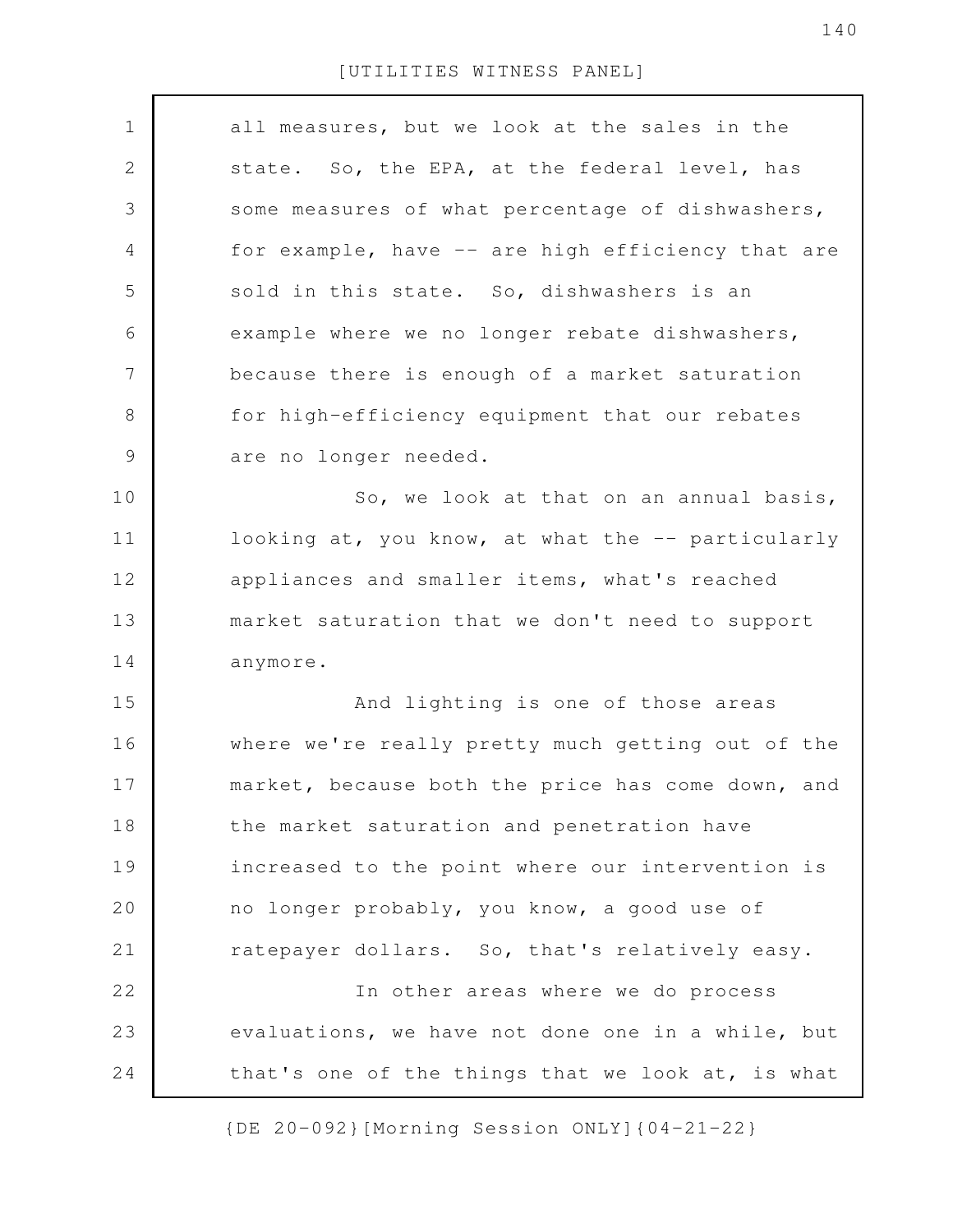| $\mathbf 1$    |   | is the customer's attitude about high-efficiency  |
|----------------|---|---------------------------------------------------|
| $\sqrt{2}$     |   | equipment in a particular market? You know,       |
| $\mathfrak{Z}$ |   | where could we leverage additional energy         |
| $\overline{4}$ |   | efficiency? You know, what would be the best      |
| 5              |   | approach? And, so, that's definitely something    |
| 6              |   | that we take on on a regular basis.               |
| $\overline{7}$ |   | And I don't know if anyone else has               |
| $\,8\,$        |   | anything to add.                                  |
| $\mathsf 9$    | Q | Well, if I could just follow up on that.          |
| 10             | Α | (Downes) Sure.                                    |
| 11             | Q | I'm interested in your decision-making process.   |
| 12             |   | So, you talked about dishwashers, and, you know,  |
| 13             |   | kind of the market is there, so there's no need.  |
| 14             |   | But how do you -- how do you know? Who makes      |
| 15             |   | that decision and what data are they using?       |
| 16             | Α | (Downes) Sure. So, in that instance, it's EPA     |
| 17             |   | data that we are -- that's publicly available.    |
| 18             |   | And we, collectively, we work together very       |
| 19             |   | closely, the four electric companies and two gas  |
| 20             |   | companies, we make decisions together. And we     |
| 21             |   | consult with our advisors, our vendors often have |
| 22             |   | good insight into the marketplace. And, so, we    |
| 23             |   | make those decisions, our implementation teams    |
| 24             |   | work together to make those decisions, make       |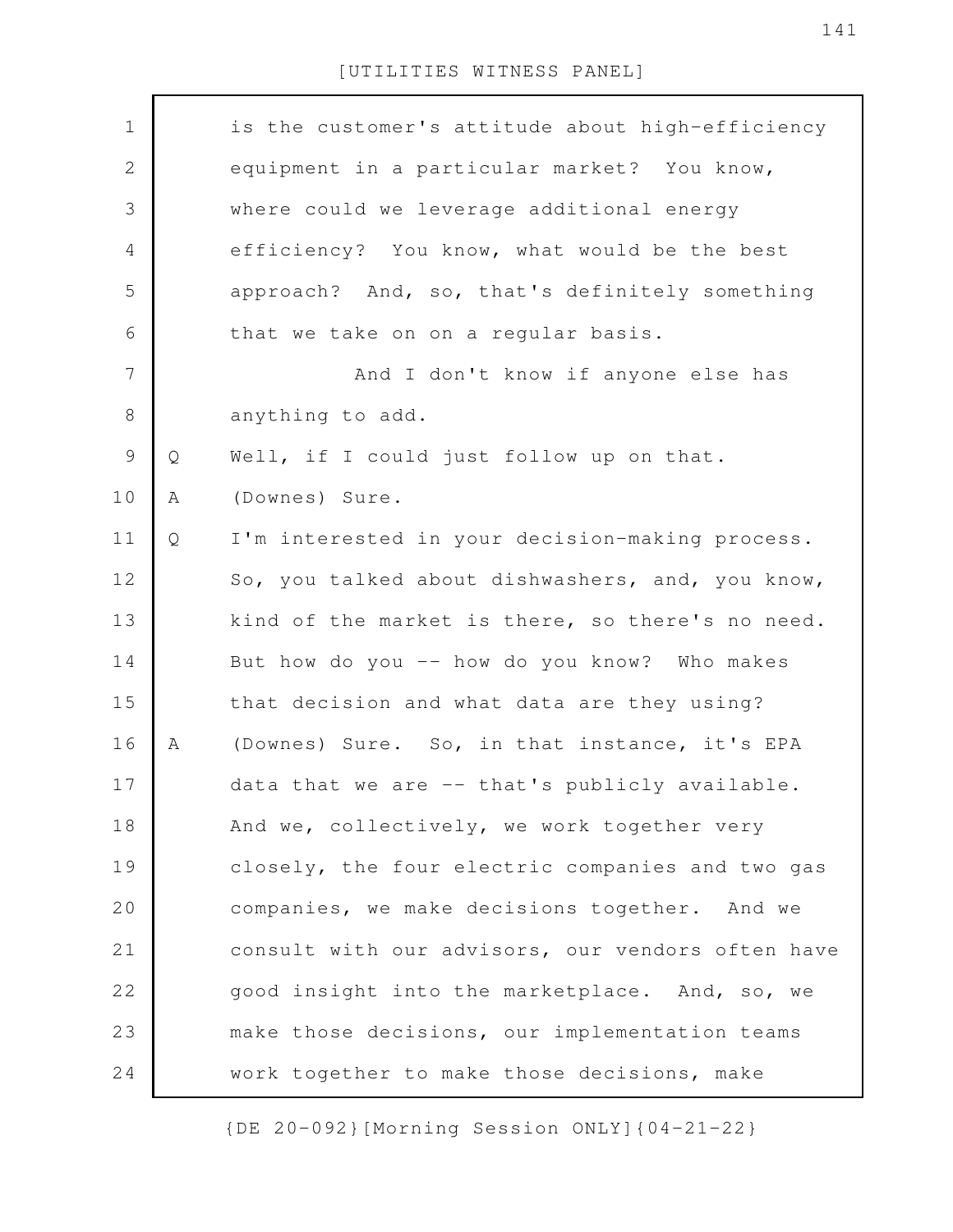|   | recommendations, and execute them.                |
|---|---------------------------------------------------|
| Q | Is that made -- is the decision made in the       |
|   | executive level or is it at the operational       |
|   | level?                                            |
| Α | (Downes) No. It's made at an operational level.   |
| Q | Okay. Any other Utilities care to comment on      |
|   | that one?                                         |
| A | (Stanley) I would just offer that we're at -- so, |
|   | the market is constantly evolving, the            |
|   | opportunities for saving energy are constantly    |
|   | evolving. And we're -- some opportunities that    |
|   | might exist for energy savings, there might not   |
|   | be a sizable opportunity for a particular measure |
|   | or technology. So, we're taking those factors     |
|   | into account in determining the type of measure   |
|   | mix that we're proposing to go after in our Plan, |
|   | the areas of focus that we think will present the |
|   | most return on ratepayer investments for the      |
|   | programs.                                         |
|   | We had an example several years ago of            |
|   | this polymer bead washing machine from a company  |
|   | that was very promising, but it was a very        |
|   | specialized equipment. And we could not achieve   |
|   | the type of engagement with customers to deploy   |
|   |                                                   |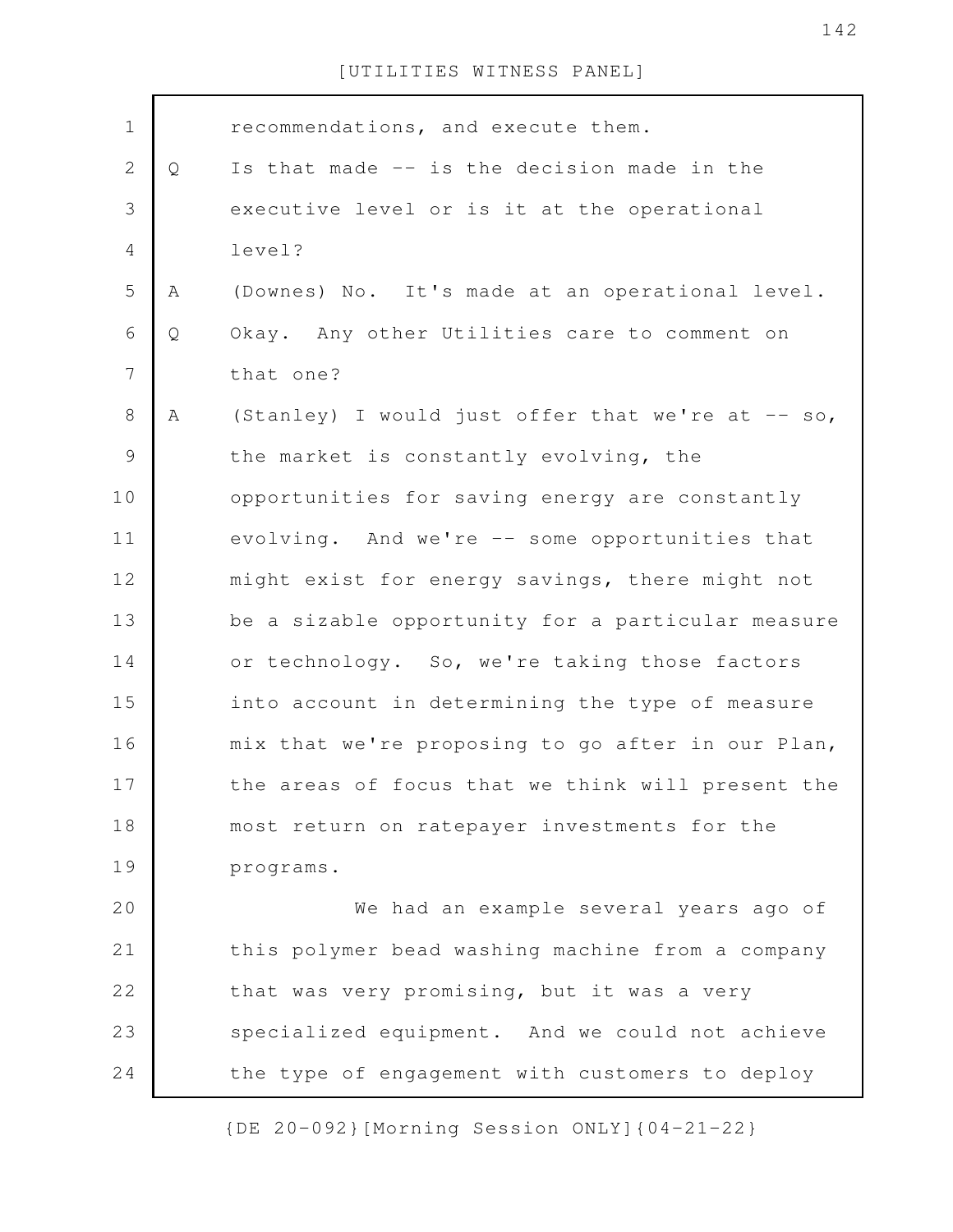| $\mathbf 1$    | that specific technology that we anticipated.<br>We |
|----------------|-----------------------------------------------------|
| $\mathbf{2}$   | moved away from promoting that specific             |
| 3              | technology because of the limited application.      |
| 4              | Even though, on its own, there is a sizable         |
| 5              | savings for that measure, but it's not something    |
| 6              | that we think there's a sizable market to go        |
| $\overline{7}$ | after. So, we're not going to prioritize that,      |
| $8\,$          | we're not going to emphasize that in the market,    |
| $\mathcal{G}$  | because we don't think there's that opportunity     |
| 10             | to be achieved.                                     |
| 11             | So, those are -- that's an example                  |
| 12             | of -- are examples of pieces we take into           |
| 13             | account.                                            |
| 14             | CHAIRMAN GOLDNER: Thank you. Okay,                  |
| 15             | we're getting close to noon. Let's have one more    |
| 16             | question from Commissioner Chattopadhyay relative   |
| 17             | to supplemental funding.                            |
| 18             | And then, let me ask a question before              |
| 19             | Commissioner Chattopadhyay's question. And that     |
| 20             | is, I know people many people have traveled and     |
| 21             | are far from home. The Commission could start up    |
| 22             | again at 12:30. But, if folks need more time for    |
| 23             | lunch, that's certainly fine. Is there a            |
| 24             | preference on coming back at 12:30, 12:45, or       |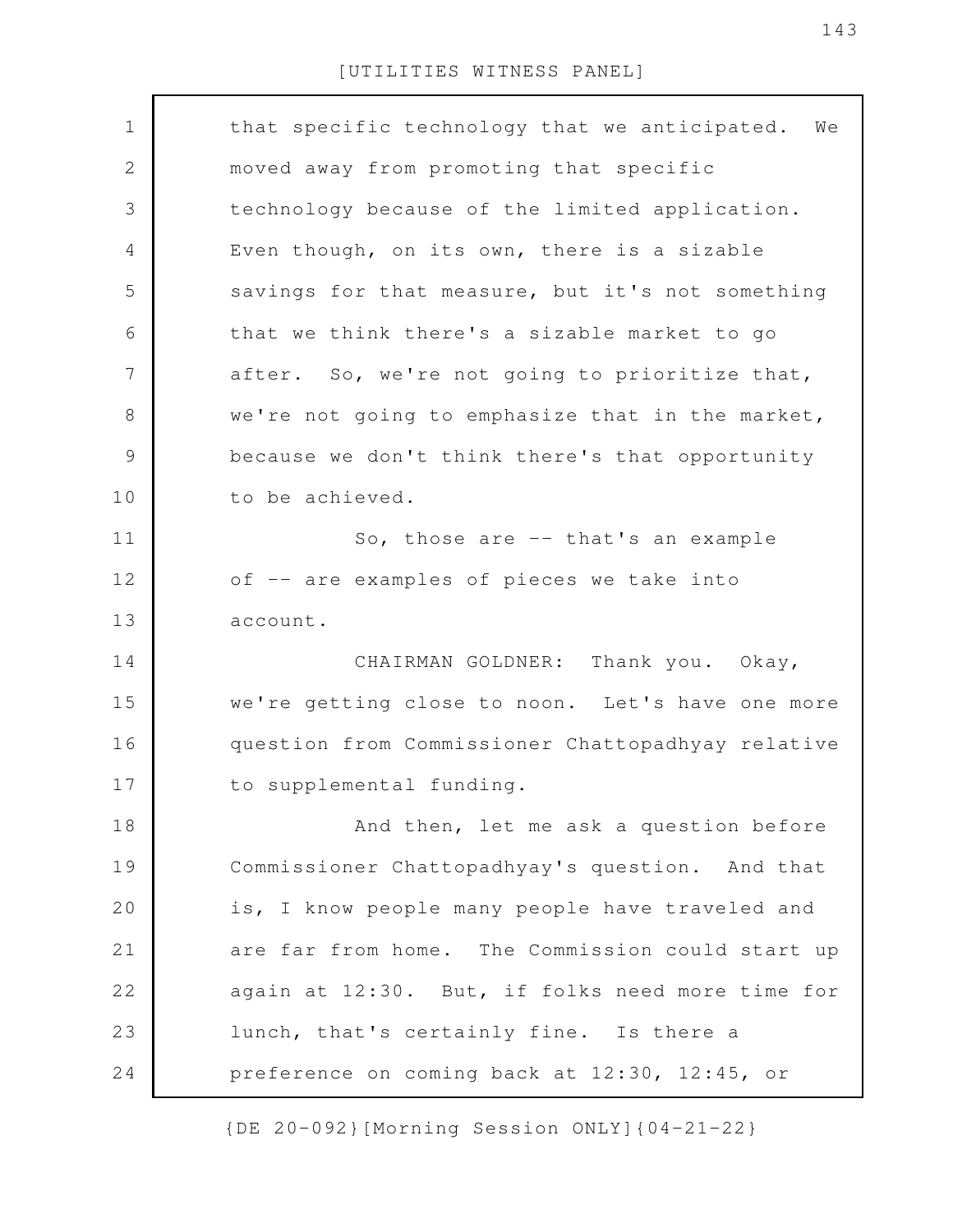| $\mathbf 1$   | 1:00?                                             |
|---------------|---------------------------------------------------|
| $\mathbf 2$   | Mr. Dexter, any thoughts on that? Mr.             |
| 3             | Kreis?                                            |
| 4             | MR. DEXTER: Mr. Dexter is always in               |
| 5             | favor of a longer lunch, irrespective of where he |
| 6             | came from. So, I'd just put that out there.       |
| 7             | There are a lot of people here, and I             |
| $8\,$         | don't know what people's lunch plans are. I       |
| $\mathcal{G}$ | would recommend a one-hour lunch break at this    |
| 10            | point, because not only do people want to eat     |
| 11            | lunch, but I'm sure they want to chat about what  |
| 12            | happened this morning.                            |
| 13            | So, if the Commission could                       |
| 14            | accommodate that, I think that would be a good    |
| 15            | road to take.                                     |
| 16            | MR. KREIS: I think that's reasonable,             |
| 17            | too, Mr. Chairman, even though I'm paying my      |
| 18            | witnesses by the hour.                            |
| 19            | CHAIRMAN GOLDNER: Thank you. So,                  |
| 20            | let's return at 1:00.                             |
| 21            | And, before we go, I'll just mention              |
| 22            | one more question from Commissioner               |
| 23            | Chattopadhyay. And then, we just have a few more  |
| 24            | questions for the Utility witnesses after lunch,  |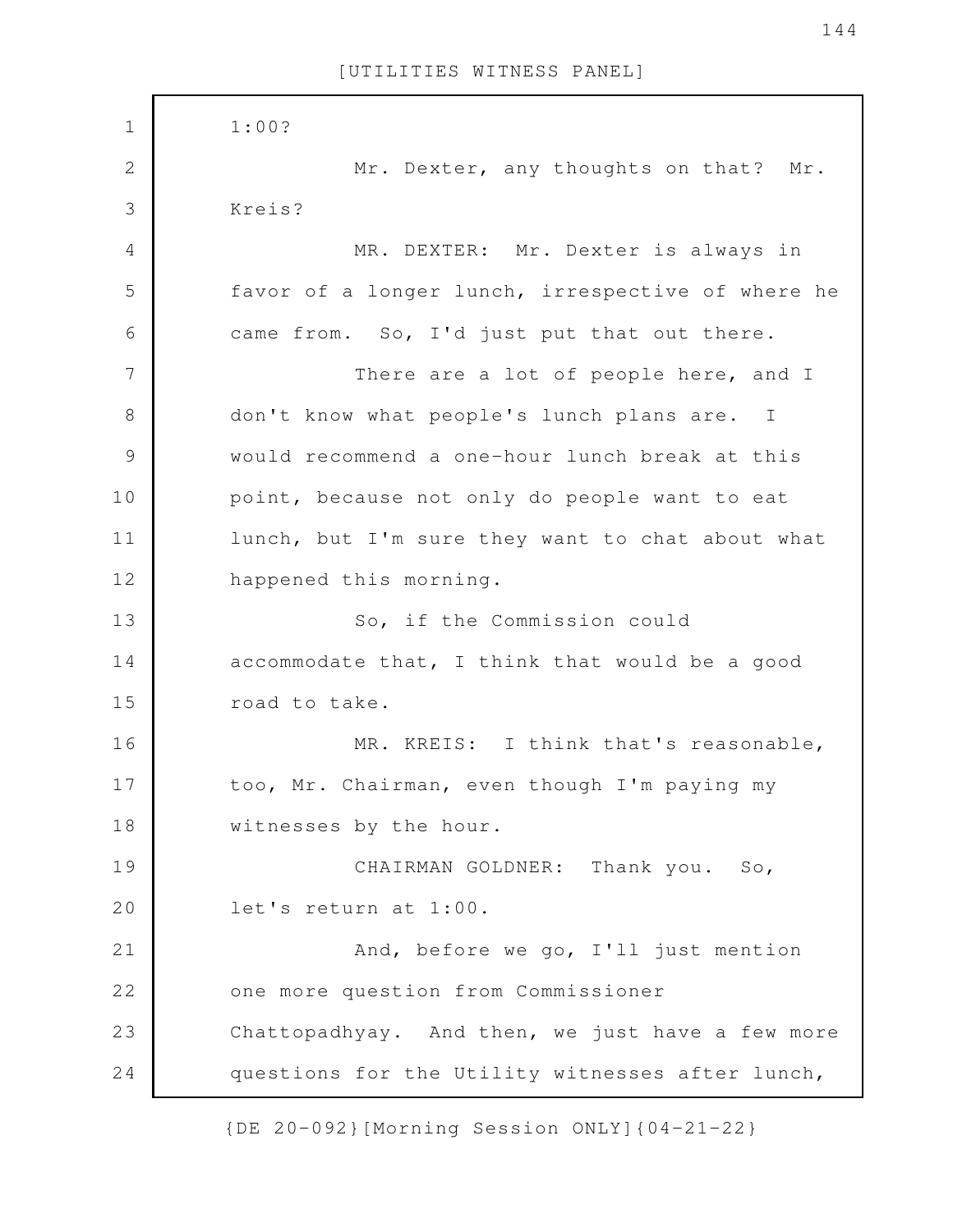[UTILITIES WITNESS PANEL]

and so just to scale what we're talking about, there's not very many questions after lunch for the Utility witnesses. So, Commissioner Chattopadhyay, I'll let you ask the last question before lunch. CMSR. CHATTOPADHYAY: Thank you. BY CMSR. CHATTOPADHYAY: Q So, if you go to Exhibit 47, and Bates Page 016, there are two pages there, I get confused, 016 or the 020. But I think it's Bates Page 020, right? CHAIRMAN GOLDNER: Yes, 020. BY CMSR. CHATTOPADHYAY: Q Yes, 020. And there it says "attracting charitable funding for utility energy efficiency programs that are otherwise funded by a system benefits charge is a high bar." I'm just curious what the Commission can do to lower the bar? Any thoughts? A (Peters) Certainly. This is something we've been looking at over the years. We actually did some specific research, and we had a grant writer come in and do a whole review of available potential charitable funding sources. I believe it's - one of the attachments to the Plan was the report 1 2 3 4 5 6 7 8 9 10 11 12 13 14 15 16 17 18 19 20 21 22 23 24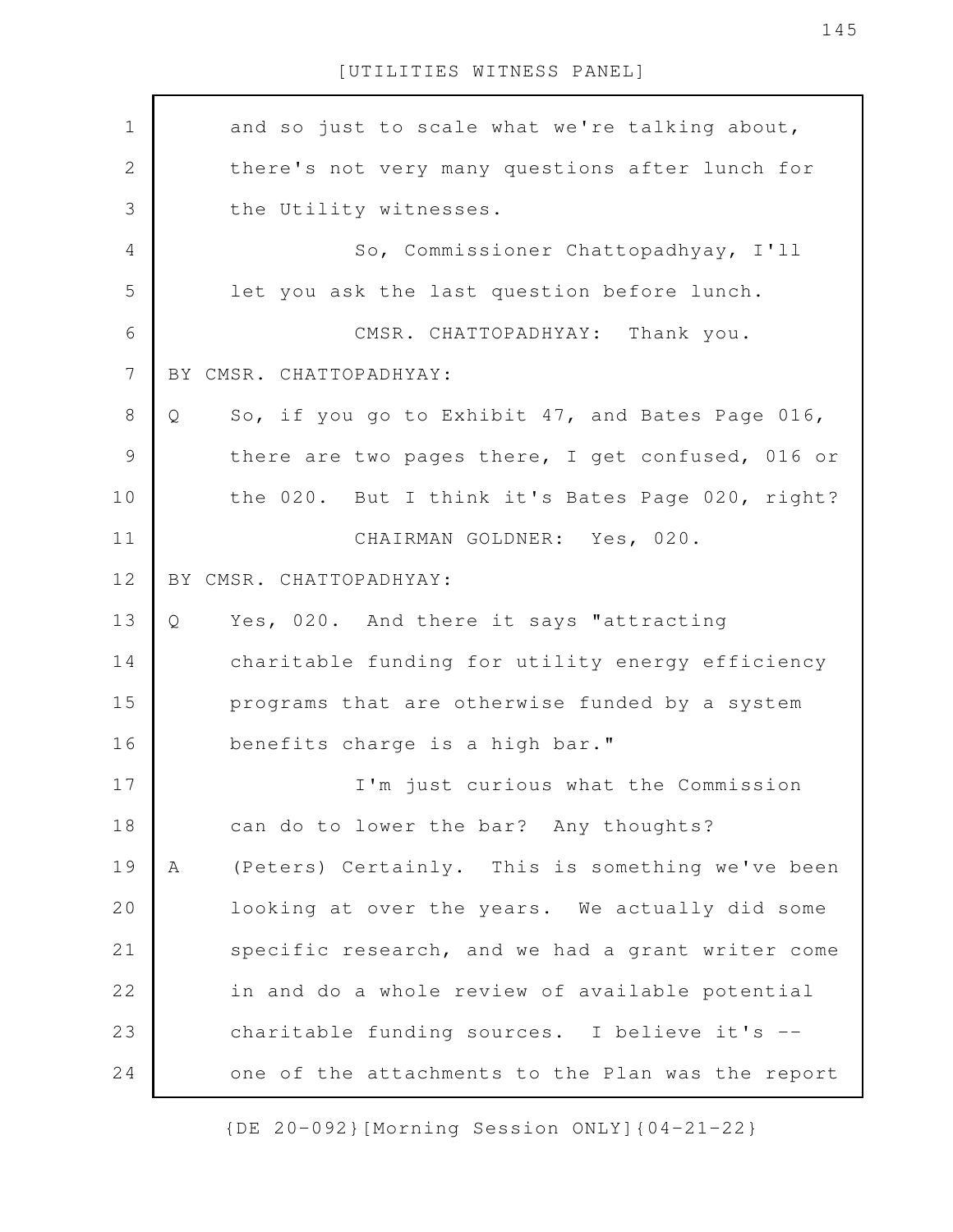| $\mathbf 1$    | that he wrote.                                    |
|----------------|---------------------------------------------------|
| $\mathbf{2}$   | And one of the things that he found as            |
| $\mathfrak{Z}$ | he was talking to charitable organizations, and   |
| 4              | this isn't really a surprise, but -- so, the      |
| 5              | efficiency programs are something that is, you    |
| 6              | know, kind of designated by a state policy, and   |
| $\overline{7}$ | has a specific funding source that is, you know,  |
| $8\,$          | set in a regulated manner.                        |
| $\mathsf 9$    | And, so, as charitable foundations look           |
| 10             | at how to best use their dollars, they're looking |
| 11             | at that and saying "Why do you need our           |
| 12             | charitable dollars to do these things that are    |
| 13             | related to state policy, where the state has      |
| 14             | dedicated certain funding sources towards it?"    |
| 15             | And, so, we realize that the best                 |
| 16             | avenue to work with those types of charitable     |
| 17             | foundations would be to look for gaps, where our  |
| 18             | funding, as directed, perhaps could not meet a    |
| 19             | certain customer need, but the customer did need  |
| 20             | to do that thing. I'm thinking particularly of    |
| 21             | like health and safety barriers, for customers    |
| 22             | who want to weatherize, you know, there's knob    |
| 23             | and tube wiring, or they just have significant    |
| 24             | kind of structural work that they need to do on a |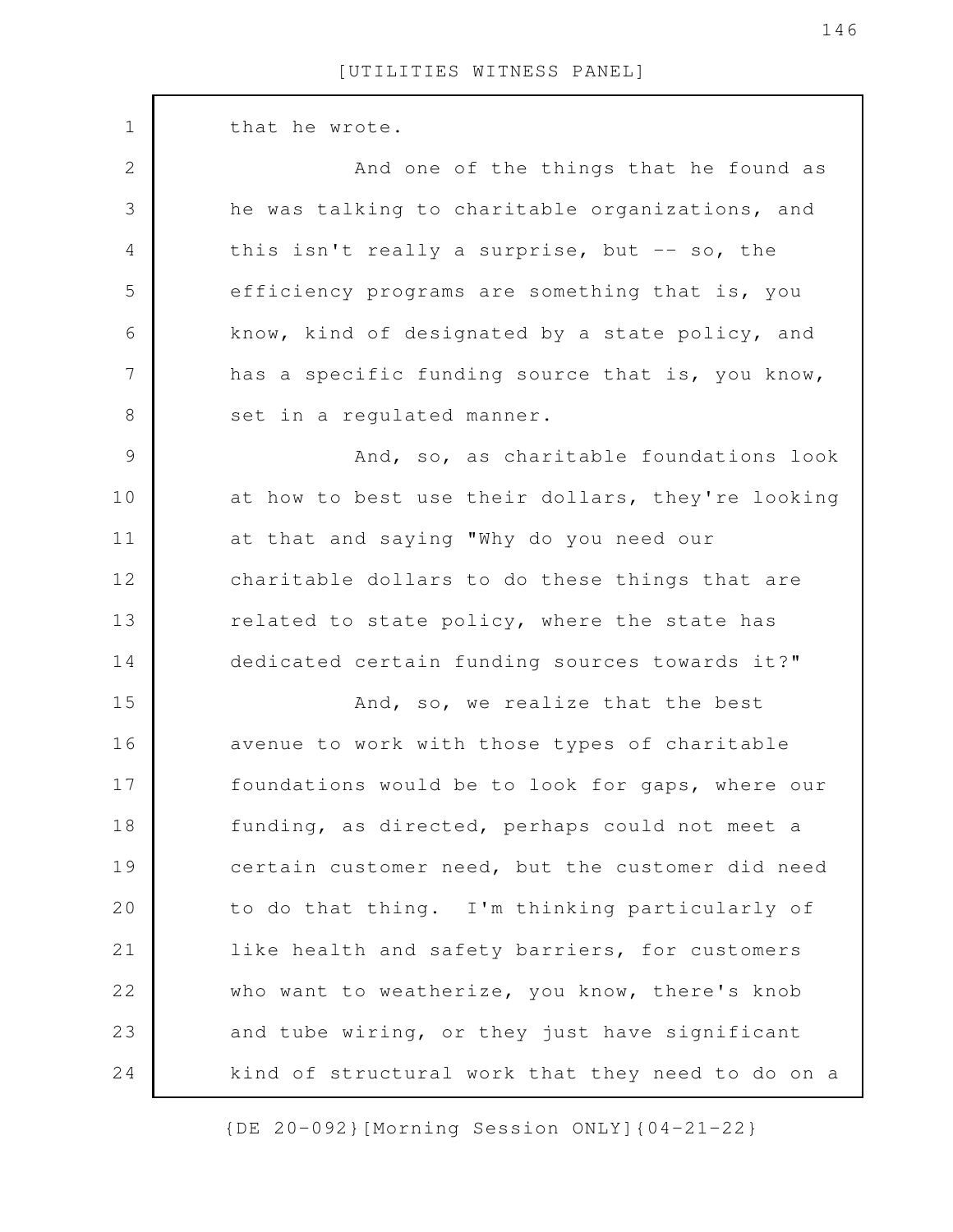| $\mathbf 1$ | home. And it's not really saving energy to do     |
|-------------|---------------------------------------------------|
| 2           | that work, but, in order for them to proceed with |
| 3           | a weatherization project, they need to do it.     |
| 4           | And, so, could we partner with a nonprofit and    |
| 5           | make an application to a charitable foundation to |
| 6           | get some money to help overcome those barriers,   |
| 7           | and then our programs could come in and do the    |
| 8           | weatherization work.                              |
| 9           | And, so, we've been exploring over the            |
| 10          | past several years a few of those opportunities.  |
| 11          | We've had one successful grant so far with a CAP  |
| 12          | agency that I think accessed some Department of   |
| 13          | Agriculture funds.                                |
|             |                                                   |
| 14          | I think there's going to be                       |
| 15          | opportunity, depending on what happens, and we    |
| 16          | don't want to count on any of it before it gets   |
| 17          | finalized or through, you know, there may be      |
| 18          | federal funds coming that relate to energy or the |
| 19          | environment. I think it's going to be important   |
| 20          | for us to stay connected with the Department of   |
| 21          | Energy and our partners at the state, and any     |
| 22          | nonprofits that may be eligible for those funds.  |
| 23          | And more than -- rather than bringing             |

[UTILITIES WITNESS PANEL]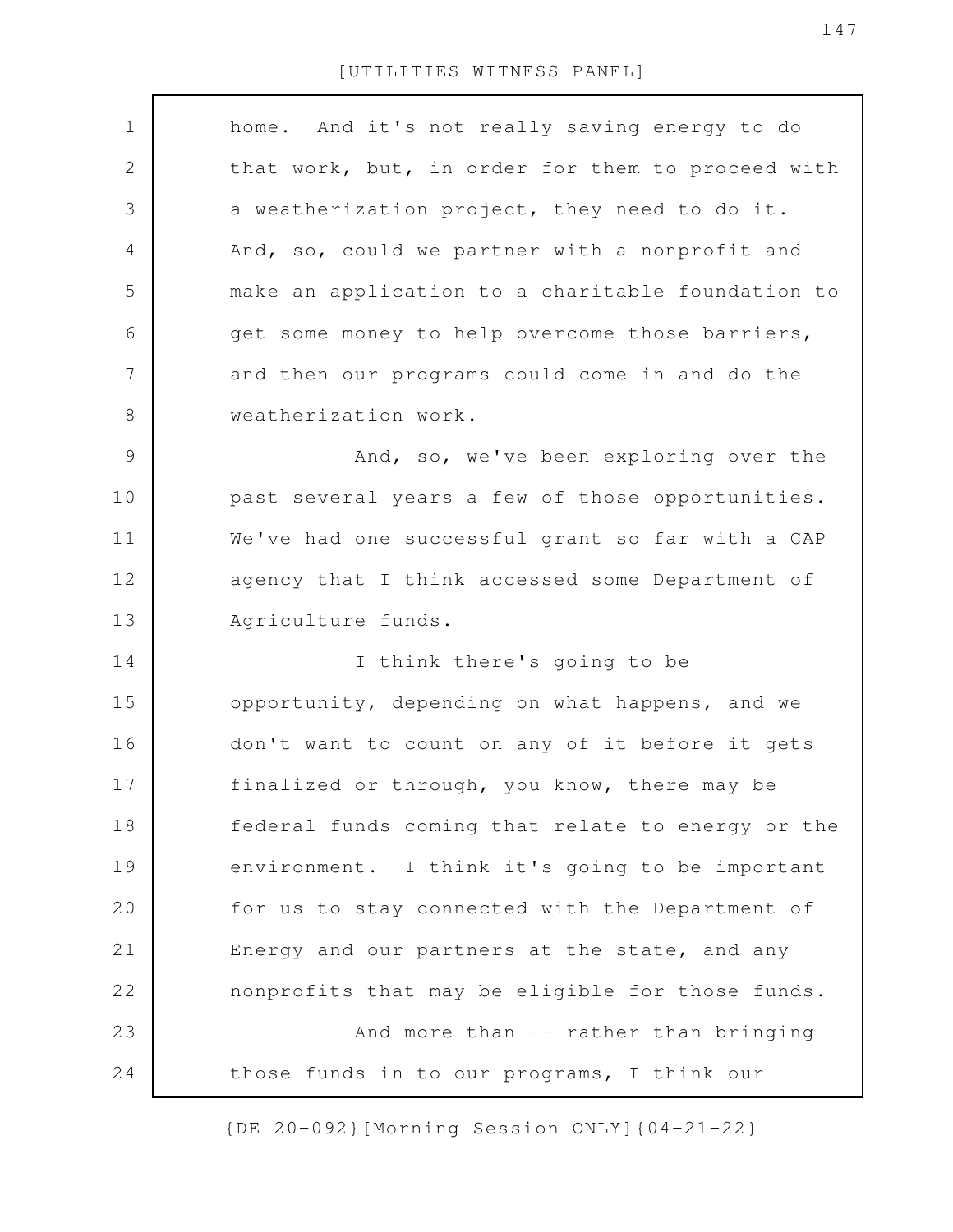## [UTILITIES WITNESS PANEL]

| $\mathbf 1$    |              | opportunity is going to be to coordinate and      |
|----------------|--------------|---------------------------------------------------|
|                |              |                                                   |
| $\mathbf{2}$   |              | collaborate, so that we are not kind of           |
| 3              |              | duplicating efforts, but we're actually using any |
| 4              |              | additional funding that's available to do things  |
| 5              |              | beyond what we're able to do with the funds that  |
| 6              |              | we have for the programs.                         |
| $\overline{7}$ |              | So, that's part of how we're thinking             |
| $8\,$          |              | about it.                                         |
| $\mathcal{G}$  | $\mathsf{Q}$ | I like what I'm hearing. Do the other utilities   |
| 10             |              | have anything to share?                           |
| 11             | Α            | (Downes) The report that Kate mentioned is very   |
| 12             |              | informative, and we have work to do to follow up  |
| 13             |              | on that. And it's some of the organizations in    |
| 14             |              | the state that we would like to develop, we have  |
| 15             |              | relationships with, we'd like to develop close    |
| 16             |              | relationships with, include the Community         |
| 17             |              | Development Finance Authority, or CDFA, as well   |
| 18             |              | as New Hampshire Housing, which were interviewed  |
| 19             |              | as part of that research, and expressed an        |
| 20             |              | interest in working with us to, you know, better  |
| 21             |              | coordinate services, particularly to low income   |
| 22             |              | customers, but -- and in the case of CDFA, also   |
| 23             |              | with business customers.                          |
| 24             |              | CHAIRMAN GOLDNER: Okay. Thank you.                |